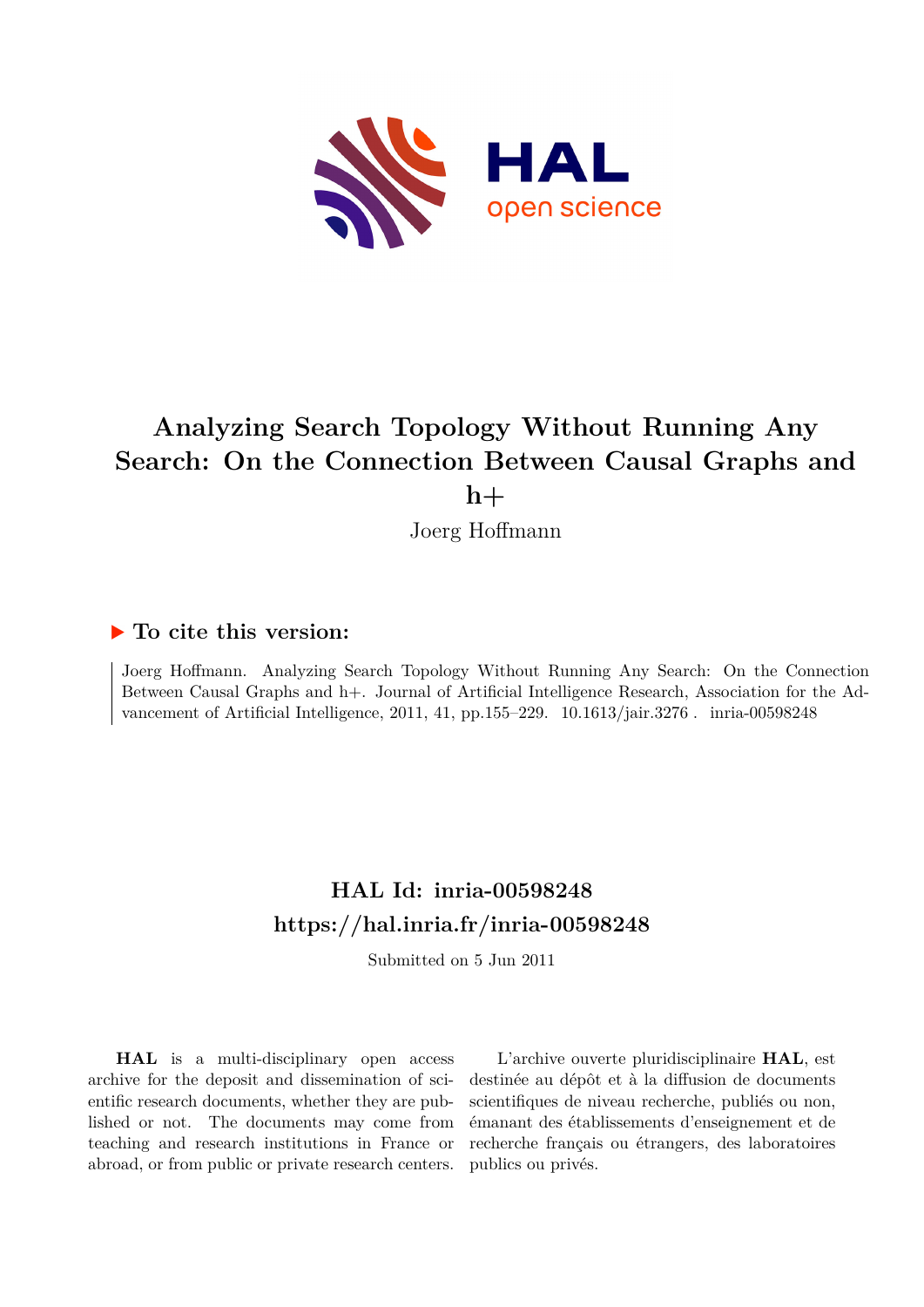# Analyzing Search Topology Without Running Any Search: On the Connection Between Causal Graphs and  $h^+$

INRIA Nancy, France

Jörg Hoffmann joerg.hoffmann joerg.hoffmann joerg.hoffmann joerg.hoffmann joerg.h

# Abstract

The ignoring delete lists relaxation is of paramount importance for both satisficing and optimal planning. In earlier work, it was observed that the optimal relaxation heuristic h <sup>+</sup> has amazing qualities in many classical planning benchmarks, in particular pertaining to the complete absence of local minima. The proofs of this are hand-made, raising the question whether such proofs can be lead automatically by domain analysis techniques. In contrast to earlier disappointing results – the analysis method has exponential runtime and succeeds only in two extremely simple benchmark domains – we herein answer this question in the affirmative. We establish connections between causal graph structure and  $h<sup>+</sup>$  topology. This results in low-order polynomial time analysis methods, implemented in a tool we call TorchLight. Of the 12 domains where the absence of local minima has been proved, TorchLight gives strong success guarantees in 8 domains. Empirically, its analysis exhibits strong performance in a further 2 of these domains, plus in 4 more domains where local minima may exist but are rare. In this way, TorchLight can distinguish "easy" domains from "hard" ones. By summarizing structural reasons for analysis failure, TorchLight also provides diagnostic output indicating domain aspects that may cause local minima.

# 1. Introduction

The ignoring delete lists relaxation has been since a decade, and still is, of paramount importance for effective satisficing planning (e.g., McDermott, 1999; Bonet & Geffner, 2001; Hoffmann & Nebel, 2001a; Gerevini, Saetti, & Serina, 2003; Helmert, 2006; Richter & Westphal, 2010). More recently, heuristics making this relaxation have also been shown to boost optimal planning (Karpas & Domshlak, 2009; Helmert & Domshlak, 2009). The planners using the relaxation approximate, in a variety of ways, the optimal relaxation heuristic  $h^+$  which itself is **NP**-hard to compute (Bylander, 1994). As was observed in earlier work (Hoffmann, 2005),  $h^+$  has some rather amazing qualities in many classical planning benchmarks. Figure 1 gives an overview of these results.<sup>1</sup>

The results divide domains into classes along two dimensions. We herein ignore the horizontal dimension, pertaining to dead ends, for which domain analysis is already available: easy-to-test powerful criteria implying that a task is "undirected"/"harmless" are known (e.g., Hoffmann, 2005). The vertical dimension divides the domains into three classes, with respect to the behavior of exit distance, defined as  $d-1$  where d is the distance to a state with strictly smaller  $h^+$  value. In the "easiest" bottom class, there exist constant upper

<sup>1.</sup> We omit ADL domains, and we add the more recent IPC benchmarks Elevators and Transport (without action costs), for which these properties are trivial to prove based on the earlier results. Blocksworld-Arm is the classical blocksworld, Blocksworld-NoArm is a variant allowing to "move A from B to C" directly.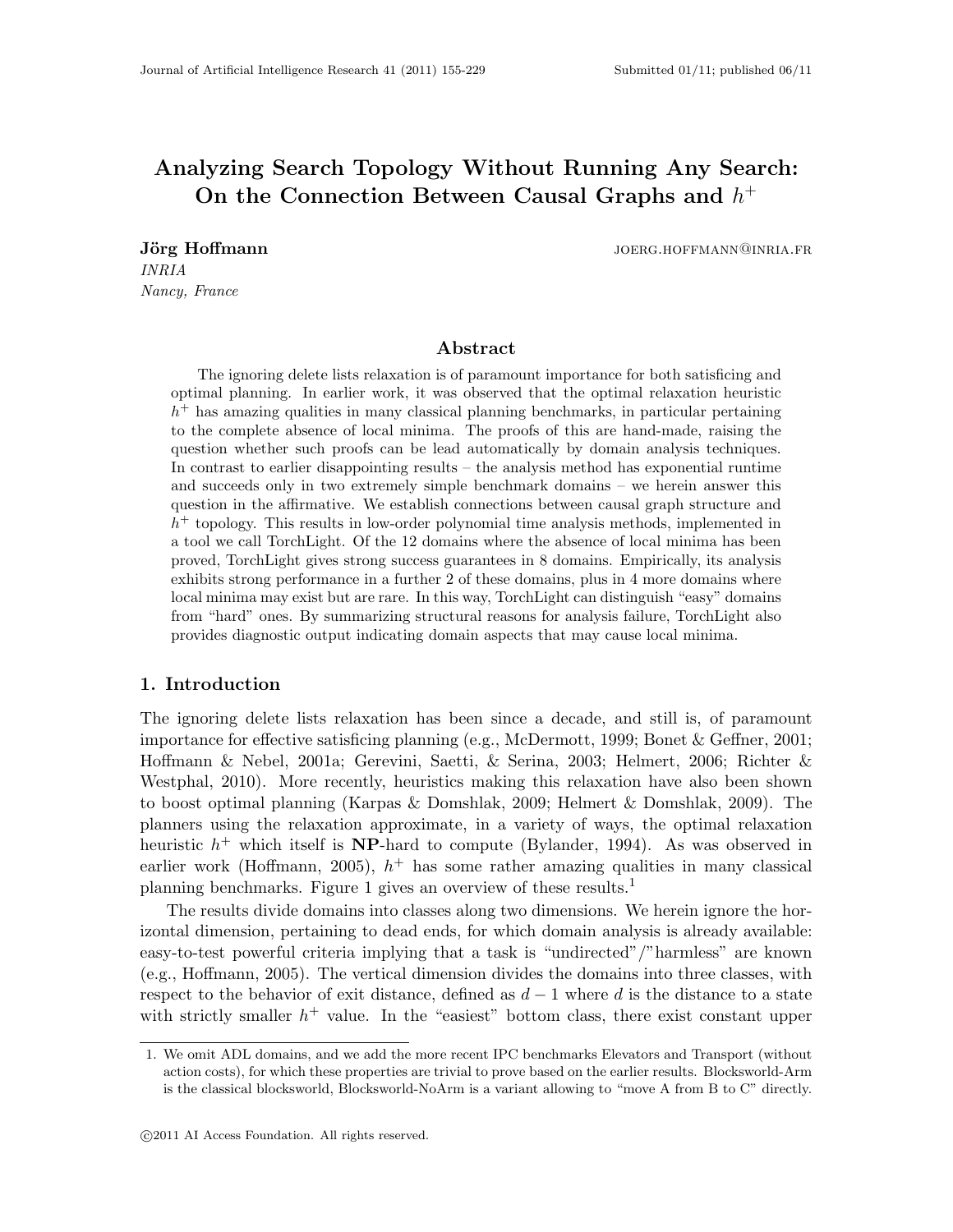

Figure 1: Overview of  $h^+$  topology (Hoffmann, 2005).

bounds on exit distance from both, states on local minima and states on benches (flat regions). In the figure, the bounds are given in square brackets. For example, in Logistics, the bound for local minima is 0 – meaning that no local minima exist at all – and the bound for benches is 1. In the middle class, a bound exists only for local minima; that bound is 0 (no local minima at all) for all domains shown. In the "hardest" top class, both local minima and benches may take arbitrarily many steps to escape.

The proofs underlying Figure 1 are hand-made. For dealing with unseen domains, the question arises whether we can design domain analysis methods leading such proofs automatically. The potential uses of such analysis methods are manifold; we discuss this at the end of the paper. For now, note that addressing this question is a formidable challenge. We are trying to automatically infer properties characterizing the informativeness (or lack thereof) of a heuristic function. We wish to do this based on a static analysis, not actually running any search. Formally characterizing the informativeness of a heuristic function is, in most cases, hardly possible even for experienced researchers, which explains perhaps why no-one so far has even attempted to do it automatically. The single exception, to the best of the author's knowledge, is an analysis method mentioned on the side in the author's earlier work (Hoffmann, 2005). This analysis method builds an exponentially large tree structure summarizing all ways in which relaxed plans may generate facts. The tree size, and therewith the analysis runtime, explodes quickly with task size. Worse, the analysis succeeds only in Movie and Simple-TSP – arguably the two most simplistic planning benchmarks in existence.<sup>2</sup>

By contrast, the TorchLight tool developed herein has low-order polynomial runtime and usually terminates in split seconds. Distinguishing between global (per task) and local (per state) analysis, it proves the global absence of local minima in Movie, Simple-TSP, Logistics, and Miconic-STRIPS. It gives a strong guarantee for local analysis – to succeed in every state – in Ferry, Gripper, Elevators, and Transport. Taking the success rate to be the fraction of states for which local analysis succeeds, TorchLight empirically exhibits strong performance – delivering high success rates – also in Zenotravel, Satellite, Tyreworld, Grid, Driverlog, and

<sup>2.</sup> Simple-TSP encodes TSP but on a fully connected graph with uniform edge cost. The domain was introduced by Fox and Long (1999) as a benchmark for symmetry detection.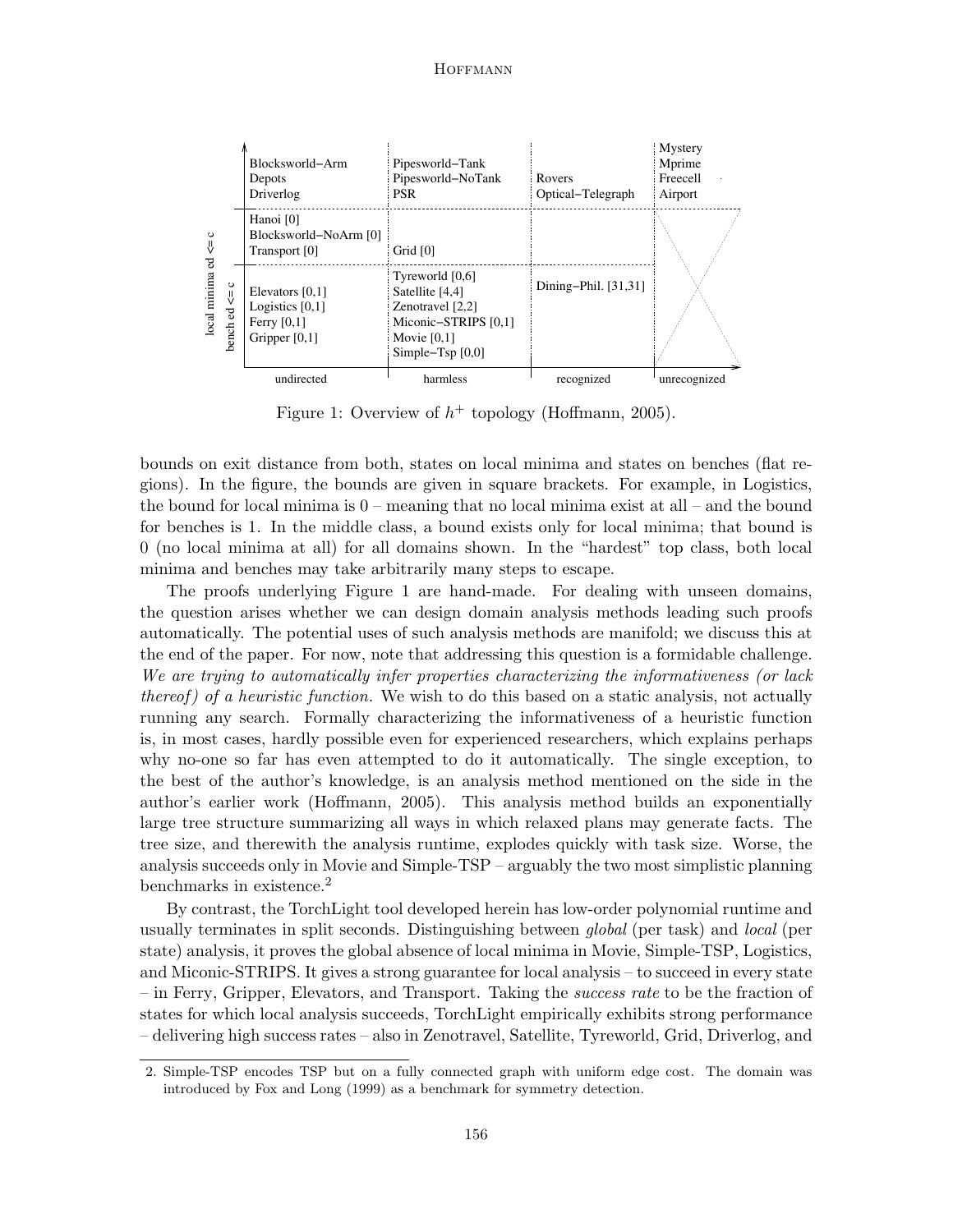Rovers. Thus TorchLight's success rates tend to be high in the "easy" domains of Figure 1, while they are low in the "hard" ones, serving to automatically distinguish between these two groups.<sup>3</sup> By summarizing structural reasons for analysis failure, TorchLight finally provides diagnostic output indicating problematic aspects of the domain, i.e., operator effects that potentially cause local minima under  $h^+$ .

What is the key to this performance boost? Consider Logistics and Blocksworld-Arm. At the level of their PDDL domain descriptions, the difference is not evident – both have delete effects, so why do those in Blocksworld-Arm "hurt" and those in Logistics don't? What does the trick is to move to the finite-domain variable representation (e.g., Jonsson  $\&$ Bäckström, 1998; Helmert, 2006, 2009) and to consider the associated structures, notably the causal graph (e.g., Knoblock, 1994; Jonsson & Bäckström, 1995; Domshlak & Dinitz, 2001; Helmert, 2006) capturing the precondition and effect dependencies between variables. The causal graph of Blocksworld-Arm contains cycles. That of Logistics doesn't. Looking into this, it was surprisingly easy to derive the following basic result:

# If the causal graph is acyclic, and every variable transition is invertible, then there are no local minima under  $h^+$ .

This result is certainly interesting in that, for the first time, it establishes a connection between causal graph structure and  $h^+$  topology. However, by itself the result is much too weak for domain analysis – of the considered benchmarks, it applies only in Logistics. We devise generalizations and approximations yielding the analysis results described above. Aside from their significance for domain analysis, our techniques are also interesting with respect to research on causal graphs. Whereas traditional methods (e.g., Jonsson  $\&$ Bäckström, 1995; Brafman & Domshlak, 2003; Jonsson, 2009; Giménez & Jonsson, 2009a) seek execution paths solving the overall task, we seek "only" execution paths decreasing the value of  $h^+$ . In local analysis, this enables us to consider only small fragments of the causal graph, creating the potential to successfully analyze states in tasks whose causal graphs are otherwise arbitrarily complex.

The next section gives a brief background on planning with finite-domain variables, and the associated notions such as causal graphs and the definition of  $h^+$  and its topology. Section 3 then gives an illustrative example explaining our basic result, and Section 4 provides a synopsis of our full technical results relating causal graphs and  $h^+$  topology. Sections 5 and 6 present these results in some detail, explaining first how we can analyze a state s provided we are given an optimal relaxed plan for s as the input, and thereafter providing criteria on causal graph structure implying that such analysis will always succeed. We evaluate the domain analysis technique by proving a number of domain-specific performance guarantees in Section 7, and reporting on a large-scale experiment with TorchLight in Section 8. We point to related work within its context where appropriate, and discuss details in Section 9. We close the paper with a discussion of future work in Section 10. To improve readability, the main text omits many technical details and only outlines the proofs. The full details including proofs are in Appendix A.

<sup>3.</sup> To some extent, this particular result can also be achieved by simpler means (limited search probing). We discuss this along with the experiments in Section 8.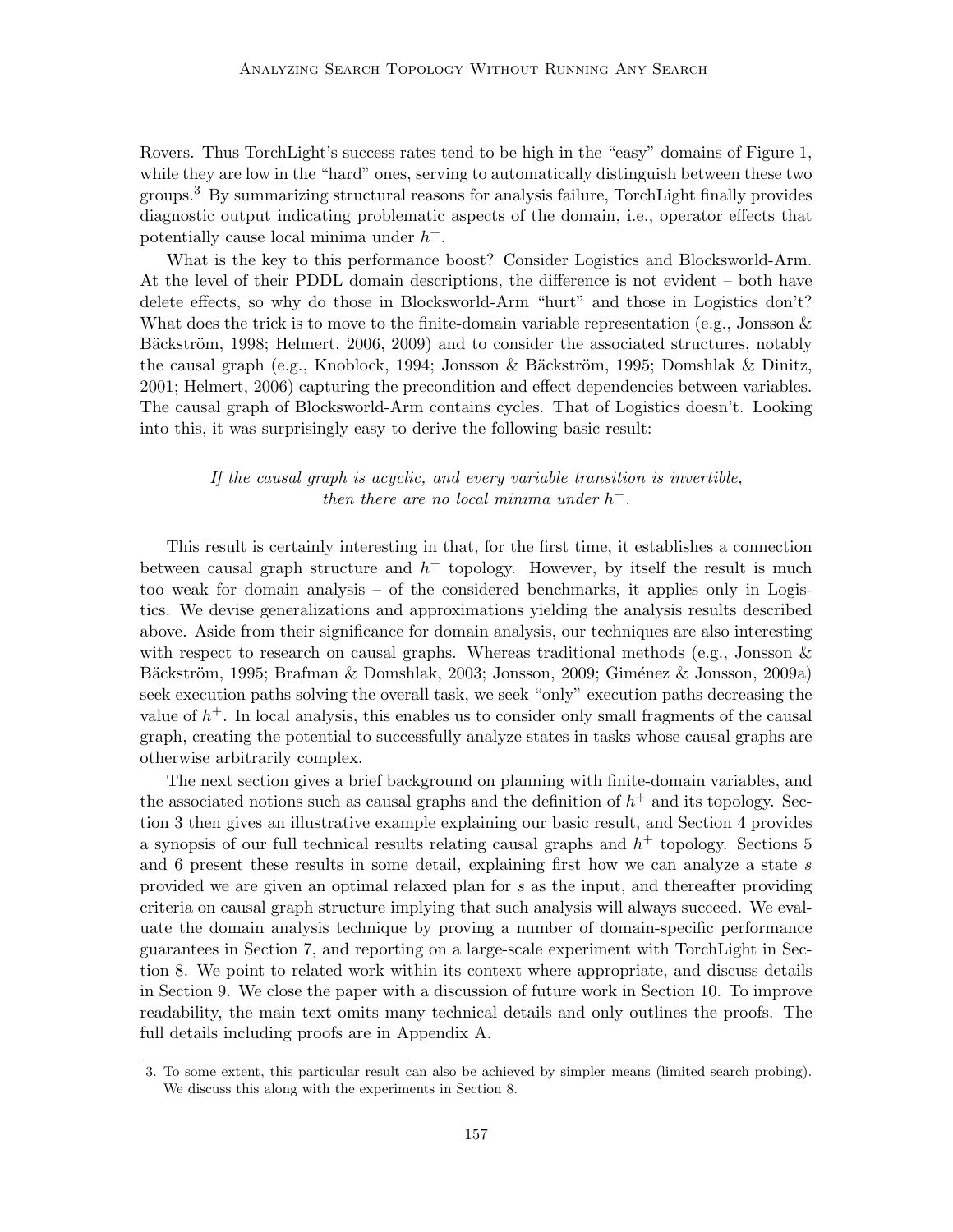# 2. Background

We adopt the terminology and notation of Helmert (2006), with a number of modifications suiting our purposes. A (finite-domain variable) planning task is a 4-tuple  $(X, s<sub>I</sub>, s<sub>G</sub>, O)$ . X is a finite set of variables, where each  $x \in X$  is associated with a finite domain  $D_x$ . A partial state over X is a function s on a subset  $X_s$  of X, so that  $s(x) \in D_x$  for all  $x \in X_s$ ; s is a state if  $X_s = X$ . The *initial state s<sub>I</sub>* is a state. The goal  $s_G$  is a partial state. O is a finite set of operators. Each  $o \in O$  is a pair  $o = (pre_o, eff_o)$  of partial states, called its precondition and effect. As simple non-restricting sanity conditions, we assume that  $|D_x| > 1$  for all  $x \in X$ , and  $\text{pre}_o(x) \neq \text{eff}_o(x)$  for all  $o \in O$  and  $x \in X_{\text{pre}_o} \cap X_{\text{eff}_o}$ .

We identify partial states with sets of variable-value pairs, which we will often refer to as *facts*. The *state space* S of the task is the directed graph whose vertices are all states over X, with an arc  $(s, s')$  iff there exists  $o \in O$  such that  $pre_o \subseteq s$ , eff<sub>o</sub>  $\subseteq s'$ , and  $s(x) = s'(x)$ for all  $x \in X \setminus X_{\text{eff}_o}$ . A plan is a path in S leading from  $s_I$  to a state s with  $s_G \subseteq s$ .

We next define the two basic structures in our analysis: domain transition graphs and causal graphs. For the former, we diverge from Helmert's definition (only) in that we introduce additional notations indicating the operator responsible for the transition, as well as the "side effects" of the transition, i.e., any other variable values set when executing the responsible operator. In detail, let  $x \in X$ . The *domain transition graph*  $DTG_x$  of x is the labeled directed graph with vertex set  $D_x$  and the following arcs. For each  $o \in O$  where  $x \in X_{\text{pre}_o} \cap X_{\text{eff}_o}$  with  $c := \text{pre}_o(x)$  and  $c' := \text{eff}_o(x)$ ,  $DTG_x$  contains an arc  $(c, c')$  labeled with responsible operator  $\text{rop}(c, c') := o$ , with conditions  $\text{cond}(c, c') := \text{pre}_o \setminus \{(x, c)\}\)$ , and with side effects seff $(c, c') := \text{eff}_{o} \setminus \{(x, c')\}$ . For each  $o \in O$  where  $x \in X_{\text{eff}_{o}} \setminus X_{\text{pre}_{o}}$  with  $c' := \text{eff}_{o}(x)$ , for every  $c \in D_x$  with  $c \neq c'$ ,  $DTG_x$  contains an arc  $(c, c')$  labeled with  $\text{rop}(c, c') := o, \text{ cond}(c, c') := \text{pre}_o, \text{ and } \text{seff}(c, c') := \text{eff}_o \setminus \{(x, c')\}.$ 

The reader familiar with causal graphs may have wondered why we introduced a notion of side effects, seeing as causal graphs can be acyclic only if all operators are unary (affect only a single variable). The reason is that we do handle cases where operators are nonunary. The variant of causal graphs we use can still be acyclic in such cases, and indeed this happens in some of our benchmark domains, specifically in Simple-TSP, Movie, Miconic-STRIPS, and Satellite. We define the *support graph SG* to be the directed graph with vertex set X, and with an arc  $(x, y)$  iff  $DTG_y$  has a relevant transition  $(c, c')$  so that  $x \in X_{cond(c, c')}$ . Here, a transition  $(c, c')$  on variable x is called relevant iff  $(x, c') \in s_G \cup \bigcup_{o \in O} \text{pre}_o$ .

Our definition modifies the most commonly used one in that it uses relevant transitions only, and that it does not introduce arcs between variables co-occurring in the same operator effect (unless these variables occur also in the precondition). Transitions with side effects are handled separately in our analysis. Note that irrelevant transitions occur naturally, in domains with non-unary operators. For example, unstacking a block induces the irrelevant transition making the arm non-empty, and departing a passenger in Miconic-STRIPS makes the passenger "not-boarded".<sup>4</sup>

Consider now the definition of  $h<sup>+</sup>$ . In the more common Boolean-variable setting of PDDL, this is defined as the length of a shortest plan solving the problem when ignoring

<sup>4.</sup> We remark that relevant transitions correspond to what has been called "requestable values" in some works, (e.g., Jonsson & Bäckström, 1998; Haslum, 2007). In Fast Downward's implementation, the causal graph includes only precondition-effect arcs, similarly as the support graph defined here.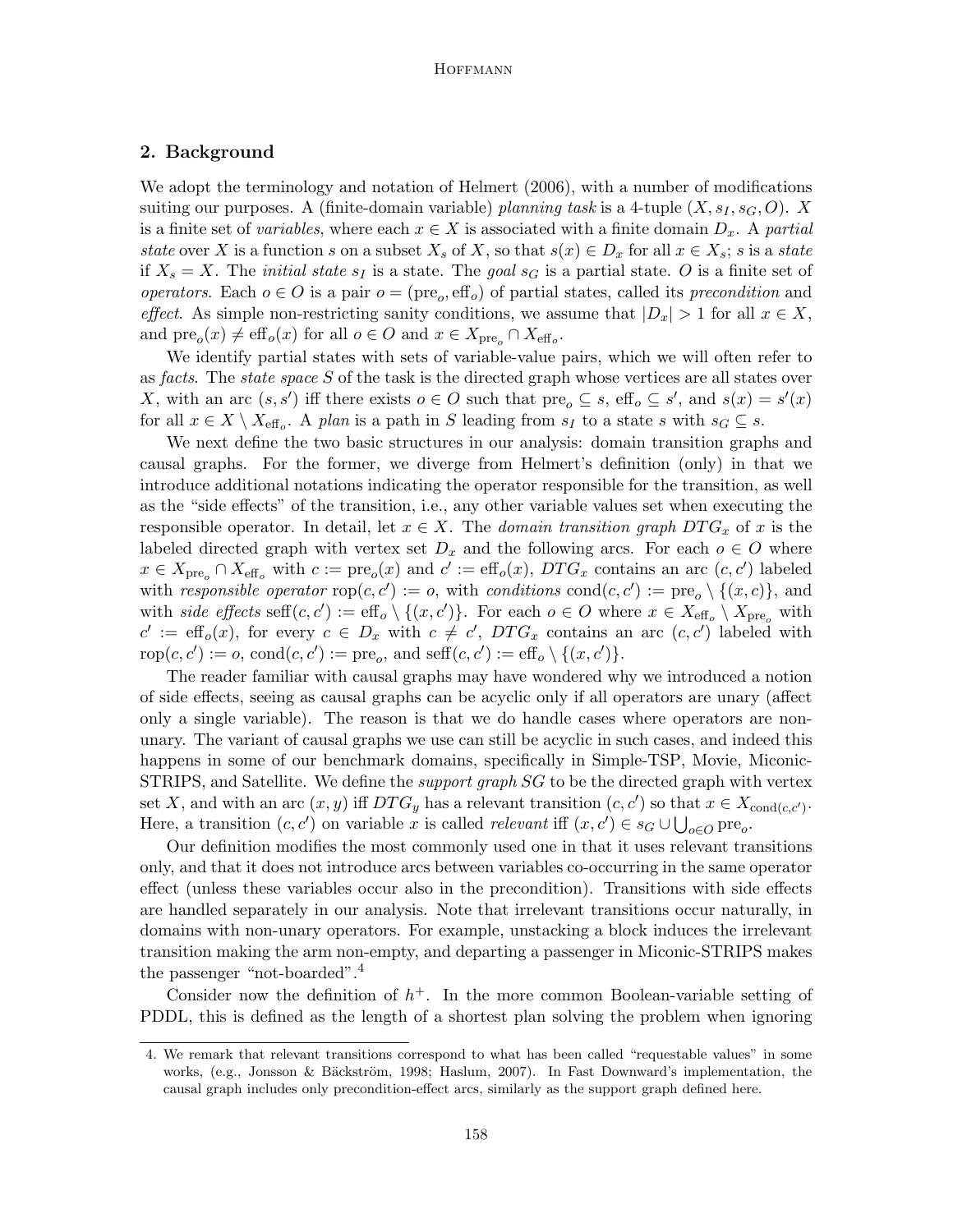all delete lists, i.e., the negative operator effects (Bylander, 1994; McDermott, 1999; Bonet & Geffner, 2001). This raises the question what  $h^+$  actually is, in finite-domain variable planning, where there are no "delete lists". That question is easily answered. "Ignoring deletes" essentially means to act as if "what was true once will remain true forever". In the finite-domain variable setting, this simply means to not over-write any values that the variables had previously. To our knowledge, this generalization was first described by Helmert (2006). Consider the directed graph  $S^+$  whose vertices are all sets  $s^+$  of variablevalue pairs over X, with an arc  $(s_1^+, s_2^+)$  iff there exists  $o \in O$  such that  $pre_o \subseteq s_1^+$  and  $s_2^+ = s_1^+ \cup \text{eff}_o$ . If s is a state, then a *relaxed plan* for s is a path in  $S^+$  leading from s to  $s^+$  with  $s_G \subseteq s^+$ . By  $h^+(s)$  we denote the length of a shortest relaxed plan for s, or  $h^+(s) = \infty$  if no such plan exists. It is easy to see that this definition corresponds to the common Boolean one: if we translate the finite-domain variables into Boolean ones by creating one Boolean variable "is- $(x, c)$ -true?" for every fact  $(x, c)$ , then standard  $h^+$  in the Boolean task is identical to  $h^+$  in the finite-domain variable task.

Bylander (1994) proved that it is intractable to compute  $h^+$ . Many state-of-the-art planners approximate  $h^+$ , in a variety of ways (e.g., McDermott, 1999; Bonet & Geffner, 2001; Hoffmann & Nebel, 2001a; Gerevini et al., 2003; Helmert, 2006; Richter, Helmert, & Westphal, 2008; Richter & Westphal, 2010). A popular approximation in satisficing planning  $-$  that gives no guarantees on the quality of the relaxed plan returned  $-$  is the so-called *relaxed plan heuristic* first proposed in the FF system (Hoffmann  $\&$  Nebel, 2001a), which approximates  $h^+$  in terms of the length of some not necessarily shortest relaxed plan. Such relaxed plans can be computed in low-order polynomial time using techniques inspired by Graphplan (Blum & Furst, 1997).

We next introduce the relevant notations pertaining to search space topology under  $h^+$ . Let  $s \in S$  be a state where  $0 < h^+(s) < \infty$ . Then an *exit* is a state s' reachable from s in S, so that  $h^+(s') = h^+(s)$  and there exists a neighbor s'' of s' so that  $h^+(s'') < h^+(s')$ (and thus  $h^+(s'') < h^+(s)$ ). The *exit distance ed(s)* of s is the length of a shortest path to an exit, or  $ed(s) = \infty$  if no exit exists. A path in S is called monotone iff there exist no two consecutive states  $s_1$  and  $s_2$  on it so that  $h^+(s_1) < h^+(s_2)$ . We say that s is a local minimum if there exists no monotone path to an exit.

The topology definitions, adapted from the author's previous work (Hoffmann, 2005), are specific to  $h^+$  only for the sake of simplicity (we will herein not consider any heuristics other than  $h^+$ ).<sup>5</sup> States with infinite heuristic value are ignored because they are correctly identified, by the heuristic, to be dead ends (relaxed-plan based approximations like that of FF do identify all these cases). If the heuristic value is 0 then we have already reached the goal, so this case can also be safely ignored. Note that we do not force exit paths to be monotone, i.e., we will also talk about exit distances in situations where s may be a local minimum. This is necessary to capture the structure of domains like Satellite and Zenotravel, where local minima exist but their exit distance is bounded. Also, some of our analysis methods guarantee an upper bound on the length of an exit path only, not that the heuristic values on that path will decrease monotonically.

<sup>5.</sup> We remark that the original definitions are significantly more involved, e.g., defining "local minima" not based on individual states but based on strongly connected sub-graphs of the state space. None of these complications is relevant to the results herein.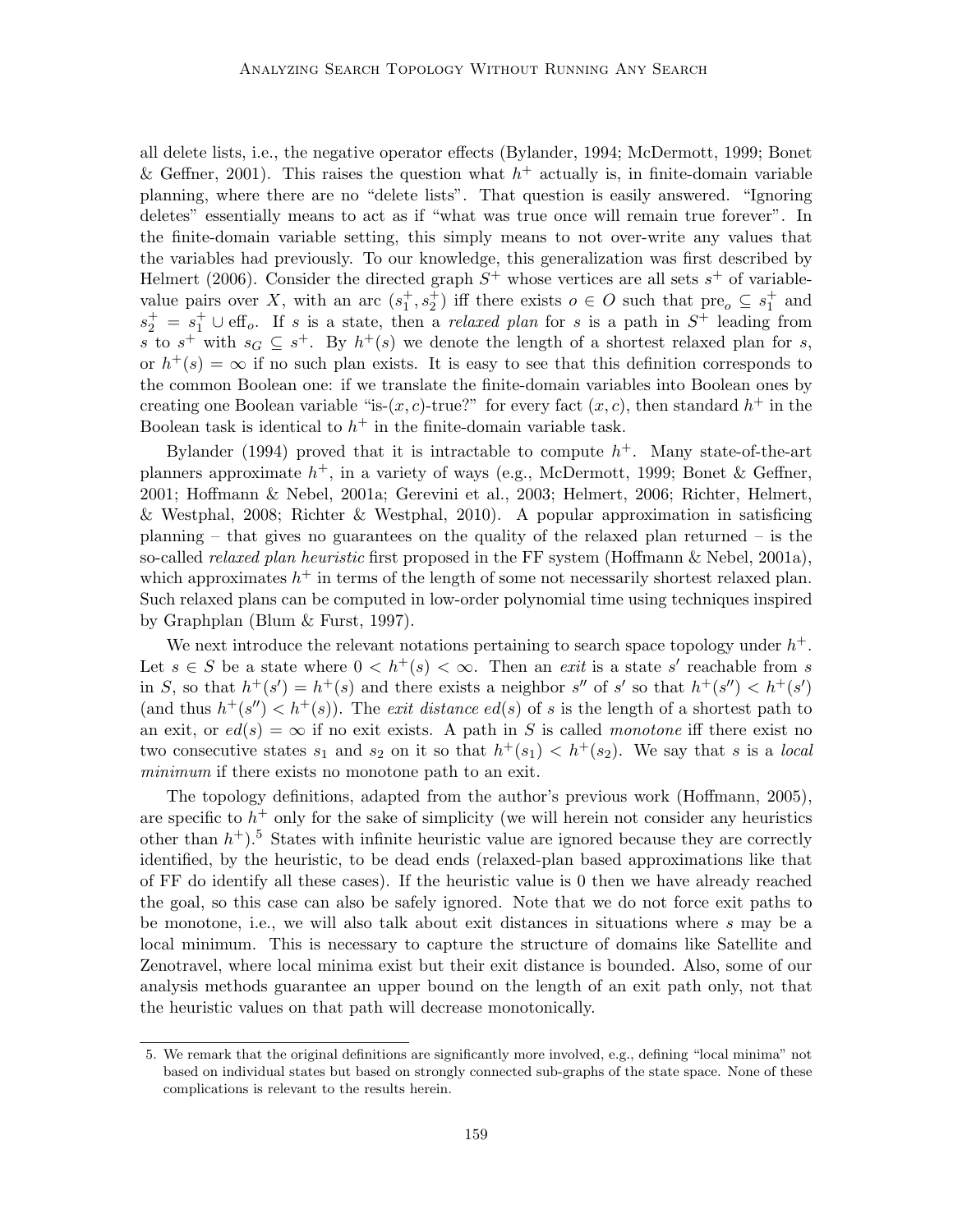Finally, let us say a few words on domain analysis. Generally speaking, domain analysis aims at automatically obtaining non-trivial information about a domain or planning task. Such analysis has a long tradition in planning (e.g., Nebel, Dimopoulos, & Koehler, 1997; Fox & Long, 1998; Gerevini & Schubert, 1998; Edelkamp & Helmert, 1999; Rintanen, 2000). Most often, the information sought pertains to reachability or relevance properties, i.e., which entities or combinations thereof are reachable from the initial state/relevant to the goal. A notable exception is the work of Long and Fox (2000) which automatically recognizes certain "generic types" of domains, like transportation. However, there exists no prior work at all trying to automatically infer topological properties of a heuristic function. The single exception are the aforementioned disappointing results reported (as an aside) in the author's previous work (Hoffmann, 2005). This method builds a structure called "fact generation tree", enumerating all ways in which facts may support each other in a non-redundant relaxed plan. If there is no "conflict" then  $h^+$  is the *exact* solution distance. Clearly, this is a far too strong property to be applicable in any reasonably complex domain. Of the considered benchmarks, the property applies only in Simple-TSP. A slightly more general property, also identified in this work, applies in Movie as well as trivial Logistics tasks with 2 locations, 1 truck, and 1 package.

It is worth noting that analyzing the topology of  $h^+$  is computationally hard:

**Theorem 1.** It is **PSPACE**-complete to decide whether or not the state space of a given planning task contains a local minimum, and given an integer  $K$  it is  $\textbf{PSPACE}$ -complete to decide whether or not for all states s we have  $ed(s) \leq K$ . Further, it is **PSPACE**-complete to decide whether or not a given state s is a local minimum, and given an integer K it is **PSPACE**-complete to decide whether or not  $ed(s) \leq K$ .

These results are hardly surprising, but have not been stated anywhere yet. The membership results in Theorem 1 are easy to prove based on guess-and-check arguments similar as given by Bylander (1994), exploiting the fact that **NPSPACE=PSPACE**. The hardness results still hold when restricting the input to solvable tasks/states. Their proofs work by reducing plan existence, respectively bounded plan existence (with a bound in non-unary representation). Given a task whose plan existence we wish to decide, we flatten  $h^+$  by a new operator that can always achieve the goal but that has a fatal side effect. Then we give the planner the choice between solving this task, or solving a new alternative task. That latter task is designed so that a local minimum exists/that the exit distance exceeds the bound iff the planner must choose the alternative task, i.e., iff the original task is unsolvable/iff it cannot be solved within a given number of steps. The full proof is in Appendix A.1.

In practice, computational hardness here is particularly challenging because, in most applications of domain analysis, we are not willing to run a worst-case exponential search. After all, the analysis will not actually solve the problem. Consequently, in the present research, we restrict ourselves to analysis methods with low-order polynomial runtime.

The reader will have noticed the state-specific analysis problems in Theorem 1. We distinguish between *global* analysis per-task, and *local* analysis per-state. More precisely, we herein devise three kinds of analyses:

(I) Guaranteed global analysis. Taking as input the planning task description, this analysis returns "yes,  $d$ " only if the state space does not contain any local minima and the exit distance from any state is bounded by d.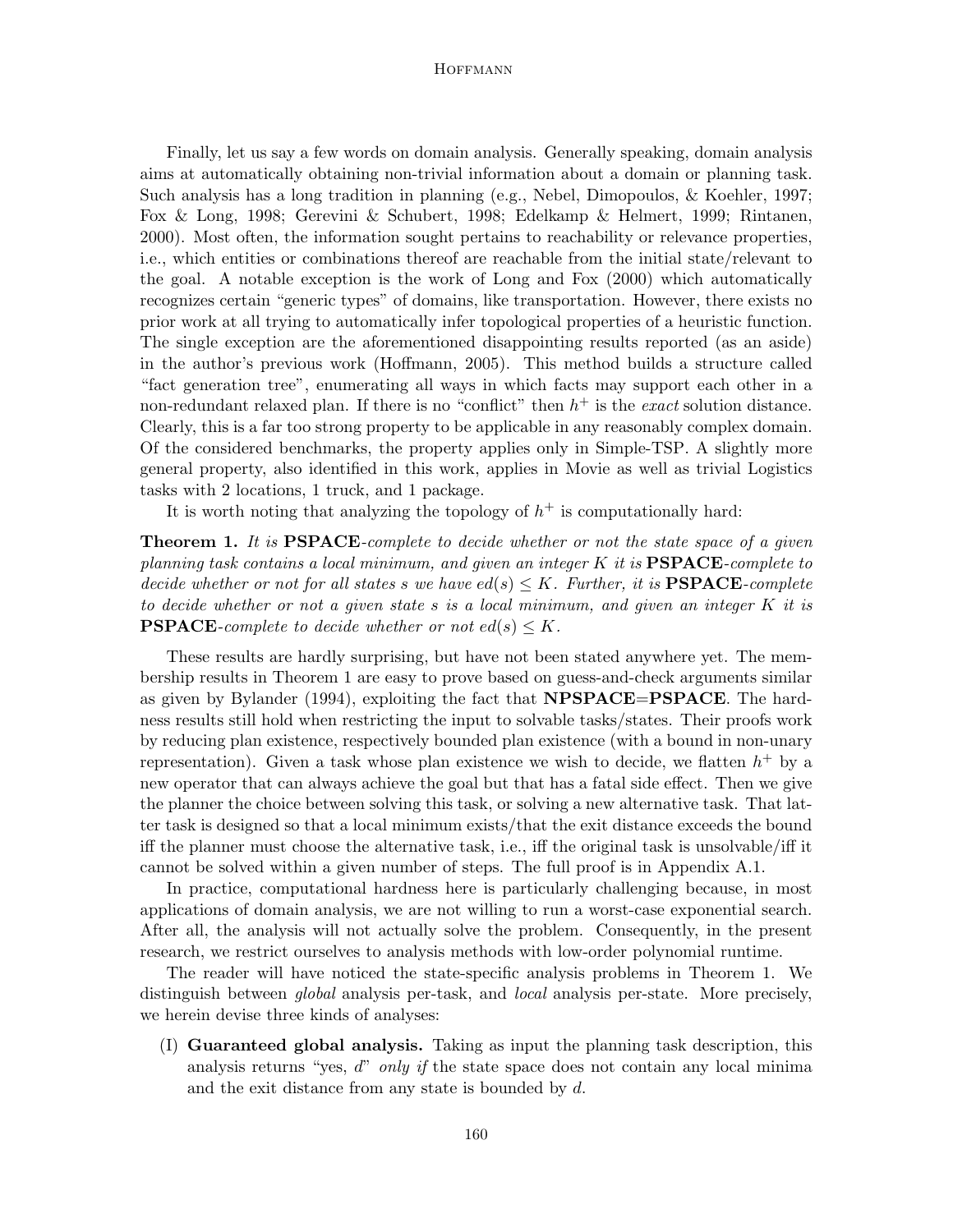- (II) Guaranteed local analysis. Taking as input the planning task description and a state s, this analysis returns "yes, d" only if s is not a local minimum, and the exit distance from  $s$  is bounded by  $d$ .
- (III) Approximate local analysis. Taking as input the planning task description and a state s, this analysis returns "yes, d" to *indicate* that s is not a local minimum, and that the exit distance from s is bounded by d. Both may be wrong, i.e., the analysis is not guaranteed to be sound. Compared to analysis (II), this trades soundness for the ability to successfully analyze more states.

Domain analysis traditionally considers only the global variant (I), or even more generalizing variants looking at only the PDDL domain file. While global once-and-for-all analysis is also the "holy grail" in our work, local analysis has strong advantages. If a planning task does contain local minima – which one would expect to typically be the case in interesting domains – then analysis (I) is useless. It will simply answer "no". By contrast, local analysis (II,III) may still detect some individual states, that we sample randomly in our experiments, to not be local minima. The percentage of such states, which we refer to as the success rate, can deliver useful information no matter what the structure of the planning task is. Note also that, while the contrast between a PSPACE-hard problem and low-order polynomial analysis runtime necessarily implies that all analyses are incomplete, the local analyses have a chance to ameliorate this by averaging their outcome over a set of sample states.

# 3. An Illustrative Example

The basic connection we identify between causal graphs and  $h^+$  topology – more precisely, between support graphs, domain transition graphs, and  $h^+$  topology – is quite simple. It is instructive to understand this first, before delving into the full results. Figure 2 shows fragments of the domain transition graphs (DTGs) of three variables  $x_0$ ,  $x_1$ , and  $x_2$ . All DTG transitions here are assumed to be invertible, and to have no side effects.



Figure 2: An example illustrating our basic result.

The imaginative reader is invited to think of  $x_0$  as a car whose battery is currently empty and that therefore requires the help of two people,  $x_1$  and  $x_2$ , in order to push-start it. The people may, to solve different parts of the task, be required for other purposes too, but here we consider only the sub-problem of achieving the goal  $x_0 = g_0$ . We wish to take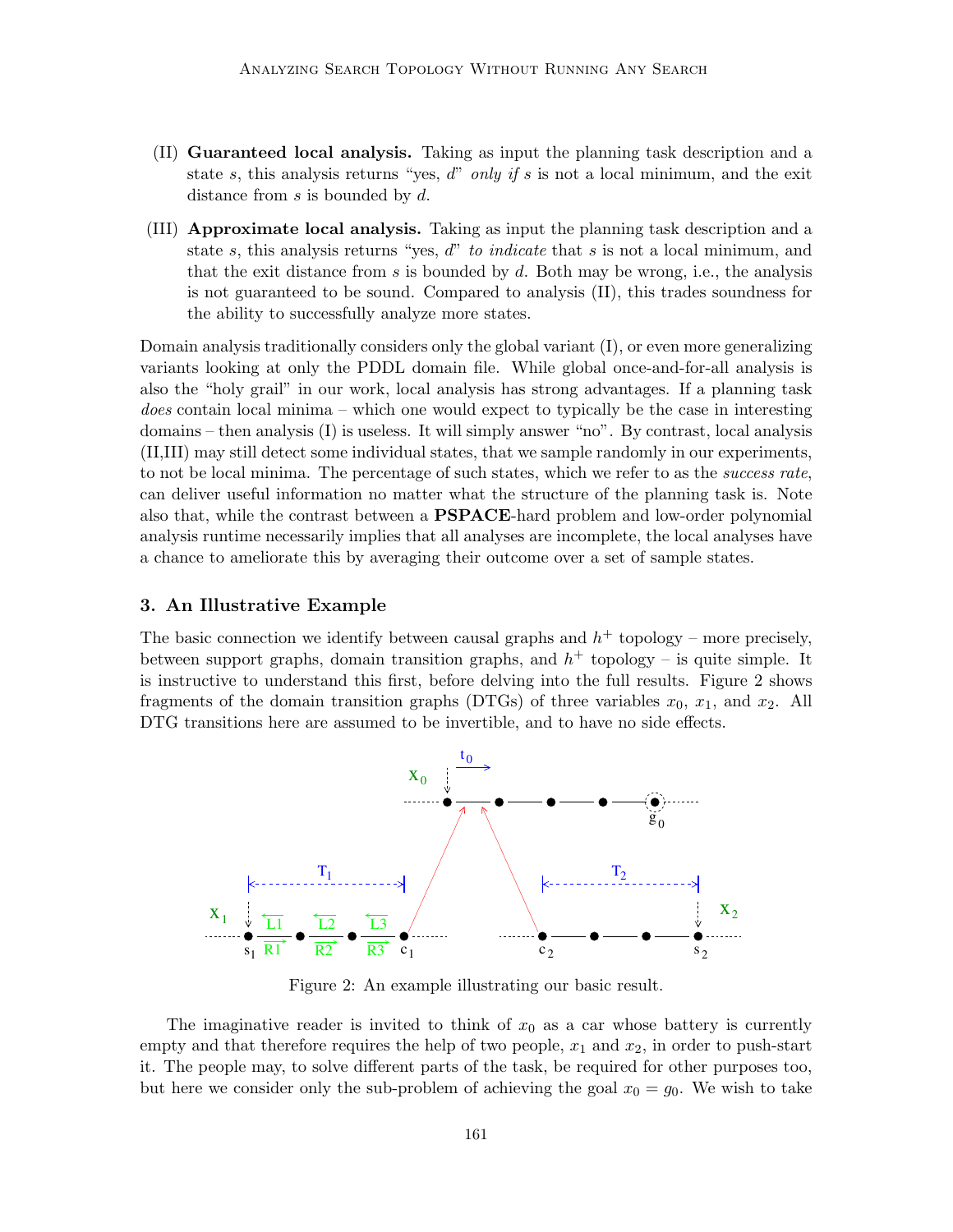the  $x_0$  transition  $t_0$ , which has the two conditions  $c_1$  and  $c_2$ . These conditions are currently not fulfilled. In the state s at hand,  $x_1$  is in  $s_1$  and  $x_2$  is in  $s_2$ . We must move to a different state,  $s_0$ , in which  $x_1 = c_1$  and  $x_2 = c_2$ . What will happen to  $h^+$  along the way?

Say that an optimal relaxed plan  $P^+(s)$  for s moves  $x_1$  to  $c_1$  along the path marked  $T_1$ , and moves  $x_2$  to  $c_2$  along the path marked  $T_2$  – clearly, some such paths will have to be taken by any  $P^+(s)$ . Key observation (1) is similar to a phenomenon known from transportation benchmarks. When moving  $x_1$  and  $x_2$ , whichever state s' we are in, as long as s' remains within the boundaries of the values traversed by  $T_1$  and  $T_2$ , we can construct a relaxed plan  $P^+(s')$  for s' so that  $|P^+(s')| \leq |P^+(s)|$ . Namely, to obtain  $P^+(s')$ , we simply replace the respective move sequence  $\overrightarrow{o_i}$  in  $P^+(s)$ , for  $i = 1, 2$ , with its inverse  $\overleftarrow{o_i}$ . For example, say we got to s' by  $\overrightarrow{o}_1 = \langle R1, R2, R3 \rangle$  moving  $x_1$  to  $c_1$ , as indicated in Figure 2. Then wlog  $P^+(s)$  has the form  $\langle R1, R2, R3 \rangle \circ P$ . We define  $P^+(s') := \langle L3, L2, L1 \rangle \circ P$ . The postfix P of both relaxed plans is the same; at the end of the prefix, the set of values achieved for  $x_1$ , namely  $s_1$ ,  $c_1$ , and the two values in between, is also the same. Thus  $P^+(s')$  is a relaxed plan for  $s'.^6$  This is true in general, i.e.,  $\overleftarrow{o}_1$  is necessarily applicable in  $s'$ , and will achieve, within relaxed execution of  $P^+(s')$ , the same set of facts as achieved by  $\overrightarrow{o}_1$  in  $P^+(s)$ . Thus  $h^+(s') \leq h^+(s)$  for any state s', including the state s<sub>0</sub> we're after.

Key observation (2) pertains to the "leaf" variable,  $x_0$ . Say that  $x_0$  moves only for its own sake, i.e., the car position is not important for any other goal. Then executing  $t_0$  in  $s_0$  does not delete anything needed anywhere else. Thus we can remove rop $(t_0)$  from the relaxed plan  $P^+(s_0)$  for  $s_0$  – constructed as per observation  $(1)$  – to obtain a relaxed plan for the state  $s_1$  that results from executing  $t_0$  in  $s_0$ . Hence  $h^+(s_1) < h^+(s)$ . With observation (1), the heuristic values along the path to  $s_1$  are all  $\leq h^+(s)$ . We know that at least one state s'' on the path has a heuristic value strictly smaller than  $h^+(s)$ : this happens at the latest in  $s'' = s_1$ , and may happen earlier on in case the relaxed plan  $P^+(s'')$  as constructed here is not optimal (cf. Footnote 6). Let s'' be the earliest state with  $h^+(s'') < h^+(s)$  on the path, and let s' be the state preceding  $s''$ . Then s' is an exit for s, and the path to that exit is monotone. Thus s is not a local minimum. As for the exit distance, in the worst case we have  $s'' = s_1$  and  $s' = s_0$ , so  $ed(s)$  is bounded by the length of the path up to  $s_0$ .

It is not difficult to imagine that the above works also if preconditions need to be established recursively, as long as no cyclic dependencies exist. A third person may be needed to first persuade  $x_1$  and  $x_2$ , the third person may need to take a bus, and so on. The length of the path to  $s_0$  may grow exponentially – if  $x_1$  depends on  $x_3$  then each move of  $x_1$  may require several moves of  $x_3$ , and so forth – but we will still be able to construct  $P^+(s')$  by inverting the moves of all variables individually. Further, the inverting transitions may have conditions, too, provided these conditions are the same as required by the original moves. For example, in the above, the inverting operator  $L_1$  may have an arbitrary condition  $p$  if that condition is also required for  $R_1$ . This is because any conditions that are required for the original moves (like p for  $R_1$ ) are established in  $P^+(s)$ , and thus will be established in  $P^+(s')$  in time for the inverse moves (like  $L_1$ ).

<sup>6.</sup> Note that  $P^+(s')$  may not be an *optimal* relaxed plan for s'. If  $P^+(s)$  does not move  $x_1$  for anything other than attaining  $c_1$ , then the postfix P alone is a relaxed plan for  $s'$ : there is no need to insert the inverted prefix  $\langle L3, L2, L1 \rangle$ . In cases like this, we obtain an exit state already on the path to  $s_0$ ; we get back to this below.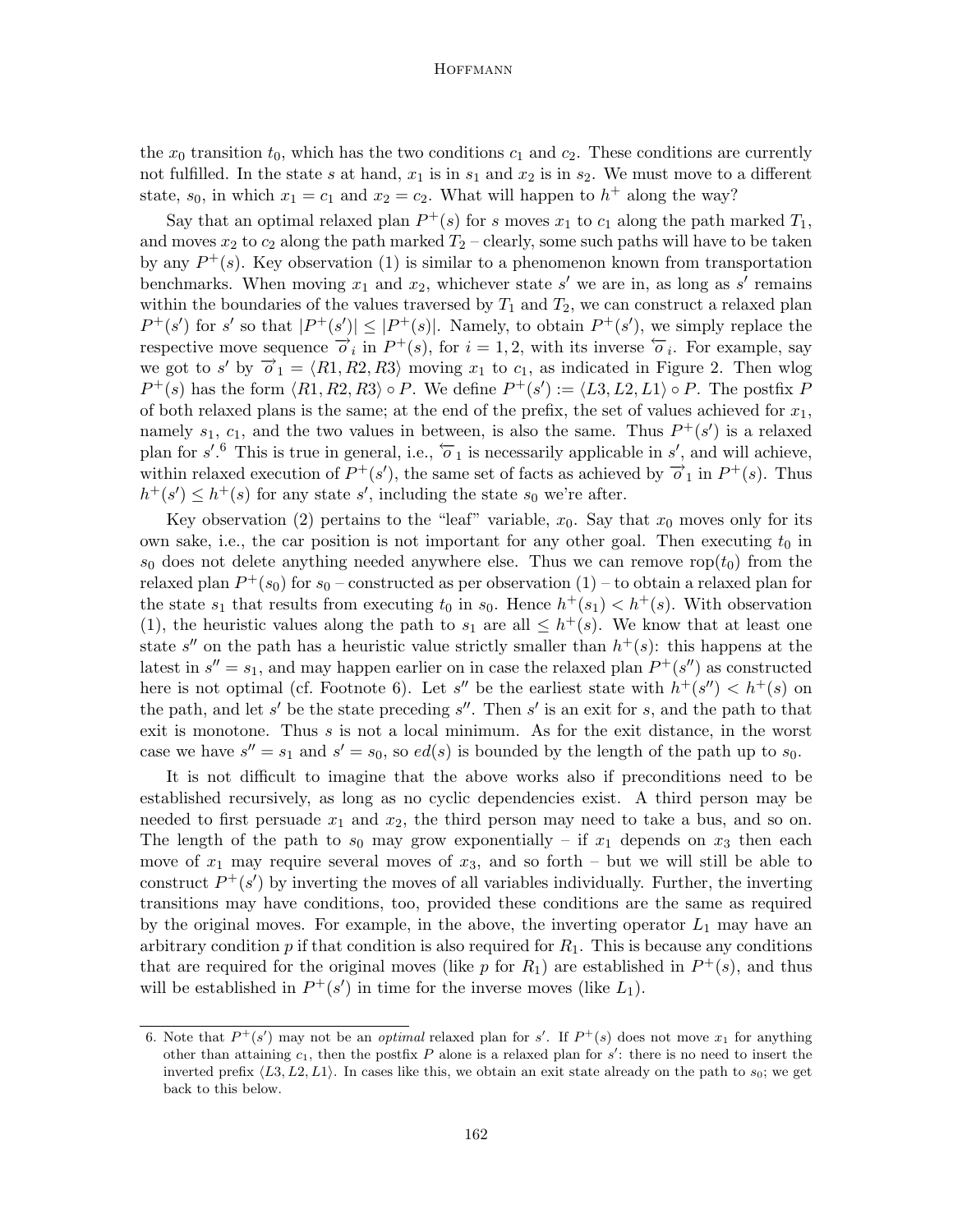Now, say that the support graph is acyclic, and that all transitions are invertible and have no side effects. Given any state s, unless s is already a goal state, some variable  $x_0$ moving only for its own sake necessarily exists. But then, within any optimal relaxed plan for s, a situation as above exists, and therefore we have a monotone exit path, Q.E.D. for no local minima under  $h^+$ .

The execution path construction just discussed is not so different from known results exploiting causal graph acyclicity and notions of connectedness or invertibility of domain transition graphs (e.g., Jonsson & Bäckström, 1995; Williams & Nayak, 1997). What is new here is the connection to  $h^+$ .

We remark that the hand-made analysis of  $h^+$  (Hoffmann, 2005) uses a notion of operators "respected by the relaxation". An operator  $o$  is respected by the relaxation iff, whenever o starts an optimal plan for s, then o also starts an optimal relaxed plan for s. A core property of many of the hand-made proofs is that all operators are respected by the relaxation. This motivated the speculation that recognizing this property automatically could be key to domain analysis recognizing the absence of local minima under  $h^+$ . We do not explore this option herein, however we note that even the basic result we just outlined contains cases not covered by this property. Even with acyclic support graph and invertible transitions without side effects, there are examples where an operator is not respected by the relaxation. We give such a construction in Example 1, Appendix A.4.

# 4. Synopsis of Technical Results

Our technical results in what follows are structured in a way similar to the proof argument outlined in the previous section. The results are structured into two parts, (A) and (B). In (A), Section 5, we identify circumstances under which we can deduce from an optimal relaxed plan that a monotone exit path exists. In (B), Section 6, we devise support-graph based sufficient criteria implying that analysis (A) will always succeed. Technique (B) underlies TorchLight's conservative analysis methods, i.e., guaranteed global analysis (I) and guaranteed local analysis (II) as described at the end of Section 2. By feeding technique (A) with the usual relaxed plans as computed, e.g., by FF's heuristic function, we obtain TorchLight's approximate local analysis (III). That analysis does not give a guarantee, because (and only because) FF's relaxed plans are not guaranteed to be optimal.

For ease of reading, we now give a brief synopsis of the results obtained in (A) and  $(B)$ , and how they provide the analysis methods  $(I)$ – $(III)$ . The synopsis contains sufficient information to understand the rest of the paper, so the reader may choose to skip Sections 5 and 6, moving directly to the evaluation.

Each analysis method is based on a particular kind of sub-graph of the support graph. Table 1 overviews these. Their role in parts (A) and (B) is as follows:

(A) Given an optimal relaxed plan  $P^+(s)$  for a state s, an optimal rplan dependency graph  $oDG^+$  is a sub-graph of SG with a single leaf variable  $x_0$  with transition  $t_0$  as in our example (rop( $t_0$ ) will be frequently referred to as  $o_0$ ). An arc  $(x, x')$  is in  $oDG^+$  if  $P^+(s)$  relies on x' to achieve the conditions of  $t_0$ , and  $P^+(s)$  relies on x for moving x'. We say that  $oDG^+$  is *successful* if it is acyclic, all involved transitions will be usable in our exit path construction (e.g., they have no harmful side effects), and the deletes of  $t_0$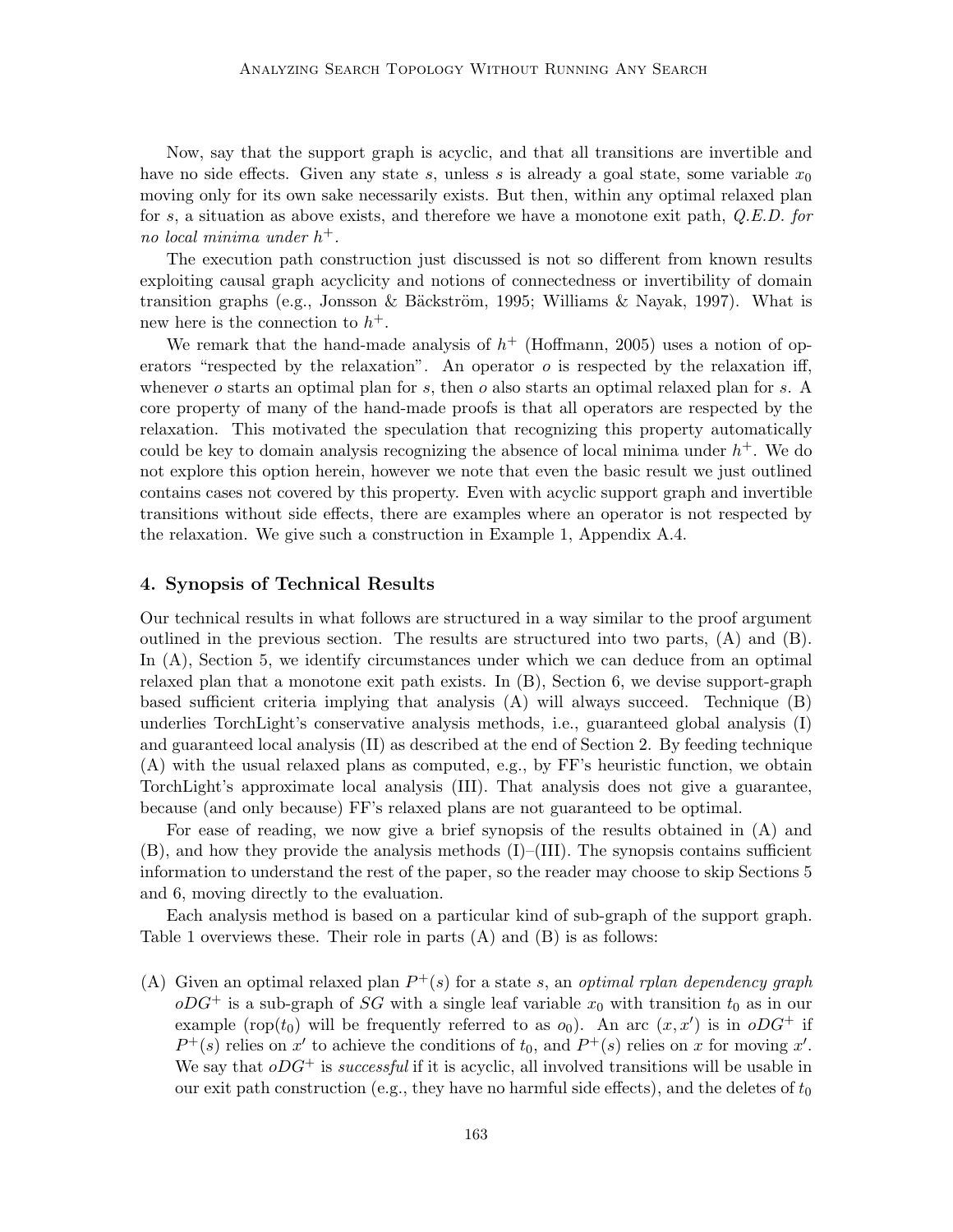| Name                              | Symbol  | Analysis                                                                                                                                  | Leaves                                                                                                                        | Arcs                                                                                                                  |  |  |
|-----------------------------------|---------|-------------------------------------------------------------------------------------------------------------------------------------------|-------------------------------------------------------------------------------------------------------------------------------|-----------------------------------------------------------------------------------------------------------------------|--|--|
| Support graph                     | SG      |                                                                                                                                           | All                                                                                                                           | All                                                                                                                   |  |  |
| Optimal rplan<br>dependency graph | $oDG^+$ | Single leaf $x_0$ s.t. applying<br>Approximate<br>$t_0$ does not affect the<br>local analysis (III)<br>remainder of $P^+(s)$<br>Theorem 2 |                                                                                                                               | $(x, x')$ where x is used in<br>$P^+(s)$ to support x' for<br>obtaining $\text{cond}(t_0)$                            |  |  |
| Local<br>dependency graph         | lDG     | Guaranteed<br>$local$ analysis $(II)$<br>Theorem 3                                                                                        | Single leaf $x_0 \in X_{s,c}$ ,<br>$s(x_0) \neq s_G(x_0)$ and $x_0$ has<br>no transitive $SG$ successor<br>with same property | $(x, x_0)$ where<br>$s(x) \neq \text{cond}(t_0)(x)$ ; and<br>$(x, x')$ where x' is in lDG<br>and $(x, x')$ is in $SG$ |  |  |
| Global<br>dependency graph        | qDG     | Guaranteed<br>global analysis $(I)$<br>Theorem 4                                                                                          | Single leaf $x_0 \in X_{sc}$                                                                                                  | $(x, x_0)$ where $x \neq x_0$ ; and<br>$(x, x')$ where x' is in gDG<br>and $(x, x')$ is in SG                         |  |  |

Table 1: Overview of the different support graph sub-graphs underlying our results.

are either not relevant to  $P^+(s)$  at all, or are being recovered inside  $P^+(s)$ . The main result, Theorem 2, states that s is no local minimum if there exists a successful  $oDG^+$ for s. It also derives an exit distance bound from  $oDG^+$ . Approximating Theorem 2 by applying it to a relaxed plan as computed by FF's heuristic yields analysis (III).

(B) Given a state s, a local dependency graph  $IDG$  is a sub-graph of SG with a single leaf variable  $x_0$ , whose goal value is yet unachieved, and all of whose transitive successors in  $SG$  have already attained their goal values. In this setting,  $x_0$  "moves for its own sake" as in the example. The graph  $IDG$  simply includes all SG predecessors of  $x_0$ , the single exception pertaining to arcs  $(x, x_0)$  into  $x_0$  itself, which are not inserted if the corresponding condition of  $t_0$  is already satisfied in s. We say that  $lDG$  is successful if it is acyclic, all involved transitions will be usable in our exit path construction, and  $t_0$ does not have any relevant deletes. This implies that there exists a successful  $oDG^+$ contained in  $l\overline{D}G$ , and thus we have Theorem 3, stating that s is no local minimum and giving a corresponding exit distance bound. This result underlies analysis (II).

A global dependency graph gDG is a sub-graph of SG that identifies any goal variable  $x_0$ , and includes all *SG* predecessors of  $x_0$ . Being successful is defined in the same way as for  $IDGs$ . If all  $qDGs$  are successful, then Theorem 3 will apply to every state because each  $IDG$  is contained in a successful  $qDG$ . Thus we have Theorem 4, stating that the state space does not contain any local minima. The exit distance bound is obtained by maximizing over all  $gDGs$ . This result underlies analysis (I).

For understanding the practical performance of TorchLight, it is important to note that (A) is not only a minimal result that would suffice to prove (B). The cases identified by Theorem 2 are much richer than what we can actually infer from support graphs. For this reason, analysis (III), while not sound due to the use of potentially non-optimal relaxed plans, is able to analyze a much larger class of states than analysis (II). In a little detail, the difference between the two methods pertains to (1) whether  $P^+(s)$  relies on values of x for moving x'", and (2) whether "the deletes of  $t_0$  are being recovered inside  $P^+(s)$ ". Neither (1) nor (2) are visible in the support graph, because both rely on details of the form of the relaxed plan  $P^+(s)$ . For example, consider the Gripper domain. Notion (1) is important because the support graph contains the arcs ("carry-ball-b", "free-gripper") – due to dropping ball  $b$  – and ("free-gripper", "carry-ball- $b$ ") – due to picking up ball  $b$ . Thus, looking only at  $SG$ , it seems that "carry-ball-b" may support itself (free the gripper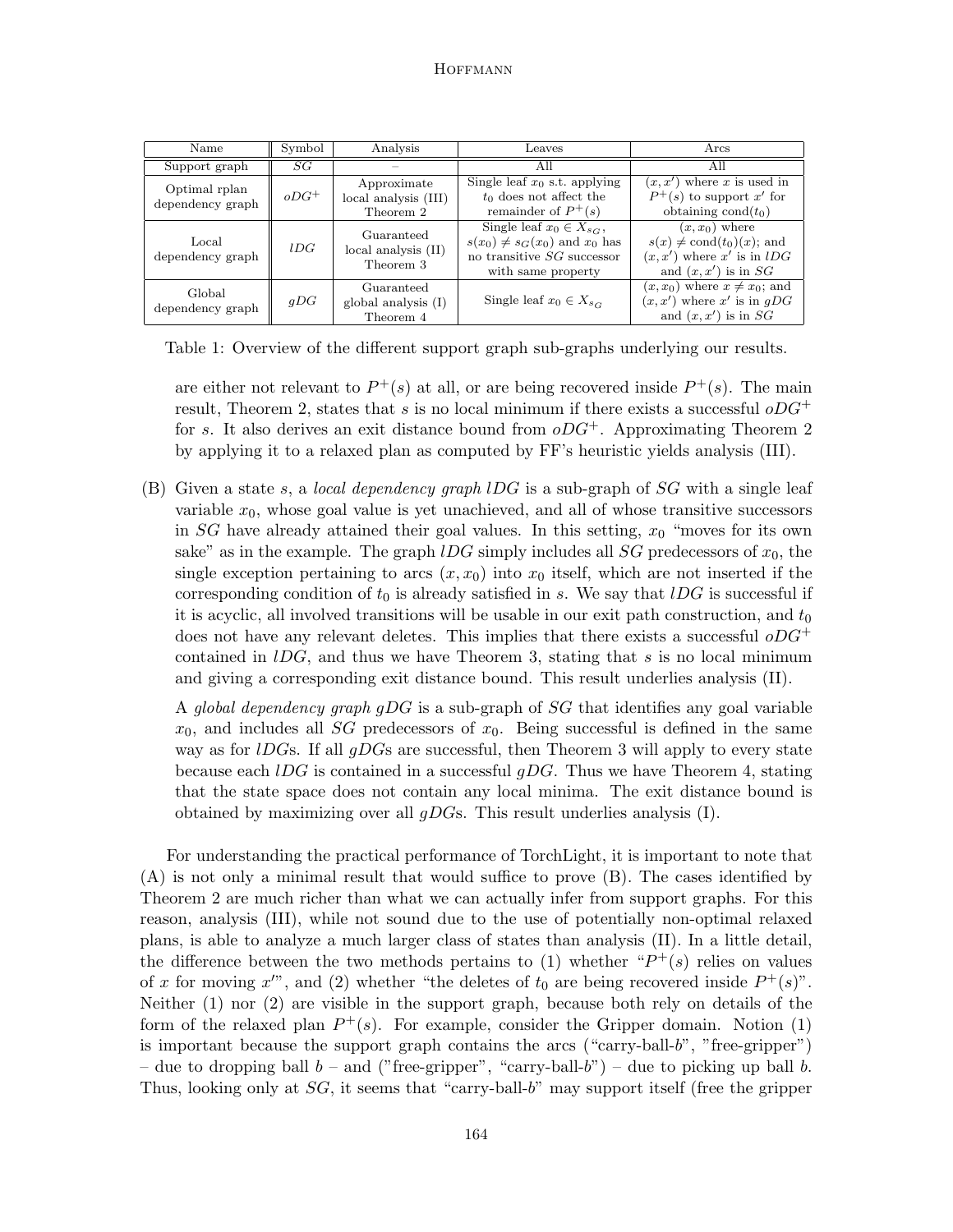by dropping the ball we want to pick up). Of course, that doesn't happen in an optimal relaxed plan. Notion (2) is important because some operators (picking up a ball) do have harmful side effects (making the gripper hand non-empty), but these side effects are always recovered inside the relaxed plan (when dropping the ball again later on). It remains future work to extend analyses (I,II) so that they can detect these kinds of phenomenona.

# 5. Analyzing Optimal Relaxed Plans

We consider a state s and an optimal relaxed plan  $P^+(s)$  for s. To describe the circumstances under which a monotone exit path is guaranteed to exist, we will need a number of notations pertaining to properties of transitions etc. We will introduce these notations along the way, rather than up front, in the hope that this makes them easier to digest.

Given  $o_0 \in P^+(s)$ , by  $P^+_{\leq 0}(s)$  and  $P^+_{>0}(s)$  we denote the parts of  $P^+(s)$  in front of  $o_0$ and behind  $o_0$ , respectively. By  $P^+(s,x)$  we denote the sub-sequence of  $P^+(s)$  affecting x. We capture the dependencies between the variables used in  $P^+(s)$  for achieving the precondition of  $o_0$ , as follows:

**Definition 1.** Let  $(X, s_I, s_G, O)$  be a planning task, let  $s \in S$  with  $0 < h^+(s) < \infty$ , let  $P^+(s)$  be an optimal relaxed plan for s, let  $x_0 \in X$ , and let  $o_0 \in P^+(s)$  be an operator taking a relevant transition of the form  $t_0 = (s(x_0), c)$ .

An optimal rplan dependency graph for  $P^+(s)$ ,  $x_0$  and  $o_0$ , or optimal rplan dependency graph for  $P^+(s)$  in brief, is a graph  $oDG^+ = (V, A)$  with unique leaf vertex  $x_0$ , and where  $x \in V$  and  $(x, x') \in A$  if either:  $x' = x_0, x \in X_{pre_{o_0}}$ , and  $pre_{o_0}(x) \neq s(x)$ ; or  $x \neq x' \in A$  $V \setminus \{x_0\}$  and there exists  $o \in P_{\leq 0}^+(s)$  taking a relevant transition on  $x'$  so that  $x \in X_{\text{pre}_o}$ and  $pre_o(x) \neq s(x)$ .

For  $x \in V \setminus \{x_0\}$ , by o $DTG_x^+$  we denote the sub-graph of  $DTG_x$  that includes only the values true at some point in  $P_{\leq 0}^+(s,x)$ , the relevant transitions t using an operator in  $P_{\leq 0}^+(s,x)$ , and at least one relevant inverse of such t where a relevant inverse exists. We refer to the  $P_{\leq 0}^+(s,x)$  transitions as original, and to the inverse transitions as induced.

The transition  $t_0$  with responsible operator  $o_0$  will be our candidate for reaching the exit state, like  $t_0$  in Figure 2.  $oDG^+$  collects all variables x connected to a variable x' insofar as  $P_{\leq 0}^+(s)$  uses an operator preconditioned on x in order to move x'. These are the variables we will need to move, like  $x_1$  and  $x_2$  in Figure 2, to obtain a state  $s_0$  where  $t_0$  can be taken. For any such variable x,  $oDTG_x^+$  captures the domain transition graph fragment that  $P_{\leq 0}^{+}(s)$  traverses and within which we will stay, like  $T_1$  and  $T_2$  in Figure 2.

Note that there is no need to consider the operators  $P_{>0}^+(s)$  behind  $o_0$ , simply because these operators are not used in order to establish  $o_0$ 's precondition. This is of paramount importance in practice. An example is the Gripper situation mentioned above. if  $o_0$  picks up a ball b in Gripper, then  $P^+(s)$  will also contain – behind  $o_0$ , i.e., in  $P^+_{>0}(s)$  – an operator  $o'$  dropping b. If we considered  $o'$  in Definition 1, then  $oDG^+$  would contain the mentioned cycle assuming that  $o'$  is used for making the gripper hand free for picking up  $b$ . In TorchLight's approximate local analysis, whenever we consider an operator  $o_0$ , before we build  $oDG^+$  we re-order  $P^+(s)$  by moving operators behind  $o_0$  if possible. This minimizes  $P_{\leq 0}^{+}(s)$ , and  $oDG^{+}$  thus indeed contains only the necessary variables and arcs.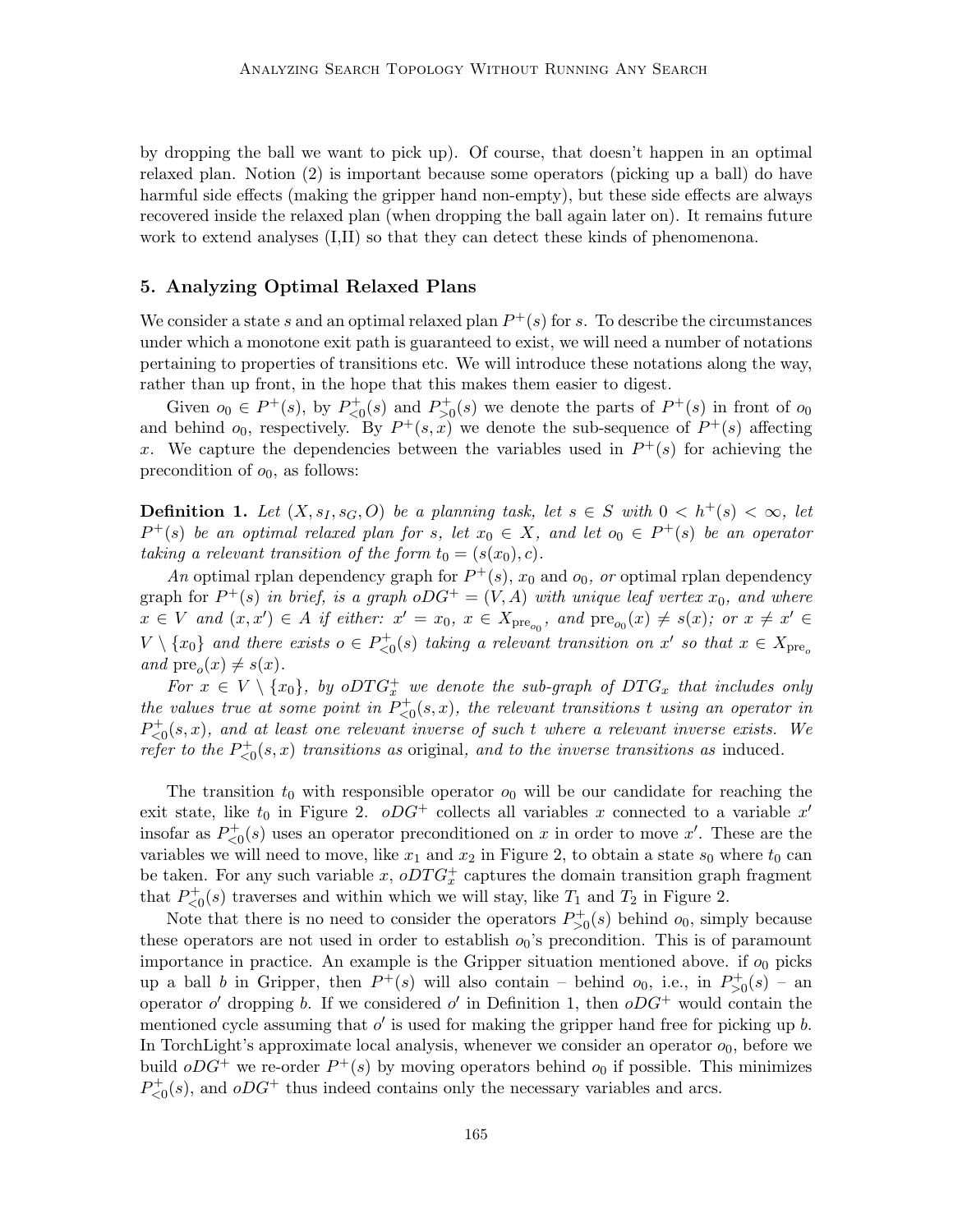Under which circumstances will  $t_0$  actually "do the job"? The sufficient criterion we identify is rather complex. To provide an overview of the criterion, we next state its definition. The items in this definition will be explained below.

**Definition 2.** Let  $(X, s_1, s_G, O)$ , s,  $P^+(s)$ ,  $x_0$ ,  $o_0$ ,  $t_0$ , and  $oDG^+ = (V, A)$  be as in Definition 1. We say that  $oDG^+$  is successful if all of the following holds:

- (1)  $oDG^+$  is acyclic.
- (2) We have that either:
	- (a) the oDG<sup>+</sup>-relevant deletes of  $t_0$  are  $P_{>0}^+(s)$ -recoverable; or
	- (b)  $s(x_0)$  is not oDG<sup>+</sup>-relevant, and  $t_0$  has replaceable side effect deletes; or
	- (c)  $s(x_0)$  is not oDG<sup>+</sup>-relevant, and  $t_0$  has recoverable side effect deletes.
- (3) For  $x \in V \setminus \{x_0\}$ , all oDT $G_x^+$  transitions either have self-irrelevant deletes, or are invertible/induced and have irrelevant side effect deletes and no side effects on  $V \setminus \{x_0\}$ .

As already outlined, our exit path construction works by staying within the ranges of  $oDTG<sub>x</sub><sup>+</sup>$ , for  $x \in V \setminus \{x_0\}$ , until we have reached a state  $s_0$  where the transition  $t_0$  can be taken. To make this a little more precise, consider a topological order  $x_k, \ldots, x_1$  of  $V \setminus \{x_0\}$ with respect to  $oDG^+$  – such an order exists due to Definition 2 condition (1). (If there are cycles, then moving a variable may involve moving itself in the first place, which is not covered by our exit path construction.) Now consider, for  $0 \leq d \leq k$ , the *d*-abstracted task. This is like the original task except that, for every transition  $t$  of one of the graphs  $oDTG_{x_i}^+$  with  $i \leq d$ , we remove each condition  $(x_j, c) \in cond(t)$  where  $j > d$ . The exit path construction can then be understood as an induction over d, proving the existence of an execution path  $\vec{\sigma}$  at whose end  $t_0$  can be taken. We construct  $\vec{\sigma}$  exclusively by operators responsible for transitions in  $oDTG_x^+$ , for  $x \in V \setminus \{x_0\}$ . For the base case, in the 0-abstracted task,  $t_0$  is directly applicable. For the inductive case, if we have constructed a suitable path  $\overrightarrow{o}_d$  for the d-abstracted task, then a suitable path  $\overrightarrow{o}_{d+1}$  for the  $d+1$ abstracted task can be constructed as follows. Assume that  $o$  is an operator in  $\overrightarrow{o}_d$ , and that o has a precondition  $(x_{d+1}, c)$  that is not true in the current state. Then, in  $\overline{o}_{d+1}$ , in front of *o* we simply insert a path through  $oDTG_{x_{d+1}}^+$  that ends in *c*. Note here that, by construction,  $(x_{d+1}, c)$  is a condition of a transition t in  $oDTG_{x_i}^+$ , for some  $i < d+1$ . If t is taken in  $P_{\leq 0}^+(s, x)$ , then  $(x_{d+1}, c)$  must be achieved by  $P_{\leq 0}^+(s)$  and thus c is a node in  $oDTG^+_{x_{d+1}}$ . If t is an induced transition – inverting a transition taken in  $P^+_{\leq 0}(s,x)$  – then the same is the case unless the inverse may introduce new outside conditions. We thus need to exclude this case, leading to the following definition of "invertibility":

• Let  $t = (c, c')$  be a transition on variable x. We say that t is *invertible* iff there exists a transition  $(c', c)$  in  $DTG_x$  so that  $cond(c', c) \subseteq cond(c, c')$ .

A transition is invertible if we can "go back" without introducing any new conditions (e.g., driving trucks in Logistics). There are subtle differences to previous definitions of "invertible operators", like the author's (Hoffmann, 2005). We do not allow new conditions even if they are actually established by the operator rop(t) responsible for t. This is because, on  $\vec{o}$ , we do not necessarily execute  $t$  before executing its inverse – we may have got to the endpoint of t via a different path in  $oDTG_x^+$ . On the other hand, our definition is also more generous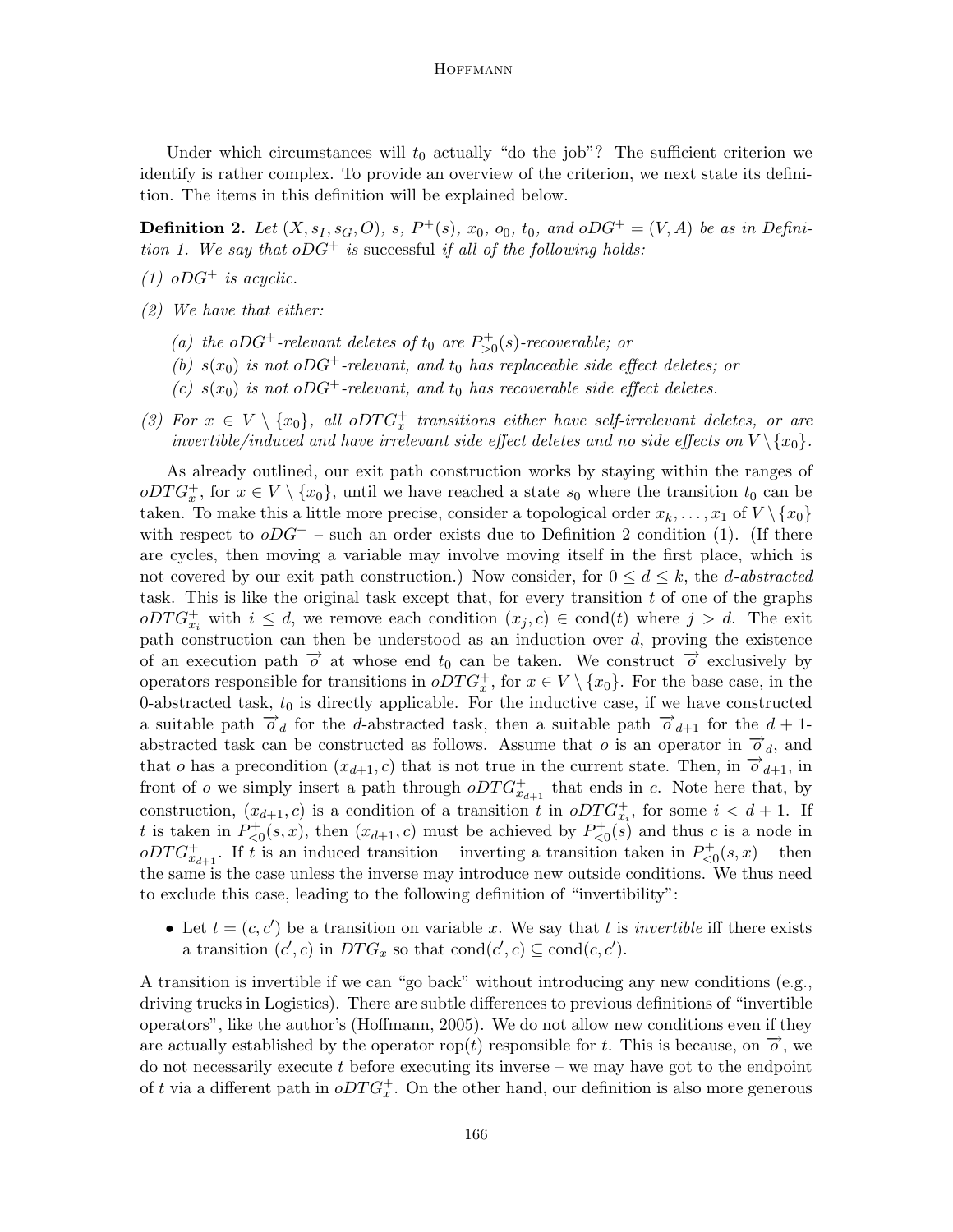than common ones because, per se, it does not care about any side effects the inverse transition may have (side effects are constrained separately as stated in Definition 2).

Consider Definition 2 condition (3). Apart from the constraints on conditions of induced transitions, for the  $\partial DTG_x^+$  transitions taken by  $\overrightarrow{o}$ , we must also make sure that there are no harmful side effects. Obviously, this is the case if, as in the example from Section 3, the transitions have no side effects at all. However, we can easily generalize this condition. Let  $t = (c, c')$  be a transition on variable x.

- The context of t is the set  $\text{ctx}(t)$  of all facts that may be deleted by side effects of t. For each  $(y, d) \in \text{seff}(t)$ ,  $(y, \text{cond}(t)(y)) \in \text{ctx}(t)$  if a condition on y is defined; else all  $D_y$  values  $\neq d$  are inserted.
- We say that t has *irrelevant side effect deletes* iff  $\text{ctx}(t) \cap (s_G \cup \bigcup_{o \in O} \text{pre}_o) = \emptyset$ .
- We say that t has self-irrelevant side effect deletes iff  $\text{ctx}(t) \cap (s_G \cup \bigcup_{\text{rop}(t) \neq o \in O} \text{pre}_o)$  $\emptyset$ .
- $\bullet$  We say that t has *self-irrelevant deletes* iff it has self-irrelevant side effect deletes and  $(x, c) \notin s_G \cup \bigcup_{\text{rop}(t) \neq o \in O} \text{pre}_o.$

Irrelevant side effect deletes capture the case where no side effect delete occurs in the goal or in the precondition of any operator. Self-irrelevant side effect deletes are slightly more generous in that they allow to delete conditions needed only for the responsible operator rop(t) itself. Self-irrelevant deletes, finally, extend the latter notion also to t's "own delete". In a nutshell, we need to postulate irrelevant side effect deletes for transitions that may be executed again, on our path. Examples of irrelevant side effect deletes are transitions with no side effects at all, or a move in Simple-TSP, whose side effect, when  $x_0 = 'at'$ , deletes the target location's being "not-visited". An example of an operator with selfirrelevant side effect deletes, but no irrelevant side effect deletes, is departing a passenger in Miconic-STRIPS, whose side effect, when  $x_0$ ="served", deletes "boarded(passenger)" which is used only for the purpose of this departure. In fact, this transition has selfirrelevant deletes because its own effect deletes "not-served(passenger)" which obviously is irrelevant. Another example of self-irrelevant deletes is inflating a spare wheel in Tyreworld – the wheel is no longer "not-inflated".

Clearly, if all  $\partial \overline{T} G_x^+$  transitions t we may be using on  $\overrightarrow{\phi}$  have irrelevant side effect deletes, then, as far as not invalidating any facts needed elsewhere is concerned, this is just as good as having no side effects at all. To understand why we need to require that t's side effect is not used to move another variable  $x' \in V \setminus \{x_0\}$ , recall that, for the states s' visited by  $\vec{o}$ , we construct relaxed plans  $P^+(s')$  with  $|P^+(s')| \leq |P^+(s)|$  by inverting such transitions t. Now, say that t's side effect is used to move another variable  $x' \in V \setminus \{x_0\}.$ Then we may have to invert both transitions separately (with different operators), and thus we would have  $|P^+(s')| > |P^+(s)|$ .

Regarding the own delete of  $t$ , this may be important for two reasons. First, the deleted fact may be needed in the relaxed plan for  $s'$ . Second, x may have to traverse  $oDTG_x^+$  several times, and thus we may need to traverse the deleted value again later on. Both are covered if t is invertible, like we earlier on assumed for all transitions. Now, what if  $t$  is not invertible? This does not constitute a problem in case that t has self-irrelevant deletes: in that case,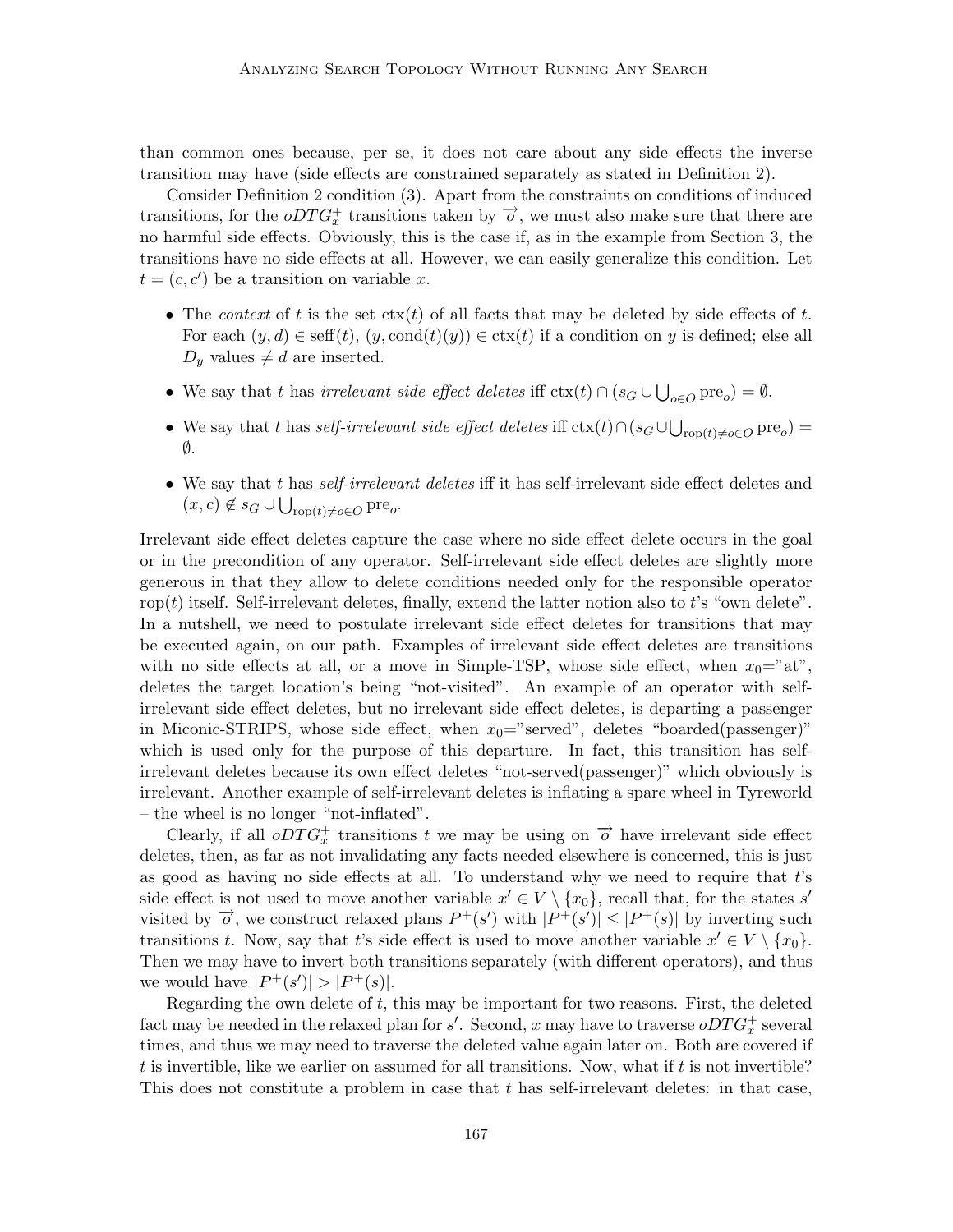all deletes of  $t$  are irrelevant except maybe for the responsible operator itself. Therefore, to obtain  $P^+(s')$ , we can simply remove rop(*t*) from the relaxed plan constructed for the predecessor state s''. Thus  $|P^+(s')| < |P^+(s)|$  so we have reached an exit and there is no need to continue the construction of  $\overrightarrow{o}$ . For example, consider t that inflates a spare wheel W in Tyreworld. This deletes only "not-inflated $(W)$ ", and thus has self-irrelevant deletes ("not-inflated(W)" is irrelevant for the goal and any other operator). Say that we are in a state s'' with relaxed plan  $P^+(s'')$  constructed as described. We have  $|P^+(s'')| \leq |P^+(s)|$ . We also have rop(t) = "inflate-W"  $\in P^+(s'')$ , because "inflate-W"  $\in P^+(s)$ , and because "inflate-W" was not executed as yet on our path, and was hence not removed from the relaxed plan. Applying "inflate-W" to  $s''$ , we get to a state s' identical to  $s''$  except that W is now inflated. Clearly, the relaxed plan for  $s'$  no longer needs to apply "inflate-W", and the rest of the relaxed plan  $P^+(s'')$  still works unchanged. Thus  $P^+(s')$  can be obtained by removing "inflate-W" from  $P^+(s'')$ , yielding  $|P^+(s')| < |P^+(s)|$  as desired.

Consider now our endpoint transition  $t_0$  and its responsible operator  $o_0$ . We previously demanded that  $x_0$  "moves for its own sake", i.e., that  $x_0$  has a goal value and is not important for achieving any other goal. This is unnecessarily restrictive. For example, in Miconic-STRIPS, if we board a passenger then  $h<sup>+</sup>$  decreases because we can remove the boarding operator from the relaxed plan. However, boarding is only a means for serving the passenger later on, so this variable  $x_0$  has no own goal. In Driverlog, a driver may have its own goal and be needed to drive vehicles, and still  $t_0$  moving the driver results in decreased  $h^+$  if the location moved away from is not actually needed anymore. The latter example immediately leads to a definition capturing also the first one: all we want is that "any deletes of  $t_0$  are not needed in the rest of the relaxed plan". We can then remove  $o_0$ from the relaxed plan for  $s_0$ , and have reached an exit as desired.

To make this precise, recall the situation we are addressing. We have reached a state  $s_0$ in which  $t_0 = (s(x_0), c)$  can be applied, yielding a state  $s_1$ . We have a relaxed plan  $P^+(s_0)$ for  $s_0$  so that  $|P^+(s_0)| \leq |P^+(s)|$ , where  $P^+(s_0)$  is constructed from  $P^+(s)$  by replacing some operators of  $P_{\leq 0}^+(s)$  with operators responsible for induced  $oDTG_x^+$  transitions for  $x \in V \setminus \{x_0\}$ . We construct  $P_1^+$  by removing  $o_0$  from  $P^+(s_0)$ , and we need  $P_1^+$  to be a relaxed plan for  $s_1$ . What are the facts possibly needed in  $P_1^+$ ? A safe approximation is the union of  $s_G$ , the precondition of any  $o_0 \neq o \in P^+(s)$ , and any  $oDTG_x^+$  values needed by induced  $oDTG_x^+$  transitions.<sup>7</sup> Denote that set with  $R_1^+$ . The values potentially deleted by  $t_0$  are contained in  $C_0 := \{(x_0, s(x_0))\} \cup \text{ctx}(t_0)$ . Thus if  $R_1^+ \cap C_0 = \emptyset$  then we are fine. Simple examples for this have been given above already. In Miconic-STRIPS, the only delete of  $o_0$  boarding passenger "P" is "not-boarded(P)", which is not contained in any operator precondition or the goal and thus the intersection of  $R_1^+$  with  $C_0 = \{$ "notboarded(P)"} is empty. In Driverlog,  $C_0 = \{$ "at $(D,A)$ "} is the delete of  $o_0$  moving driver "D" away from location "A". If that location is irrelevant to the rest of the task, then we will have " $\text{at}(D,A)$ " $\not\in R_1^+$  and thus, again,  $R_1^+ \cap C_0 = \emptyset$ .

We can sharpen this further. Consider the set of facts  $F_0 := s \cup \bigcup_{o \in P_{\leq 0}^+(s)} \text{eff}_o$  that are true after relaxed execution of  $P_{\leq 0}^+(s)$ . Say that  $p \notin F_0$ . Then p is not needed for

<sup>7.</sup> To understand the latter two items, note first that operators preceding  $o_0$  in  $P^+(s)$ , i.e., operators from  $P_{\leq 0}^+(s)$ , may still be contained in  $P_1^+$  and thus it does not suffice to include the preconditions only of operators  $o \in P_{>0}^+(s)$ . As for  $oDTG_x^+$  values needed by induced  $oDTG_x^+$  transitions, these may be needed in  $P_1^+$  but not in  $P_{\leq 0}^+(s)$ .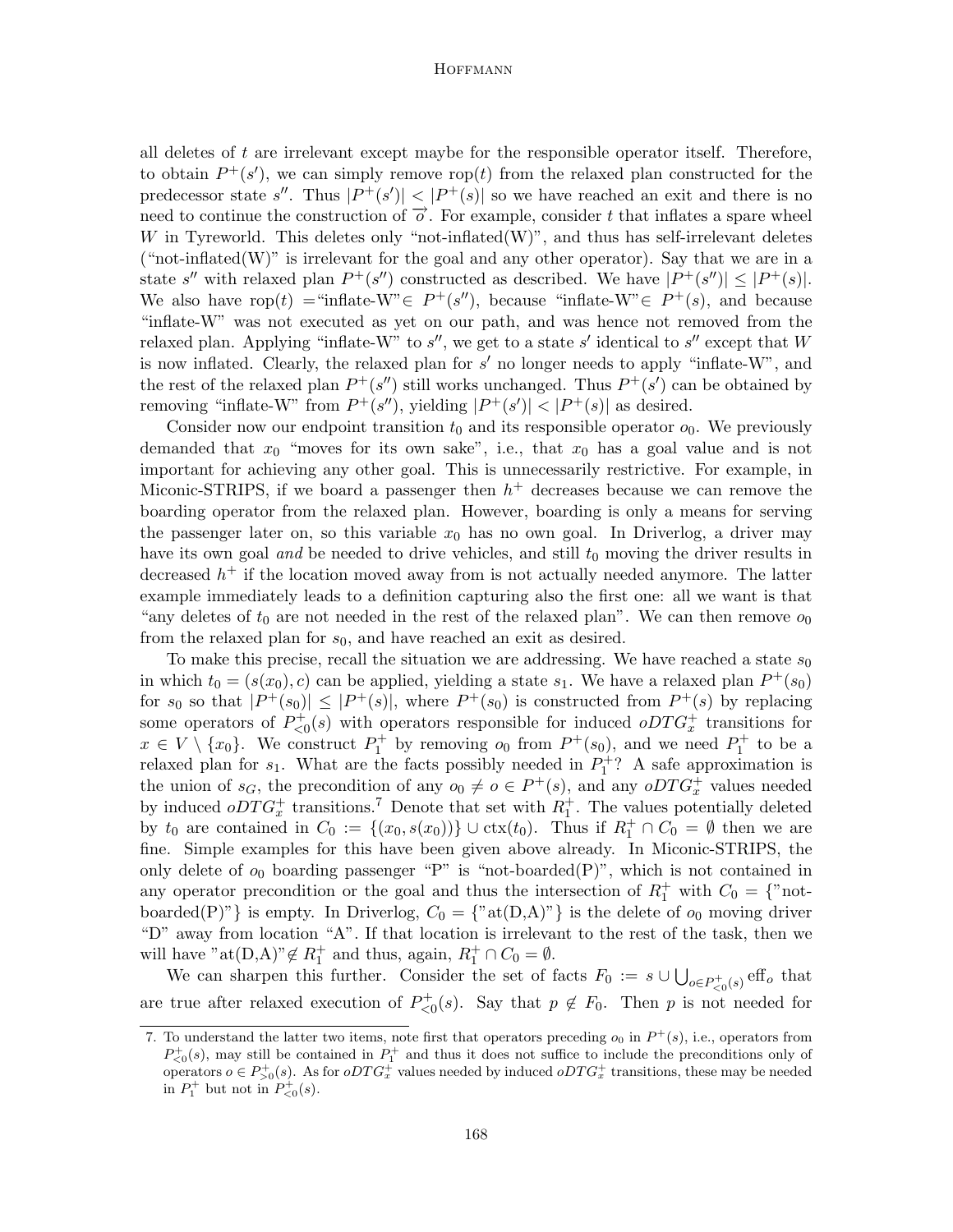$P_1^+$  to be a relaxed plan for  $s_1$ . To see this, note first that p is not needed in the part of  $P_1^+$  pertaining to  $P_{\leq 0}^+(s)$ . More precisely, p cannot be an operator precondition in  $P_{\leq 0}^+(s)$ because this condition would not be satisfied in (relaxed) execution of  $P^+(s)$ . Also, p cannot be the start value of an induced  $oDTG_x^+$  transition because, by definition, all such values are added by operators in  $P_{\leq 0}^+(s)$ . Now, what about the part of  $P_1^+$  pertaining to  $P_{>0}^+(s)$ ? Assume that p is either a goal, or is an operator precondition in  $P_{>0}^+(s)$ . Then, since  $p \notin F_0$  and  $P^+(s)$  is a relaxed plan, either  $o_0$  or an operator in  $P_{>0}^+(s)$  must establish p. As for  $o_0$ , all its effects are true in  $s_1$  anyway. As for  $P_{>0}^+(s)$ , this remains unchanged in  $P_1^+$  and thus this part is covered, too. Altogether, it thus suffices if  $R_1^+ \cap C_0 \cap F_0 = \emptyset$ . An example where this helps is the Satellite domain. Say that  $o_0$  switches on instrument "I". This deletes calibration, i.e., "calibrated(I)" ∈  $C_0$ . The only purpose of switching "I" on can be to take images with it, and thus "calibrated(I)" ∈  $R_1^+ \cap C_0$ . However, the instrument may not actually be calibrated in s. If that is so, then we need to switch "I" on before it can be calibrated – because the calibration operator requires to have power in " $I$ " – and thus "calibrated(I)" will be false in the relaxed execution of  $P^+(s)$ , up to at least  $o_0$ . In particular, we have "calibrated(I)"  $\not\in F_0$  and thus  $R_1^+ \cap C_0 \cap F_0 = \emptyset$ .

Even the condition  $R_1^+ \cap C_0 \cap F_0 = \emptyset$  can still be sharpened. Say that there exists a (possibly empty) sub-sequence  $\overrightarrow{o_0}$  of  $P_{>0}^+(s)$  so that  $\overrightarrow{o_0}$  is guaranteed to be applicable at the start of  $P_1^+$ , and so that  $\overrightarrow{o_0}$  re-achieves all facts in  $R_1^+ \cap C_0 \cap F_0$  (both are easy to define and test). Then moving  $\overrightarrow{o_0}$  to the start of  $P_1^+$  does the job. We say in this case that the oDG<sup>+</sup>-relevant deletes of  $t_0$  are  $P_{>0}^+(s)$ -recoverable – Definition 2 condition (2a). For example, consider  $o_0$  that picks up a ball b in the Gripper domain. This operator deletes a fact  $p =$ "free-gripper" which may be needed in the remainder of the relaxed plan, and thus  $p \in R_1^+ \cap C_0 \cap F_0$ . However,  $P_{>0}^+(s)$  will necessarily contain a sub-sequence  $\overrightarrow{o_0}$  that moves to another room and then puts b down again. We can re-order  $P_1^+$  to put  $\overrightarrow{O_0}$  right at the start, re-achieving  $p$ . Similar patterns occur in any transportation domain with capacity constraints, or more generally in domains with renewable resources.

Finally, we have identified two simple alternative sufficient conditions under which  $t_0$ is suitable, Definition 2 conditions (2b) and (2c). For the sake of brevity, we only sketch them here. Both require that  $s(x_0)$ , i.e., the start value of  $t_0$ , is not contained in  $R_1^+$  as defined above. We say in this case that  $s(x_0)$  is not oDG<sup>+</sup>-relevant. Note that, then,  $R_1^+ \cap C_0 = \emptyset$  unless  $t_0$  has side effects. Side effects do not hurt if  $t_0$  has replaceable side effect deletes, i.e., if any operator whose precondition may be deleted can be replaced with an alternative operator  $o'$  that is applicable and has the same effect (this happens, e.g., in Simple-TSP). Another possibility is that where  $t_0$  has *recoverable side effect deletes*: there exists an operator  $o'$  that is necessarily applicable directly after execution of  $t_0$ , and that recovers all relevant side effect deletes. This happens quite frequently, for example in Rovers where taking a rock/soil sample fills a "store", but we can free the store again simply by emptying it anywhere. We can replace  $o_0$  with  $o'$  to obtain a relaxed plan  $P_1^+$  for  $s_1$  (and thus  $h^+(s_1) \leq h^+(s)$ ). Then we can apply o', yielding a state  $s_2$  which has  $h^+(s_2) < h^+(s)$ because we can obtain a relaxed plan for  $s_2$  by removing  $o'$  from  $P_1^+$ .

What will the length of the exit path be? We have one move for  $x_0$ . Each nonleaf variable x must provide a new value at most once for every move of a variable  $x'$ depending on it, i.e., where  $(x, x') \in A$ . The new value can be reached by a  $oDTG_x^+$ traversal. Denote the maximum length of such a traversal, i.e., the diameter of  $oDTG_x^+$ ,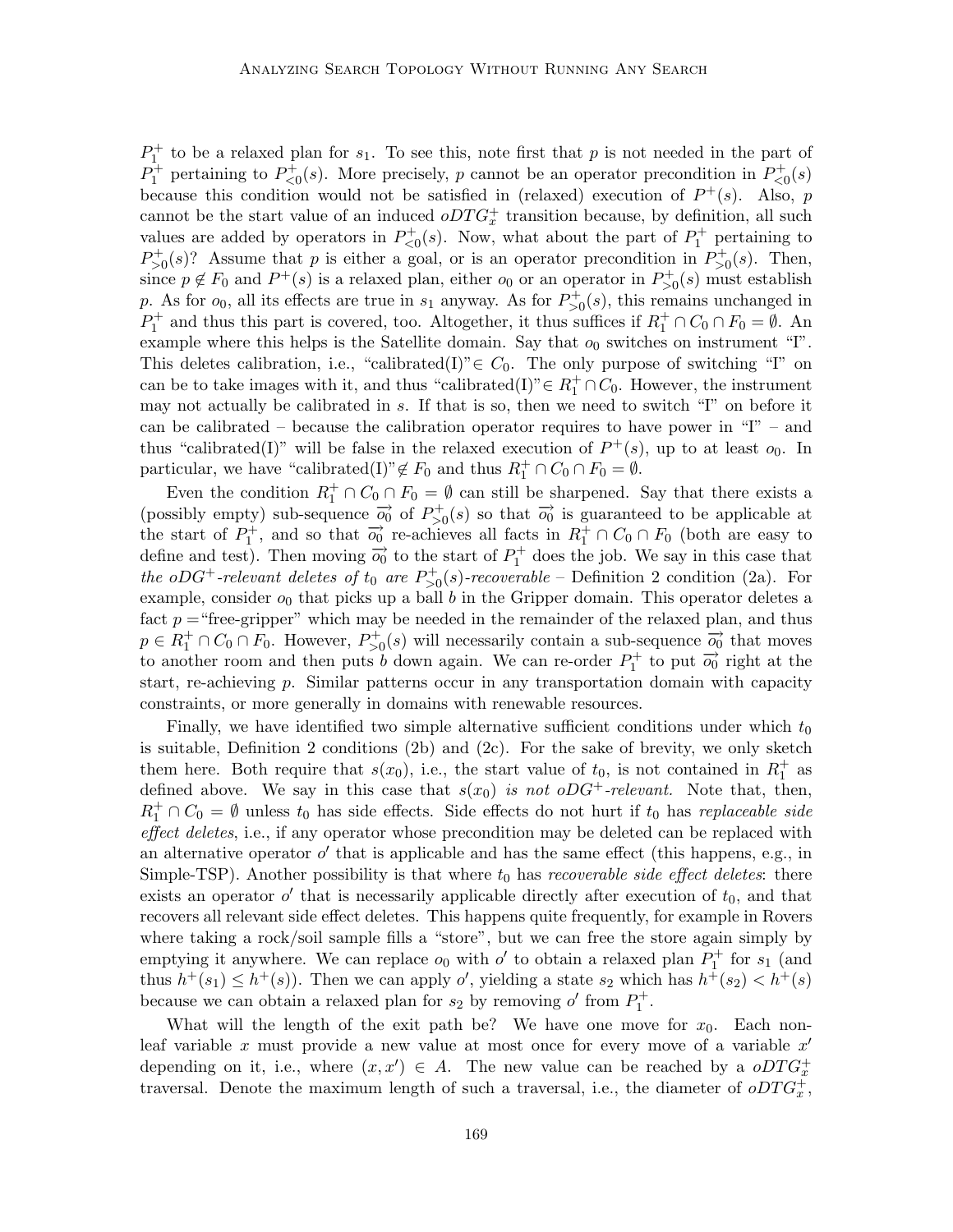by diam( $oDTG_x^+$ ).<sup>8</sup> Now, we may have diam( $oDTG_x^+$ ) > diam( $DTG_x$ ) because  $oDTG_x^+$ removes not only vertices but also arcs. There may be "short-cuts" not traversed by  $P^+(s)$ . Under certain circumstances it is safe to take these short-cuts, namely if:

 $(*)$  all o $DTG<sub>x</sub><sup>+</sup>$  transitions are invertible/induced and have irrelevant side effect deletes and no side effects on  $V \setminus \{x_0\}$ , and all other  $DTG_x$  transitions either are irrelevant, or have empty conditions and irrelevant side effect deletes.

When traversing a short-cut under this condition, as soon as we reach the end of the shortcut, we are back in the region of states s' where a relaxed plan  $P^+(s')$  can be constructed as before. The rest of our exit path construction remains unaffected. Thus, denote by  $V^*$ the subset of  $V \setminus \{x_0\}$  for which (\*) holds. We define  $\text{cost}^{\text{d}*}(oDG^+) := \sum_{x \in V} \text{cost}^{\text{d}*}(x)$ , where  $\text{cost}^{\text{d}*}(x) :=$ 

$$
\begin{cases}\n1 & x = x_0 \\
\text{diam}(oDTG_x^+) * \sum_{x':(x,x') \in A} \text{cost}^{d*}(x') & x \neq x_0, x \notin V^* \\
\min(\text{diam}(oDTG_x^+), \text{diam}(DTG_x)) * \sum_{x':(x,x') \in A} \text{cost}^{d*}(x') & x \neq x_0, x \in V^*\n\end{cases}
$$

Note that  $cost^{d*}(.)$  is exponential in the depth of the graph. This is not an artifact of our length estimation. It is easy to construct examples where exit distance is exponential in that parameter. This is because, as hinted, a variable may have to move several times for each value required by other variables depending on it. See Example 6 in Appendix A.4 for such a construction (following an earlier construction in Domshlak & Dinitz, 2001).

That said, of course cost<sup>d∗</sup>(.) may over-estimate the length of a shortest exit path. It assumes that, whenever a variable  $x'$  with  $(x, x') \in A$  makes a move, then x must move through its entire  $\partial DTG^+$  respectively DTG. This is very conservative: (1) it may be that the move of  $x'$  does not actually have a condition on  $x$ ; (2) even if such a condition exists, x may need less steps in order to reach it. One might be able to ameliorate  $(1)$  by making more fine-grained distinctions which part of  $cost^{d*}(x')$  pertains to moves conditioned on  $x$ . We leave this open for future work. For now, we note that the over-estimation can be exponential even just due to  $(2)$ , i.e.,  $\text{cost}^{d*}(oDG^+)$  may be exponentially larger than the length of a shortest exit path even if, for all  $(x, x') \in A$ , all moves of x' depend on x. This can be shown by a simple variant of Example 6; we discuss this in Appendix A.4.

Exit paths using short-cuts in the described way may be non-monotone. Example 5 in Appendix A.4 contains a construction showing this. For an intuitive understanding, imagine a line  $l_0, \ldots, l_n$  where our current task, to achieve the precondition of another operator, is to move from  $l_0$  to  $l_n$ . Say that all locations on the line need to be visited, in the relaxed plan, e.g. because we need to load or unload something at all of these locations. Say further that there is a shortcut via  $l'$  that needs not be visited. If we move to  $l'$  then  $h^+$ increases because we have made it 1 step more costly – for the relaxed plan – to reach all the locations  $l_0, \ldots, l_n$ . For the same reason, cost<sup>d∗</sup>( $oDG^+$ ) is not an upper bound on the length of a shortest monotone exit path. This is also shown in Example 5, where we construct a

<sup>8.</sup> More precisely, diam(.) is not the diameter of a graph but the maximum distance from vertex v to vertex  $v'$  where there exists a path from  $v$  to  $v'$ .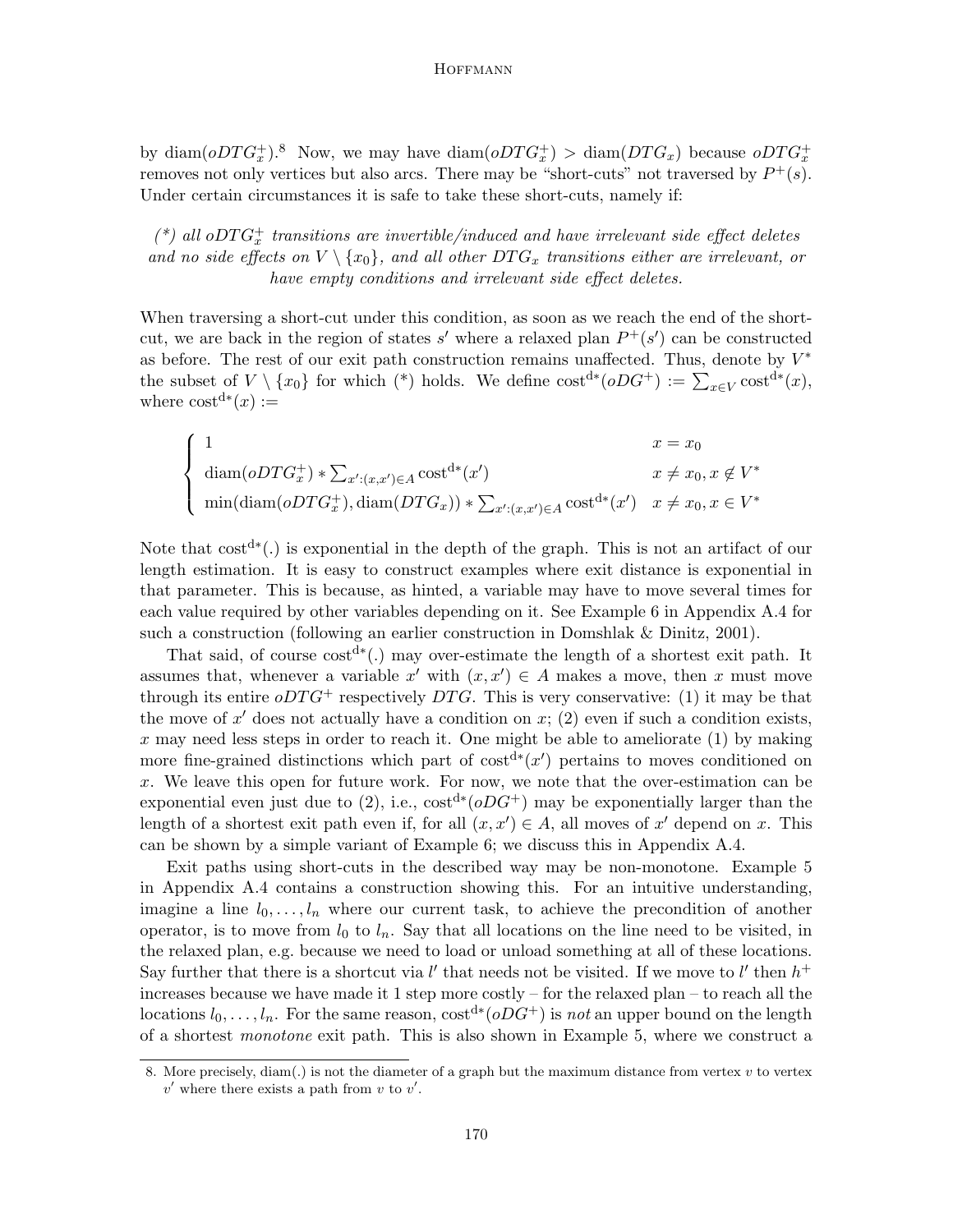situation in which the shortest monotone exit path is longer than  $\cos t^{d*} (oDG^+)^9$ . To obtain a bound on monotone exit paths, we can simply set  $V^* := \emptyset$  in the definition of cost<sup>d\*</sup>.

If we have Definition 2 condition (2a) or (2b), then the exit distance is bounded by  $\cot^{d*}(\rho DG^+) - 1$  because  $\cot^{d*}(\rho DG^+)$  counts the last step reducing  $h^+$ . If we have Definition 2 condition (2c), then after that last step we need 1 additional operator to reduce h<sup>+</sup>, and so the exit distance is bounded by  $cost^{d*}(oDG^+)$ . Putting the pieces together yields our main result of this section:

**Theorem 2.** Let  $(X, s_I, s_G, O)$ , s,  $P^+(s)$ , and  $oDG^+$  be as in Definition 1. If  $oDG^+$  is successful, then s is not a local minimum, and  $ed(s) \leq \text{cost}^{d*}(oDG^+)$ . If we have Definition 2 condition (2a) or (2b), then  $ed(s) \leq \text{cost}^{d*}(oDG^+) - 1$ .

The full proof is in Appendix A.2. As pointed out earlier, for approximate local analysis (III) we simply feed Theorem 2 with the relaxed plans returned by FF's heuristic function (Hoffmann & Nebel, 2001a). It is important to note that, this way, we do not give any guarantees, i.e., Theorem 2 does not hold if  $P^+(s)$  is not optimal, and even if  $P^+(s)$  is non-redundant and parallel-optimal like those computed by FF. At the end of the "exit path" we may obtain a relaxed plan shorter than  $P^+(s)$  but not shorter than  $h^+(s)$ . In a nutshell, the reason is that a parallel-optimal relaxed plan – more generally, a relaxed plan not minimizing the number of operators – may take very different decisions than a sequentially-optimal relaxed plan, thus constructing an "exit path" leading into the wrong direction. Example 8 in Appendix A.4 gives a full construction proving this.

Feeding Theorem 2 with non-optimal relaxed plans can of course also be imprecise "in the other direction", i.e., Theorem 2 may not apply although it does apply for an optimal relaxed plan. Thus "good cases" may go unrecognized. We demonstrate this with a simple modification of Example 8, explained below the example in Appendix A.4. Importantly, as we will point out in Section 8, our empirical results suggest that this weakness does not tend to occur in practice, at least as far as represented by the benchmarks.

# 6. Conservative Approximations

We now identify sufficient criteria guaranteeing that the prerequisites of Theorem 2 hold true. We consider both the local case where a particular state  $s$  is given, and the global case where the criterion implies the prerequisites of Theorem 2 for every state s in the task at hand. We approximate optimal rplan dependency graphs as follows:

**Definition 3.** Let  $(X, s_I, s_G, O)$  be a planning task, let  $s \in S$  with  $0 < h^+(s) < \infty$ , let  $x_0 \in X_{s_G}$ , and let  $t_0 = (s(x_0), c)$  be a relevant transition in  $DTG_{x_0}$  with  $o_0 := \text{rop}(t_0)$ .

A local dependency graph for  $s, x_0$ , and  $o_0$ , or local dependency graph in brief, is a graph  $\text{log} = (V, A)$  with unique leaf vertex  $x_0$ , and where  $x \in V$  and  $(x, x') \in A$  if either:  $x' = x_0, x \in X_{\text{pre}_{o_0}}, \text{ and } \text{pre}_{o_0}(x) \neq s(x); \text{ or } x' \in V \setminus \{x_0\} \text{ and } (x, x') \text{ is an arc in SG.}$ 

A global dependency graph for  $x_0$  and  $o_0$ , or global dependency graph in brief, is a graph  $gDG = (V, A)$  with unique leaf vertex  $x_0$ , and where  $x \in V$  and  $(x, x') \in A$  if either:  $x' = x_0$  and  $x_0 \neq x \in X_{\text{pre}_{o_0}}$ ; or  $x' \in V \setminus \{x_0\}$  and  $(x, x')$  is an arc in SG

<sup>9.</sup> We remark that, due to the mentioned sources of over-estimation in  $cost^{d*}$ , constructing such an example requires fairly awkward constructs that do not appear likely to occur in practice.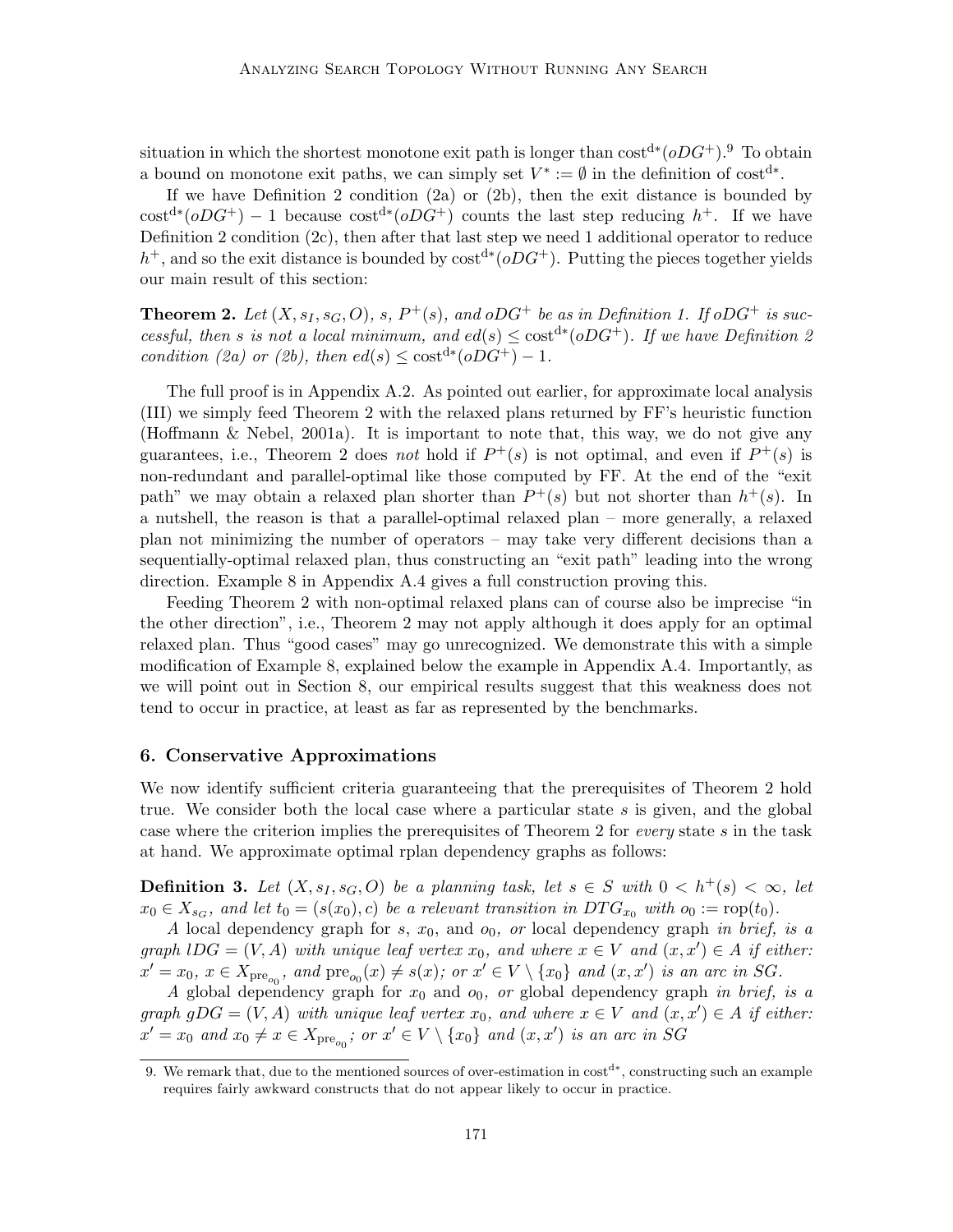If an optimal relaxed plan  $P^+(s)$  for s contains  $o_0$ , then  $oDG^+$  as per Definition 1 will be a sub-graph of  $lDG$  and  $qDG$  as defined here. This is simply because any optimal rplan dependency graph has only arcs  $(x, x')$  contained in the support graph of the task.<sup>10</sup> As previously indicated, the support graph may contain a lot more arcs than actually necessary. SG captures what may ever support what else, not what will support what else in an optimal *relaxed plan.* Consider our earlier point that, when constructing  $oDG^+$ , we take into account only the operators in front of  $o_0$  in  $P^+(s)$ . This information is not contained in SG, thus in Gripper we get the aforementioned cycle dropping a ball to support "free-gripper" for picking up the same ball.

The reader who has waded through the cumbersome details in the previous section will be delighted to hear that defining when an  $lDG$  respectively  $qDG$  is successful does not involve any additional notation:

**Definition 4.** Let  $(X, s_I, s_G, O)$ , s,  $x_0$ ,  $t_0$ ,  $o_0$ , and  $G = lDG$  or  $G = gDG$  be as in Definition 3. We say that  $G = (V, A)$  is successful if all of the following hold:

- $(1)$  G is acyclic.
- (2) If  $G = lDG$  then  $s_G(x_0) \neq s(x_0)$ , and there exists no transitive successor x' of  $x_0$  in SG so that  $x' \in X_{s_G}$  and  $s_G(x') \neq s(x')$ .
- (3) We have that  $t_0$  either:
	- (a) has self-irrelevant side effect deletes; or
	- (b) has replaceable side effect deletes; or
	- (c) has recoverable side effect deletes.
- (4) For  $x \in V \setminus \{x_0\}$ , all  $DTG_x$  transitions either are irrelevant, or have self-irrelevant deletes, or are invertible and have irrelevant side effect deletes and no side effects on  $V \setminus \{x_0\}.$

Consider first only local dependency graphs  $G = lDG$ ; we will discuss  $G = gDG$  below. Assume that we have an optimal relaxed plan  $P^+(s)$  for s that contains  $o_0$ , and thus  $oDG^+$ is a sub-graph of  $lDG$ . Then condition  $(1)$  obviously implies Definition 2 condition  $(1)$ . Condition (4) implies Definition 2 condition (3) because  $oDTG<sub>x</sub><sup>+</sup>$  does not contain any irrelevant transitions. Condition (2) implies that (\*)  $s(x_0)$  is not oDG<sup>+</sup>-relevant, i.e.,  $s(x_0)$ is not needed in the rest of the relaxed plan. This is simply because no other un-achieved goal depends on  $x_0$ . With  $(*)$ , condition (3a) implies Definition 2 condition (2a), because  $R_1^+ \cap C_0 = \emptyset$ , in the notation introduced previously. Conditions (3b) and Definition 2 condition (2b), respectively (3c) and Definition 2 condition (2c), are equivalent given  $(*)$ .

Regarding exit distance, we do not know which parts of the domain transition graphs of the variables  $x \in V \setminus \{x_0\}$  will be traversed by  $P^+(s)$ . An obvious bound on  $\text{diam}(oDTG_x^+)$ is the length maxPath( $DTG<sub>x</sub>$ ) of a longest non-redundant path through the graph (a path visiting each vertex at most once). Unfortunately, we cannot compute maxPath(.) efficiently. A Hamiltonian path (Garey & Johnson, 1979) exists in a graph  $G = (V, A)$  iff

<sup>10.</sup> For gDG, note that  $pre_{o_0}(x_0)$ , if defined, will be  $=s(x_0)$  and thus  $x_0$  does not need to be recorded as its own predecessor.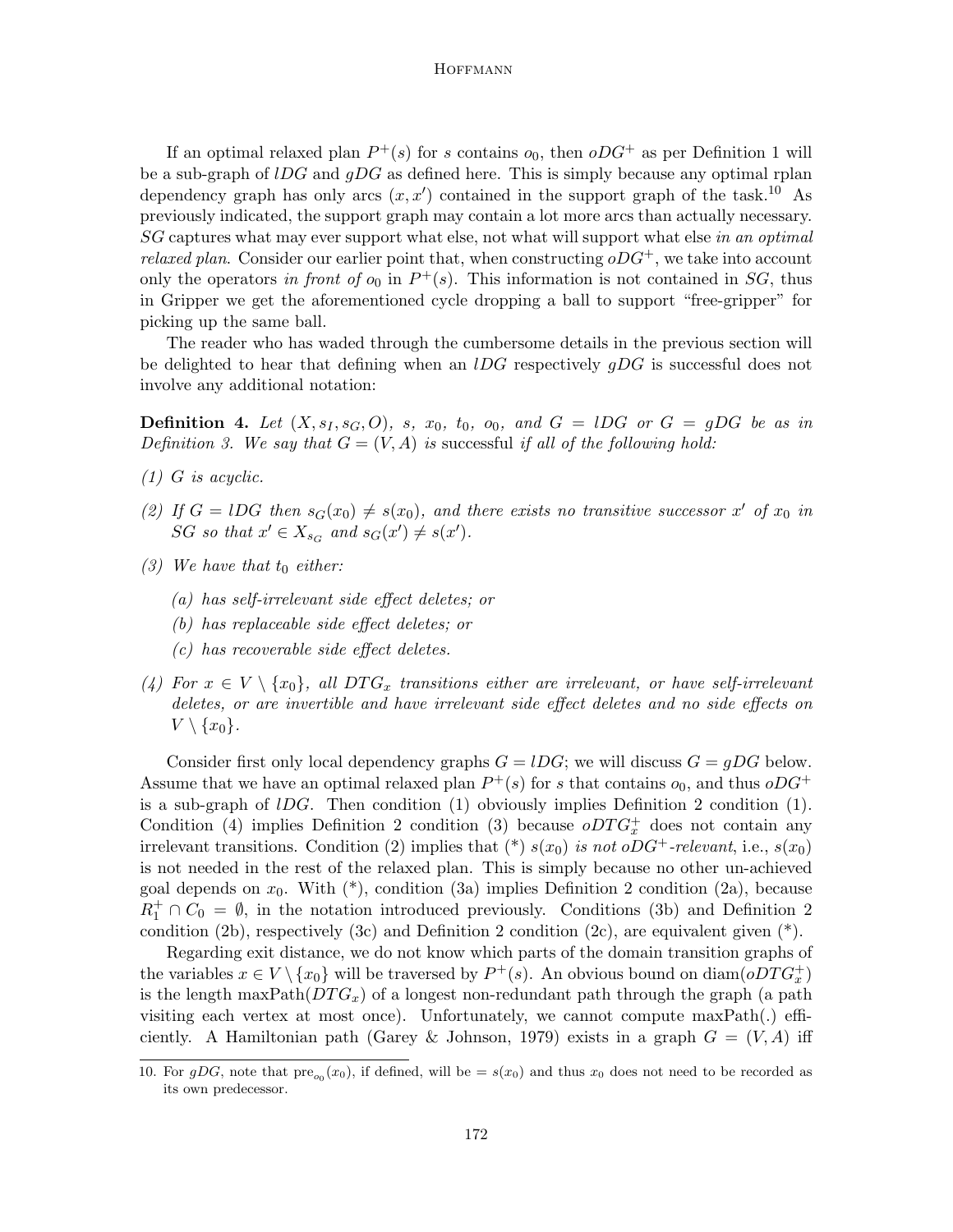maxPath $(G) = |V| - 1$ . Thus the corresponding decision problem is **NP**-hard. Torch-Light over-approximates maxPath(G) simply by  $|V| - 1$ . However, we can sometimes use  $\text{diam}(DTG_x)$  instead of maxPath( $DTG_x$ ), namely if we are certain that x is one of the variables  $V^*$  used in the definition of  $cost^{d*}(oDG^+)$ . This is certain if:

 $(**)$  all DTG<sub>x</sub> transitions either are irrelevant, or are invertible and have empty conditions, irrelevant side effect deletes, and no side effects on  $V \setminus \{x_0\}$ .

Note that this is a strictly stronger requirement than Definition 4 condition (4). Clearly, it implies Definition 2 condition (3) as well as condition  $(*)$  in Section 5. Denote by  $V^{**}$  the subset of  $V \setminus \{x_0\}$  for which (\*\*) holds. We define  $\text{cost}^{\text{D}*}(G) := \sum_{x \in V} \text{cost}^{\text{D}*}(x)$ , where  $\text{cost}^{\text{D}*}(x) :=$ 

$$
\begin{cases}\n1 & x = x_0 \\
\max \mathrm{Path}(DTG_x) * \sum_{x': (x,x') \in A} \mathrm{cost}^{D*}(x') & x \neq x_0, x \notin V^{**} \\
\mathrm{diam}(DTG_x) * \sum_{x': (x,x') \in A} \mathrm{cost}^{D*}(x') & x \neq x_0, x \in V^{**}\n\end{cases}
$$

Because  $x_0$  must move – to attain its own goal – every optimal relaxed plan must take at least one transition leaving  $s(x_0)$ . Thus, with Theorem 2 and the above, we have that:

**Theorem 3.** Let  $(X, s_I, s_G, O)$  be a planning task, and let  $s \in S$  be a state with  $0 < h^+(s)$  $\infty$ . Say that  $x_0 \in X$  so that, for every  $o_0 = \text{rop}(s(x_0), c)$  in  $DTG_{x_0}$  where  $(s(x_0), c)$  is relevant, lD $G_{o_0}$  is a successful local dependency graph. Then s is not a local minimum, and  $ed(s) \leq \max_{o_0} \text{cost}^{D*}(lDG_{o_0})$ . If, for every  $lDG_{o_0}$ , we have Definition 4 condition (3a) or (3b), then  $ed(s) \leq \max_{o_0} cost^{D*}(lDG_{o_0}) - 1$ .

Theorem 3 is our tool for guaranteed local analysis (II). For guaranteed global analysis  $(I)$ , we simply look at the set of all global dependency graphs  $gDG$ , requiring them to be successful. In particular, all  $gDG$  are then acyclic, from which it is not difficult to deduce that any non-goal state s will have a variable  $x_0$  fulfilling Definition 4 (2). For that  $x_0$ , we can apply Theorem 3 and thus get:

**Theorem 4.** Let  $(X, s_I, s_G, O)$  be a planning task. Say that all global dependency graphs gDG are successful. Then S does not contain any local minima and, for any state  $s \in S$  with  $0 < h^+(s) < \infty$ ,  $ed(s) \leq \max_{gDG} \text{cost}^{D*}(gDG)$ . If, for every gDG, we have Definition 4 condition (3a) or (3b), then  $ed(s) \leq \max_{gDG} \cosh^{D*}(gDG) - 1$ .

The full proofs of Theorems 3 and 4 are in Appendix A.3. If SG is acyclic and all transitions are invertible and have no side effects, then Theorem 4 applies, whereby we have now in particular proved our basic result. Vice versa, note that, if Theorem 4 applies, then SG is acyclic. As far as local minima are concerned, one may thus reformulate Theorem 4 in simpler terms not relying on a notion of "successful dependency graphs". Apart from allowing to also determine an exit distance bound, the present formulation already paves the way for future research: a  $gDG$  is defined relative to a concrete variable  $x_0$  and operator  $o<sub>0</sub>$ , and may thus allow for more accurate analysis of which other variables may actually become important for  $x_0$  and  $o_0$ , in an optimal relaxed plan.

The use of diam $(DTG_x)$  instead of maxPath $(DTG_x)$  in cost<sup>D\*</sup>(.), for the variables in  $V^{**}$ , has a rather significant effect on the quality of the bounds computed in many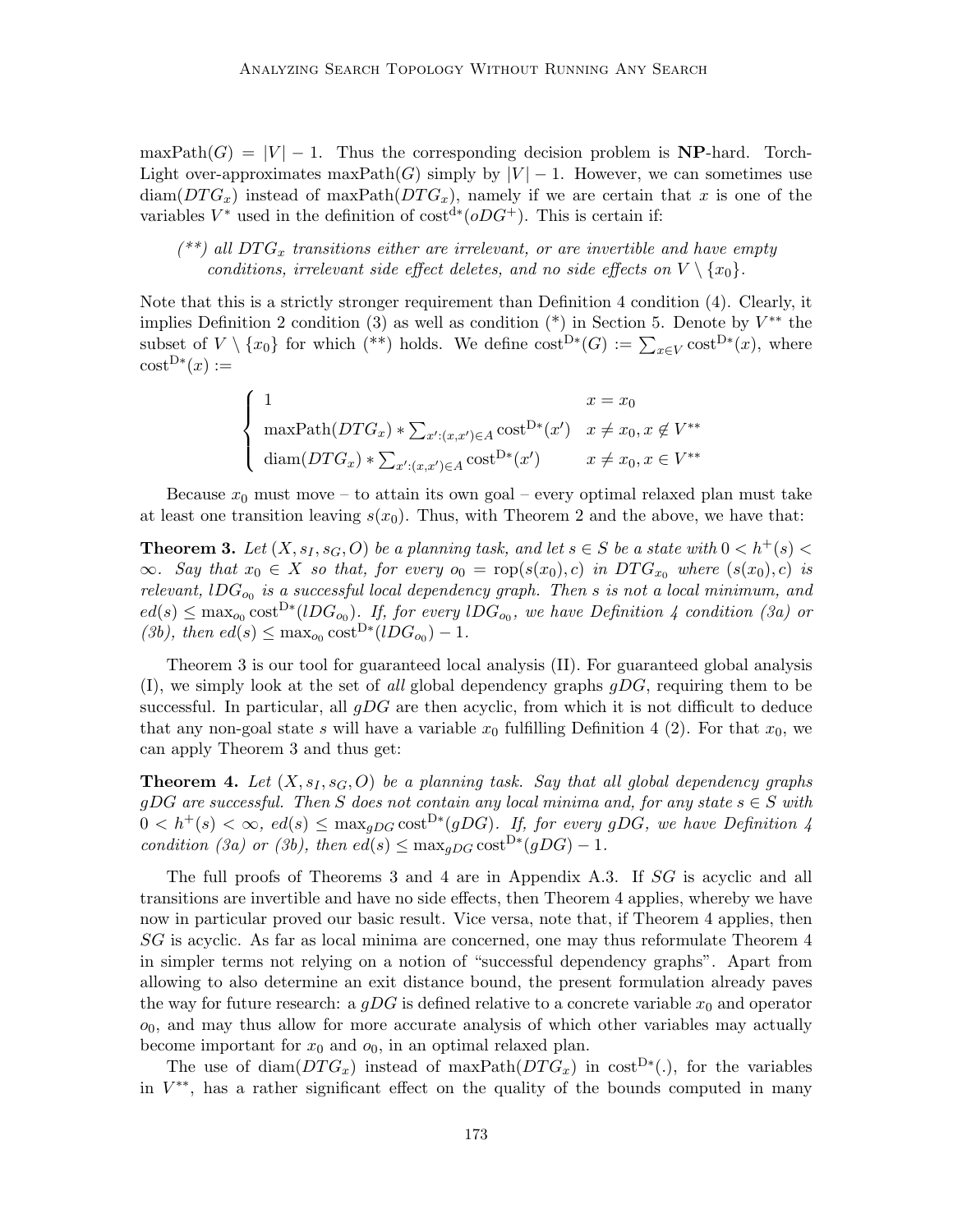benchmarks. A typical example is a transportation domain where vehicle positions are leaf variables in  $SG$  whose transitions have no side effects. Such variables qualify for  $V^{**}$ . Using  $\maxPath(DTG_x)$  instead, we would obtain exceedingly large bounds even for trivial road maps. For example, consider Logistics where the road map is fully connected. We have  $\text{diam}(DTG_x) = 1$  and thus  $\text{cost}^{D*}(.)$  delivers the correct bound 1. Using maxPath $(DTG_x)$ we instead get the bound  $N-1$ , N being the total number of locations in  $DTG_x$ .

Note that, within the scope of Theorem 4, i.e., the class of planning tasks to which Theorem 4 applies, plan existence is tractable. Namely, there exists a plan for the task iff there exists a relaxed plan for the initial state. This is because, starting from an optimal relaxed plan, we are guaranteed to be able to construct an exit path; iterating this argument gets us to the goal. In our view, this tractability is a weakness of this form of global analysis. The analysis does not apply in intractable classes of tasks that do not contain local minima. Note that such classes do exist, cf. Theorem 1. On the other hand, plan existence is tractable in all known benchmark domains where local minima are absent, so in practice this does not appear to be a major limitation. Also, note that plan construction, as well as optimal planning, are still intractable within the scope of Theorem 4. Plan construction is intractable because the plans may be exponentially long, cf. Example 6 in Appendix A.4. As for optimal planning, just consider Logistics and Miconic-STRIPS. We will see shortly (Proposition 1, next section) that these are fully covered by Theorem 4. However, in both of them, deciding bounded plan existence is NP-hard (Helmert, 2003).

Interestingly, the fact that Theorem 2, and therewith indirectly also Theorem 4, rely on optimal relaxed plans is not a source of intractability of plan construction here. If Theorem 4 applies, then any non-redundant relaxed plan  $P^+$  has a successful  $oDG^+$ , enabling us to construct a path to a state where that particular relaxed plan (although not necessarily an optimal relaxed plan) can be shortened. Iterating this argument gives us a constructive method for obtaining a plan, where the only worst-case exponential behavior lies in the length of the individual path segments. That said, of course the plan constructed in this way may be highly non-optimal. Indeed, as is shown in Example 7 in Appendix A.4, this plan may be exponentially longer than an optimal plan. Thus, even if Theorem 4 applies and we do not need an optimality guarantee, running a planner still makes sense.

We will discuss the relation of the scope of Theorem 4 to known tractable classes in Section 9. A basic fact is that one can construct local minima even in very small examples involving only two variables and complying with our basic result except that either the support graph is cyclic (Example 2, Appendix A.4), or there is a non-invertible transition whose own delete is relevant (Example 3, Appendix A.4), or there is a transition with a relevant side effect delete (Example 4, Appendix A.4). These examples are contained in many known tractable classes, thus underlining that the automatic analysis of  $h^+$  topology and the identification of tractable classes are different (although related) enterprises.

# 7. Benchmark Performance Guarantees

We now state some guarantees that our analyses  $(I)$ – $(III)$  give in benchmark domains. The underlying finite-domain variable formalizations are straightforward, and correspond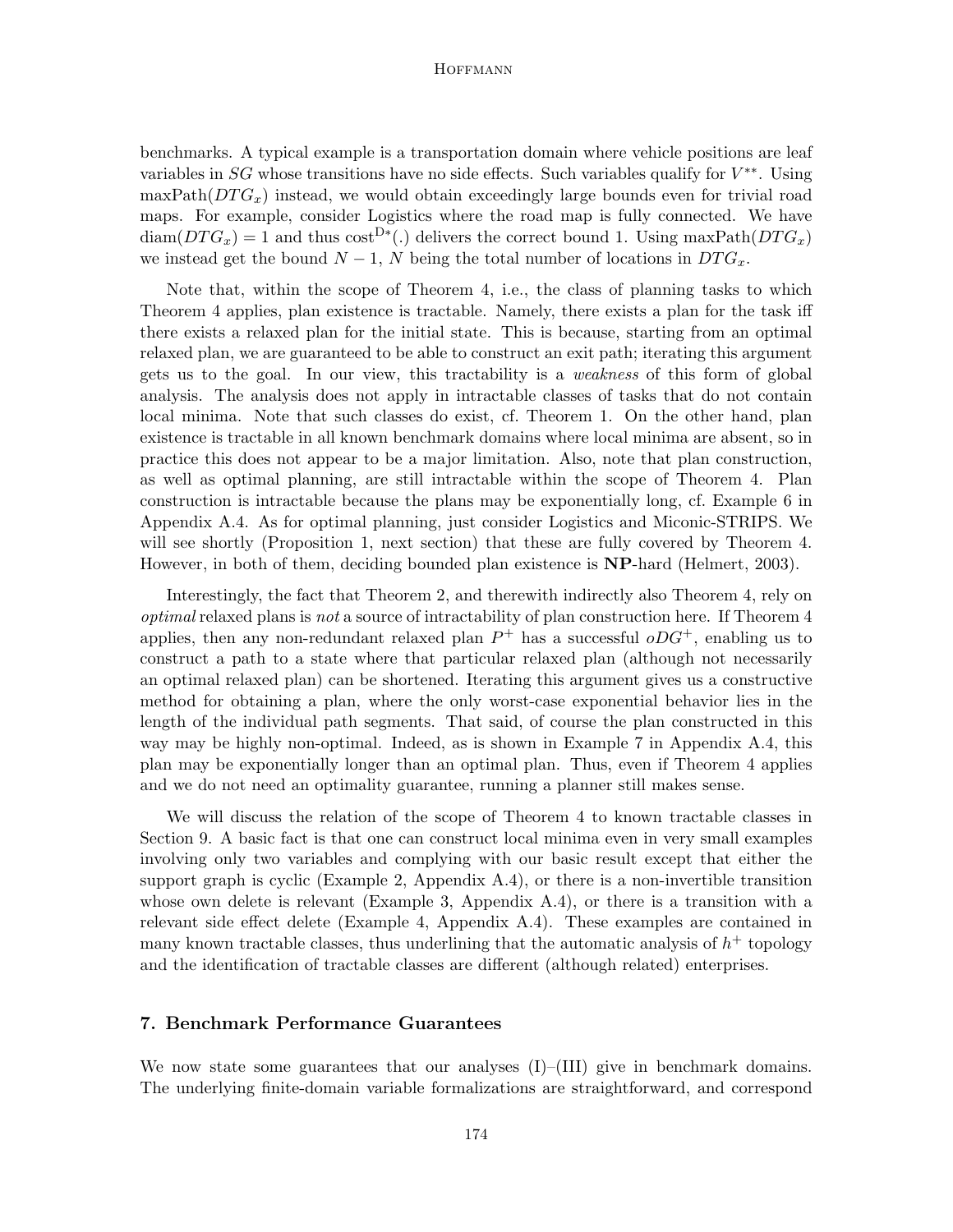to formulations that can be found automatically by Fast Downward. They are listed in Appendix A.5, where we also give the proofs of the following two simple observations.<sup>11</sup>

In four of our benchmark domains, guaranteed global analysis (I) will always succeed :

**Proposition 1.** Let  $(X, s_I, s_G, O)$  be a planning task from the Logistics, Miconic-STRIPS, Movie, or Simple-TSP domain. Then Theorem 4 applies, and the bound delivered is at most 1, 3, 1, and 1 respectively.

It follows trivially from Proposition 1 that guaranteed local analysis (II) succeeds in these domains as well. If  $s$  is any state in one of the four listed domains, then Theorem 3 applies to s, and the bound delivered is as stated.

Note that the bounds for Logistics and Movie are the correct ones, i.e., they are tight. For Miconic-STRIPS, the over-estimation of the actual bound (which is 1, not 3) arises because the analysis does not realize that boarding a passenger can be used as the leaf variable  $x_0$ . For Simple-TSP, the correct bound is 0 (since  $h^+$  is the exact goal distance). The over-estimation arises because, in every goal variable  $x_0 =$ "visited(location)", the gDG includes also the variable "at", not realizing that the value of "at" does not matter because any location can be visited from any other one.

For the transportation benchmarks involving capacity constraints, approximate local analysis (III) will always succeed, if provided with suitable optimal relaxed plans:

**Proposition 2.** Let  $(X, s_I, s_G, O)$  be a planning task from the Elevators, Ferry, Gripper, or Transport domain, and let  $s \in S$ . In Ferry and Gripper, for every optimal relaxed plan  $P^+(s)$  there exists oDG<sup>+</sup> so that Theorem 2 applies, the bound being at most 1. In Elevators and Transport, there exists at least one  $P^+(s)$  and  $oDG^+$  so that Theorem 2 applies, the bound being at most 1 in Elevators and at most the road map diameter in Transport.

The relevant deletes of  $t_0$ , in all these cases, are due to the effects decreasing the remaining vehicle capacity, like "free-gripper" in the Gripper domain. A decrease of capacity is always due to a "load" type of operator, which is matched by an "unload" type of operator later on inside the relaxed plan. Thus these deletes are always recovered inside  $P^+(s)$  (we have Definition 2 condition (2a)). Further, relaxed plans never use an "unload" action to free a capacity for "load"ing the same object, thus the  $oDG^{+}s$  are cycle-free. Hence the  $oDG<sup>+</sup>s$  are successful, and Theorem 2 applies. For Elevators and Transport, Proposition 2 is slightly weaker because a vehicle may have capacity  $> 1$ , allowing – but not forcing – relaxed plans to use unloading operators recovering a capacity not actually present.

We note that similar patterns are likely to occur in any domain with renewable resources, and will be recognized by Definition 2 condition (2a) in the same way.

Proposition 2 does not hold for Theorems 3 and 4, i.e., for *IDGs* and *qDGs*. This is due to two deficiencies (cf. the discussion at the end of Section 4). First, SG contains cycles "unload"ing an object in order to free the capacity for "load"ing it. Second, Definition 2 condition (3a) is more restrictive than Definition 2 condition (2a), postulating the deletes of  $t_0$  to be entirely irrelevant. If we had a way of removing these deficiencies, then the guaranteed analyses (I,II) would succeed in the four domains from Proposition 2.

<sup>11.</sup> We say "can be found automatically" here because Fast Downward's translator is not deterministic, i.e., it may return different finite-domain variable encodings even when run several times on the same planning task. Some but not all of these encodings correspond to our domain formalizations. For Elevators, we do not give a full definition because, without action costs, this is merely a variant of Transport.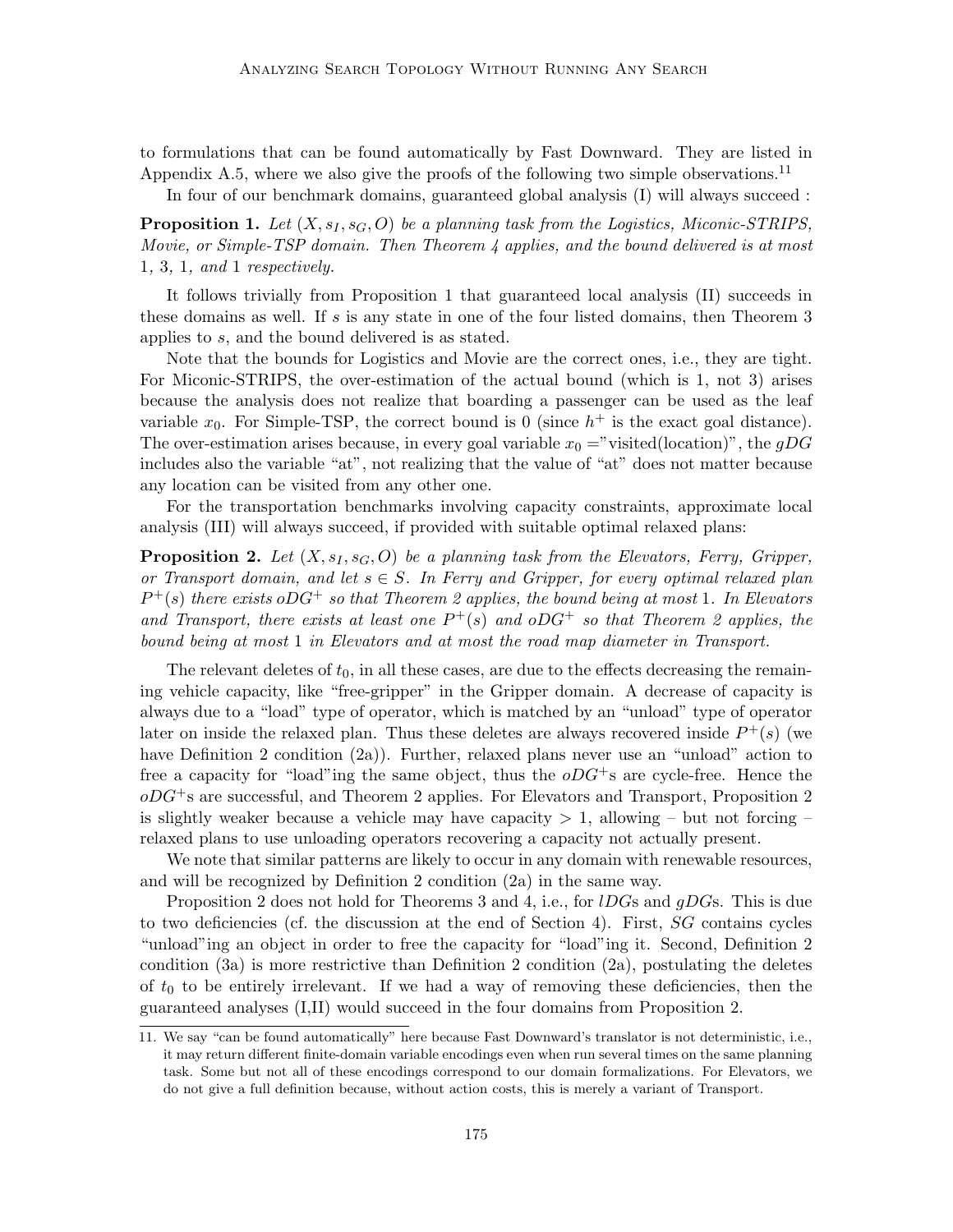# 8. Experiments

We report on a large-scale experiment with TorchLight. We fill in a few details on Torch-Light's implementation, and we describe a simple alternative analysis technique based on search probing. We explain the experiments set-up, report runtime results for the different stages of TorchLight, and describe TorchLight's analysis results on a per-domain basis. We assess the quality of that analysis in terms of its predictive capability. We finally summarize the outcome of TorchLight's diagnosis facility in our benchmarks.

# 8.1 TorchLight

TorchLight is implemented in C based on FF.<sup>12</sup> TorchLight currently handles STRIPS only, i.e., no ADL domains. It uses Fast Downward's translator (Helmert, 2009) to find the finitedomain variables. Establishing the correspondence between these variables (respectively their values) and FF's internally used ground facts is mostly straightforward. There are a few details to take care of; we omit these for brevity.

After parsing Fast Downward's variables, TorchLight creates data structures representing the support graph and the domain transition graphs. It then enters a phase we refer to as *static analysis*, where it determines fixed properties such as, for every transition  $t$ , whether t is irrelevant, invertible, etc. The next step is guaranteed global analysis  $(I)$ , checking the preconditions of Theorem 4 by enumerating all global dependency graphs and testing whether they are successful. To be able to report the percentage of successful  $gDGs$ , we do not stop at the first unsuccessful one.

The local analysis techniques – guaranteed local analysis (II) using Theorem 3 and approximate local analysis (III) using Theorem  $2$  – are run on a set LS of states comprising the initial state as well as a number  $R$  of sample states obtained by random walks starting in  $s<sub>I</sub>$ . The set LS is identical for both analyses, and we run each technique on each state  $s \in LS$  regardless of what the outcome of running the respective other technique on s is. Given s, analysis (II) checks Theorem 3 by constructing the local dependency graph for every suitable variable  $x_0$  and every transition  $t_0$  leaving  $s(x_0)$ . If we find a non-successful  $t_0$ , we stop considering  $x_0$ . We minimize exit distance bounds across different  $x_0$ .

Analysis (III) checks Theorem 2 on a relaxed plan  $P^+(s)$  computed by FF's heuristic function. In case that no relaxed plan exists for s, the analysis reports failure. Otherwise, the analysis proceeds over all operators  $o_0$  in  $P^+(s)$ , from start to end, and over all variables  $x_0$  affected by  $o_0$ . For each pair  $o_0$ ,  $x_0$  we build the optimal rplan dependency graph  $oDG^+$  as per Definition 1. We skip variables  $x_0$  where  $\mathrm{eff}_{o_0}(x_0)$  is not actually used as a precondition or goal, in the rest of  $P^+(s)$ . If  $oDG^+$  is successful, we stop. (Relaxed plans can be big in large examples, so continuing the analysis for exit bound minimization was sometimes costly.) As mentioned in Section 5, before we build  $oDG^+$  we re-order  $P^+(s)$  by moving operators behind  $o_0$  if possible. This is of paramount importance because it avoids including unnecessary variables into  $oDG^+$ . The re-ordering process is straightforward. It starts at the direct predecessor  $o$  of  $o_0$ , and tests whether  $P^+(s)$  is still a relaxed plan when moving  $o$  directly behind  $o_0$ . If yes, this arrangement is kept. Then we iterate to the predecessor of o, and so forth. It is easy to see that, this way,  $oDG^+$  will contain exactly the variables

<sup>12.</sup> The source code of TorchLight is an online appendix to this paper. It is available for download also at http://www.loria.fr/~hoffmanj/TorchLight.zip.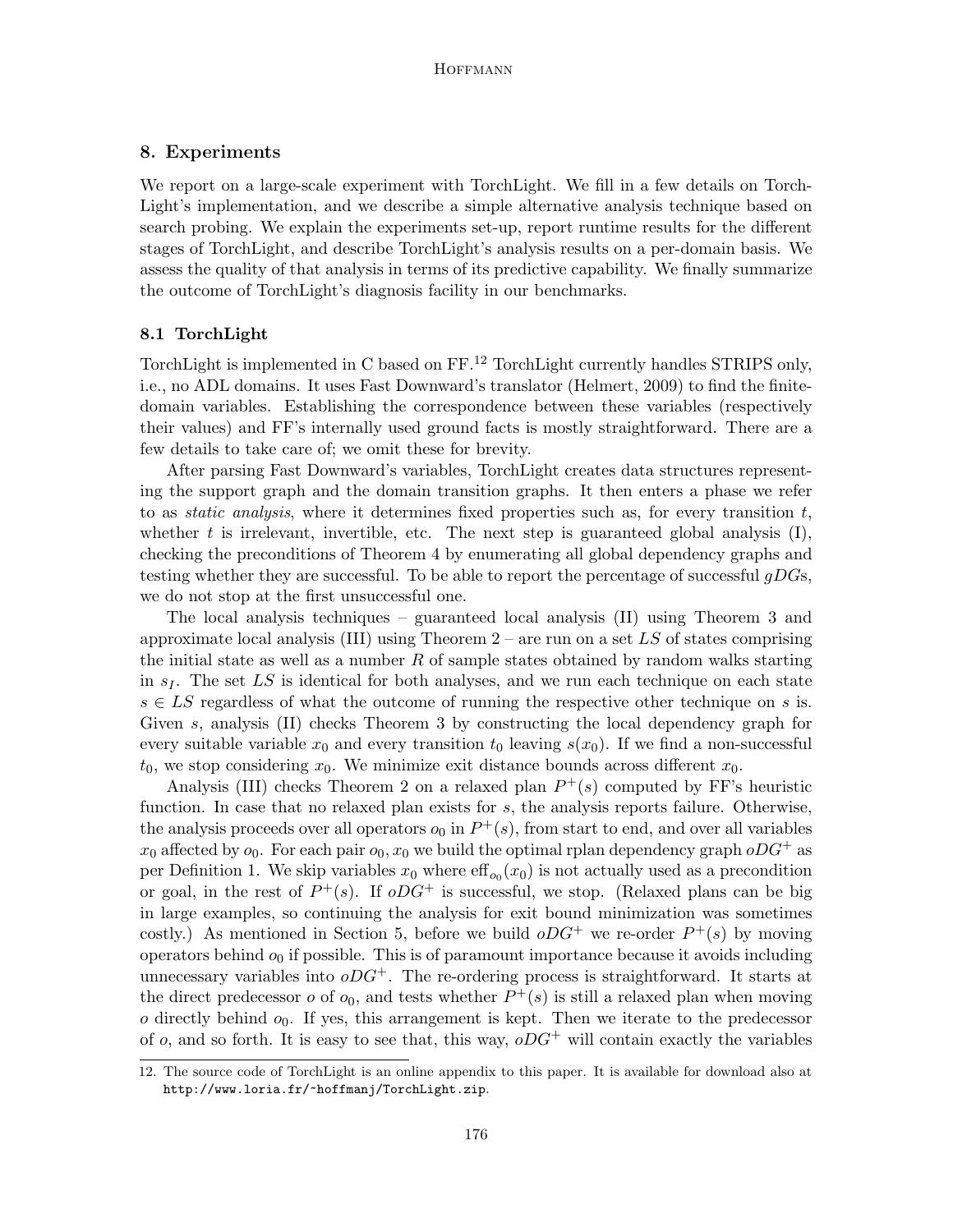and transitions used in  $P^+(s)$  to achieve pre<sub>o<sub>0</sub></sub>. Finally, when we check whether the  $oDG^+$ relevant deletes of  $t_0$  are  $P_{>0}^+(s)$ -recoverable, we use a simple technique allowing to recognize situations where failure due to one operator can be avoided by replacing with an alternative operator. For example, if in Transport  $o_0$  is a loading operator reducing capacity level k to  $k-1$ , then  $P^+(s)$  may still contain an unloading operator relying on level k. Thus level k will be contained in  $R_1^+ \cap C_0$ , causing failure. However, the unloading can just as well be performed based on capacity level  $k - 1$ , removing this difficulty. We catch cases like this during construction of  $R_1^+$ . Whenever we find o whose precondition overlaps  $C_0$ , we test whether we can replace *o* with a similar operator.

The local analyses return simple statistics, namely the minimum, mean, and maximal exit distance bound found, as well as the *success rate*, i.e., the fraction of sample states where guaranteed local analysis  $(\text{II})$ /approximate local analysis (III) succeeded. Analysis (III) success rates will be a main focus, because these turn out to be very informative.

We run  $R = 1, 10, 100, 1000$  in the experiment. The length of each random walk is chosen uniformly between 0 and  $5 * h^{\text{FF}}(s_I)$ , i.e., 5 times the FF heuristic value for the initial state. We do not play with the parameter 5. It is important, however, that this parameter is not chosen too small. In domains with many dead ends – where one may do things that are fatally wrong – it is likely that the "bad" things will happen only if doing a sufficiently large number of random choices. Consequently, the dead-end rate, i.e., the fraction of sample states for which no relaxed plan exists, tends to be larger for longer random walks. Since analysis (III) fails on states that have no relaxed plan, this exerts an important influence on analysis (III) success rates. We illustrate this below by comparing some results for sampled states to results obtained using the initial states only.

#### 8.2 Search Probing

For approximate analysis of sample states, there exists a simple (and rather obvious) alternative to TorchLight's causal graph based technology. One can use search to determine whether or not a given sample state  $s$  is a local minimum, and what its exit distance is. Since we cannot compute  $h^+$  effectively, such a search-based analysis is necessarily approximate. The straightforward method is to replace  $h^+$  with a relaxed-plan based approximation. Herein, we replace  $h^+$  with  $h^{\text{FF}}$ , i.e., with FF's heuristic function. Precisely, given a state s, we run a single iteration of FF's Enforced Hill-Climbing, i.e., a breadth-first search for a state with better heuristic value. In this search, like FF does, we use helpful actions pruning to avoid huge search spaces. Unlike FF, to focus on the detection of states not on local minima, we allow only monotone paths (thus restricting the search space to states s' where  $h^{\text{FF}}(s') = h^{\text{FF}}(s)$ . We refer to this technique as search probing, SP in brief. We also experiment with a variant imposing a 1 second runtime cut-off on the search. We refer to this as limited search probing,  $SP^{1s}$  in brief. SP and  $SP^{1s}$  are run on the same set LS of states as TorchLight's local analyses (II,III).

As it turns out, empirically – in the present benchmarks –  $SP$  and  $SP^{1s}$  are very competitive with TorchLight's analysis (III). Since that analysis is a main focus of our experiments, it is relevant to understand the commonalities and differences between these techniques.

As far as analysis quality guarantees are concerned, all 3 techniques – analysis (III),  $SP, SP<sup>1s</sup>$  – have similar properties: there are no guarantees whatsoever. Each may report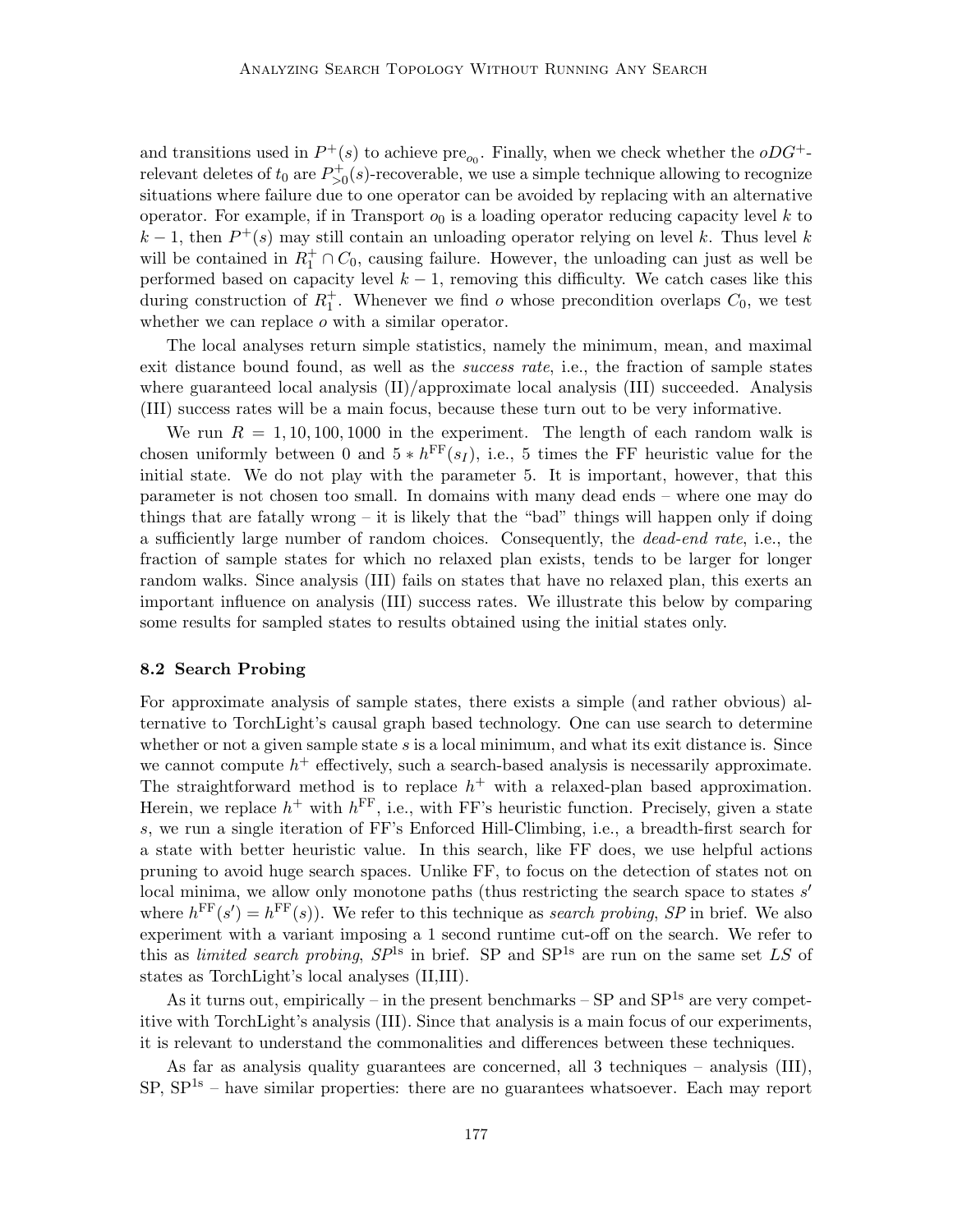success although s is a local minimum (false positives), and each may fail although s is not a local minimum (false negatives). In all cases, false positives are due to the use of non-optimal relaxed plans ( $h^{\text{FF}}$  instead of  $h^+$ ). False negatives are inherent in analysis (III) because this covers only certain special cases; they are inherent in  $SP^{1s}$  due to the search limit. SP can have false negatives due to helpful actions pruning, however that could in principle be turned off; the more fundamental source of false negatives are the non-optimal relaxed plans. These are also responsible for a lack of connections across the techniques. The only implication is the trivial one that  $SP^{1s}$  success on a state s implies SP success on s. In particular, if analysis (III) correctly identifies  $s$  to not be a local minimum, then this does not imply that SP will do so as well. The causal graph analysis may be less affected by irregularities in the  $h^{\text{FF}}$  surface. This happens, for example, in the Transport domain of IPC 2008, resulting in higher success rates for analysis (III).

There are some obvious – but important – differences regarding runtime performance and the danger of false negatives. SP runtime is worst-case exponential in the size of the (grounded) input, whereas analysis  $(III)$  and  $SP<sup>1s</sup>$  runtime is low-order polynomial in that size. For SP, decreasing the number  $R$  of sample states merely reduces the chance of hitting a "bad" state (a sample state on a large flat region), whereas analysis (III) and  $SP^{1s}$  scale linearly in R. On the other hand, both analysis  $(III)$  and  $SP<sup>1s</sup>$  buy their efficiency with incompleteness, i.e., increased danger of false negatives. Analysis (III) simply recognizes only special cases.  $SP^{1s}$  effectively bounds the lookahead depth, i.e., the search depth in which exit states can be detected.

As indicated, SP and SP<sup>1s</sup> turn out to be competitive in the benchmarks. Large search spaces are rare for SP. The success rates of SP and  $SP<sup>1s</sup>$  are similar, and as far as predictive capability is concerned are similarly informative as those of analysis (III). Thus goodquality success rates can be obtained with much simpler techniques than TorchLight.<sup>13</sup> This notwithstanding, (a) TorchLight has other functions – the guaranteed analyses (I,II) as well as diagnosis – that cannot be simulated, and (b) results in benchmarks only ever pertain to these examples. TorchLight's analysis (III) offers unlimited lookahead depth at low-order polynomial cost. This does not appear to matter much in the present benchmarks, but there are natural cases where it does matter. We get back to this below.

#### 8.3 Experiments Set-Up

We run experiments in a set of 37 domains. These include the domains investigated in the hand-made analysis of  $h^+$  topology (Hoffmann, 2005), as shown in Figure 1, which include all domains from the international planning competitions (IPC) up to IPC 2004. Our remaining domains are the STRIPS (versions of the) domains from IPC 2006 and IPC 2008, except IPC 2008 Cyber-Security which we omit due to parsing difficulties.<sup>14</sup> The test instances were collected from the IPC collection(s) where applicable (removing action cost constructs from the IPC 2008 domains), and randomly generated elsewhere. In total, our test set contains 1160 instances.

<sup>13.</sup> In particular, search probing appears to be a rather useful technique, raising the question why such techniques have not yet been used for performance prediction purposes. Roberts and Howe (2009), for example, use very simple features only. We get back to this in the conclusion.

<sup>14.</sup> The instances are too large for FF's parser in its standard configuration. When tweaking bison to allow larger parse trees, we obtained a segmentation fault even in the smallest instance of IPC 2008.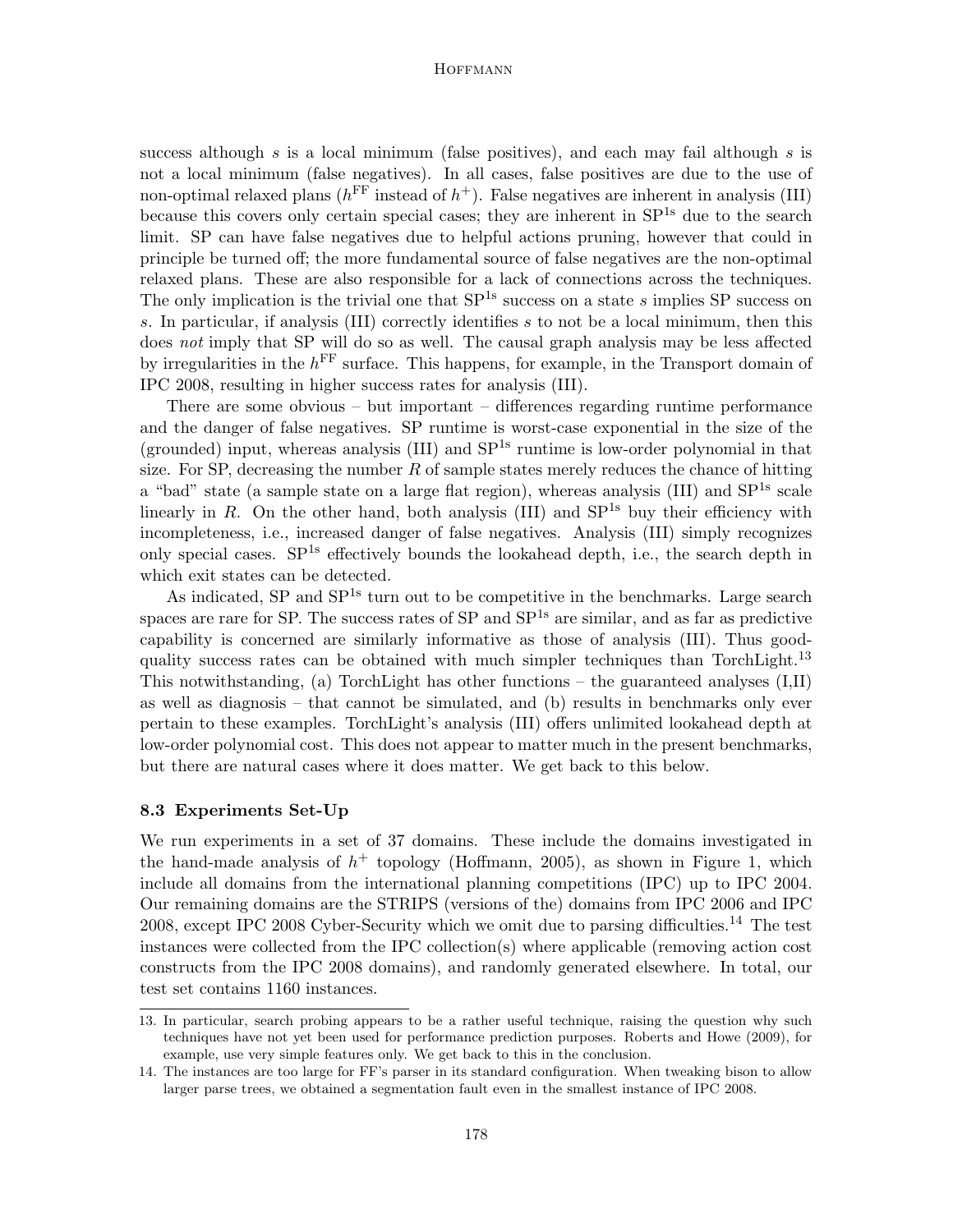|                        |        | single-shot/ $R=1$ |      | $R=10$ |      | $R = 100$       | $R = 1000$ |         |
|------------------------|--------|--------------------|------|--------|------|-----------------|------------|---------|
| tool/phase             | mean   | max                | mean | max    | mean | max             | mean       | max     |
| FD Translator          | 6.12   | 690.59             |      |        |      |                 |            |         |
| SG/DTG                 | 0.14   | 6.91               |      |        |      |                 |            |         |
| Static Analysis        | 0.25   | 31.42              |      |        |      |                 |            |         |
| Analysis (I)           | 0.40   | 53.29              |      |        |      |                 |            |         |
| Sample States          | 0.01   | 0.53               | 0.08 | 4.81   | 0.76 | 50.35           | 7.50       | 491.20  |
| Analysis (II)          | 0.00   | 0.18               | 0.01 | 1.11   | 0.10 | 9.56            | 0.98       | 94.59   |
| Analysis (III)         | 0.02   | 1.31               | 0.03 | 2.46   | 0.23 | 20.09           | 2.15       | 194.79  |
| TorchLight total       | 6.92   | 727.63             | 7.04 | 736.98 | 8.00 | 807.70          | 17.57      | 1510.74 |
| TorchLight (III)       | 6.52   | 724.54             | 6.64 | 732.98 | 7.51 | 795.16          | 16.19      | 1413.23 |
| TorchLight (III) no FD | 0.40   | 33.95              | 0.49 | 40.50  | 1.37 | 103.67          | 10.04      | 719.27  |
| SP                     | 0.06   | 58.02              | 0.23 | 138.54 | 5.47 |                 | 26.24      |         |
| SP total               | 0.07   | 58.03              | 0.32 | 138.59 | 6.23 | $\qquad \qquad$ | 33.74      |         |
| SP <sup>1s</sup>       | 0.01   | 1.08               | 0.07 | 4.46   | 0.66 | 56.18           | 5.89       | 391.59  |
| $SP1s$ total           | 0.01   | 1.48               | 0.15 | 9.27   | 1.42 | 106.53          | 13.39      | 882.79  |
| FF                     | 268.20 |                    |      |        |      |                 |            |         |
| LAMA                   | 185.05 |                    |      |        |      |                 |            |         |

Table 2: Summary of runtime data. Mean/max is over all instances of all domains. For empty fields, the respective tool/phase is "single-shot", i.e., does not depend on R. A dash means time-out, 1800 seconds, which is inserted as the runtime for each respective instance into the mean computation. Rows "FD Translator" . . . "Analysis (III)" time the different stages of TorchLight. "TorchLight total" is overall runtime, "TorchLight (III)" does not run analyses (II) and (III), "TorchLight (III) no FD" is the latter when disregarding the translation costs. "SP" determines a success rate (fraction of sample states deemed to not be on local minima) via search probing, i.e., search around each sample state; "SP<sup>1s"</sup> imposes a 1 second time-out on these searches. "SP total" and " $SP<sup>1s</sup>$  total" include the time for generating the sample states.

All experiments are run on a 1.8 GHZ CPU, with a 30 minute runtime and 2 GB memory cut-off. We run 4 different planners/tools. Apart from TorchLight (and  $SP/SP^{1s}$ ), these include FF (Hoffmann & Nebel, 2001a), and LAMA (Richter et al., 2008; Richter & Westphal, 2010). The purpose of running these planners is to assess to what extent TorchLight's output – in particular analysis (III) success rate – can predict planner success or failure. To examine this also for a very plain planner, we also run a version of FF that uses no goal ordering techniques, and that runs only Enforced Hill-Climbing, without resorting to best-first search if that fails. We will refer to this planner as EHC in what follows.

### 8.4 Runtime

Our code is currently optimized much more for readability than for speed. Still, TorchLight is fast. Up to  $R = 100$ , the bottleneck is Fast Downward's translator. With  $R = 1, 10, 100$ , the actual analysis takes at most as much time as the translator in 99.74%, 99.74%, and 96.21% of the instances respectively. To assess this in more detail, consider Table 2 which gives the timing of the different stages of TorchLight, and of the other planners/tools.

The translation runtime sometimes hurts considerably, with a peak of 690.59 seconds in the most costly instance of the Scanalyzer domain. This is rather exceptional, however. The second most costly domain is Blocksworld-NoArm, with a peak of 138.33 seconds. In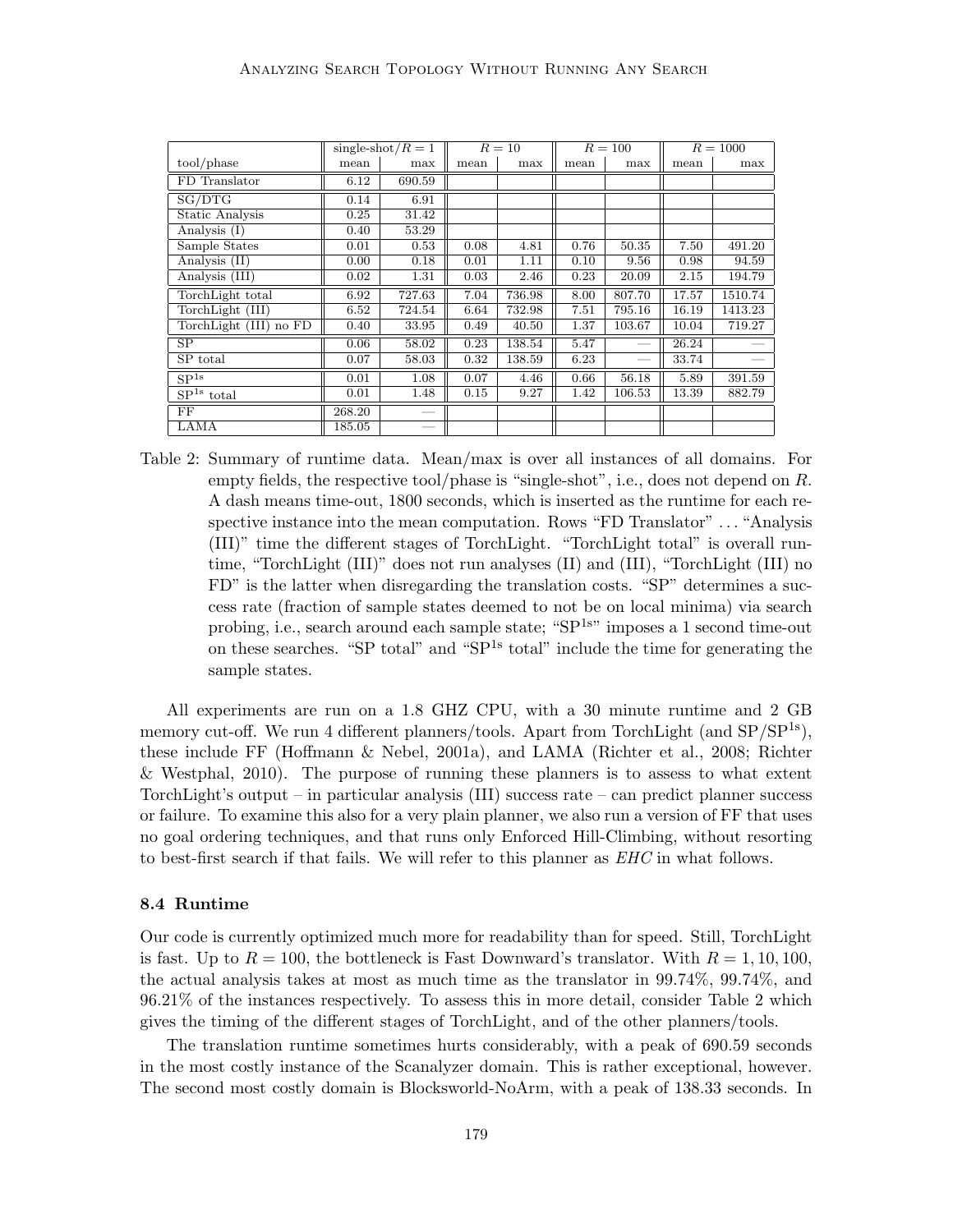20 of the 37 domains, the most costly instance is translated in less than 10 seconds. In 57.24% of the instances, Fast Downward's translator takes at most 1 second.

For static analysis, the peak behavior of 31.42 seconds (also in Scanalyzer) is even more exceptional: in 95.34% of the instances, static analysis takes at most 1 second. The second highest domain peak is 7.88 seconds in Pipesworld-Tankage. Similarly, while analysis (I) takes a peak of 53.29 seconds – in Blocksworld-NoArm – in 96.12% of the instances it completes in at most 1 second. The only domain other than Blocksworld-NoArm where the peak instance takes more than 10 seconds is Airport, with a peak of 41.71 seconds; the next highest domain peaks are Pipesworld-Tankage (6.8), Scanalyzer (2.91), Logistics (1.89), and Woodworking (1.17). In all other domains, analysis (I) always completes within a second.

Turning focus on the local analyses, we see that they are even more effective. In particular, we will concentrate below mostly on approximate local analysis (III). We will see that  $R = 1000$  does not offer advantages over  $R \leq 100$  as far as the information obtained goes, so we will mostly concentrate on  $R \le 100$ . For  $R = 1, 10, 100$ , analysis (III) completes in at most 1 second for 99.66%, 99.40%, 95.60% of the instances respectively. For  $R = 1000$  this still holds for 76.55% of the instances. The peak runtime of 20.09 seconds for  $R = 100$  occurs in Scanalyzer. The next highest domain peaks are Blocksworld-NoArm (9.23), Pipesworld-Tankage (4.24), Ferry(3.21), Logistics (2.99), Blocksworld-Arm (2.77), Optical-Telegraph (1.97), and Airport (1.41). In all other 29 domains, analysis (III) with  $R = 100$  always completes within a second.

The bottleneck in local analysis is the generation of sample states. This can be costly because it involves the repeated computation of applicable operators during the random walks. Its  $R \leq 100$  peak of 50.35 seconds is in the Scanalyzer domain. However, once again, this peak behavior is exceptional. With  $R = 1, 10, 100$ , the sampling completes within at most 1 second for 100%, 98.28%, 87.41% of the instances respectively.

The main competitor of TorchLight analysis (III) success rates is search probing, i.e., SP and SP<sup>1s</sup>. Consider for the moment only the analysis methods themselves, i.e., row "Analysis (III)" vs. rows "SP" and "SP<sup>1s"</sup> in Table 2. Compared to  $SP<sup>1s</sup>$ , analysis (III) is consistently in the advantage (except for maximum runtime with  $R = 1$ ), but the difference is not dramatic. This is to be expected, given that  $SP^{1s}$  trades completeness against a small fixed maximum runtime. Compared to the complete search in SP, analysis (III) consistently has a significant advantage. However, for  $R \leq 10$  the mean runtime of SP is tolerable, and even the maximum runtime is not too bad. Further, bad runtime behavior is exceptional. For  $R = 1, 10$ , SP completes in at most 1 second for 99.83% and 98.45% of the instances respectively. In 35 ( $R = 1$ ) respectively 32 ( $R = 10$ ) of the 37 domains even the maximum runtime is below 1 second. With  $R = 100$ , SP has two time-outs, both in Blocksworld-Arm. With  $R = 1000$ , there are 11 time-outs, in Blocksworld-Arm, Blocksworld-NoArm, Freecell, and Pipesworld-NoTankage. With  $R = 100$ , the maximum runtime is above 10 seconds in 7 domains; with  $R = 1000$ , in 12. However, with  $R = 100, 1000$ , SP still completes in at most 1 second for 92.33% and 71.98% of the instances respectively (compared to 95.60% and 76.55% for analysis (III), cf. above).

Neither analysis (III) nor search probing are stand-alone methods. The former requires all of TorchLight except analyses (I,II). The latter requires the sampling of random states. The respective total data is given in rows "TorchLight  $(III)$ " and "SP total"/ "SP<sup>1s</sup> total" in Table 2. Here the picture changes dramatically in favor of SP and especially SP<sup>1s</sup>. It should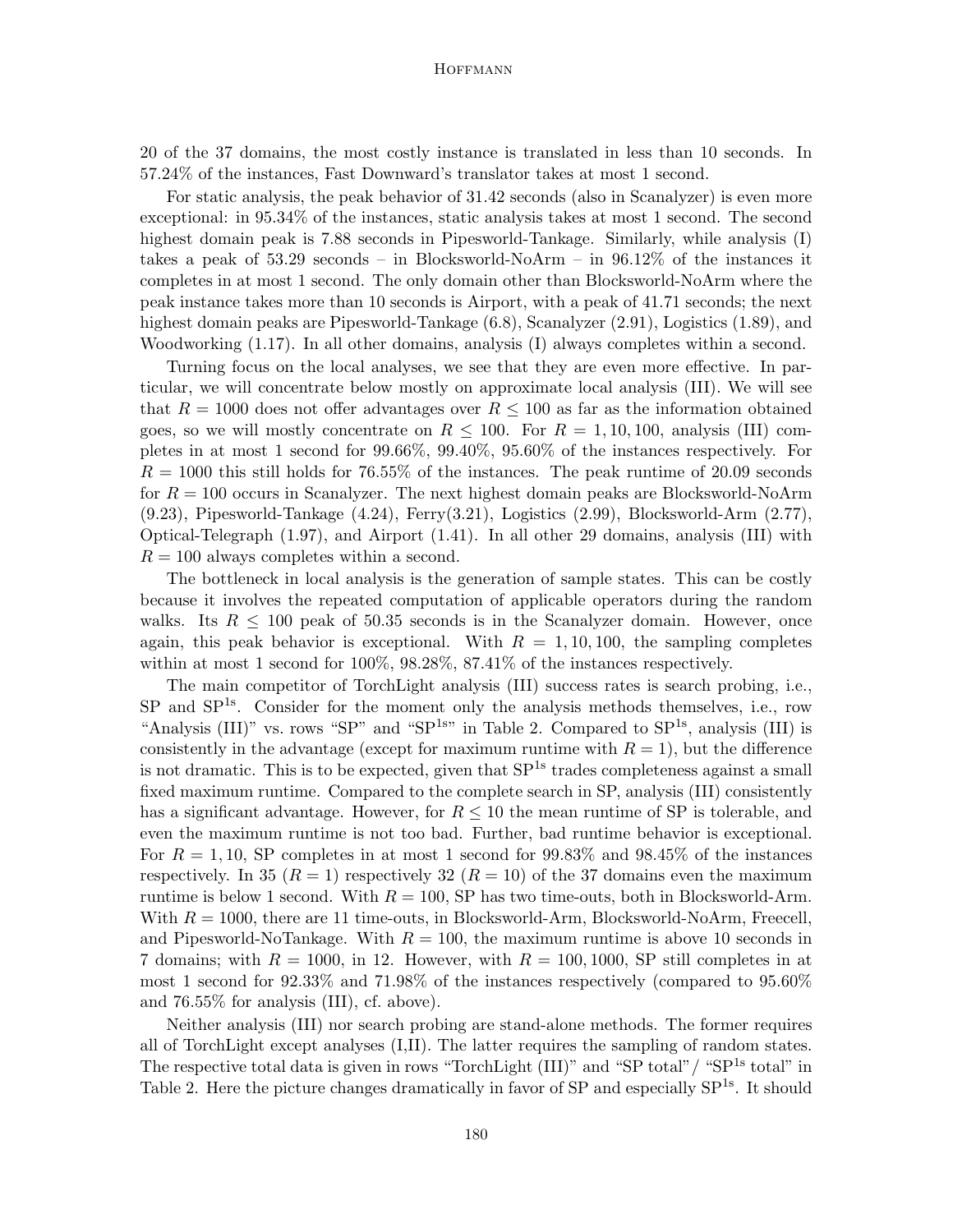be noted, though, that this is mostly due to the overhead for the translation to finite-domain variables. This overhead is an artifact of the implementation. Our approach is defined for finite-domain variables, while the benchmarks are not, even though the finite-domain representation is in most cases more natural than the Boolean one. Further, many planners (notably Fast Downward and its quickly growing set of derivatives) use the translation anyway. The runtimes without translation are given in the row "TorchLight (III) no FD".

As one would hope and expect, the analysis methods are much faster than actual planners. LAMA has 112 time-outs in our test suite, FF has 173.

# 8.5 Analyzing Domains

We now discuss the actual analysis outcomes, on a per-domain basis. We first consider only TorchLight, then give some details on the comparison of analysis (III) success rates to those obtained by search probing. Before we begin, a few words are in order regarding the comparison between SP and SP<sup>1s</sup>. With  $R = 1, 10, 100, 1000$ , the success rates are identical in 99.83%, 99.14%, 97.5%, 94.66% of our 1160 benchmark instances respectively; in 99.83%, 99.14%, 99.31%, 98.97% of the instances, the success rates differ by at most 5%. Thus, a small runtime cut-off does not adversely affect the success rates of search probing (because long searches are rare). This being so, we henceforth do not discuss the data for SP vs. SP1s separately. We compare TorchLight's analysis (III) success rates to those of SP only.

The guarantees of Proposition 1 are confirmed, i.e., guaranteed global analysis (I) succeeds as described in Logistics, Miconic-STRIPS, Movie, and Simple-TSP. It never succeeds in any other domain, though. In some domains, fractions of the  $gDGs$  are successful. Precisely, the maximum fraction of successful  $qDGs$  is 97% in Satellite, 50% in Ferry, 33.33% in TPP, 22.22% in Driverlog, 20% in Depots, 13.33% in Tyreworld, and 12.5% in Blocksworld-Arm. However, if the fraction is below 100% then nothing is proved, so this data may at best be used to give an indication of which aspects of the domain are "good-natured". Guaranteed local analysis (II) generally is not much more applicable than global analysis. Thus we now concentrate on approximate local analysis (III) exclusively.

Proposition 2 is backed up impressively. Even with  $R = 1000$ , analysis (III) succeeds in every single sample state of Ferry, Gripper, Elevators, and Transport.<sup>15</sup> This indicates strongly that the potentially sub-optimal relaxed plans do not result in a loss of information here. Indeed, the analysis yields high success rates in almost all domains where local minima are non-present or limited. This is not the case for the other domains, and thus TorchLight can distinguish domains with "easy"  $h^+$  topology from the "hard" ones. Consider Figure 3, showing mean analysis (III) success rates per-domain with  $R = 1$ . (The picture is similar for  $R = 10, 100, 1000$ ; cf. Table 3 below.)

The domains whose  $h^+$  topology is not known are shown separately on the right hand side in Figure 3. For the other domains, we see quite nicely that "harder" domains tend to have lower success rates. In particular, the easiest domains in the bottom class all have 100% success rates (95% in the case of Zenotravel), whereas the hardest domains in the top right corner only have around 50% or less. In the latter domains, to some extent the

<sup>15.</sup> Historically, this observation preceded Proposition 2, as well as the  $h^+$  topology categorization of Elevators and Transport as per Figure 1. That is, these hand-made analyses were motivated by observing TorchLight's analysis outcome.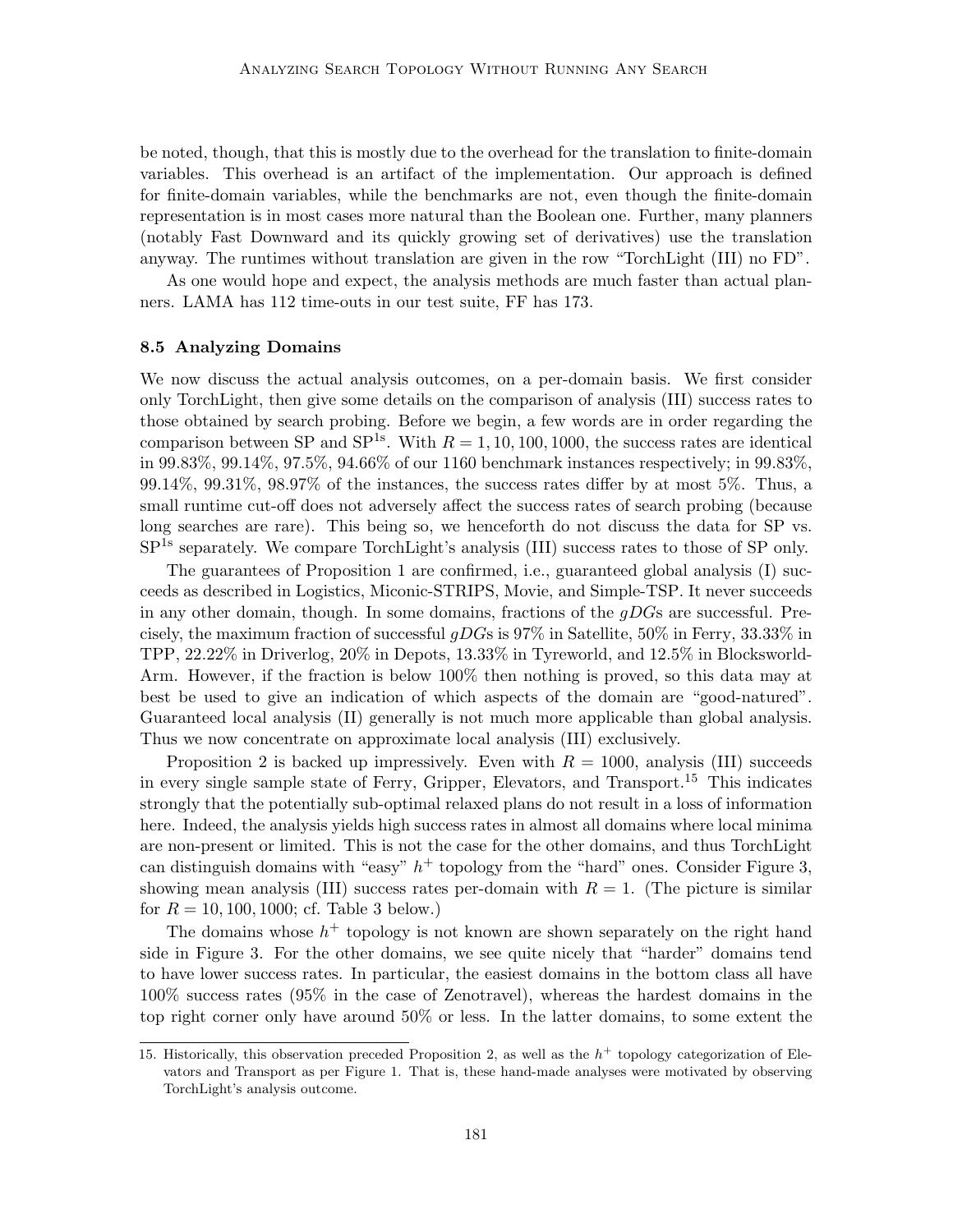| ပ<br>₩<br>local minima<br>$\circ$<br>₹<br>न्नु<br>bench | Blocks-Arm [30]<br>Depots [82]<br>Driverlog [100]                                  | Pipes-Tank [40]<br>Pipes-NoTank [76]<br><b>PSR [50]</b>                                                                     | Rovers $[100]$<br>Opt-Tele $[7]$ | Mystery [39]<br>Mprime [49]<br>Freecell [55]<br>Airport $[0]$ | Woodwork [13]<br>Trucks [0]<br><b>TPP [80]</b>                                           |  |  |
|---------------------------------------------------------|------------------------------------------------------------------------------------|-----------------------------------------------------------------------------------------------------------------------------|----------------------------------|---------------------------------------------------------------|------------------------------------------------------------------------------------------|--|--|
|                                                         | Hanoi [0]<br>Blocks-NoArm [57]<br>Transport $[+,100]$                              | Grid [80]                                                                                                                   |                                  |                                                               | Storage [93]<br>Sokoban [13]                                                             |  |  |
|                                                         | Elevators $[+,100]$<br>Logistics $[*,100]$<br>Ferry $[+,100]$<br>Gripper $[+,100]$ | Tyreworld $[100]$<br>Satellite [100]<br>Zenotravel [95]<br>Miconic-STR $[*,100]$<br>Movie $[*.100]$<br>Simple–Tsp $[*,100]$ | $Din-Phi[24]$                    |                                                               | Scanalyzer [30]<br>Peg $-Sol$ [0]<br>Pathways [10]<br>Parc-Printer [3]<br>Openstacks [0] |  |  |
|                                                         |                                                                                    | undirected                                                                                                                  | harmless                         | recognized                                                    | unrecognized                                                                             |  |  |

Figure 3: Overview of TorchLight domain analysis results. "\*": guaranteed global analysis (I) always succeeds. "+": approximate local analysis (III) always succeeds if provided an optimal relaxed plan. Numbers shown are mean success rates per domain, for approximate local analysis (III) with  $R = 1$ , i.e., when sampling a single state per domain instance.

low success rates result from the recognition of dead ends by FF's heuristic function. For example, if during random sampling we make random vehicle moves consuming fuel, like in Mystery and Mprime, then of course chances are we will end up in a state where fuel is so scarce that even a relaxed plan does not exist anymore. This is most pronounced in Airport, where all sample states here have infinite heuristic values. However, the capabilities of the analysis go far beyond counting states on recognized dead ends. In Blocksworld-Arm, for example, there are no dead ends at all and still the success rate is only 30%, clearly indicating this as a domain with a difficult topology.

To some extent, based on the success rates we can even distinguish Pipesworld-Tankage from Pipesworld-NoTankage, and Mprime from Mystery (in Mprime, fuel can be transferred between locations). The relatively high success rate in Depots probably relates to its transportation aspects. In Grid, in 20% of cases our analysis is not strong enough to recognize the reasons behind non-existence of local minima; these reasons can be quite complicated (Hoffmann, 2003). Dining-Philosophers does not really have a favorable  $h^+$  topology. Its rather excessive bound 31 is due to the very particular domain structure where philosophers behave in strictly symmetrical ways (Hoffmann, 2005). Apart from this, the only strong outliers are Driverlog, Rovers, Hanoi, and Blocksworld-NoArm. All of these are more problems of the hand-made analysis than of TorchLight's. In Driverlog and Rovers, deep local minima do exist, but only in awkward situations that don't tend to arise in the IPC instances. Thus the hand-made analysis, which is of a worst-case nature, is too pessimistic here. The opposite happens in Hanoi and Blocksworld-NoArm, where the absence of local minima is due to rather idiosyncratic reasons. For example, in Hanoi the reason is that  $h^+$ is always equal to the number of discs not yet in goal position – in the relaxation, one can always accomplish the remaining goals one-by-one, regardless of the constraints entailed by their positioning. Hanoi and Blocksworld-NoArm are not actually "easy to solve" for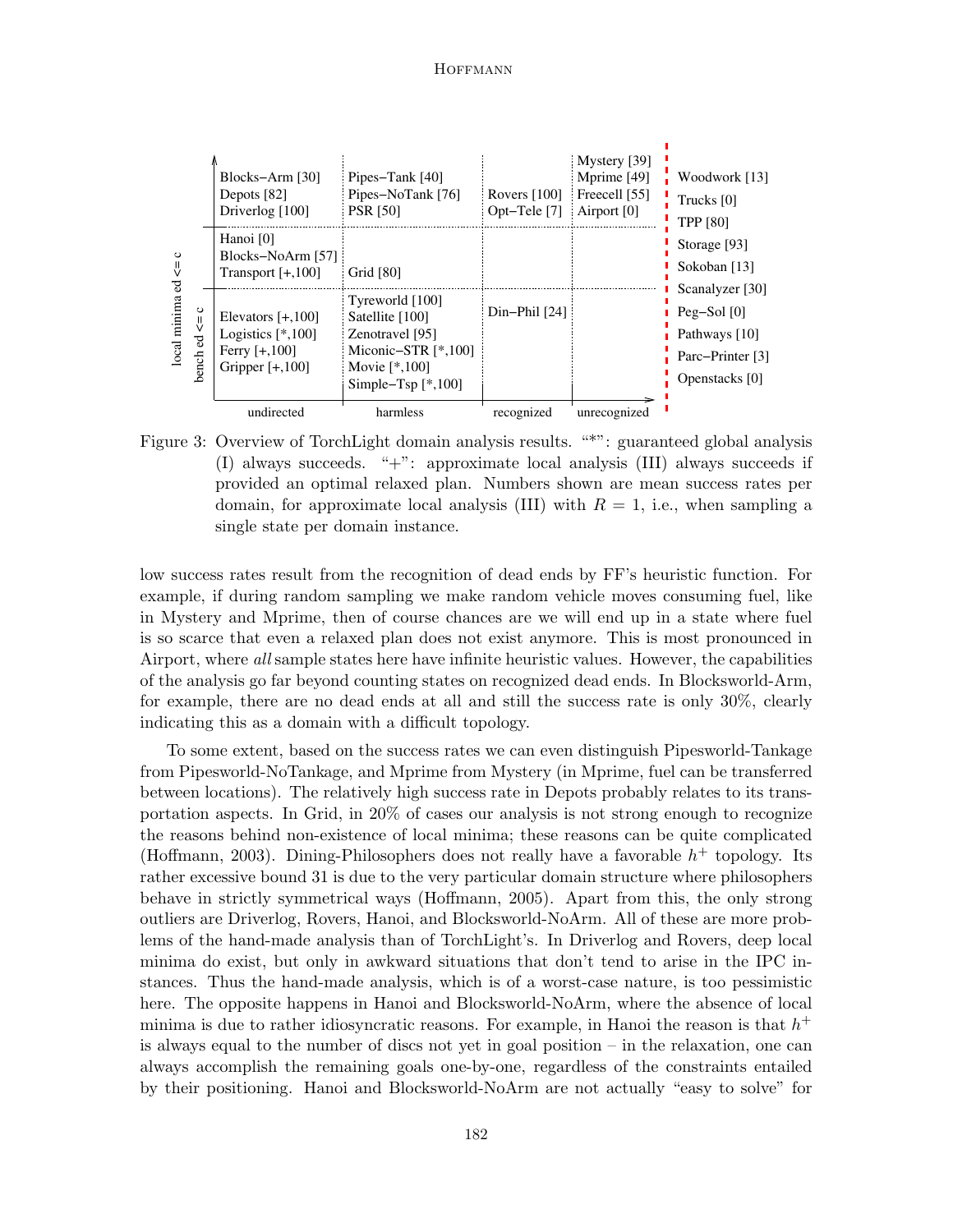|              | $s_I$            | $R=1$            |                   | $R=10$           |                   | $R = 100$         |                   | $R = 1000$        |                   |                  |
|--------------|------------------|------------------|-------------------|------------------|-------------------|-------------------|-------------------|-------------------|-------------------|------------------|
| domain       | (III)            | (III)            | SP                | (III)            | SP                | (III)             | SP                | (III)             | SP                | DE               |
| Airport      | 96.0             | 0.0              | 0.0               | $\overline{2.0}$ | $\overline{2.0}$  | $\overline{2.8}$  | $\overline{2.9}$  | $\overline{2.9}$  | $\overline{3.0}$  | 97.0             |
| Blocks-Arm   | 38.3             | 30.0             | 93.3              | 28.2             | 94.5              | $\overline{26.9}$ | 91.7              | $\overline{26.5}$ | 82.1              | $\overline{0}$   |
| Blocks-NoArm | 70.0             | 56.7             | 100               | 57.2             | 100               | 55.9              | 99.9              | $\overline{56.2}$ | 98.3              | $\overline{0}$   |
| Depots       | 100              | 81.8             | 100               | 85.9             | 99.1              | 86.3              | 99.7              | 86.2              | 99.6              | $\overline{0}$   |
| $D$ in-Phil  | 100              | 24.1             | $\overline{27.6}$ | 22.8             | 23.1              | 22.8              | $\overline{22.9}$ | $\overline{22.0}$ | 22.3              | 77.2             |
| Driverlog    | 100              | $\overline{100}$ | $\overline{100}$  | 97.5             | $\overline{100}$  | 97.4              | 99.9              | 97.9              | 99.8              | $\overline{0}$   |
| Elevators    | 100              | 100              | 100               | 100              | 100               | 100               | 100               | 100               | 100               | $\overline{0}$   |
| Ferry        | 100              | 100              | $\overline{100}$  | 100              | $\overline{100}$  | $\overline{100}$  | $\overline{100}$  | 100               | 100               | $\overline{0}$   |
| Freecell     | 97.5             | 55.0             | 60.0              | 57.4             | 62.8              | 57.9              | 63.5              | 58.0              | 63.2              | 35.4             |
| Grid         | 60.0             | 80.0             | 100               | 74.0             | 92.0              | 69.0              | 93.8              | 69.5              | 93.5              | $\boldsymbol{0}$ |
| Gripper      | 100              | 100              | 100               | 100              | 100               | 100               | 100               | 100               | 100               | $\overline{0}$   |
| Hanoi        | 0.0              | 0.0              | 33.3              | 11.1             | 44.4              | 10.2              | 41.9              | 10.6              | 41.9              | $\overline{0}$   |
| Logistics    | 100              | 100              | 100               | 100              | 100               | 100               | 100               | 100               | 100               | $\overline{0}$   |
| Miconic      | 100              | 100              | 100               | 100              | 100               | 100               | 100               | 100               | 100               | $\overline{0}$   |
| Movie        | 100              | 100              | $\overline{100}$  | 100              | 100               | 100               | 100               | 100               | 100               | $\overline{0}$   |
| Mprime       | 74.3             | 48.6             | 74.3              | 61.1             | 76.3              | 64.3              | 79.0              | 64.1              | $\overline{78.2}$ | $\overline{7.2}$ |
| Mystery      | 75.0             | 39.3             | 42.9              | 37.1             | 43.9              | 37.6              | 45.6              | 36.3              | 44.4              | 46.8             |
| Opt-Tele     | $\overline{0}$   | 7.1              | 14.3              | 1.4              | 2.9               | 0.9               | 1.4               | 1.1               | 1.7               | 98.3             |
| Pipes-NoTank | 40.0             | 76.0             | 98.0              | 75.4             | 97.4              | 75.2              | 97.4              | 75.1              | 95.4              | $\overline{0}$   |
| Pipes-Tank   | 34.0             | 40.0             | 92.0              | 50.6             | 90.0              | 49.4              | 88.1              | 48.7              | 88.2              | 8.7              |
| PSR          | 66.0             | 50.0             | 62.0              | 57.6             | 69.8              | 58.3              | 71.1              | 57.0              | 70.4              | $\theta$         |
| Rovers       | $\overline{100}$ | 100              | 100               | 100              | 99.5              | 100               | 99.8              | 100               | 99.8              | $\overline{0}$   |
| Satellite    | 85               | 100              | $\overline{100}$  | 98.5             | 100               | 98.4              | 100               | 98.0              | 99.8              | $\boldsymbol{0}$ |
| Simple-TSP   | 100              | 100              | 100               | 100              | 100               | 100               | 100               | 100               | 100               | $\overline{0}$   |
| Transport    | 100              | 100              | 93.3              | 100              | 93.0              | 100               | 94.8              | 100               | 94.4              | $\overline{0}$   |
| Tyreworld    | $\overline{100}$ | $\overline{100}$ | $\overline{100}$  | 95.6             | $\overline{100}$  | 96.3              | $\overline{100}$  | 95.5              | 100               | $\overline{0}$   |
| Zenotravel   | 90               | 95               | 100               | 94.5             | 99.5              | 95.8              | 98.4              | 95.4              | 98.2              | 0                |
| Openstacks   | 100              | $\overline{0}$   | 4.4               | 14.8             | $\overline{21.3}$ | 17.7              | $\overline{22.0}$ | 16.6              | $\overline{20.8}$ | 79.1             |
| Parc-Printer | 100              | $\overline{3.3}$ | 6.7               | 8.0              | $\overline{8.3}$  | 6.3               | 7.2               | 6.0               | 6.8               | 93.0             |
| Pathways     | 100              | 10.0             | 10.0              | 6.0              | 6.0               | 5.4               | 5.4               | 4.6               | 4.6               | 95.3             |
| Peg-Sol      | $\boldsymbol{0}$ | $\overline{0}$   | $\overline{10}$   | 13.3             | 22.7              | 13.1              | $\overline{22.3}$ | 12.6              | 22.2              | 75.2             |
| Scanalyzer   | $\overline{0}$   | 30.0             | 96.7              | 33.0             | 99.7              | 33.5              | 97.9              | 33.9              | 98.5              | 0                |
| Sokoban      | 30.0             | 13.3             | 33.3              | 20.3             | 38.3              | 19.1              | 38.2              | 18.5              | 37.7              | 54.2             |
| Storage      | 100              | 93.3             | 96.7              | 89.0             | 96.3              | 89.8              | 96.8              | 89.3              | 96.9              | $\overline{0}$   |
| <b>TPP</b>   | $\overline{100}$ | 80.0             | 80.0              | 68.0             | 67.0              | 65.4              | 63.8              | 65.5              | 63.9              | 34.5             |
| Trucks       | 56.3             | $\boldsymbol{0}$ | $\overline{0}$    | 2.5              | 3.1               | 1.9               | 2.9               | 1.4               | 2.7               | 97.3             |
| Woodworking  | 100              | 13.3             | 13.3              | 14.3             | 14.3              | 15.3              | 15.4              | 15.3              | 15.4              | 84.6             |

Table 3: Mean success rates per domain. Upper part: domains whose  $h^+$  topology was previously examined by hand (Hoffmann, 2005) or is trivial to examine based on these results; lower part: IPC 2006/2008 domains where that is not the case. Columns " $s_I$ " show data for analyzing the initial state only, columns " $R = 1, 10, 100, 1000$ " for analyzing the respective number of sample states. Columns "(III)" give data for approximate local analysis (III), columns "SP" give data for search probing, column "DE" gives dead-end rates for  $R = 1000$ .

FF, and in that sense, from a practical perspective, the low success rates of TorchLight's analysis (III) provide the more accurate picture.

Table 3 gives a complete account of per-domain averaged success rates data, including all domains, all values of R, the rates obtained on initial states, and using SP instead of TorchLight. This serves to answer three questions:

(1) Is it important to sample random states, rather than only analyzing the initial state?

(2) Is it important to sample many random states?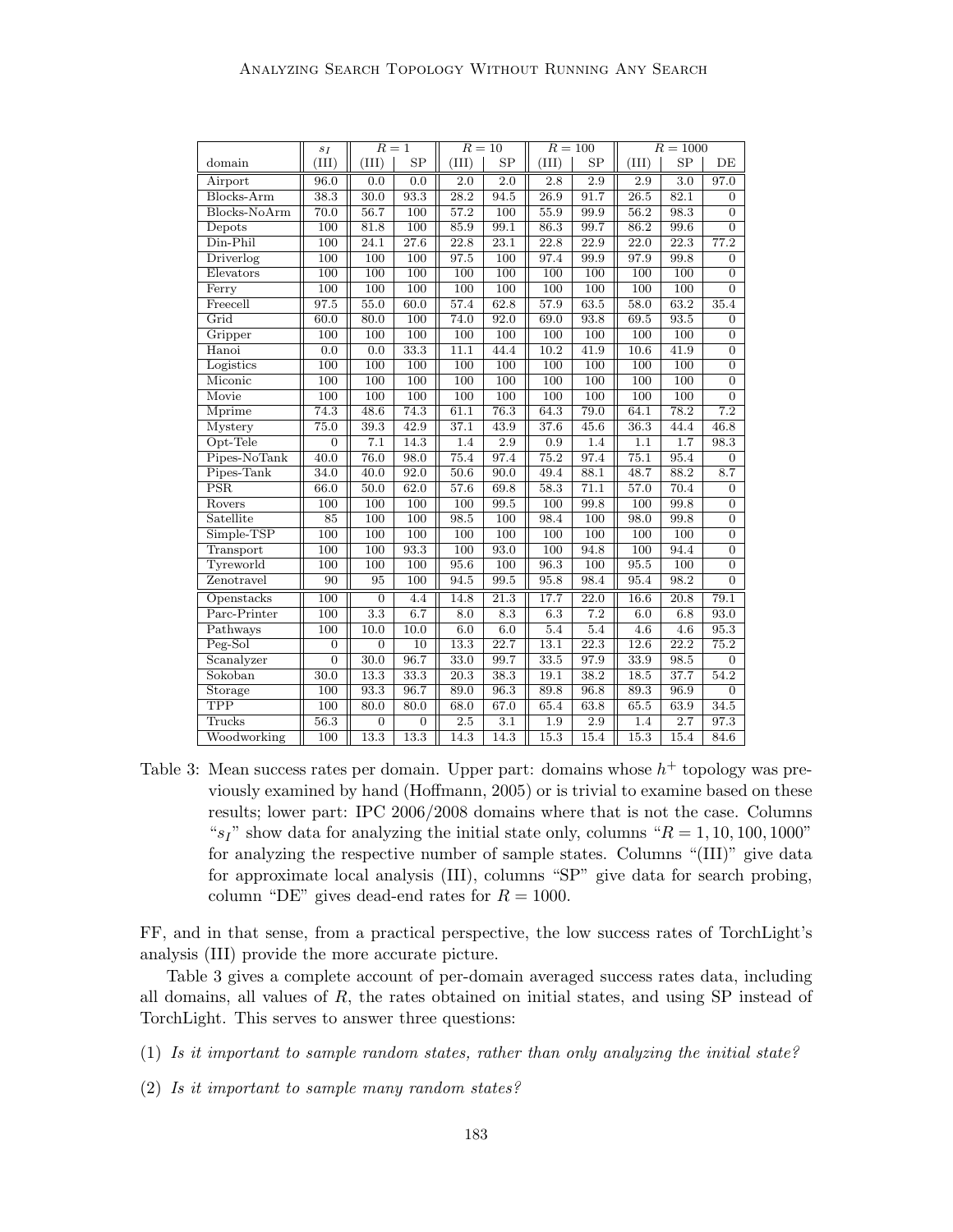# (3) How competitive is analysis (III) with respect to a search-based analysis?

The answer to question (1) is a clear "yes". Most importantly, this pertains to domains with dead ends, cf. our brief discussion above. It is clear from Table 3 that, in such domains, analyzing  $s_I$  results in a tendency to be too optimistic. To see this, just consider the entries for Airport, Dining-Philosophers, Freecell, Mystery, Openstacks, Parc-Printer, Pathways, TPP, Trucks, and Woodworking. All these domains have dead ends, for a variety of reasons. The dead ends do not occur frequently at initial state level, but do occur frequently during random walks – cf. column "DE" in Table 3. (Interestingly, in a few domains – most notably the two Pipesworlds – the opposite happens, i.e., success rates are lower for  $s_I$  than for the sample states. It is not clear to us what causes this phenomenon.)

If we simply compare the  $s_I$  column with the  $R = 1000$  column for analysis (III), then we find that the result is "a lot" different – more than  $10\%$  – in 22 of the 37 domains. To some extent, this difference between initial states and sample states may be just due to the way these benchmarks are designed. Often, the initial states of every instance are similar in certain ways (no package loaded yet, etc). On the other hand, it seems quite natural, at least for offline problems, that the initial state is different from states deeper down in the state space (consider transportation problems or card games, for example).

The answer to question (2) is a clear "no". For example, compare the  $R = 1$  and  $R = 1000$  columns for analysis (III). The difference is greater than 10% in only 6 of the 37 domains. The peak difference is in Openstacks, with  $16.6\%$  for  $R = 1000$  vs. 0% for  $R = 1$ . The average difference over all domains is 4.17%. Similarly, comparing the  $R = 1$ and  $R = 1000$  columns for SP results in only 5 of 37 domains where the difference is greater than 10%, the peak being again in Openstacks, 20.8% for  $R = 1000$  vs. 4.4% for  $R = 1$ . The average difference over all domains is 3.7%.

The answer to question (3) is a bit more complicated. Look at the columns for analysis (III) respectively SP with  $R = 1000$ . The number of domains where the difference is larger than 10% is now 11 out of 37, with a peak of 64.6% difference in Scanalyzer. On the one hand, this still means that in 26 out of 37 domains the analysis result we get is very close to that of search (average difference 2.18%), without actually running any search! On the other hand, what happens in the other 11 domains? In all of these, the success rate of SP is higher than that of TorchLight. This is not surprising – it basically means that TorchLight's analysis is not strong enough here to recognize all states that are not on local minima.

Interestingly, this weakness can turn into an unexpected advantage. Of the 11 domains in question, 8 domains – Blocksworld-Arm, Depots, Mprime, Pipesworld-Tankage, Pipesworld-NoTankage, PSR, Scanalyzer, and Sokoban – do contain deep local minima.<sup>16</sup> Thus, in these 8 domains, we would wish our analysis to return small success rates. TorchLight grants this wish much more than SP does. Consider what happens when using SP instead of analysis (III) in Figure 3. For Mystery, PSR, and Sokoban, the change is not dramatic. However, Blocksworld-Arm is marked with average success rate 93 instead of 30, putting it almost on par with the very-simple-topology domains in the bottom class. Similarly, Pipesworld-Tankage, Pipesworld-NoTankage, and Scanalyzer are put almost on par with these. Depots

<sup>16.</sup> Sokoban has unrecognized dead-ends (in the relaxation, blocks can be pushed across each other) and therefore local minima. In Scanalyzer, analyzing plants misplaces them as a side effect, and bringing them back to their start position, across a large circle of conveyor belts, may take arbitrarily many steps. See Figure 3 for the other 6 domains.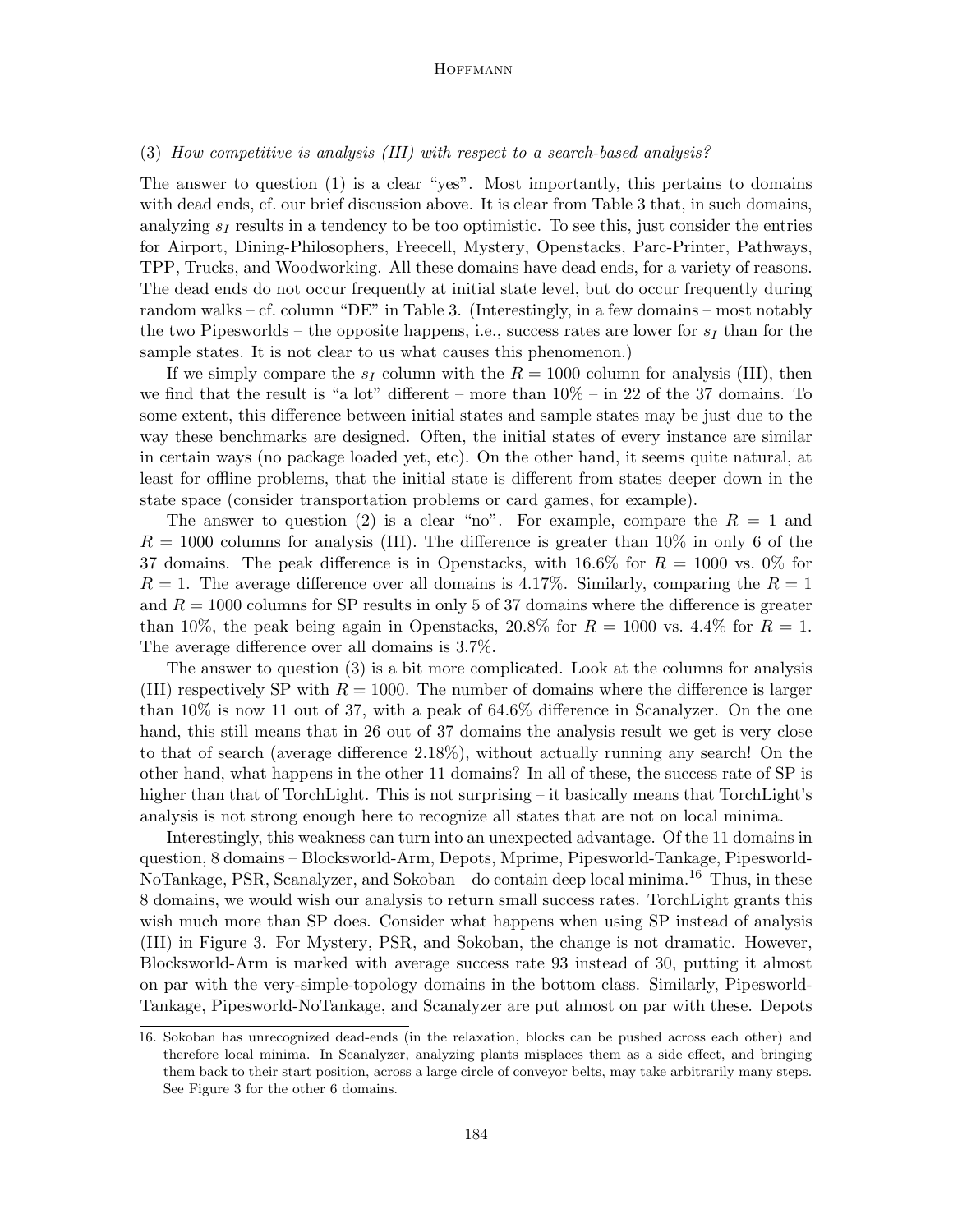actually receives a 100, putting it exactly on par with them. Thus the SP analysis outcome actually looks quite a bit worse, in 5 of the domains.

What causes these undesirably high success rates for SP? The author's best guess is that, in many domains, the chance of randomly finding a state on a local minimum is low. In large-scale experiments measuring statistics on the search space surface under FF's heuristic function (Hoffmann, 2003), it was observed that many sampled states were not local minima themselves, but where contained in "valleys". Within a valley, there is no monotonically decreasing path to a goal state. Such a state may not be a local minimum because, and only because, one can descend deeper into the valley. It seems that SP correctly identifies most valley states to not be local minima, thus counting as "good" many states that actually are located in difficult regions of the search space. This is a weakness not of SP, but of success rate as a search space feature.<sup>17</sup> Why does this weakness not manifest itself as much in analysis (III)? Because that analysis is "more picky" – it takes as "good" only states that qualify for particular special cases. These tend to not occur as often in the difficult domains.

Of course, it is easy to construct examples turning the discussed "strength" into a real weakness of TorchLight's analysis quality. This just does not seem to happen a lot in the present benchmarks. Now, having said that, the present benchmarks aren't well suited to bring out the theoretical advantage of analysis (III) either. The analysis offers unlimited lookahead depth at low-order polynomial cost. However, even with  $R = 1000$ , in 23 of the 37 domains the highest exit distance bound returned is 0, i.e., every exit path identified consists of a single operator. These cases could be handled with a much simpler variant of analysis (III), looking only at operators  $o_0$  that are directly applicable in s, and thus removing the entire machinery pertaining to  $SG$  predecessors of  $x<sub>0</sub>$ . Still, that machinery does matter in cases that are quite natural. The highest exit distance bound returned is 10 in Grid and 7 in Transport. More generally, in any transportation domain with a non-trivial road-map, it is easy to construct relevant situations. For example, say the road map in Transport forms N "cities", each with diameter  $D$  and at least one vehicle, distances between cities being large relative to  $D$ . Then, in a typical state, around N vehicle moves will be considered helpful by FF: at least 1 per city since local vehicles will be preferred by the relaxed plan. All successor states will have identical  $h^+$  until a package can be loaded/unloaded. The typical number of steps required to do so will grow with  $D$ . If, for example, the vehicle is in the "outskirts" and the packages are in the "city center", then around  $D/2$  steps are required, and finding an exit takes runtime around  $N^{D/2}$ . Then small values of N and D already render search probing either devoid of information (if the runtime cut-off is too small), or computationally infeasible (recall that the probing should be a "quick" pre-process to the actual planning). By contrast, analysis (III) easily delivers the correct success rate 100%.

#### 8.6 Predicting Planner Performance

As a direct measure of the "predictive quality" of success rates, we conducted preliminary experiments examining the behavior of primitive classifiers, and of runtime distributions for large vs. small success rates. We consider first the classifiers. They predict, given a planning task, whether EHC/FF/LAMA will succeed in solving the task, within the given

<sup>17.</sup> Note that we cannot use "valley rate" instead, in a cheap domain analysis, since determining whether or not s lies on a valley implies finding a plan for s and thus solving the task as a side effect.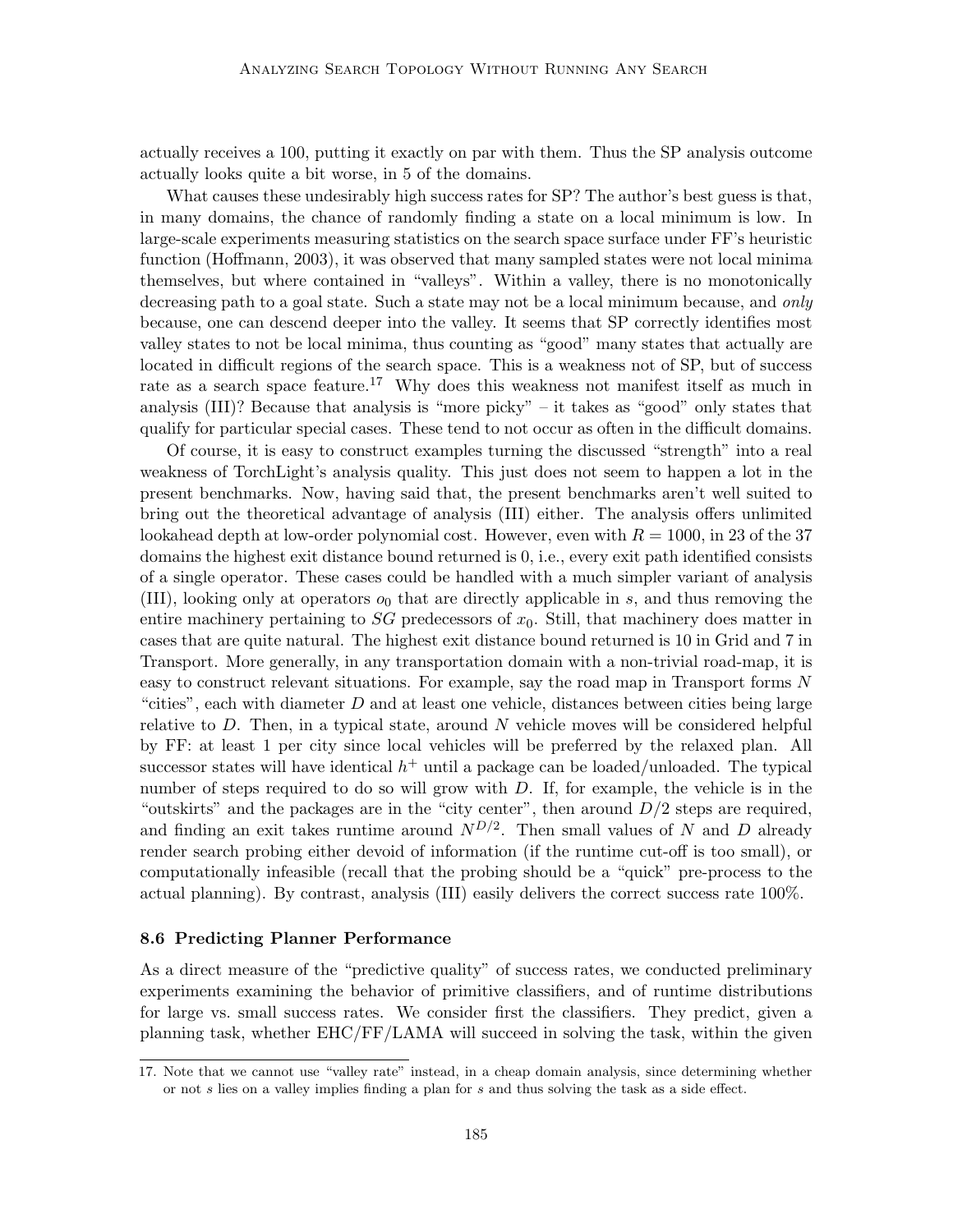time and memory limits. The classifiers answer "yes" iff the success rate is  $\geq$  a threshold T in 0, 10, ..., 100. Obviously, to do this, we need  $R > 1$ . We consider in what follows only  $R = 10$  and  $R = 100$  because, as shown above,  $R = 1000$  can be costly.

For EHC, both TorchLight analysis (III) and SP deliver fairly good-quality predictions, considering that no actual machine learning is involved. The prediction quality of Torch-Light is just as good as – sometimes slightly better than – that of search. Whether we use  $R = 10$  or  $R = 100$  does not make a big difference. EHC solves 60.69% of the instances, so that is the rate of correct predictions for a trivial baseline classifier always answering "yes". For  $R = 10$ , the best rate of correct predictions is 71.90% for TorchLight (with  $T = 80$ ) and 70.17% for SP (with  $T = 90$ ). For  $R = 100$ , these numbers are 71.76% ( $T = 60$ ) and 71.16%  $(T = 100)$ . Dead-end rate is a very bad predictor. Its best prediction is for the baseline classifier  $T = 0$ , and the second best classifier  $(T = 100)$  is only 36.79% correct.

Interestingly, there are major differences between the different sets of domains. On the domains previously analyzed by hand (Hoffmann, 2005; as in Figure 1 but without Elevators and Transport), the best prediction is  $75.75\%$  correct for TorchLight with  $T = 70$ , and 74.07% correct for SP with  $T = 100$ , vs. a baseline of 63.81%. On the IPC 2006 domains, these numbers are 57.98% and 61.34% vs. baseline 55.46%, and  $T = 10$  in both cases, i.e., the best classifier is very close to the baseline. IPC 2008, on the other hand, appears to be exceptionally good-natured, the numbers being  $79.52\%$  ( $T = 60$ ) and  $82.38\%$  ( $T = 80$ ) vs. baseline  $51.90\%$ . It is not clear to us what causes these phenomena.<sup>18</sup>

In summary, the quality of prediction is always clearly above the baseline, around 10% when looking at all domains, and even up to 30% when looking at the IPC 2008 domains only. For comparison, using state-of-the-art classification techniques but only simple features, Roberts and Howe (2009) get 69.47% correctness vs. baseline 74% (for saying "no"), on unseen testing domains for FF. Having said that, if setting  $T$  in the above is considered to be the "learning", then the above does not actually distinguish between learning data and testing data. Roberts and Howe's unseen testing domains are those of IPC 2006 (in a different setting than ours including also all ADL test suites). If we set T on only the domains from before 2006 (Figure 1 without Elevators and Transport), then we get the best prediction at  $T = 70$  for TorchLight and  $T = 100$  for SP. With this setting of T, the prediction correctness on our IPC 2006 suite is 29.41% respectively 51.26% only, vs. the baseline 55.46%. On the other hand, this seems to pertain only to IPC 2006 specifically. For IPC 2008,  $T = 70$  respectively  $T = 100$  are good settings, giving 76.67% respectively 76.19% correctness vs. the baseline 51.90%.

Importantly, Roberts and Howe are not predicting the performance of EHC but that of FF, which is a more complex algorithm. For FF and LAMA, the prediction quality of both TorchLight and SP is rather bleak, using the described primitive classifiers. In all cases, the best prediction correctness is obtained when always answering "yes". The best that can be said is that success rate still predicts much better than dead-end rate. To give some example data, with  $R = 10$  across all domains for FF, the baseline is 85.09% correct. With  $T = 10$ , this goes down to 77.50% for TorchLight, 79.31% for SP, and 34.57% for dead-end rate. For LAMA, the baseline is  $90.26\%$  correct, and with  $T = 10$  this goes down to  $81.81\%$ 

<sup>18.</sup> The bad prediction quality in IPC 2006 domains might be related to the fact that these are fully grounded, potentially impeding the ability of Fast Downward's translator to find useful finite-domain variables.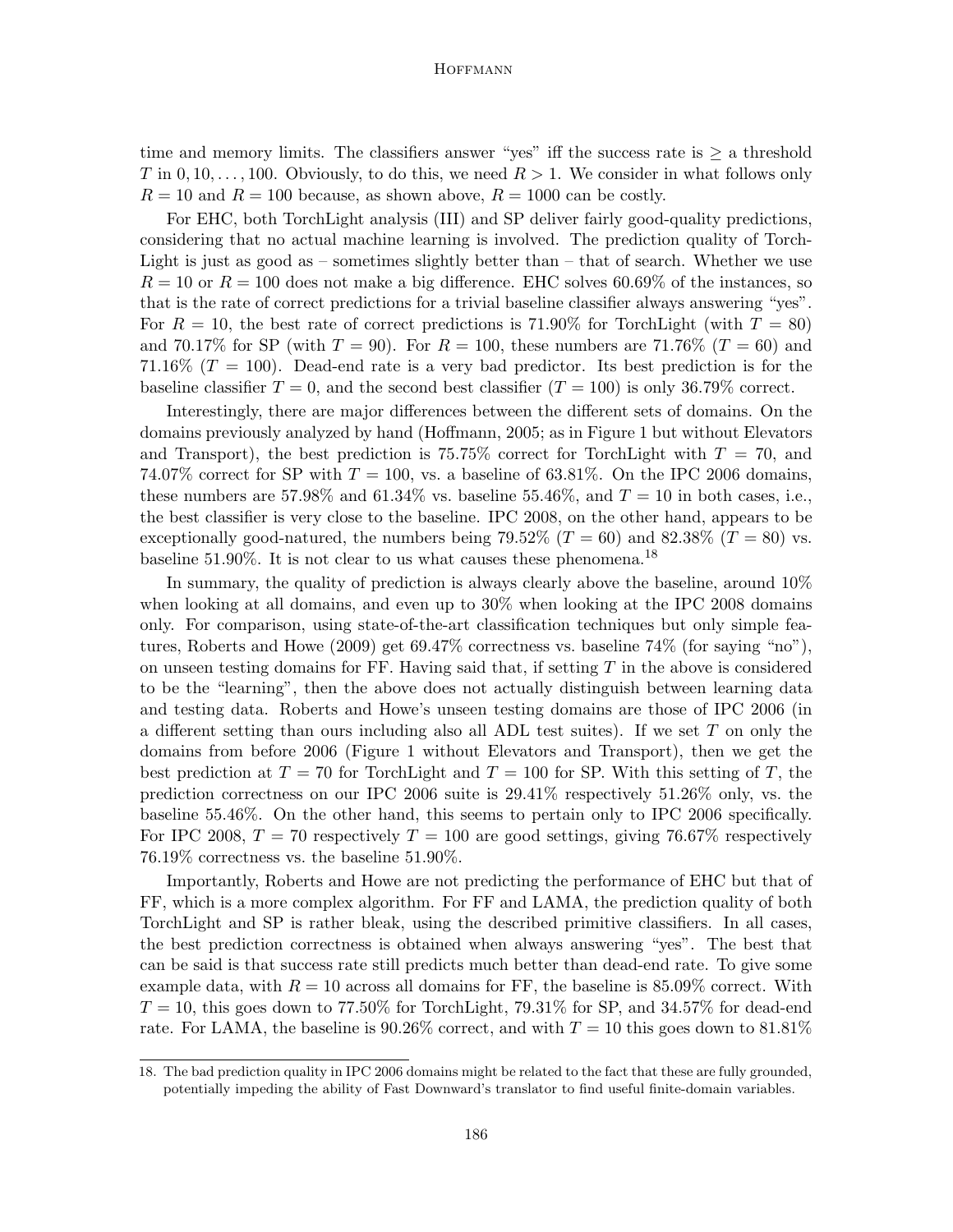for TorchLight, 83.97% for SP, and 29.91% for dead-end rate. For both FF and LAMA, with growing  $T$  the prediction quality decreases monotonically in all cases.

Why is prediction quality so much worse for FF than for EHC, which after all is the main building block of FF? Whereas EHC typically fails on tasks whose  $h^+$  topology is not favorable, FF's and LAMA's complete search algorithms are able to solve many of these cases, too. For example, with TorchLight success rates and  $R = 10$ , EHC solves only 34.07% of the tasks with success rate 0, and solves less than 50% up to success rate 70%. By contrast, FF and LAMA solve 74.18% respectively 76.92% of the tasks with success rate 0, and solve at least 70% for all success rates.

Despite this, success rates are far from devoid of information for FF and LAMA. Setting the threshold T in  $10, \ldots, 100$ , we look at the distribution of planner runtime in the instance subset (A) where success rate is  $\lt T$ , vs. instance subset (B) where success rate is  $\geq T$ . Taking the null hypothesis to be that the means of the two runtime distributions are the same, we run the Student's T-test for unequal sample sizes to determine the confidence with which the null hypothesis can be rejected. That is, we determine the confidence with which distribution (B) has a lower mean than distribution (A). Using TorchLight's success rate on FF runtimes, with both  $R = 10$  and  $R = 100$ , and in all 10 settings of T, we get a confidence of at least 99.9%. The difference between the means in our data, i.e., the mean runtime of (A) minus the mean runtime of (B), tends to grow over T. It peaks at 336 respectively 361 seconds for  $R = 10$  respectively  $R = 100$ ; the average difference over all values of T is 239 respectively 240. Likewise, for LAMA runtimes all settings of  $T$  and  $R$  yield a confidence of 99.9%, with average differences 242 respectively 235. The results for SP are comparable for LAMA. They are slightly worse for FF, though. With  $R = 10$  the confidence is 99.9% only for  $T = 10, 20$ ; the confidence is 95% for all other values of T. The difference peaks at 241 seconds (vs. 336 for TorchLight), with an average of 150 seconds (vs. 239). With  $R = 100$ , thresholds  $T = 30, 40, 50, 100$  yield 99.9% confidence, the average difference being 160.

Again perhaps a little surprisingly, for the simpler planner EHC the runtime distributions behave very differently. For TorchLight success rates, we do get several cases with confidence < 95%, and average differences of around 80 seconds. For SP, in most cases we get a 99.9% confidence that the mean of  $(B)$  is *larger* than that of  $(A)$ . Again, the reason is simple. On many tasks with unfavorable  $h^+$  topology, enforced hill-climbing quickly exhausts the space of states reachable by FF's helpful actions. EHC then gives up on solving the task, although it has consumed only little runtime – a peculiar behavior that one would certainly not expect from a planner trying to be competitive.

Summing up, success rates as a planning task feature provide a very good coverage predictor for EHC even without any significant learning. For FF and LAMA, things are not that easy, however the consideration of runtime distributions clearly shows that the feature is highly informative. Exploiting this informativeness for predicting planner performance presumably requires combination with other features, and actual machine learning techniques, along the lines of Roberts and Howe (2009). This is a topic for future research.

#### 8.7 Diagnosis

Let us finally consider TorchLight's diagnosis facility. The idea behind this facility is to summarize the reasons for analysis failure. Testing sufficient criteria for the absence of local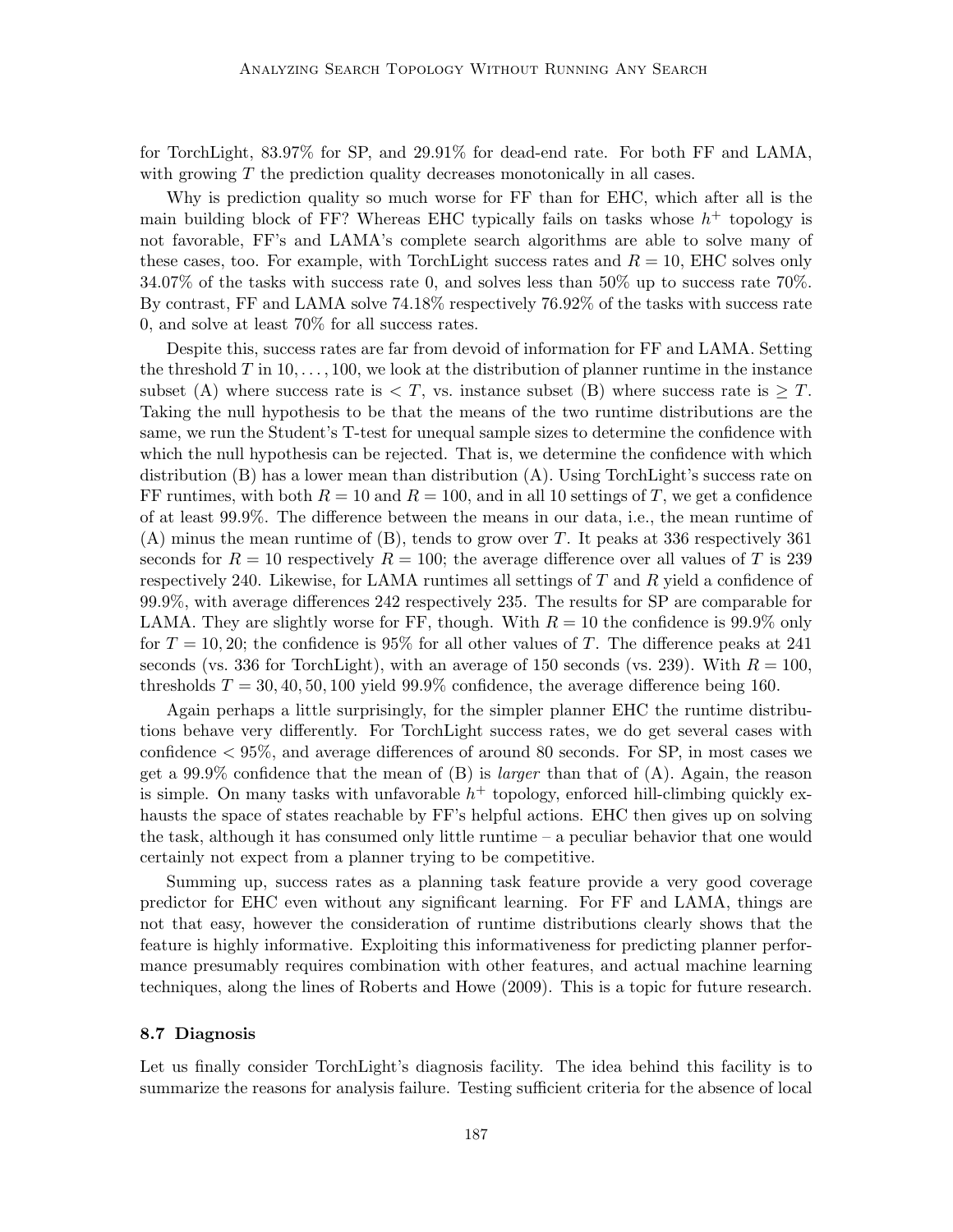minima, such diagnosis is not guaranteed to identify domain features causing their presence. Still, at least for analysis using Theorem 2, the diagnosis can be quite accurate.

The current diagnosis facility is merely a first-shot implementation based on reporting all pairs (operator  $o_0$ , variable x) that caused an  $oDG^+$  for  $o_0$  to not be successful. That is, we report the pair  $(o_0, x)$  if  $o_0$  has an effect on x, and a context fact  $(x, c)$  of the transition  $t_0$  taken by  $o_0$  is contained in  $R_1^+ \cap C_0 \cap F_0$ , and is not recoverable by a sub-sequence of  $P_{>0}^+(s)$ . In brief, we record  $(o_0, x)$  if  $o_0$  has a harmful effect on x. We perform a test whether the "main" effect of  $o_0$ , i.e., that on  $x_0$ , is invertible; in this case we do not record  $x_0$  since the problem appear to be the side effects. To avoid redundancies in the reporting, we record not the grounded operator  $o_0$  but only the name of the action schema ("load" instead of "load(package1 truck7)"). Similarly, as an option we record not x but the name of the predicate underlying the fact  $(x, c)$ . In that configuration, the diagnosis comes in the form of "action-name, predicate-name", which has a direct match with the high-level PDDL input files. To have some measure of which parts of the diagnosis are "more important", we associate each pair with a count of occurrences, and weigh the pairs by frequency.

In Zenotravel, the diagnosis output always has the form "fly, fuel-level" and "zoom, fuel-level", indicating correctly that it's the fuel consumption which is causing the local minima. In Mprime and Mystery, the cause of local minima is the same, however the diagnosis is not as reliable because of the specific structure of the domain, associating fuel with locations instead of vehicles. This sometimes causes the diagnosis to conclude that it is the effect changing locations which is causing the trouble. Concretely, with  $R = 1000$ in Mystery, fuel consumption is the top-weighted diagnosis in 17 out of the 28 tasks; in Mprime, this happens in 30 out of the 35 tasks. In Satellite and Rovers, the diagnosis always takes the form "switch-on, calibrated" respectively "take-image, calibrated", thus reporting the problem to be that switching on an instrument, respectively taking an image, deletes calibration. This is precisely the only reason why local minima exist here.<sup>19</sup> In Tyreworld, most often the diagnosis reports the problem to be that jacking up a hub results in no longer having the jack (which is needed elsewhere, too). While this does not actually cause local minima (there are none), it indeed appears to be a crucial aspect of the domain. Similarly, in Grid the most frequent diagnosis is that picking up a key results in the arm no longer being empty – again, not actually a cause of local minima, but a critical resource in the domain. In Blocksworld-Arm, the dominant diagnoses are that a block is no longer clear if we stack something on top of it, and that the hand is no longer empty when picking up a block. Similarly, in Freecell, the dominant diagnoses are "send-to-free, cellspace" and "send-to-new-col, colspace".

One could make the above list much longer, however it seems clear already that this diagnosis facility, although as yet primitive, has the potential to identify interesting aspects of the domain. Note that we are making use of only one of the information sources in TorchLight. There are many other things to be recorded, pertaining to other reasons for analysis failure, like support graph cycles etc, and also to reasons for analysis success, like successful gDGs and  $x_0$ ,  $o_0$  pairs yielding successful  $oDG^+s$ . It appears promising to try to improve diagnosis by combining some of these information sources. A combination with

<sup>19.</sup> Since analysis failure is rare in these two domains, often diagnosis does not give any output at all. With  $R = 1000$ , the output is non-empty in 10 instances of Satellite and in 8 instances of Rovers. For  $R = 100$ this reduces to 4 instances in Satellite, and not a single one in Rovers.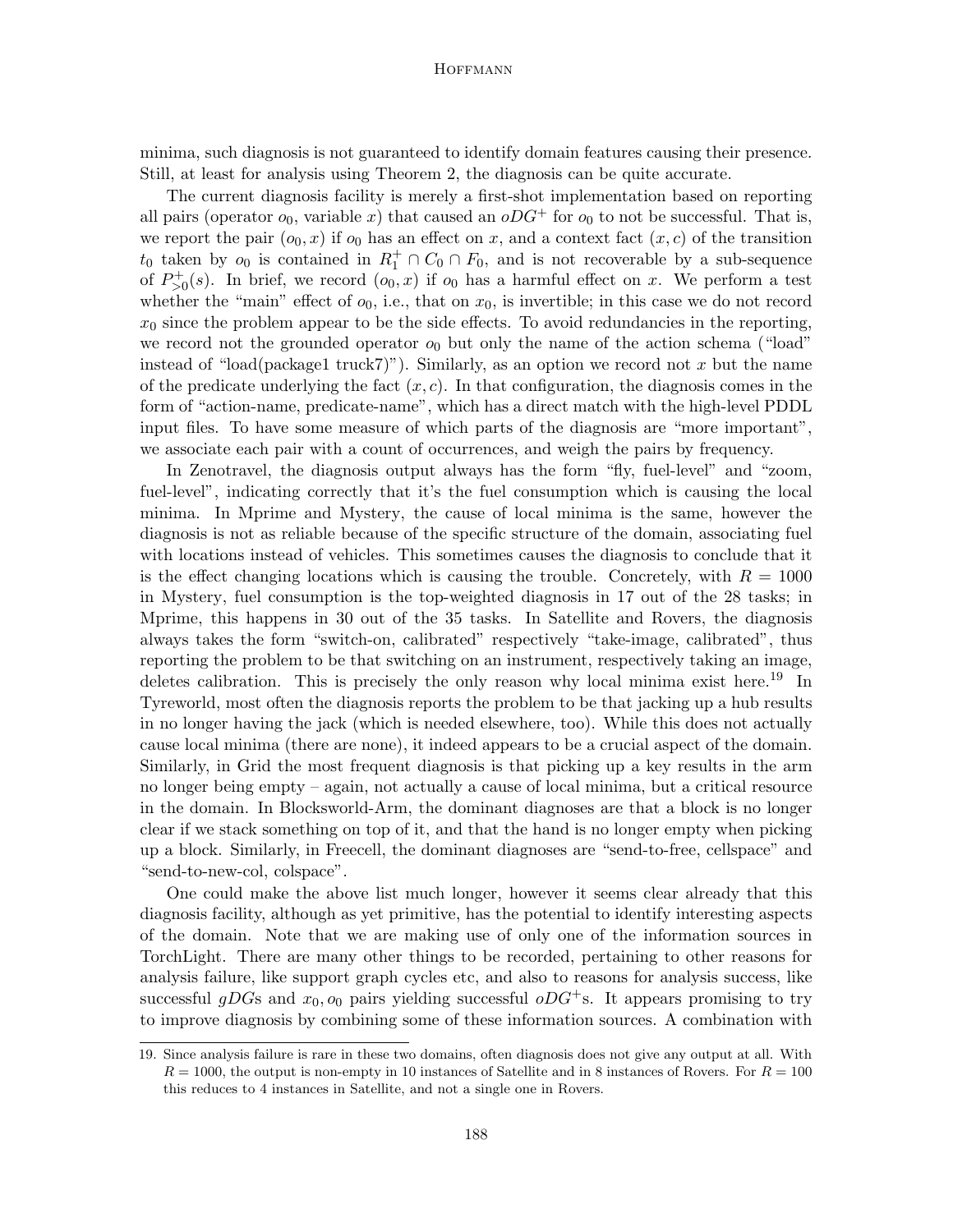other domain analysis techniques, like landmarks or invariants extraction, could also be useful. This is a direction for future work.<sup>20</sup>

# 9. Related Work

There is no prior work – other than the aforementioned one of the author (Hoffmann, 2005) – trying to automatically infer topological properties of a heuristic function. Thus our work does not relate strongly to other domain analysis techniques. The closest relation is to other techniques relying on causal graphs. In what follows we discuss this in some detail, along with some other connections arising in this context.

If local analysis succeeds, then we can construct a path to the exit identified. In this, our work relates to work on macro-actions (e.g., Botea, M¨uller, & Schaeffer, 2004; Vidal, 2004). Its distinguishing feature is that this macro-action is (would be) constructed in a very targeted and analytical way, even giving a guarantee, in the conservative case, to make progress towards the goal. The machinery behind the analysis is based on causal graphs, and shares some similarities with known causal-graph based execution path generation methods (e.g., Jonsson & Bäckström, 1995; Williams & Nayak, 1997; Brafman & Domshlak, 2003). The distinguishing feature here is that we focus on  $h^+$  and individual states rather than the whole task. This allows us to consider small fragments of otherwise arbitrarily complex planning tasks – we look at  $oDG^+$  instead of SG. Note that this ability is quite powerful as far as applicability goes. As we have seen in Section 8, the success rate of (local) approximate analysis – and therewith the fraction of states for which we would be able to generate a macro-action – is non-zero in almost all benchmark domains. Of course, this broad applicability comes with a prize. While traditional causal graph methods guarantee to reach the goal, in the worst case the macro-actions may only lead into  $h^+$  local minima. Still, it may be interesting to look into whether other, traditional, causal-graph based methods can be "localized" in this (or a similar) manner as well.

Global analysis, where we focus on the whole planning task and thus the whole causal graph, is even more closely related to research on causal graphs based tractability analysis. The major difference between tractability analysis and  $h<sup>+</sup>$  topology analysis, in principle, is that tractability and absence of local minima are orthogonal properties – in general, neither one implies the other. Now, as we pointed out at the end of Section 6, our global analysis does imply tractability (of plan existence). Vice versa, do the restrictions made in known tractable classes imply the absence of local minima? In many cases, we can answer this question with a definite "no"; some interesting questions are open; in a single case – corresponding to our basic result – the answer is "yes".

Example 3 in Appendix A.4 shows that one can construct a local minimum with just 2 variables of domain size 3, 1-arc  $SG$ , unary operators, and strongly connected DTGs with a single non-invertible transition. This example (and various scaling extensions not breaking the respective conditions) falls into a variety of known tractable classes. The example is in

<sup>20.</sup> In particular, Fast Downward's translator is not always perfect in detecting the finite-domain variables underlying benchmarks. For example, in Satellite it often does not detect that electricity is available in exactly one of the instruments mounted on a satellite. This can lead to pointless diagnosis output, which for now is handled using a simple notion of predicates "exchanged" by every operator. For doing things like this in a more principled manner, further invariants analysis would be useful.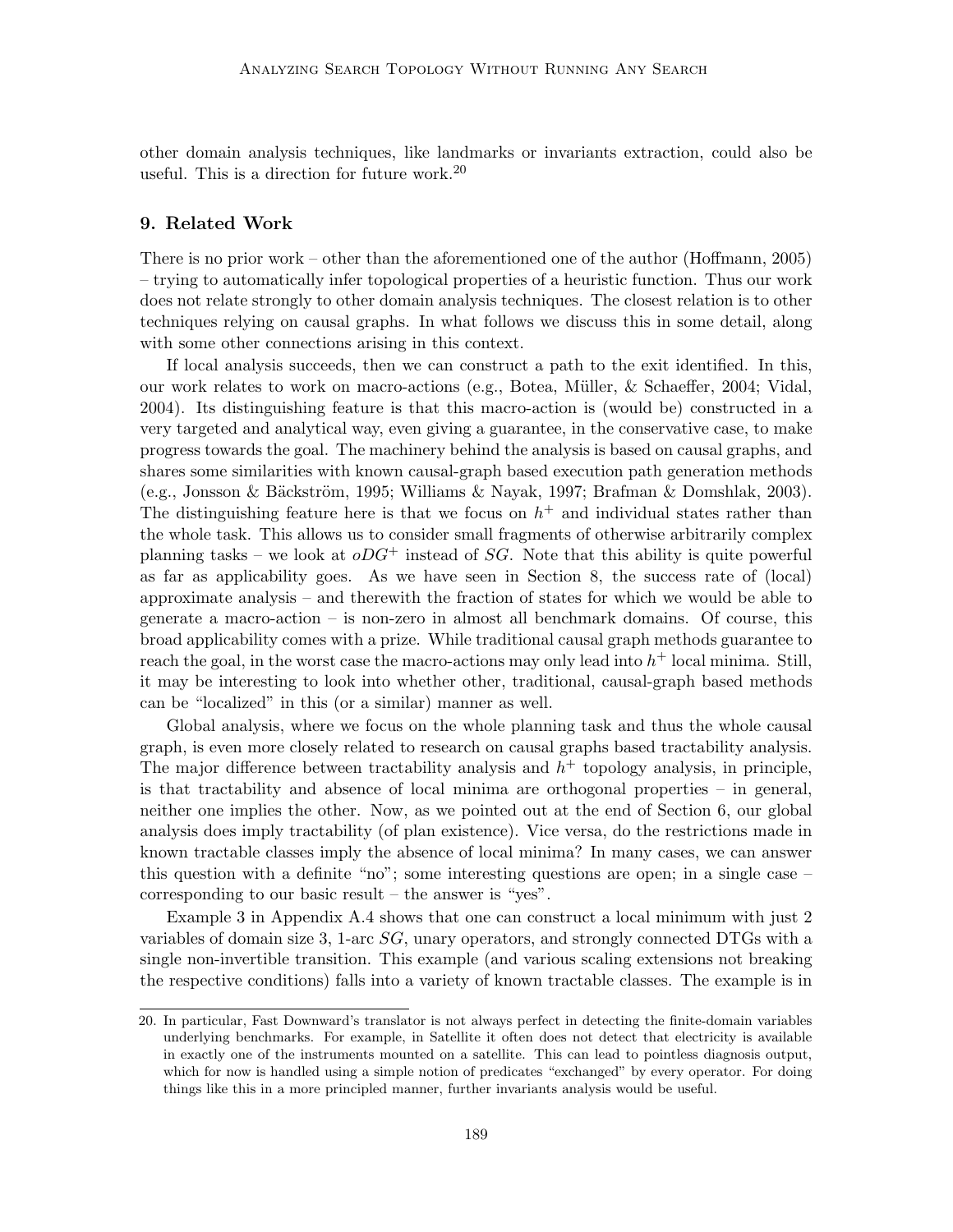the tractable class  $\mathbb{F}_n^{\vee}$  identified by Domshlak and Dinitz (2001), because every transition of the dependent variable depends on the other variable. The example is in Helmert's (2004, 2006) SAS+-1 class with strongly connected DTGs. The example is "solved", i.e., reduced to the empty task, by Haslum's (2007) simplification techniques (also, these techniques solve tasks from the Satellite domain, which do contain local minima). The example has a fork and inverted fork causal graph, with bounded domain size and 1-dependent actions only (actions with at most 1 prevail condition), thus it qualifies for the tractable classes identified by Katz and Domshlak (2008b). The example's causal graph is a chain, and thus in particular a polytree with bounded indegree, corresponding to the tractable class identified by Brafman and Domshlak (2003) except that, there, variables are restricted to be binary (domain size 2). It is an open question whether plan existence with chain causal graphs and domain size 3 is tractable; the strongest known result is that it is NP-hard for domain size 5 (Giménez & Jonsson, 2009b).<sup>21</sup> Similarly, the example fits the prerequisites stated by Katz and Domshlak (2008a) except that these are for binary variables only; it is an open question whether local minima exist in the tractable classes identified there. Finally, the example, and a suitable scaling extension, obviously qualifies for two theorems stated by Chen and Gimenez (2010). Their Theorem 3.1 (more precisely, the first part of that theorem) requires only a constant bound on the size of the connected components in the undirected graph induced by the causal graph. The first part of their Theorem 4.1 requires a constant bound on the size of the strongly connected components in the causal graph, and pertains to a notion of "reversible" tasks requiring that we can always go back to the initial state.

Next, consider the line of works restricting not the causal graph but the DTGs of the task (Bäckström & Klein, 1991; Bäckström & Nebel, 1995; Jonsson & Bäckström, 1998). The simplest class identified here, contained in all other classes, is  $SAS^+$ -PUBS where each fact is achieved by at most one operator ("post-unique", "P"), all operators are unary ("U"), all variables are binary ("B"), and all variables have at most one value required in the condition of a transition on any other variable ("single-valued", "S"). Now, Example 2 in Appendix A.4 shows a local minimum in an example that has the U and S properties. The example has two variables, x and y, and the local minimum arises because a cyclic dependency prevents y from attaining its goal value  $d_n$  via the shortest path as taken by an optimal relaxed plan. If we remove all but two values from the domain of  $y$ , and remove the alternative way of reaching  $d_n$ <sup>22</sup> then the example still contains a local minimum and also has the P and B properties. We remark that the modified example is unsolvable. It remains an open question whether solvable SAS+-PUBS tasks with local minima exist; more generally, this question is open even for the larger SAS+-PUS class, and for the (yet larger) SAS<sup>+</sup>-IAO class identified by Jonsson and Bäckström (1998).

Another open question is whether the "3S" class of Jonsson and Bäckström (1995) contains local minima. The class works on binary variables only; it requires unary operators and acyclic causal graphs, however it allows facts to be "splitting" instead of reversible. If  $p$  is splitting then, intuitively, the task can be decomposed into three independent subtasks with respect to p; it is an open question whether local minima can be constructed

<sup>21.</sup> Although, of course, it is clear that, if the DTGs are strongly connected as in our case, then deciding plan existence is tractable no matter what the domain size is.

<sup>22.</sup> This modification is given in detail below the example in Appendix A.4.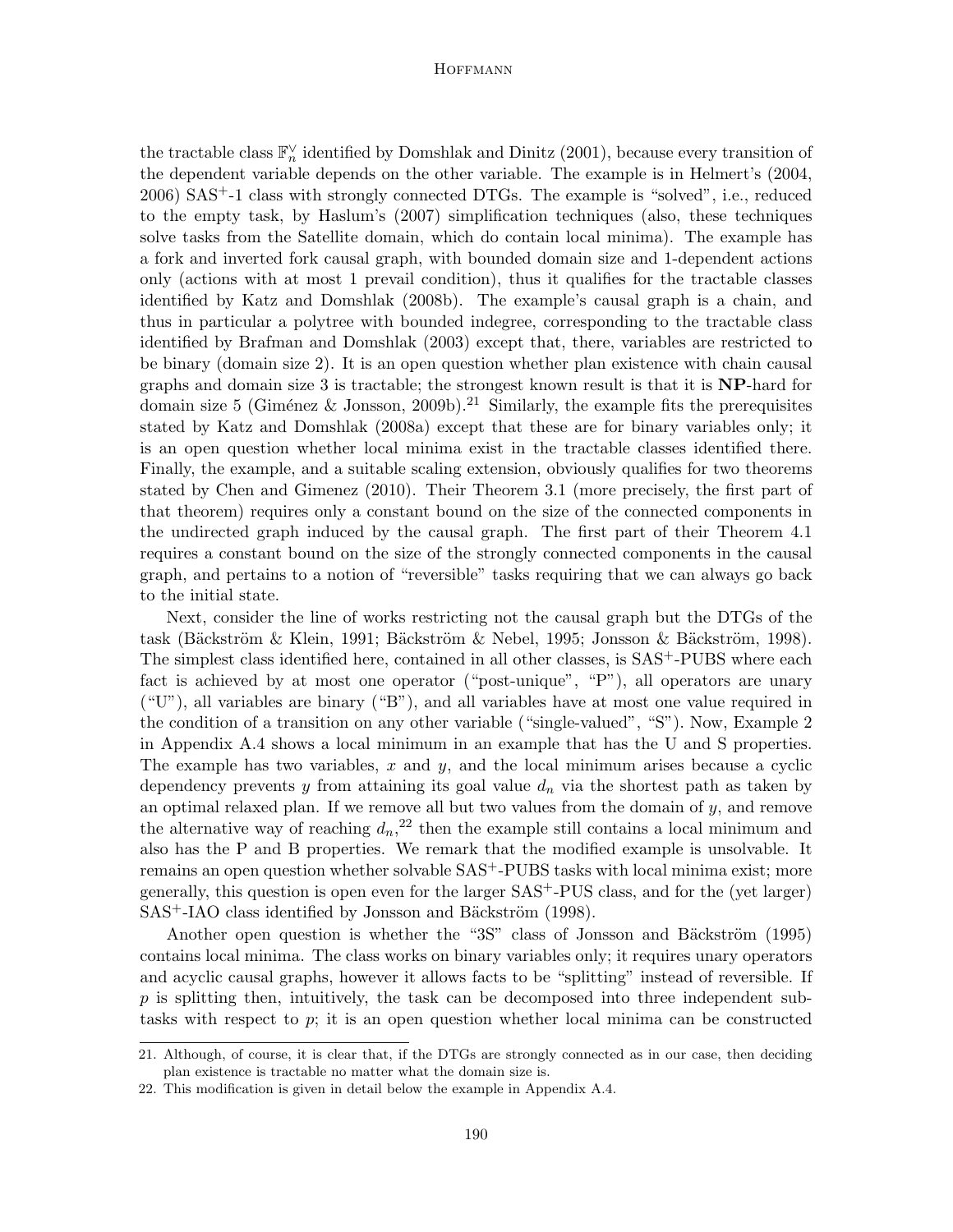while satisfying this property. Disallowing the "splitting" option in 3S, we obtain the single "positive" case, where a known tractable class does not contain any local minima. This class corresponds to our basic result – acyclic causal graphs and invertible transitions – except that the variables are restricted to be binary. Williams and Nayak (1997) mention restrictions (but do not make formal claims regarding tractability) corresponding exactly to our basic result except that they allow irreversible "repair" actions. The latter actions are defined relative to a specialized formal framework for control systems, but in spirit they are similar to what we term "transitions with self-irrelevant deletes" herein.

Finally, it is easy to see that, of Bylander's (1994) three tractability criteria, those two allowing several effects do not imply the absence of local minima. For his third criterion, restricting action effects to a single literal and preconditions to positive literals (but allowing negative goals), we leave it as an open question whether or not local minima exist. We remark that this criterion does not apply in any benchmark we are aware of.

To close this section, while we certainly do not wish to claim the identification of tractable classes to be a contribution of our work, we note that the scope of Theorem  $4$ which is a tractable class, cf. the above – is not covered by the known tractable classes.<sup>23</sup> The tractable cases identified by Bylander (1994) obviously do not cover any of Logistics, Miconic-STRIPS, Movie, and Simple-TSP. Many causal graph based tractability results require unary operators (Jonsson & Bäckström, 1995; Domshlak & Dinitz, 2001; Brafman & Domshlak, 2003; Helmert, 2004, 2006; Katz & Domshlak, 2008a, 2008b; Jonsson, 2009; Giménez & Jonsson, 2008, 2009a), which does not cover Miconic-STRIPS, Movie, and Simple-TSP. In the work of Chen and Gimenez (2010), Theorem 4.1 requires reversibility which is not given in either of Movie, Miconic-STRIPS, or Simple-TSP, and Theorem 3.1 requires a constant bound on the size of the connected components in the undirected graph induced by the causal graph, which is given in none of Logistics, Miconic-STRIPS, and Simple-TSP. Other known tractability results make very different restrictions on the DTGs (Bäckström & Klein, 1991; Bäckström & Nebel, 1995; Jonsson & Bäckström, 1998). Even the most general tractable class identified there, SAS+-IAO, covers none of Miconic-STRIPS, Logistics, and Simple-TSP (because vehicle variables are not "acyclic with respect to requestable values"), and neither does it cover Movie (because rewinding a movie is neither unary nor "irreplaceable": it has a side effect un-setting the counter, while not breaking the DTG of the counter into two disjoint components).

As far as coverage of the benchmarks goes, the strongest competitor of Theorem 4 are Haslum's (2007) simplification techniques. These iteratively remove variables where all paths relevant for attaining required conditions are "free", i.e., can be traversed using transitions that have neither conditions nor side effects. Haslum's Theorem 1 states that such removal can be done without jeopardizing solution existence, i.e., a plan for the original task can be reconstructed easily from a plan for the simplified task. In particular, if the task is "solved" – simplified completely, to the empty task – then a plan can be constructed in polynomial time. Haslum combines this basic technique with a number of domain reformulation techniques, e.g., replacing action sequences by macros under certain conditions. The choice which combination of such techniques to apply is not fully automated, and parts

<sup>23.</sup> This is not true of our basic result, which as just explained is essentially covered by the works of Jonsson and Bäckström (1995) and Williams and Nayak (1997). Formally, its prerequisites imply those of (the first part of) Theorem 4.1 in the work of Chen and Gimenez (2010), namely, the postulated bound is 1.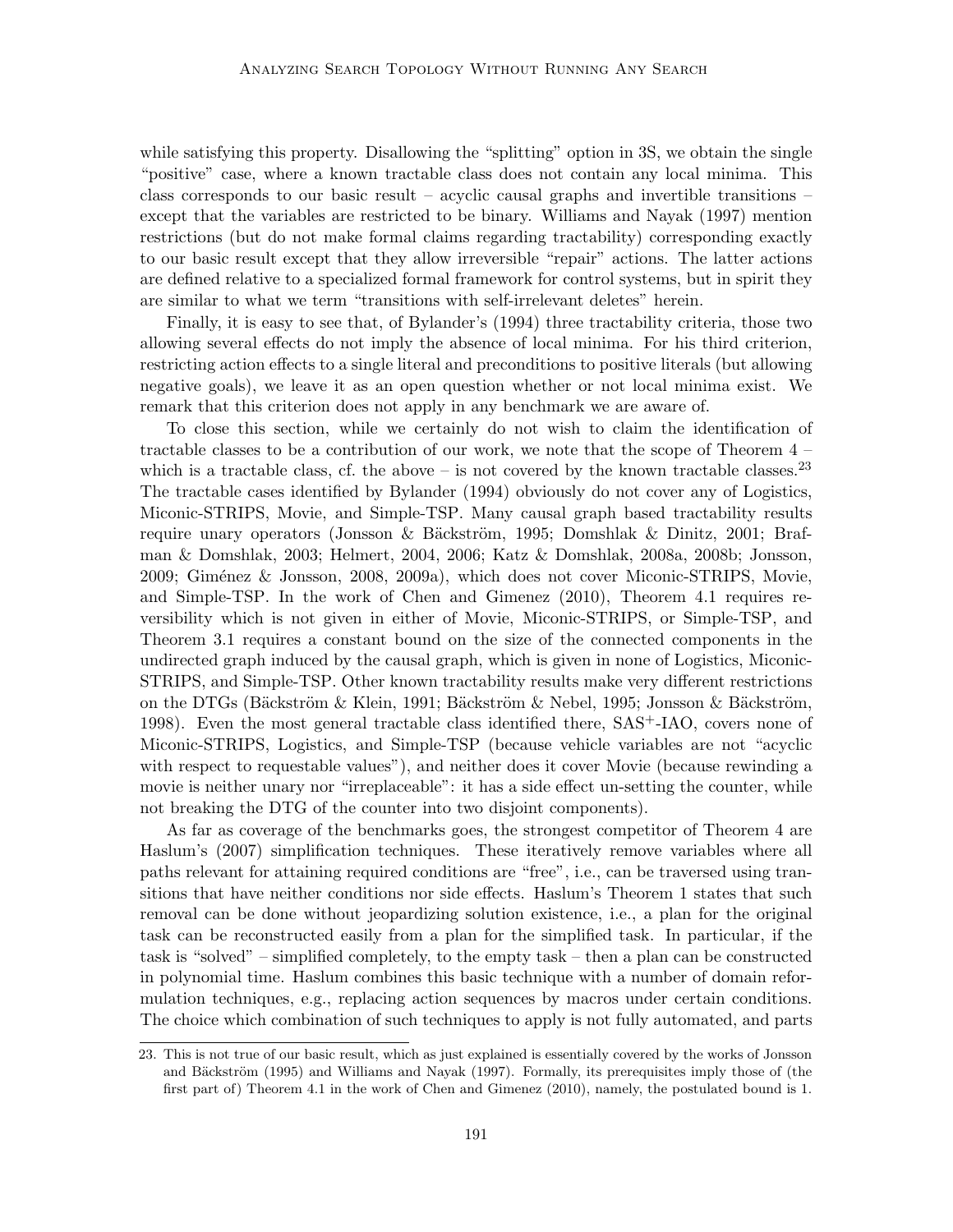of these techniques are not fully described, making a comparison to Theorem 4 difficult. Haslum reports his techniques to solve tasks from Logistics, Miconic-STRIPS, and Movie, plus Gripper and Satellite. Haslum does not experiment with Simple-TSP. His Theorem 1, in its stated form, does not solve Simple-TSP, because there the transitions of the root variable have side effects (with irrelevant deletes). Extending the theorem to cover such irrelevant deletes should be straightforward. A more subtle weakness of Haslum's Theorem 1 relative to our Theorem 4 pertains to reaching required values from externally caused values. Haslum requires these moves to be free, whereas, in the definition of recoverable side effect deletes, Theorem 4 allows the recovering operators to affect several variables and to take their precondition from the prevails and effects of  $o_0$ .

# 10. Conclusion

We identified a connection between causal graphs and  $h^+$ , and devised a tool allowing to analyze search space topology without actually running any search. The tool is not yet an "automatic Hoffmann", but its analysis quality is impressive even when compared to unlimited search probing.

At a very generic level, a conclusion of this work is that, sometimes, it is *possible* to automatically infer topological properties of a heuristic function. An interesting question for future work is whether this can also be done for heuristics other than  $h^+$  (cf. also the comments regarding causal graph research below). Methodologically, it is noteworthy that the analysis is based on syntactic restrictions on the problem description, which has traditionally been used to identify tractable fragments (of planning and other computationally hard problems). The present work showcases that very similar techniques can apply to the analysis of the search spaces of general problem solvers.

A main open question is whether global analysis can more tightly approximate the scope of Theorem 2. As indicated, a good starting point appears to be trying to include, in a  $gDG$ for operator  $o_0$ , only variable dependencies induced by operators  $o$  that may actually precede  $o<sub>0</sub>$  in an optimal relaxed plan. An approach automatically recognizing such operators could possibly be developed along the lines of Hoffmann and Nebel (2001b), or using a simplified version of the aforementioned "fact generation tree" analysis technique (Hoffmann, 2005). Additionally, it would be great to recognize situations in which harmful side effects of  $o_0$ – like making the hand non-empty if we pick up a ball in Gripper – will necessarily be recovered inside the relaxed plan. Possibly, such analysis could be based on a variant of action landmarks (Hoffmann, Porteous, & Sebastia, 2004; Karpas & Domshlak, 2009).

Another interesting line of research is to start from results given for individual states s by local analysis, then extract the reasons for success on s, and generalize those reasons to determine a generic property under which success is guaranteed. Taken to the extreme, it might be possible to automatically identify domain sub-classes, i.e., particular combinations of initial state and goal state, in which the absence of local minima is proved.

This work highlights two new aspects of causal graph research. First, it shows that, in certain situations, one can "localize" the causal graph analysis, and consider only the causal graph fragment relevant for solving a particular state. Second, one can use causal graphs for constructing paths not to the global goal, but to a state where the value of a heuristic  $h$ is decreased. The former enables the analysis to succeed in tasks whose causal graphs are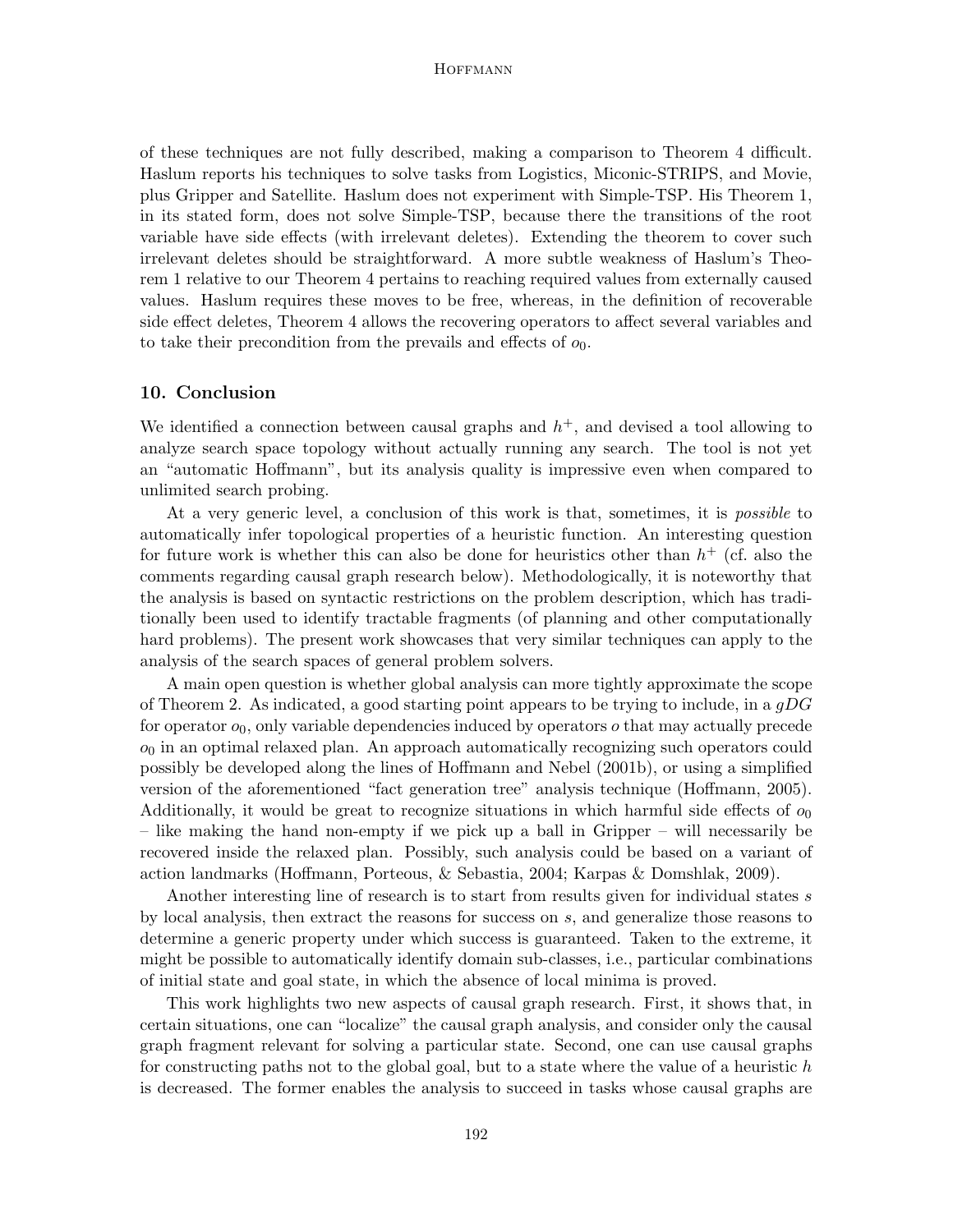otherwise arbitrarily complex, and thus has the potential to greatly broaden the scope of applicability. The latter is not necessarily limited to only  $h<sup>+</sup>$  – as a simple example, it is obvious that similar constructions can be made for the trivial heuristic counting the number of unsatisfied goals – and thus opens up a completely new avenue of causal graph research.

Another possibility is planner performance prediction, along the lines of Roberts and Howe (2009). Our experimental results indicate that TorchLight's problem features, and also those of search probing, are highly informative. This has the potential to significantly improve the results of Roberts and Howe for unseen domains – they currently use only very simple features, like counts of predicates and action schemes, that hardly capture a domainindependent structure relevant to planner performance. Like limited search probing  $(SP^{1s})$ , TorchLight generates its features without jeopardizing runtime, thus enabling automatic planner configuration. Unlike for search probing, this may even work on-line during search: a single relaxed plan can already deliver interesting information. For example, one might make the search more or less greedy – choosing a different search strategy, switching helpful actions on or off, etc. – depending on the outcome of checking Theorem 2.

As mentioned in Section 9, a direction worth trying is to use local analysis for generating macro-actions. In domains with high success rate, it seems likely that the macro-actions would lead to the goal with no search at all. It is a priori not clear, though, whether such an approach would significantly strengthen, at least in the present benchmarks, existing techniques for executing (parts of) a relaxed plan (e.g., Vidal, 2004).

One could use TorchLight's diagnosis facility as the basis of an abstraction technique for deriving search guidance, much as is currently done with other relaxation/abstraction techniques. The diagnosis can pin-point which operator effects are causing problems for search. If we remove enough harmful effects to end up with a task to which Theorem 4 applies, then the abstracted problem is tractable. For example, in transportation domains, this process could abstract away the fuel consumption. If we do not abstract that much, then the information provided may still outweigh the effort for abstract planning, i.e., for using an actual planner inside the heuristic function. For example, in Grid the abstract task could be a problem variant allowing to carry several keys at once. One could also focus the construction of different heuristics – not based on ignoring deletes – on the harmful effects.

Finally, an interesting research line is domain reformulation. As is well known, the domain formulation can make a huge difference for planner performance. However, it is very difficult to choose a "good" formulation, for a given planner. This is a black art even if the reformulation is done by the developer of the planner in question. The lack of guidance is one of the main open problems identified by Haslum (2007) for his automatic reformulation approach. The most frequent question the author has been asked by non-expert users is how to model a domain so that FF can handle it more easily.

TorchLight's diagnosis facility, pin-pointing problematic effects, might be instrumental for addressing these difficulties. For the case where the reformulation is done by a computer, one possibility to use the analysis outcome could be to produce macro-actions "hiding" within them the operators having harmful effects. Another possibility could be to precompose variable subsets touched by the harmful effects.

For the case where the reformulation is done by a human user, the sky is the limit. To name just one example, the local minima in Satellite could be removed by allowing to switch on an instrument only when pointing in a direction where that instrument can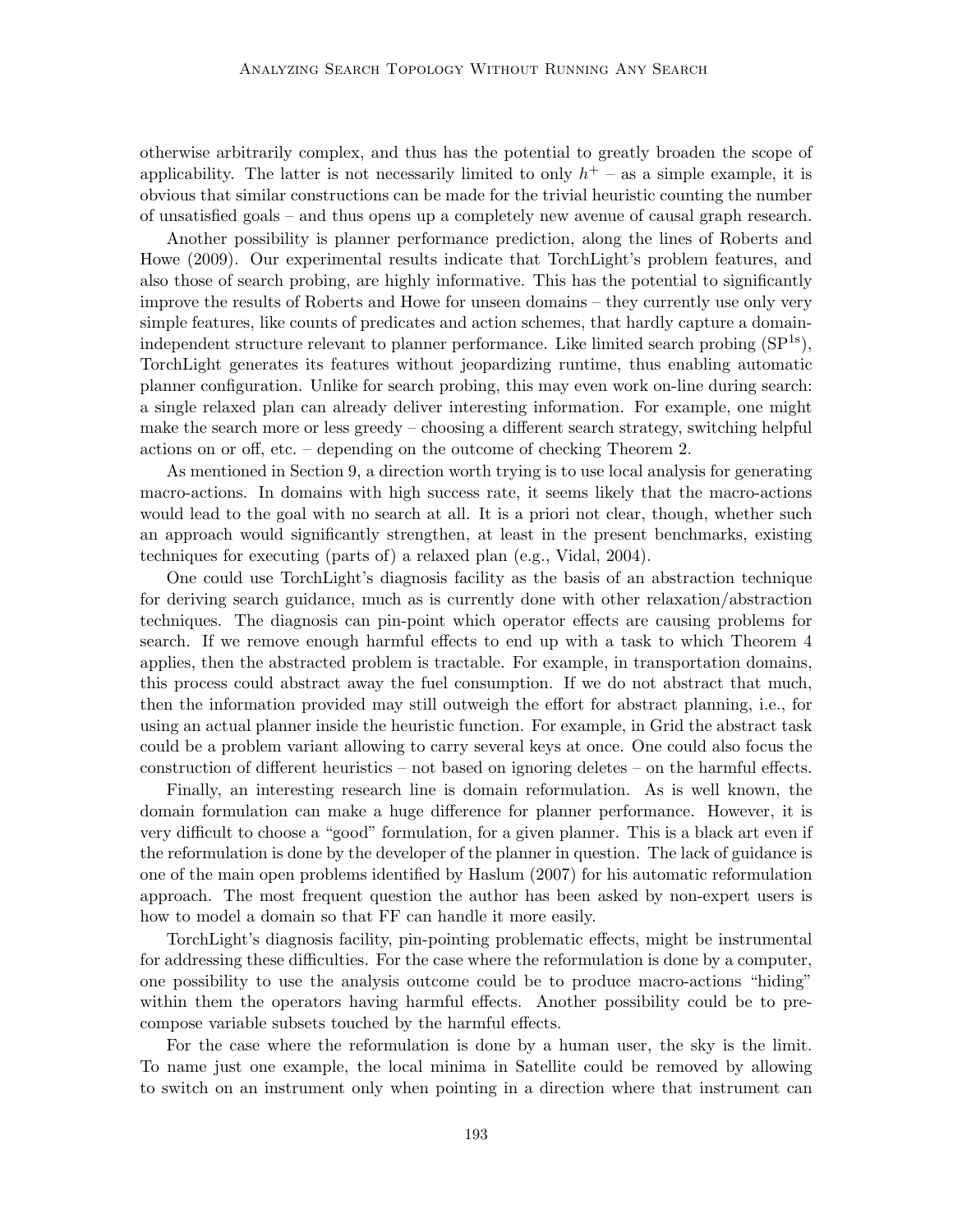be calibrated. More generally, note that end-user PDDL modeling – writing of PDDL by a non-expert user wanting to solve her problem using off-the-shelf planners – is quite different from the PDDL modeling that planning experts do when developing benchmarks. For example, if an expert models a transportation benchmark with fuel consumption, then it may seem quite pointless for TorchLight to determine that fuel consumption will hurt planner performance. Indeed this may be the reason why the fuel consumption was included in the first place. By contrast, for an end-user (a) this information may come as a surprise, and (b) the user may actually choose to omit fuel consumption because this may yield a better point in the trade-off between planner performance and plan usability. Generally speaking, such an approach could give the user guidance in designing a natural hierarchy of increasingly detailed – and increasingly problematic – domain formulations. This could help making planning technology more accessible, and thus contribute to a challenge that should be taken much more seriously by the planning community.

# Acknowledgments

I would like to thank the anonymous reviewers of both, the article at hand and the ICAPS 2011 short version, for their constructive comments. In particular, one of the reviewers proved the completeness results in Theorem 1, and another reviewer suggested the future research line trying to generalize the reasons for success in local analysis.

I thank Carmel Domshlak for discussions, feedback on early stages of this work – contributing in particular the "d-abstracted task" construction in the proof of Lemma  $3-$  and an executive summary of the status quo of causal graph research.

A very special thanks goes to Carlos Areces and Luciana Benotti, for inspiring this work in the first place. I had long ago given up on this problem. It was Carlos' and Luciana's insistence that finally made me see the connection to causal graphs – while trying to convince them that an analysis like this is impossible.

# Appendix A. Technical Details and Proofs

We give the full proofs and, where needed, fill in some technical definitions. We first prove our complexity result (Appendix A.1, Theorem 1), then the result pertaining to the analysis of optimal relaxed plans (Appendix A.2, Theorem 2), then the result pertaining to conservative approximations (Appendix A.3, Theorems 3 and 4). We construct a number of examples relevant to both kinds of analysis (Appendix A.4), before giving the proofs of domain-specific performance guarantees (Appendix A.5, Propositions 1 and 2).

# A.1 Computational Complexity

**Theorem 1.** It is **PSPACE**-complete to decide whether or not the state space of a given planning task contains a local minimum, and given an integer  $K$  it is  $\textbf{PSPACE}$ -complete to decide whether or not for all states s we have  $ed(s) \leq K$ . Further, it is **PSPACE**-complete to decide whether or not a given state s is a local minimum, and given an integer K it is **PSPACE**-complete to decide whether or not  $ed(s) \leq K$ .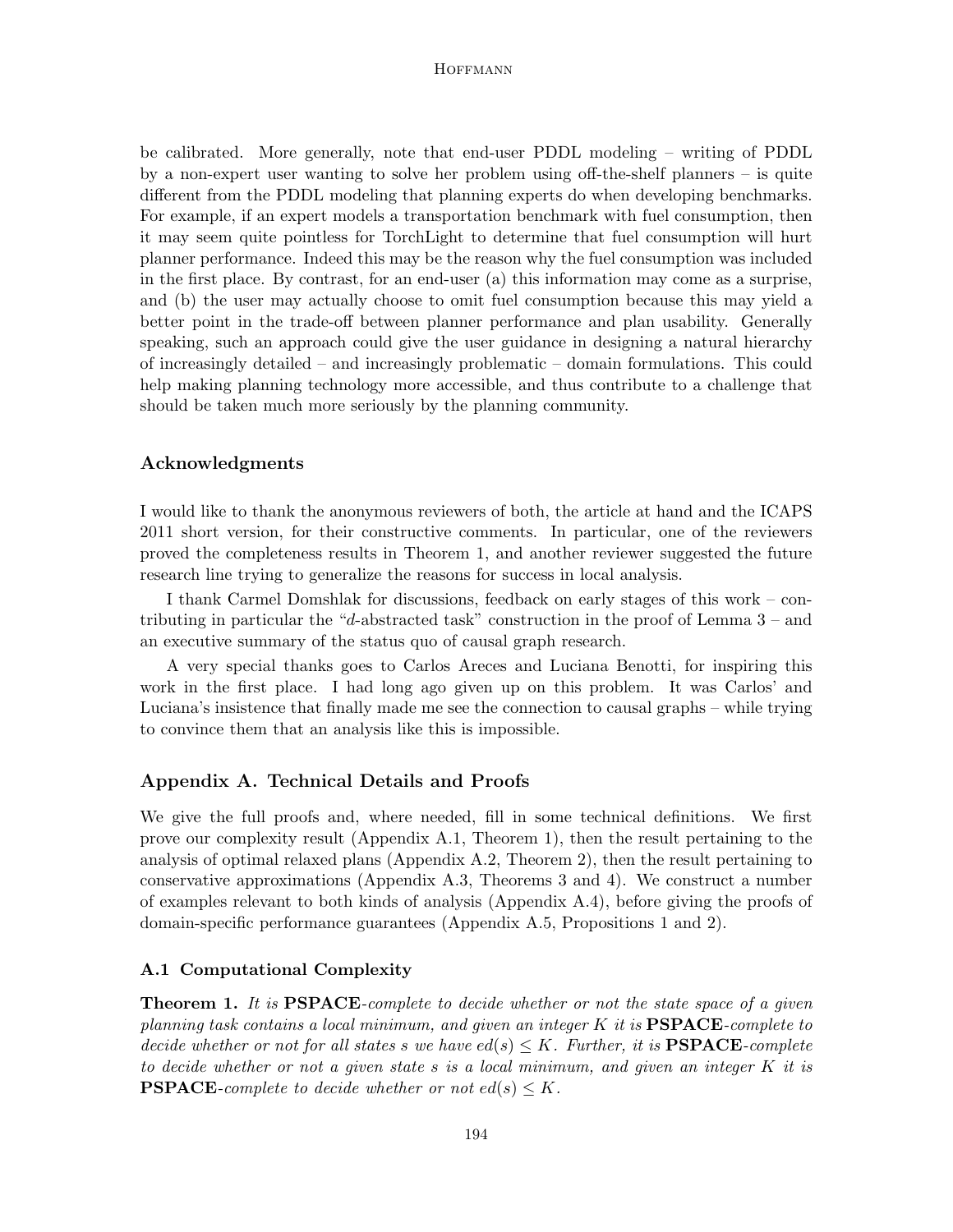*Proof.* Throughout the proof, since **PSPACE** is closed under complementation, we do not distinguish the mentioned **PSPACE**-complete decision problems from their complements.

The membership results are all easy to prove. Note first that, given a state s, we can compute  $h^+(s)$  within polynomial space: generate a potentially non-optimal relaxed plan, of length  $n$ , with the known methods; then iteratively decrement  $n$  and test for each value whether a relaxed plan of that length still exists; stop when that test answers "no". The test for bounded relaxed plan existence is in NP and thus in PSPACE. From here, we can prove the membership results by simple modifications of the guess-and-check argument showing that PLANSAT, the problem of deciding whether a given planning task is solvable, is in **NPSPACE** and hence in **PSPACE** (Bylander, 1994). That argument works by starting in the initial state, guessing actions, and terminating successfully if a goal state is reached. Unsuccessful termination occurs if the guessed path is longer than the trivial upper bound  $B := \Pi_{x \in X} |D_x|$  on the number of different states. To be able to check this condition in polynomial space, the path length is maintained in a binary counter.

To decide whether a given state  $s$  is (not) a local minimum, we run this guess-and-check algorithm from s, modified to: compute  $h^+$  for each encountered state; to terminate unsuccessfully if the bound B is exceeded or if  $h^+$  increases after an operator application; and to terminate successfully if  $h^+$  decreases after an operator application. To decide whether  $ed(s) \leq K$ , we use the same algorithm except that the bound B is replaced by the bound K, increases of  $h^+$  are permitted, and success occurs if  $h^+$  decreases from  $h^+(s)$  to  $h^+(s)$  -1. To decide whether the state space of an entire planning task contains local minima, or whether all states s in the state space have  $ed(s) \leq K$ , we simply run Bylander's guess-and-check algorithm as a way of enumerating all reachable states, then for each individual state s we run the modified guess-and-check algorithms just described. Clearly, all these algorithms run in non-deterministic polynomial space, which shows this part of the claim.

We now show the **PSPACE**-hardness results. We first consider the problem of deciding whether or not a given state  $s$  is a local minimum. The proof works by reducing PLANSAT, which is known to be **PSPACE**-hard for propositional STRIPS (Bylander, 1994), from which it trivially follows that PLANSAT is **PSPACE**-hard also for the finitedomain variable planning tasks we use herein.

Let  $(X, s<sub>I</sub>, s<sub>G</sub>, O)$  be the planning task whose solvability we wish to decide. We design a modified task  $(X', s'_I, s'_G, O')$  by starting with  $(X, s_I, s_G, O)$  and making the following modifications:

• Add a new variable  $ChooseTask$  to  $X'$ , with domain  $\{nil,org, alt\}$ ,  $s'_{I}(ChooseTask) = nil$ , and  $s'_{G}(ChooseTask)$  undefined.

The role of this variable will be to give the planner a choice whether to solve the original task  $(X, s<sub>I</sub>, s<sub>G</sub>, O)$ , or whether to solve an alternative task custom-designed for this proof.

• Add a new variable  $DistAlt$  to X', with domain  $\{0, 1\}$ ,  $s'_I(DistAlt) = 1$ , and  $s'_{G}(DistAlt) = 1.$ 

This variable simply serves to control the length of the solution of the alternative task. That solution length will be 1 plus the number of steps needed to bring DistAlt from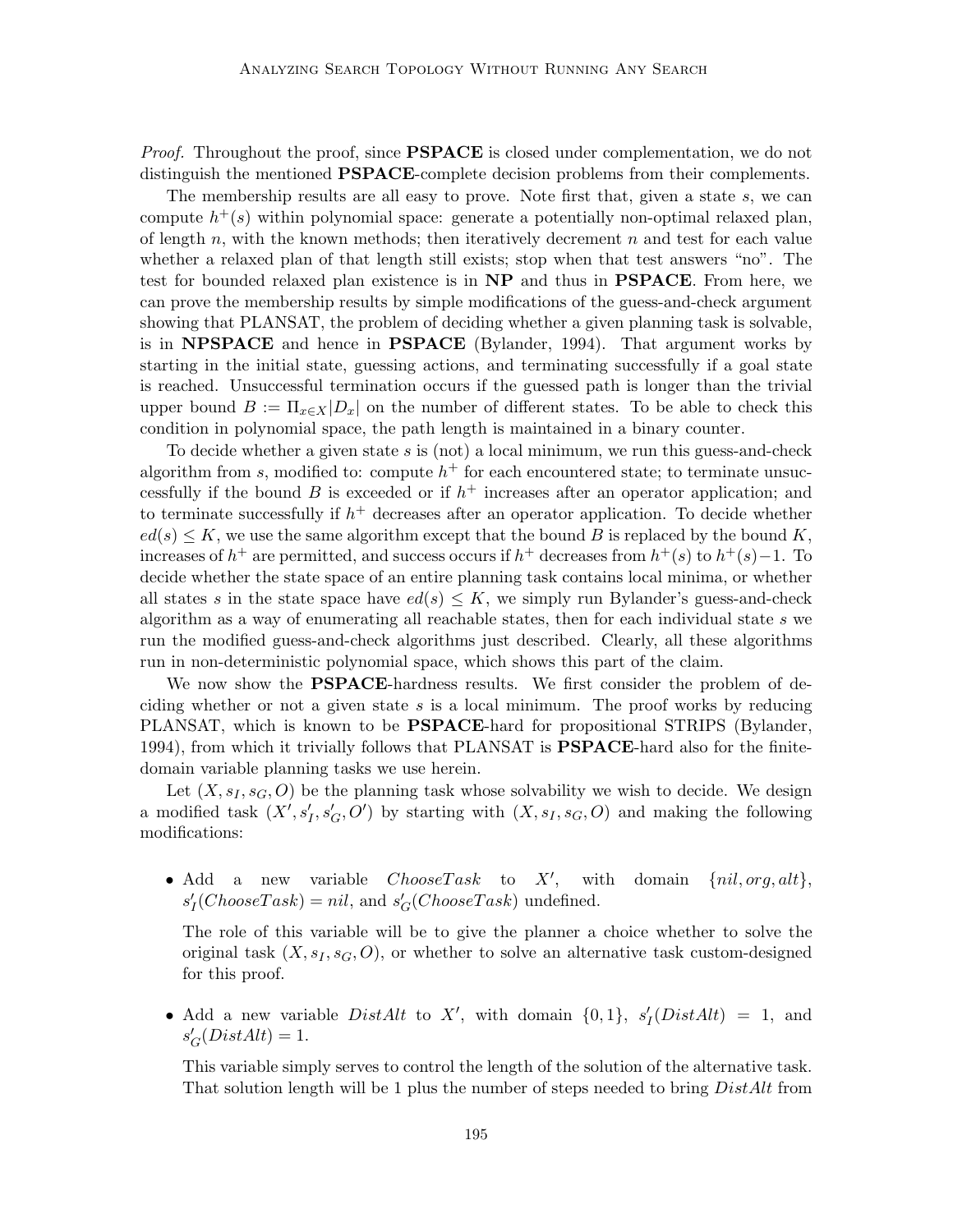value 0 to its goal value. (Here, only 1 step will be needed for doing so; later on in this proof, we will increase this distance.)

- Add two new operators  $o_{Org} = (\{(ChooseTask, nil)\}, \{(ChooseTask, org)\})$  and  $o_{Alt} = (\{(ChooseTask, nil)\}, \{(ChooseTask, alt), (DistAlt, 0)\}).$ This implements the choice of planning task. Note that, if we choose the alternative task, then  $DistAlt$  is set to 0, thus forcing the solution to bridge this distance. By contrast, for the original task, this variable keeps residing in its goal value as was already assigned by  $s'_I(DistAlt)$ .
- Add a new operator  $o_{DistAlt} = (\{(ChooseTask, alt), (DistAlt, 0)\}, \{(DistAlt, 1)\}).$ This allows to bridge the distance intended for the solution of the alternative task.
- Add a new operator  $o_{s_GAlt} = (\{(ChooseTask, alt), (DistAlt, 1)\}, s_G).$

This allows us to accomplish the original goal, as the final step in solving the alternative task.

• Add (*ChooseTask, org*) as a new precondition into all original operators, i.e., those taken from O.

This forces the planner to choose the original task, for executing any of its operators.

• Add a new variable *StillAlive* to X, with domain  $\{yes, no\}$ ,  $s'_{I}(StillAlive) = yes$ , and  $s_G(StillAlive) = yes$ . Add a new operator  $o_{s_GDead} = (\emptyset, s_G \cup \{(StillAlive, no)\}).$ 

The  $o_{s_c, Dead}$  operator allows us to accomplish the original goal in a single step, no matter which task we have chosen to solve, and also in the new initial state  $s'_I$  already. However, the operator also sets the new variable StillAlive to value no, whereas the goal value of that variable is yes. That value cannot be re-achieved, and thus the operator leads into a dead-end. Its function in the proof is to flatten the value of  $h^+$  in the original task, and in  $s'_I$ , to be constantly 1 unless we are in a goal state. This extreme flattening does not happen in the alternative task because, there, the distance variable DistAlt also needs to be handled.

In summary,  $(X', s'_I, s'_G, O')$  is designed by setting:

- $X' := X \cup \{ChooseTask, DistAlt, StillAlive\}$
- $s'_I := s_I \cup \{ (ChooseTask, nil), (DistAlt, 1), (StillAlive, yes) \}$
- $s'_G := s_G \cup \{ (DistAlt, 1), (Still Alice, yes) \}$
- $O' := \{(\text{pre} \cup \{(\text{ChooseTask}, \text{org})\}, \text{eff}) \mid (\text{pre}, \text{eff}) \in O\} \cup \{o_{Org}, o_{Alt}, o_{DistAlt}, o_{s_GAlt}, o_{estAlt}\}$  $o_{s_GDead}$

Now consider the new initial state  $s'_{I}$ . It has exactly three successor states:  $s_{Dead}$  produced by  $o_{s_GDead}$ ,  $s_{Org}$  produced by  $o_{Org}$ , and  $s_{Alt}$  produced by  $o_{Alt}$ . We have  $h^+(s_{Dead}) =$  $\infty$  because  $s_{Dead}(StillAlive) = no$ . We have  $h^+(s'_I) = h^+(s_{Org}) = 1$  due to the relaxed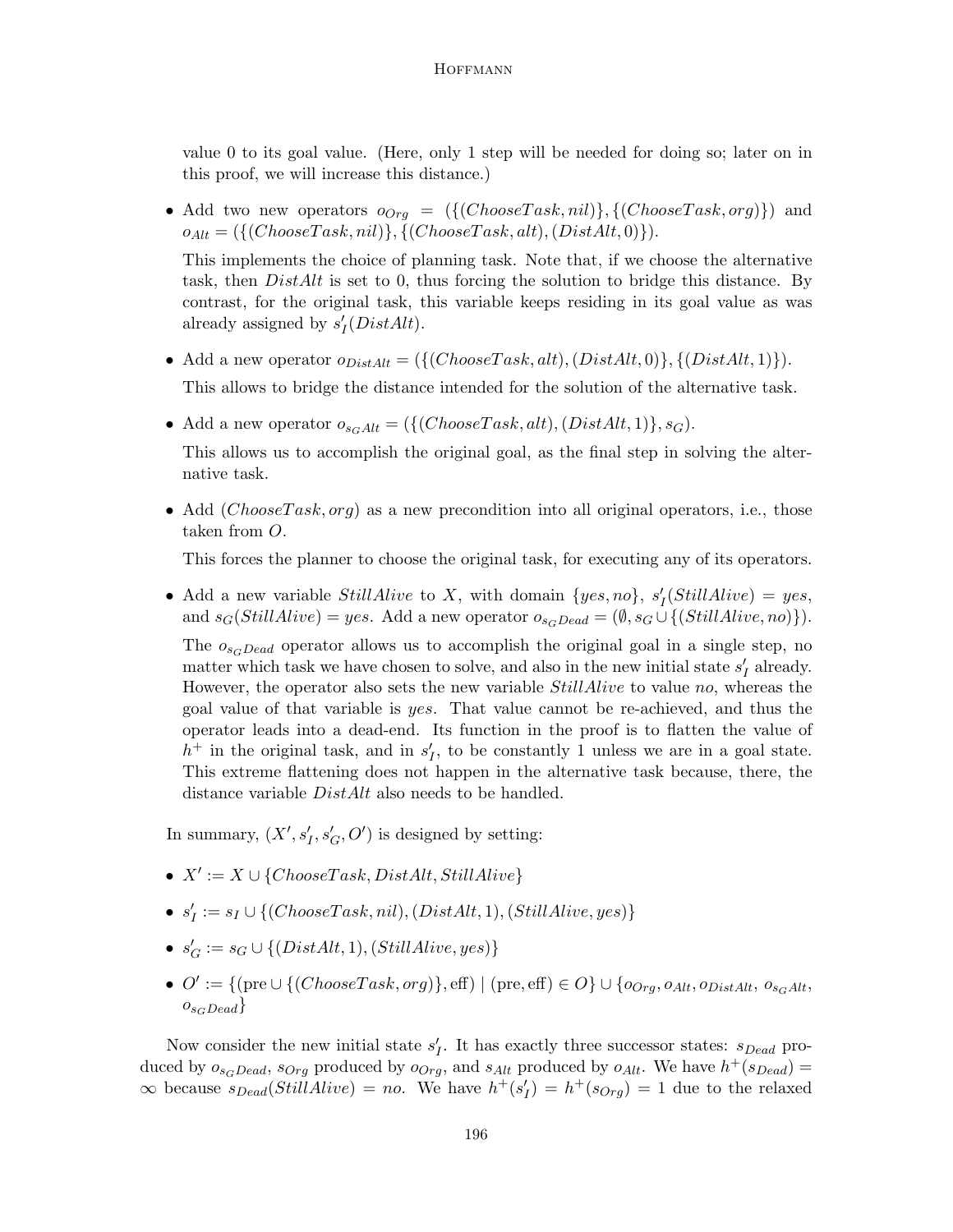plan  $\langle o_{s_GDead} \rangle$ . Finally, we have  $h^+(s_{Alt}) = 2$  because  $o_{Alt}$  sets the DistAlt variable to 0 whereas its goal is 1. Thus a shortest relaxed plan for  $s_{Alt}$  is  $\langle o_{DistAlt}, o_{s_GAlt} \rangle$ .

From this, it clearly follows that  $s'_I$  is not a local minimum iff  $s_{Org}$  has a monotone path to a state s with  $h^+(s) < h^+(s_{Org})$ . Since  $h^+(s_{Org}) = 1$ , the latter is equivalent to the existence of a monotone path from  $s_{Orq}$  to a goal state, i.e., a path to a goal state on which  $h^+$  is constantly 1. Since, for all states reachable from  $s_{Org}$ , the single-step sequence  $\langle o_{s_GDead} \rangle$  is a relaxed plan, this is equivalent to the existence of a path from  $s_{Org}$  to a goal state. Clearly, the latter is equivalent to solvability of the original task  $(X, s_I, s_G, O)$ . Thus  $s'_{I}$  is not a local minimum iff  $(X, s_{I}, s_{G}, O)$  is solvable, which shows this part of the claim.

We next prove **PSPACE**-hardness of deciding whether or not a given planning task contains a local minimum. This follows easily from the above. Observe that the alternative task does not contain any local minima. As described, we have  $h^+(s_{Alt}) = 2$ . If we apply  $o_{DistAlt}$  to  $s_{Alt}$ , then we obtain a state  $s_{AltDist}$  where  $h^+(s_{AltDist}) = 1$  because of the relaxed plan  $\langle o_{s_GAlt} \rangle$ . Applying  $o_{s_GAlt}$  in  $s_{AltDist}$  yields a goal state, and thus both  $s_{Alt}$  and  $s_{AltDist}$ have better evaluated neighbors. Any other states descending from  $s_{Alt}$  must be produced by  $o_{s_GDead}$  and thus have  $h^+$  value  $\infty$ . So,  $(X', s'_I, s'_G, O')$  contains a local minimum iff the part of its state space descended from  $s_{Org}$  does. Since all those states have  $h^+$  value 1 unless they are goal states, cf. the above, the latter is equivalent to unsolvability of  $(X, s_I, s_G, O)$ which shows this part of the claim.

Assume now that we are given an integer  $K$  and need to decide for an individual state  $s$ whether or not  $ed(s) \leq K$ . We reduce Bounded-PLANSAT, the problem of deciding whether any given planning task is solvable within a given number of steps. Bounded-PLANSAT is known to be PSPACE-complete if the bound is given in non-unary representation. We modify the task  $(X', s'_{I}, s'_{G}, O')$  given above, in a way that increases the solution length of the alternative task to be K. We introduce a binary counter using  $\lceil \log_2(K-2) \rceil$  new binary variables  $Bit_i$  that are all at 0 in  $s_I$ . We introduce an operator for each bit, allowing to set the bit to 1 if all the lower bits are already 1, and in effect setting all these lower bits back to O. Each such operator has the additional precondition  $(ChooseTask, alt)$ , but has no effect other than modifying the bits. We then modify the operator  $o_{DistAlt}$  by adding new preconditions encoding counter position  $K-2$ . With this construction, clearly  $h^+(s_{Alt}) > 1$ , and the distance to goal of  $s_{Alt}$  is K: a plan is to count up to  $K-2$ , then apply  $o_{DistAlt}$ , then apply  $o_{s_GAlt}$ . Thus, the shortest exit path for  $s_I$  via  $o_{Alt}$  has length  $K + 1$ . But then, with the above,  $ed(s_I) \leq K$  iff  $(X, s_I, s_G, O)$  has a plan of length at most  $K - 1$ , which concludes this part of the claim.

Finally, say we need to decide whether or not, for all  $s \in S$ , we have  $ed(s) \leq K$ . Note first that  $s_{Alt}$  and all its successors necessarily have exit distance at most K (the goal can be reached in at most that many steps), and that the exit distance of  $s_{Orq}$  and all its successors is equal to the length of a shortest plan for the corresponding state in  $(X, s<sub>I</sub>, s<sub>G</sub>, O)$ . The latter length may, for some states in  $(X, s<sub>I</sub>, s<sub>G</sub>, O)$ , be longer than K even if the shortest plan for  $(X, s<sub>I</sub>, s<sub>G</sub>, O)$  (i.e., for the original initial state) has length K. We thus introduce another binary counter, this time counting up to  $K-1$ , conditioned on  $(ChooseTask, org)$ , and with a new operator whose precondition demands the new counter to be at  $K - 1$  and that achieves all goals. Then, clearly,  $s_{Org}$  and all its descendants have exit distance at most K. Thus the only state that may have exit distance greater than K is  $s'_I$  – precisely, we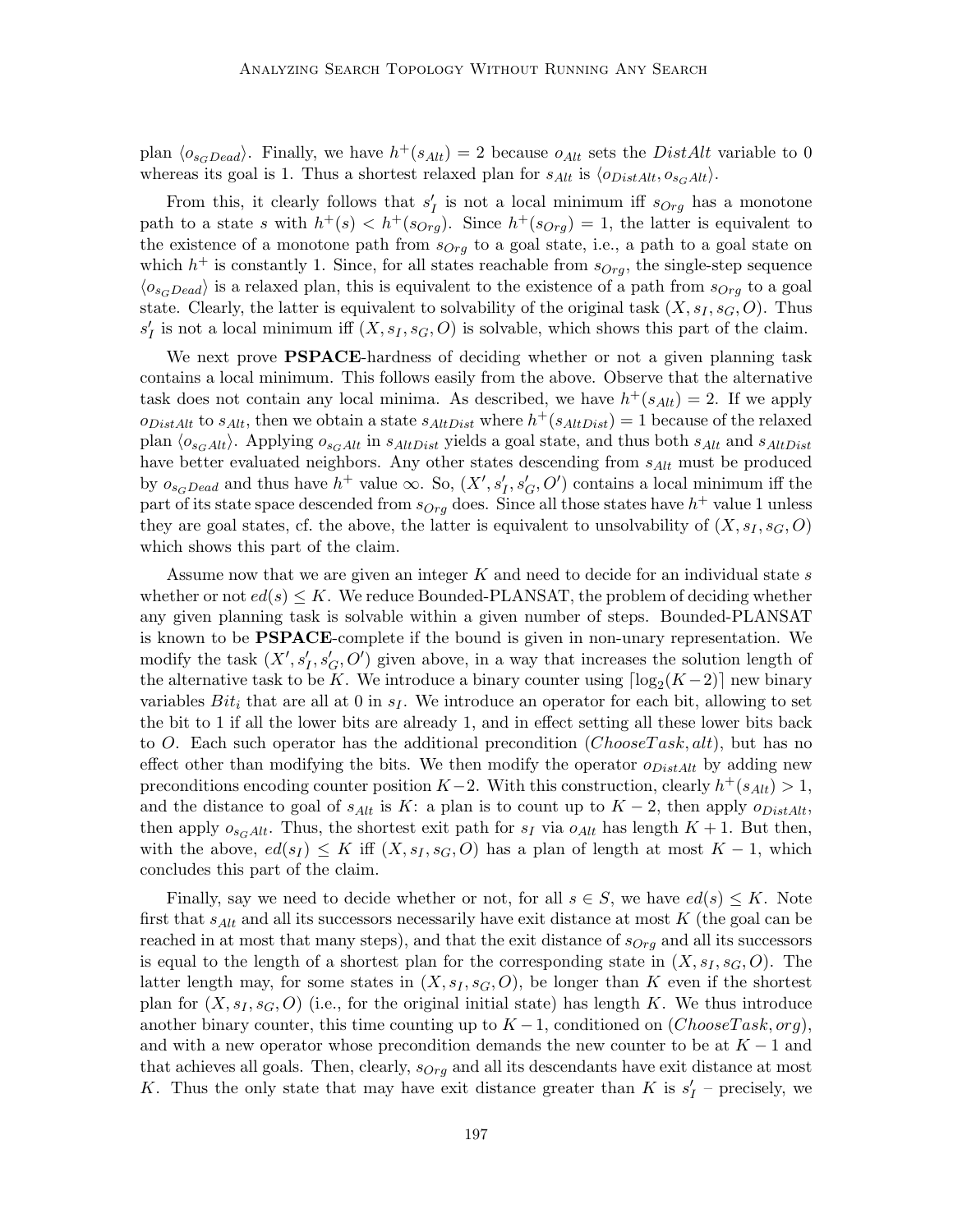have  $ed(s'_I) = K + 1$  iff the new counter is the shortest plan for  $s_{Org}$ , which obviously is the case iff  $(X, s<sub>I</sub>, s<sub>G</sub>, O)$  has no plan of length at most K – 1. This concludes the argument.  $\square$ 

## A.2 Analyzing Optimal Relaxed Plans

We need to fill in some notations. For the sake of self-containedness of this section, we first re-state the definitions given in Section 5:

**Definition 1.** Let  $(X, s_I, s_G, O)$  be a planning task, let  $s \in S$  with  $0 < h^+(s) < \infty$ , let  $P^+(s)$  be an optimal relaxed plan for s, let  $x_0 \in X$ , and let  $o_0 \in P^+(s)$  be an operator taking a relevant transition of the form  $t_0 = (s(x_0), c)$ .

An optimal rplan dependency graph for  $P^+(s)$ ,  $x_0$  and  $o_0$ , or optimal rplan dependency graph for  $P^+(s)$  in brief, is a graph  $oDG^+ = (V, A)$  with unique leaf vertex  $x_0$ , and where  $x \in V$  and  $(x, x') \in A$  if either:  $x' = x_0, x \in X_{pre_{o_0}}$ , and  $pre_{o_0}(x) \neq s(x)$ ; or  $x \neq x' \in A$  $V \setminus \{x_0\}$  and there exists  $o \in P_{\leq 0}^+(s)$  taking a relevant transition on  $x'$  so that  $x \in X_{\text{pre}_o}$ and  $pre_o(x) \neq s(x)$ .

For  $x \in V \setminus \{x_0\}$ , by o $DTG_x^+$  we denote the sub-graph of  $DTG_x$  that includes only the values true at some point in  $P_{\leq 0}^+(s, x)$ , the relevant transitions t using an operator in  $P_{\leq 0}^+(s,x)$ , and at least one relevant inverse of such t where a relevant inverse exists. We refer to the  $P_{\leq 0}^+(s,x)$  transitions as original, and to the inverse transitions as induced.

**Definition 2.** Let  $(X, s_I, s_G, O)$ , s,  $P^+(s)$ ,  $x_0$ ,  $t_0$ , and  $oDG^+ = (V, A)$  be as in Definition 1. We say that  $oDG^+$  is successful if all of the following holds:

- (1)  $oDG^+$  is acyclic.
- (2) We have that either:
	- (a) the oDG<sup>+</sup>-relevant deletes of  $t_0$  are  $P_{>0}^+(s)$ -recoverable; or
	- (b)  $s(x_0)$  is not oDG<sup>+</sup>-relevant, and  $t_0$  has replaceable side effect deletes; or
	- (c)  $s(x_0)$  is not oDG<sup>+</sup>-relevant, and  $t_0$  has recoverable side effect deletes.
- (3) For  $x \in V \setminus \{x_0\}$ , all oDT $G_x^+$  transitions either have self-irrelevant deletes, or are invertible/induced and have irrelevant side effect deletes and no side effects on  $V \{x_0\}$ .

We next define two general notions that will be helpful to state our proofs.

- The prevail condition  $\text{prev}_o$  of an operator  $o \in O$  results from restricting  $\text{pre}_o$  to the set of variables  $X_{\text{pre}_o} \setminus X_{\text{eff}_o}$ .
- Let  $x \in X$ , let  $(c, c')$  be a transition in  $DTG_x$ , and let  $(y, d) \in \text{seff}(c, c')$  be a side effect of the transition. The *context of*  $(y, d)$  in  $(c, c')$  is  $\text{ctx}(c, c', y, d) :=$

$$
\begin{cases}\n(y, \text{pre}_{\text{rop}(c,c')}(y)) & y \in X_{\text{pre}_{\text{rop}(c,c')}} \\
\{(y,d') \mid d' \in D_y, d' \neq d\} & y \notin X_{\text{pre}_{\text{rop}(c,c')}}\n\end{cases}
$$

The context of  $(c, c')$  is the set  $\text{ctx}(c, c')$  of all partial variable assignments  $\psi$  so that, for every  $(y, d) \in \text{seff}(c, c'), y \in X_{\psi}$  and  $(y, \psi(y)) \in \text{ctx}(c, c', y, d)$ . We identify  $\text{ctx}(c, c')$ with the set of all facts that occur in any of its assignments.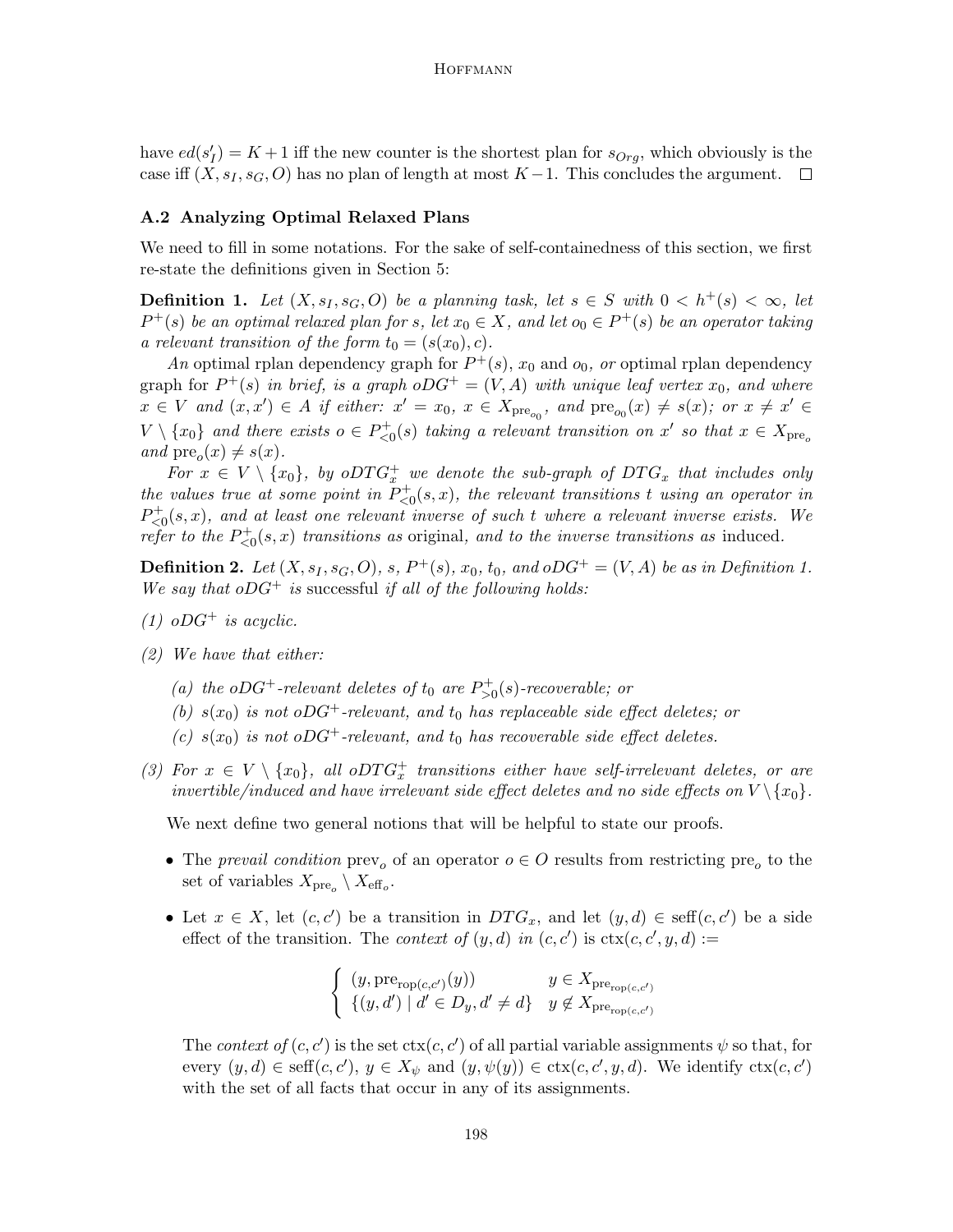Note here that the definition of  $\text{ctx}(c, c')$  over-writes our previous one from Section 5, but only in the sense that we now also distinguish all possible tuples of context values, rather than just collecting the overall set. We need the more fine-grained definition to precisely formulate Definition 2 condition (2c), i.e., under which conditions a transition has "recoverable side effect deletes". Namely, Definition 2 conditions (2b) and (2c) are formalized as follows:

- A transition  $(c, c')$  has replaceable side effect deletes iff  $\text{ctx}(c, c') \cap s_G = \emptyset$  and, for every rop $(c, c') \neq o \in O$  where  $pre_o \cap \text{ctx}(c, c') \neq \emptyset$  there exists  $o' \in O$  so that  $\text{eff}_{o'} = \text{eff}_{o'}$ and  $pre_{o'} \subseteq prev_{rop(c,c')} \cup eff_{rop(c,c')}$ .
- A transition  $(c, c')$  has recoverable side effect deletes iff the following two conditions hold:
	- Either  $(c, c')$  has irrelevant side effect deletes or, for every  $\psi \in \text{ctx}(c, c')$ , there exists a recovering operator o so that  $pre_o \subseteq prev_{rop(c,c')} \cup eff_{rop(c,c')}$  and  $eff_o \subseteq \psi$ ,  $\mathrm{eff}_{o} \supseteq \psi \cap (s_G \cup \bigcup_{\mathrm{rop}(c,c') \neq o' \in O} \mathrm{pre}_{o'}).$
	- Every  $(y, d) \in \text{seff}(c, c')$  is not in the goal and appears in no operator precondition other than possibly those of the recovering operators.

If  $t_0$  has replaceable side effect deletes, then upon its execution we can remove  $o_0$  from the relaxed plan because any operator relying on deleted facts can be replaced. If  $t_0$  has recoverable side effect deletes, then, due to the first clause of this definition, no matter what the state  $s_0$  in which we apply  $t_0$  is – no matter which context  $\psi$  holds in  $s_0$  – we have a recovering operator  $o$  that is applicable after  $t_0$  and that re-achieves all relevant facts. Due to the second clause, o will not delete any facts relevant elsewhere in the relaxed plan (note here that anything deleted by  $o$  must have been a side effect of  $t_0$ ).

Finally, to formally define the notion used in Definition 2 condition  $(2a)$  – "the  $\partial DG^+$ relevant deletes of  $t_0$  are  $P_{>0}^+(s)$ -recoverable" – we now assume the surroundings pertaining to Theorem 2, i.e.,  $(X, s_I, s_G, O)$  is a planning task, s is a state,  $P^+(s)$  is an optimal relaxed plan for s,  $oDG^+ = (V, A)$  is an optimal rplan dependency graph with leaf variable  $x_0$  and transition  $t_0 = (s(x_0), c)$  with responsible operator  $o_0$ . We are considering a state  $s_0$  where  $t_0$  can be executed, reaching a state  $s_1$ , and we are examining a relaxed plan  $P_1^+$  for  $s_1$ constructed from  $P^+(s)$  by removing  $o_0$ , and by replacing some operators of  $P^+_{\leq 0}(s)$  with operators responsible for induced  $oDTG_x^+$  transitions for  $x \in V \setminus \{x_0\}.$ 

- By  $C_0 := \{(x_0, s(x_0))\} \cup \text{ctx}(t_0)$  we denote the values potentially deleted by  $t_0$ .
- By  $R_1^+$  we denote the union of  $s_G$ , the precondition of any  $P^+(s)$  operator other than  $o_0$ , and the precondition of any operator which is the responsible operator for an induced transition in  $oDTG_x^+$ , with  $x \in V \setminus \{x_0\}$ . As discussed in Section 5, this is a super-set of the facts possibly needed in  $P_1^+$ .
- By  $F_0 := s \cup \bigcup_{o \in P_{\leq 0}^+(s)} \text{eff}_o$  we denote the set of facts true after the relaxed execution of  $P_{\leq 0}^+(s)$  in s. As discussed in Section 5, if  $p \notin F_0$  then p is not needed in s<sub>1</sub> for  $P_1^+$ to be a relaxed plan.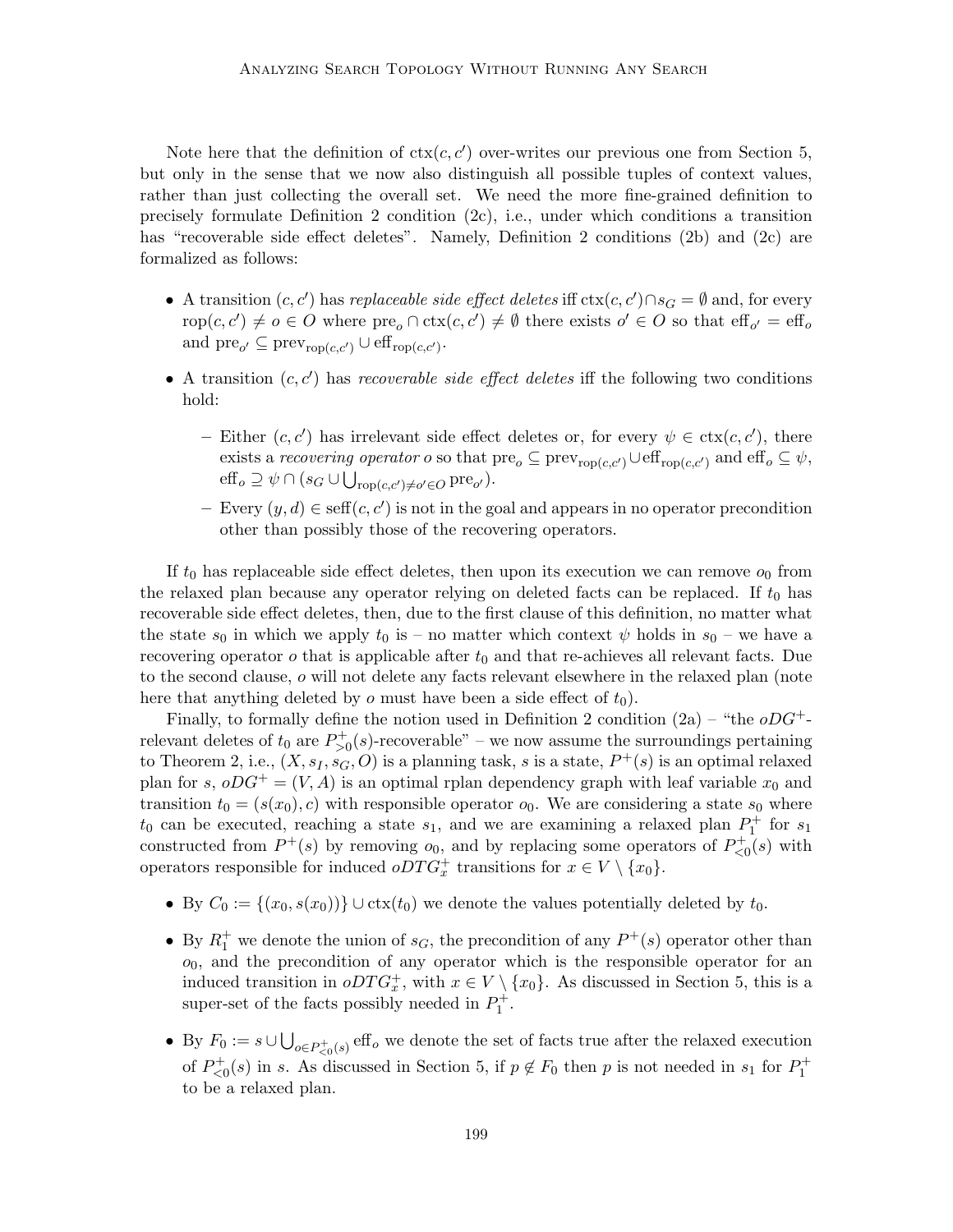- By  $S_1$  we denote the union of: (1)  $\text{prev}_{o_0} \cup \text{eff}_{o_0}$ ; (2) the set of facts  $(x, c) \in s$  where there exists no *o* such that  $x \in X_{\text{eff}_o}$  and *o* is either  $o_0$  or in  $P_{\leq 0}^+(s)$  or is the responsible operator for an induced transition in  $oDTG_x^+$ , with  $x \in V \setminus \{x_0\}$ ; (3) the set F defined as  $F := \{(x, c) \mid (x, c) \in F_0, x \in V \setminus \{x_0\}\}\$ if  $X_{\text{eff}_{o_0}} \cap (V \setminus \{x_0\}) = \emptyset$ , else  $F := \emptyset$ . Here, (1) and (2) are facts of which we are certain that they will be true in  $s_1$ ; (3) is a set of facts that we will be able to achieve at the start of  $P_1^+$ , by appropriately re-ordering the operators.
- If  $\overrightarrow{o} = \langle o_1, \ldots, o_n \rangle$  is a sub-sequence of  $P^+(s)$ , then the relaxed-plan macro-precondition of  $\vec{o}$  is defined as  $\text{pre}_{\vec{o}}^+ := \bigcup_{i=1}^n (\text{pre}_{o_i} \setminus \bigcup_{j=1}^{i-1} \text{eff}_{o_j})$ . The relaxed-plan macro-effect of  $\vec{o}$  is defined as eff $\frac{+}{\vec{o}} := \bigcup_{i=1}^{n} \text{eff}_{o_i}$ . If  $\vec{o}$  is empty then both sets default to the empty set. These notions simply capture the "outside" needs and effects of a relaxed plan sub-sequence.
- The oDG<sup>+</sup>-relevant deletes of  $t_0$  are  $P_{>0}^+(s)$ -recoverable iff  $P_{>0}^+(s)$  contains a subsequence  $\overrightarrow{o_0}$  so that  $\text{pre}^+_{\overrightarrow{o_0}} \subseteq S_1$  and  $\text{eff}^+_{\overrightarrow{o_0}} \supseteq R_1^+ \cap C_0 \cap F_0$ . The first condition here ensures that  $\overrightarrow{o_0}$  will be applicable at the appropriate point within  $P_1^+$ . The second clause ensures that all facts relevant for  $P_1^+$  will be re-achieved by  $\overrightarrow{o_0}$ .

We now proceed with our exit path construction. In what follows, we first consider the part of the path leading up to  $s_0$ , i.e., where we move only the non-leaf variables  $x \in V \setminus \{x_0\}$ . We show how to construct the relaxed plans  $P^+(s')$  for the states s' visited on this path.

First, note that we can assume  $P^+(s)$  to be sorted according to the optimal rplan dependency graph  $oDG^+ = (V, A)$ . Precisely, let  $x_k, \ldots, x_1$  be a topological ordering of  $V \setminus \{x_0\}$  according to the arcs A. Due to the construction of  $(V, A)$  as per Definition 1, and because previous values are never removed in the relaxed state space, we can re-order  $P^+(s)$  to take the form  $P_{\leq 0}^+(s, x_k) \circ \cdots \circ P_{\leq 0}^+(s, x_1) \circ P$ . That is, we can perform all moves within each  $oDTG_x^+$  up front, in an order conforming with A. We will henceforth assume, wlog, that  $P^+(s)$  has this form.

Recall in what follows that *original*  $oDTG_x^+$  transitions are those taken by  $P_{\leq 0}^+(s)$ , whereas *induced*  $oDTG_x^+$  transitions are those included as the inverse of an original transition. For a path  $\overrightarrow{p}$  of invertible transitions traversing  $\langle c_0, \ldots, c_n \rangle$ , the *inverse path*  $\overleftarrow{p}$ traverses  $\langle c_n, \ldots, c_0 \rangle$  by replacing each transition with its inverse. By rop $(\vec{p})$  we denote the operator sequence responsible for the path.

We say that a state  $s' \in S$  is in the invertible surroundings of s according to oDG<sup>+</sup> if s' is reachable from s by executing a sequence  $\vec{\sigma}$  of responsible operators of invertible/induced transitions in  $oDTG_x^+$  for  $x \in V \setminus \{x_0\}$ . The *adapted relaxed plan* for such s', denoted  $P^+(s\rightarrow s')$ , is constructed as follows. Let  $x_k, \ldots, x_1$  be a topological ordering of  $V \setminus \{x_0\}$ according to A, and denote  $P^+(s) = P^+(s, x_k) \circ \cdots \circ P^+(s, x_1) \circ P$ . Initialize  $P^+(s \rightarrow s') :=$  $P^+(s)$ . Then, for each  $x_i \in V \setminus \{x_0\}$ , let  $\overrightarrow{p}$  be a path of original invertible transitions in  $\overrightarrow{ODTG_{x_i}^+}$  leading from  $s(x_i)$  to  $s'(x_i)$  – clearly, such a path must exist. Remove rop $(\overrightarrow{p})$  from  $P^+(s\rightarrow s')$ , and insert rop( $\overleftarrow{p}$ ) at the start of  $P^+(s\rightarrow s', x_i)$ .

We next show that adapted relaxed plans indeed are relaxed plans, under restricting conditions that are in correspondence with Definition 2 condition (3):

**Lemma 1.** Let  $(X, s_1, s_G, O)$  be a planning task, let  $s \in S$  be a state with  $0 < h^+(s) < \infty$ , and let  $P^+(s)$  be an optimal relaxed plan for s. Say that  $oDG^+ = (V, A)$  is an optimal rplan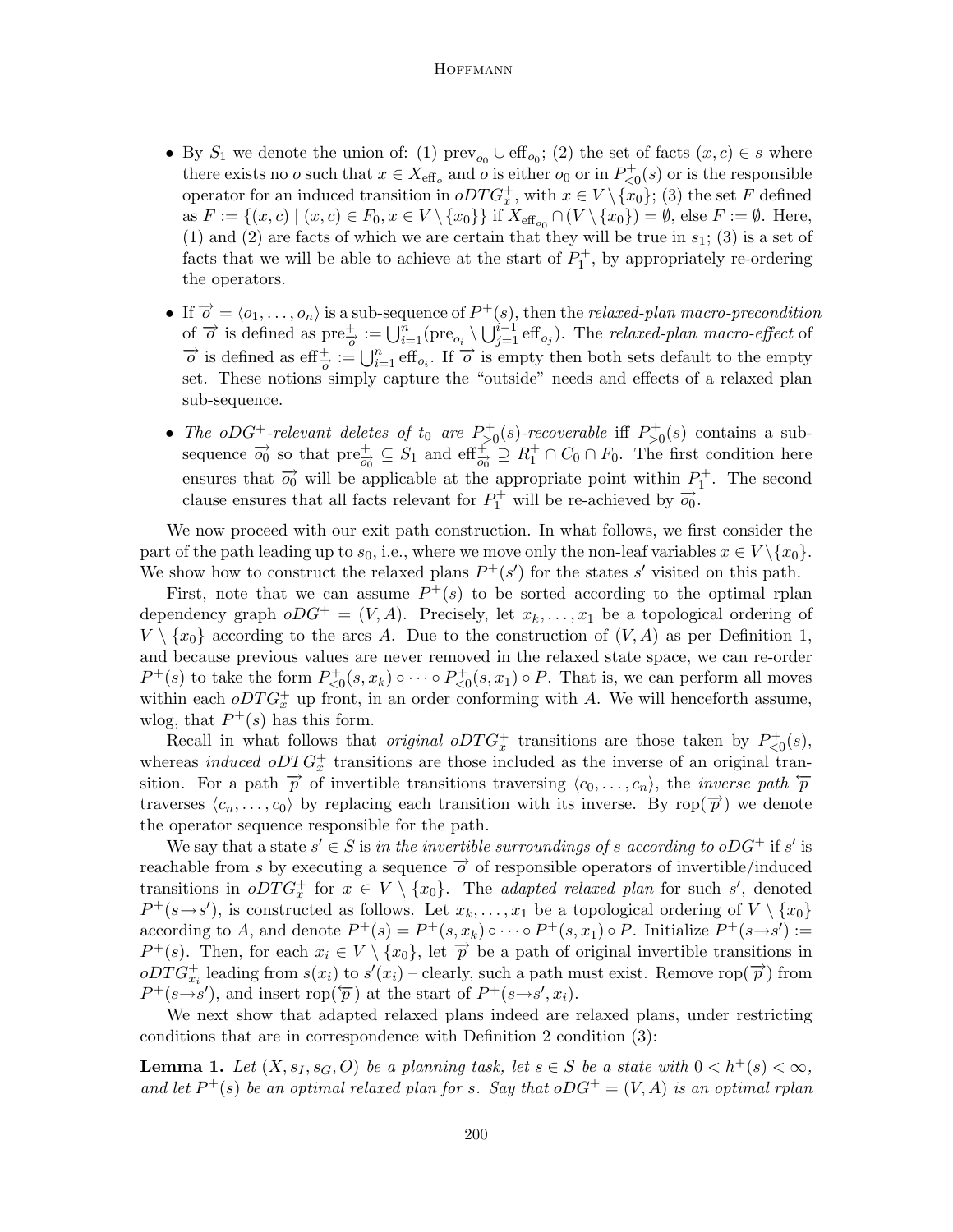dependency graph for  $P^+(s)$  where, for every  $x \in V \setminus \{x_0\}$ , the invertible/induced oDT $G_x^+$ transitions have irrelevant side effect deletes and no side effects on  $V \setminus \{x_0\}$ . Let  $s' \in S$  be a state in the invertible surroundings of s according to oDG<sup>+</sup>. Then  $P^+(s\rightarrow s')$  is a relaxed plan for s', and  $|P^+(s\rightarrow s')| \leq |P^+(s)|$ .

*Proof.* By definition, we know that  $P^+(s)$  takes the form  $P^+_{\leq 0}(s, x_k) \circ \cdots \circ P^+_{\leq 0}(s, x_1) \circ P$ , and that  $P^+(s\rightarrow s')$  takes the form  $P^+_{\leq 0}(s', x_k) \circ \cdots \circ P^+_{\leq 0}(s', x_1) \circ P$ , where  $x_k, \ldots, x_0$  is a topological ordering of  $V$ , and  $P$  is some operator sequence that is common to both, but whose content will not be important for this proof. For simplicity, we denote in the rest of the proof  $P^+(s\rightarrow s')$  as  $P^+(s')$ , and we leave away the "< 0" subscripts.

Consider first the (relaxed) execution of  $P^+(s,x_k)$  and  $P^+(s',x_k)$ . Say that  $\overrightarrow{p}$  is the path in  $oDTG_{x_k}^+$  considered in the definition of  $P^+(s')$ , i.e., a path of original invertible transitions in  $\phi DTG_{x_i}^+$  leading from  $s(x_k)$  to  $s'(x_k)$ . Clearly,  $\langle o_1,\ldots,o_n \rangle := \text{rop}(\overrightarrow{p})$  is a sub-sequence of  $P^+(s, x_k)$ . Say that  $\overrightarrow{p}$  visits the vertices  $s(x_k) = c_0, \ldots, c_n = s'(x_k)$ ; denote  $C := \{c_0, \ldots, c_n\}$ . Assume wlog that  $P^+(s, x_k)$  starts with  $\langle o_1, \ldots, o_n \rangle$  – note here that we can re-order  $P^+(s, x_k)$  (and relaxed plans in general) in any way we want as long as we do not violate operator preconditions. The latter is not the case here because:  $\langle o_1, \ldots, o_n \rangle$ constitutes a path in  $oDTG_{x_k}^+$ ; because all other operators depending on a value in C are ordered to occur later on in  $P^+(s, x_k)$ ; and because, since all transitions in  $\overrightarrow{p}$  have no side effects on  $V \setminus \{x_0\}$ , by construction of  $(V, A)$  as per Definition 1 the operators in  $\langle o_1, \ldots, o_n \rangle$ do not support each other in any way, in  $P^+(s)$ , other than by affecting the variable  $x_k$ .

Given the above, wlog  $P^+(s, x_k)$  has the form  $\langle o_1, \ldots, o_n \rangle \circ P_1$ . By construction,  $P^+(s',x_k)$  has the form  $\text{rop}(\overleftarrow{p}) \circ P_1 =: \langle \overleftarrow{o_n}, \ldots, \overleftarrow{o_1} \rangle \circ P_1$ . Consider now the endpoints of the prefixes, i.e.,  $s_1^+ := s \cup \bigcup_{i=1}^n \text{eff}_{o_i}$  and  $s_2^+ := s' \cup \bigcup_{i=n}^1 \text{eff}_{\overleftarrow{o_i}}$ . Clearly, since all the transitions on  $\vec{p}$  have irrelevant side effect deletes, we have that the relevant part of s is contained in s'. But then, as far as the variables outside  $V \setminus \{x_0, x_k\}$  are concerned, the relevant part of  $s_1^+$  is contained in  $s_2^+$ : any relevant side effects of  $\langle o_1, \ldots, o_n \rangle$  are already contained in s'; the values C are obviously true in  $s_2^+$ ; if the induced transitions have side effects, then these can only increase the fact set  $s_2^{\dagger}$ . Further, the sequence  $\langle \overleftarrow{o_n}, \ldots, \overleftarrow{o_1} \rangle$  is applicable in the relaxation. To see this, note first that the preconditions on  $x_k$  itself are satisfied by definition, because  $\langle \overleftarrow{o_n}, \ldots, \overleftarrow{o_1} \rangle$  constitutes a path in  $DTG_{x_k}$ . Any side effects, if they occur, are not harmful because old values are not over-written in the relaxation. As for preconditions on other variables, due to invertibility – the outside conditions of  $\overleftarrow{\phi_i}$  are contained in those of  $o_i$  – those are a subset of those for  $\langle o_1, \ldots, o_n \rangle$ . Hence, with Definition 1 and since  $x_k$  has no incoming edges in  $oDG^+$ , all these preconditions are satisfied in s. They are then also satisfied in s' because  $(v_k)$  being a root of  $oDG^+$ ) these variables x are not contained in V and hence  $s'(x) = s(x)$  by prerequisite – note here that precondition facts cannot have been deleted by the side effects whose deletes are irrelevant by prerequisite.

The above has shown that the relevant part of the outcome of relaxed execution of  $P^+(s,x_k)$  in s is contained in the outcome of relaxed execution of  $P^+(s',x_k)$  in s', on all variables outside  $V \setminus \{x_0, x_k\}$ . We can now iterate this argument. Assume as induction hypothesis that we have already shown that the relevant part of the outcome of relaxed execution of  $P^+(s, x_k) \circ \ldots P^+(s, x_{i+1})$  in s is contained in the outcome of relaxed execution of  $P^+(s',x_k) \circ \cdots \circ P^+(s',x_{i+1})$  in s', on all variables outside  $V \setminus \{x_0, x_k, \ldots, x_{i+1}\}$ . Now consider  $P^+(s,x_i)$  and  $P^+(s',x_i)$ . The only thing that changes with respect to  $x_k$  above is that there may be preconditions on variables  $x_j$  that are not true in s; we have  $j > i$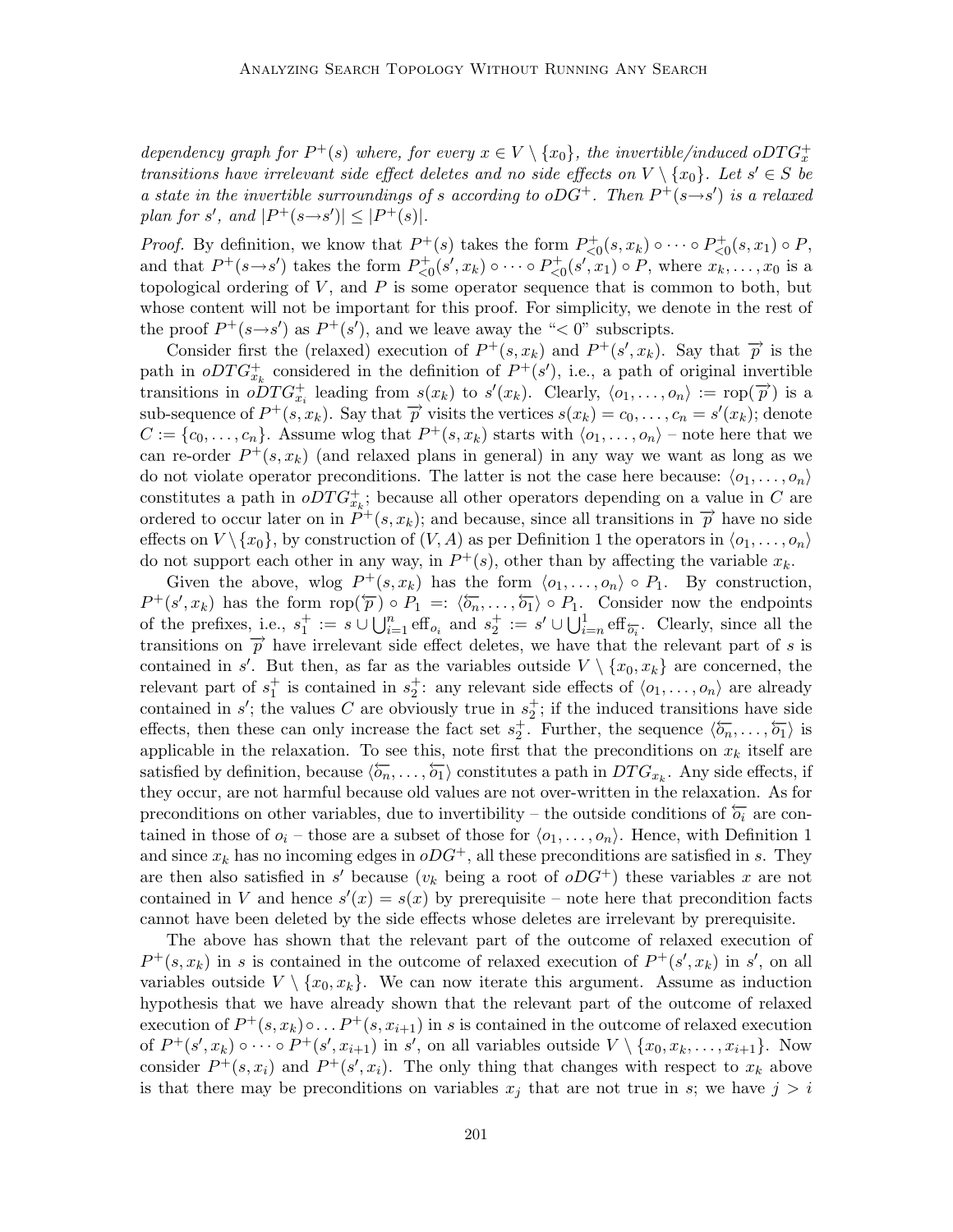because such preconditions must belong to predecessors of  $x_i$  in  $oDG^+$  by Definition 1. Since  $P^+(s) = P^+(s, x_k) \circ \cdots \circ P^+(s, x_1) \circ P$  is a relaxed plan for s, those conditions are established after relaxed execution of  $P^+(s, x_k) \circ \cdots \circ P^+(s, x_{i+1})$  in s. Given this, by induction hypothesis the conditions – which are clearly not irrelevant – are established also after relaxed execution of  $P^+(s', x_k) \circ \cdots \circ P^+(s', x_{i+1})$  in s', which concludes the argument for the inductive case. With  $i = 1$ , it follows that the relevant part of the outcome of relaxed execution of  $P^+(s,x_k) \circ \cdots \circ P^+(s,x_1)$  in s is contained (on all variables) in the outcome of relaxed execution of  $P^+(s', x_k) \circ \cdots \circ P^+(s', x_1)$  in s'. From this, the claim follows trivially because  $P^+(s)$  is a relaxed plan for s, and the remainder P of both operator sequences is identical.

The second part of the claim follows because, for any  $i \neq j$ , we have that the original transitions we use for  $x_i$  respectively  $x_j$  have no operators in common. This is because, as argued above, all the relevant operators have no side effects on  $V \setminus \{x_0\}$ . Since each of these operators affects the variable  $x_i$ , it cannot affect any other variable in  $V \setminus \{x_0\}$ . Thus, for each inverse transition that we introduce via an inverse operator,  $P^+(s)$  contains a separate operator. From this, obviously we get that  $|P^+(s\rightarrow s')| \leq |P^+(s)|$ .  $\Box$ 

Lemma 1 captures the second case of Definition 2 condition (3), transitions that are invertible/induced and have irrelevant side effect deletes and no side effects on  $V \setminus \{x_0\}$ . The next lemma captures the first case of Definition 2 condition (3):

**Lemma 2.** Let  $(X, s_I, s_G, O)$  be a planning task, let  $s \in S$  be a state with  $0 < h^+(s) < \infty$ , and let  $P^+(s)$  be an optimal relaxed plan for s. Say that  $oDG^+ = (V, A)$  is an optimal rplan dependency graph for  $P^+(s)$  where, for every  $x \in V \setminus \{x_0\}$ , the invertible/induced oDT $G_x^+$ transitions have irrelevant side effect deletes and no side effects on  $V \setminus \{x_0\}$ . Let  $s' \in S$  be a state in the invertible surroundings of s according to  $oDG^+$ . Let s'' be a state reached from s' by a  $P^+(s\rightarrow s',x)$  operator o constituting a transition  $(c, c')$  for  $x \in V$ , where  $s'(x) = c$ , that has self-irrelevant deletes. Then removing o from  $P^+(s\rightarrow s')$  yields a relaxed plan for  $s''$ .

*Proof.* By Lemma 1,  $P^+(s \rightarrow s')$  is a relaxed plan for s'. Now, upon execution of o, in s'', its effects are true, i.e., we have  $(x, c')$  and any side effects (if present). On the other hand, obviously the only facts  $(z, e)$  that are true in s' but not in s'' are in  $ext(c, c') \cup \{(x, c)\}$ . Since, by prerequisite, the transition  $(c, c')$  has self-irrelevant deletes, all facts in  $\text{ctx}(c, c') \cup \{(x, c)\}$ are either irrelevant or  $\text{rop}(c, c')$ -only relevant, meaning they are not in the goal and occur in no operator precondition other than, possibly, that of  $o$  itself. The claim follows directly from that.  $\Box$ 

We remark that a much more easily formulated, and more general, version of Lemma 2 could be proved simply by associating the notion of "self-irrelevant deletes" with operators rather than transitions, and postulating only that  $o$  be used in  $P^+(s)$ . That argument corresponds to part  $(A)$  in the proof to Lemma 3 in the author's previous work (Hoffmann, 2005). We state the argument in the particular form above since that will be the form we need below.

We are now almost ready to prove the main lemma behind our exit path construction. We need one last notation, capturing a simpler form of the cost function  $\cos t^{d*} (oDG^+)$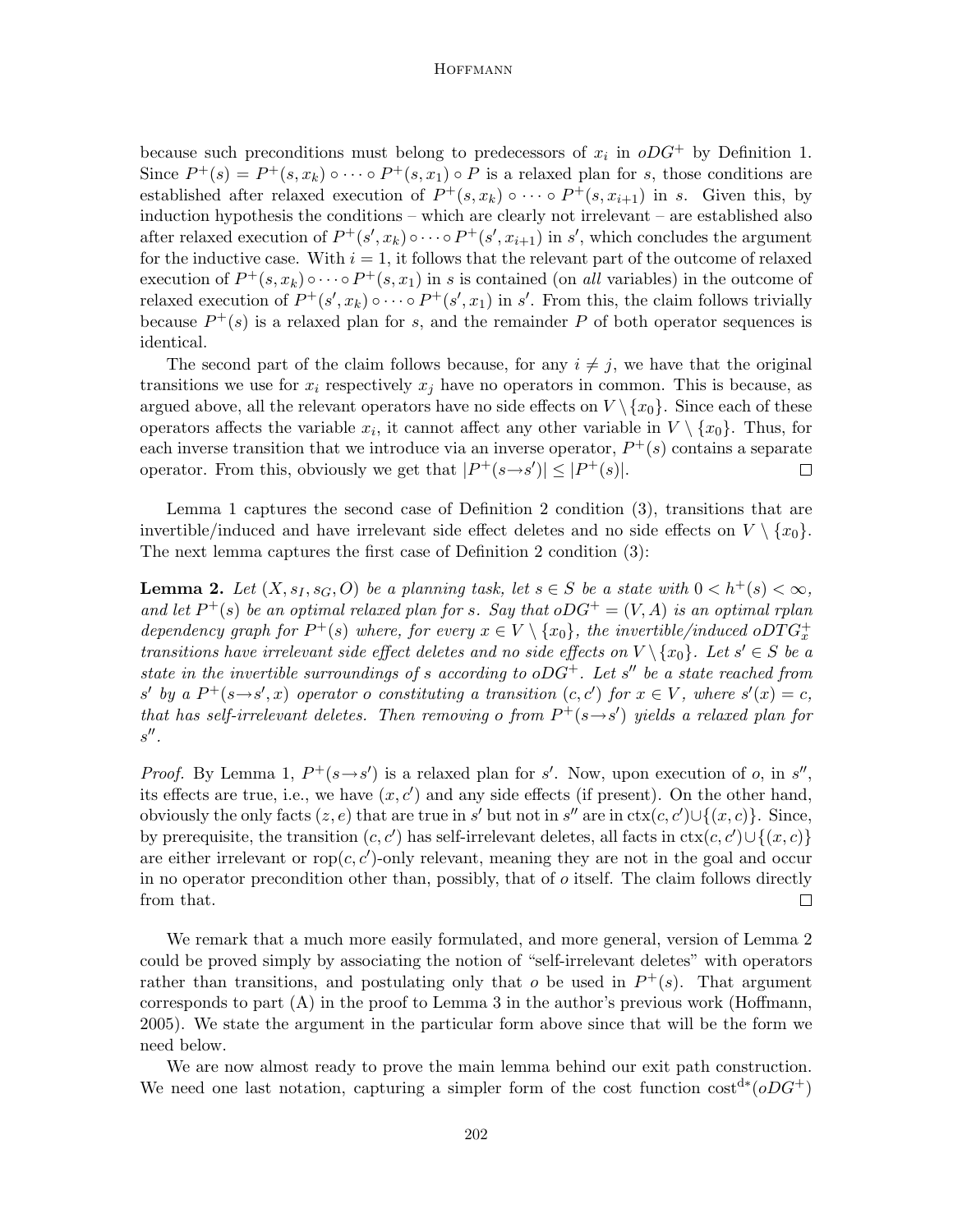that we considered in Section 5. The simpler function does not make use of the "shortcut" construction; that construction will be introduced separately further below. We define  $\text{cost}^{\text{d}}(oDG^+) := \sum_{x \in V} \text{cost}^{\text{d}}(x)$ , where  $\text{cost}^{\text{d}}(x) :=$ 

$$
\begin{cases}\n1 & x = x_0 \\
\text{diam}(oDTG_x^+) * \sum_{x':(x,x') \in A} \text{cost}^{\mathbf{d}}(x') & x \neq x_0\n\end{cases}
$$

**Lemma 3.** Let  $(X, s_I, s_G, O)$  be a planning task, let  $s \in S$  be a state with  $0 < h^+(s) < \infty$ , and let  $P^+(s)$  be an optimal relaxed plan for s. Say that  $oDG^+ = (V, A)$  is a successful optimal rplan dependency graph for  $P^+(s)$ . Then there exists an operator sequence  $\overrightarrow{o}$  so that:

- (I)  $\vec{\sigma}$  constitutes a monotone path in S from s to a state  $s_1$  with  $h^+(s) > h^+(s_1)$ .
- (II) The length of  $\overrightarrow{o}$  is at most cost<sup>d</sup>(oDG<sup>+</sup>) if we have Definition 2 condition (2a) or (2b), and is at most  $\cot^d(oDG^+) + 1$  if we have Definition 2 condition (2c).

*Proof.* Let  $x_k, \ldots, x_1$  be a topological ordering of  $V \setminus \{x_0\}$  according to the arcs A. Consider a state  $s_0$  where for every  $x \in V \setminus \{x_0\}$  we have that  $s_0(x)$  is a vertex in  $oDTG_x^+$ , and for every variable x outside  $V \setminus \{x_0\}$  we have that  $s_0(x) = s(x)$  unless  $s(x)$  is irrelevant. Say that  $pre_{o_0} \subseteq s_0$ . Note first that such a state  $s_0$  exists. By definition, we have that either  $pre_{o_0}(x_0)$  is undefined or that  $pre_{o_0}(x_0) = s(x_0) = s_0(x_0)$ . (Note that "for every variable x outside  $V \setminus \{x_0\}$  we have that  $s_0(x) = s(x)$  unless  $s(x)$  is irrelevant" covers also the case where a transition on  $V \setminus \{x_0\}$  has a side effect on  $x_0$ , whose delete must then by prerequisite be irrelevant and thus either the side effect is  $x_0 := s(x_0)$  or  $o_0$  is not actually preconditioned on  $x_0$ .) By Definition 1 and because  $P^+(s)$  is a relaxed plan for s, each variable  $x \in X_{pre_{o_0}}$  is contained in V unless  $pre_{o_0}(x) = s(x)$ . For the same reasons, by construction of  $oDTG_x^+$ , we have that  $pre_{o_0}(x)$  is a vertex in  $oDTG_x^+$ .

Now, consider the state  $s_1$  that results from applying  $o_0$  to  $s_0$ . We first consider the situation where  $s_0$  is in the invertible surroundings of s according to  $oDG^+$ ; the opposite case will be discussed further below. We can apply Lemma 1 to  $s_0$ , and hence have a relaxed plan  $P^+(s\rightarrow s_0)$  for  $s_0$  that results from replacing, in  $P^+(s)$ , some moves of  $P^+_{\leq 0}(s, x)$ , for  $x \in$  $V \setminus \{x_0\}$ , with their inverses. In particular,  $h^+(s) \geq h^+(s_0)$ , and  $P^+(s \rightarrow s_0, x') = P^+(s, x')$ for all  $x' \notin V$ . What is a relaxed plan for  $s_1$ ? We distinguish Definition 2 condition (2) cases  $(a)$ ,  $(b)$ , and  $(c)$ .

In case (a), by definition we have that  $P_{>0}^+(s)$  contains a sub-sequence  $\overrightarrow{o_0}$  so that  $\text{pre}^+_{\overrightarrow{o_0}} \subseteq$  $S_1$  and  $\text{eff}^+_{\overrightarrow{q_0}} \supseteq R_1^+ \cap C_0 \cap F_0$ . This implies that we can remove  $o_0$  from  $P^+(s \to s_0)$  and obtain a relaxed plan  $P_1^+$  for  $s_1$ , thus getting  $h^+(s) > h^+(s_1)$ . More precisely, we construct  $P_1^+$  by: removing  $o_0$  from  $P^+(s \to s_0)$ ; if  $X_{\text{eff}_{o_0}} \cap (V \setminus \{x_0\}) \neq \emptyset$  then moving  $\overrightarrow{o_0}$  to occur at the start of  $P_1^+$ ; if  $X_{\text{eff}_{o_0}} \cap (V \setminus \{x_0\}) = \emptyset$  then moving  $\overrightarrow{o_0}$  to occur at the start of  $P_{>0}^+(s)$ (which is unchanged in  $P^+(s \rightarrow s_0)$ ).

Observe first that  $o_0 \in P^+(s \to s_0)$  and  $\overrightarrow{o_0}$  is a sub-sequence of  $P^+(s \to s_0)$  since the adaptation pertains exclusively to operators that precede  $o_0$  in  $P^+(s)$ . Second, of course the values established by  $o_0$  are true in  $s_1$ .

Third,  $\vec{o_0}$  is applicable (in the relaxation) at its assigned point in  $P_1^+$ . To see this, consider first the case where  $X_{\text{eff}_{o_0}} \cap (V \setminus \{x_0\}) \neq \emptyset$ . Then, by definition of  $S_1$ , pre $\frac{1}{\overline{o_0}}$  is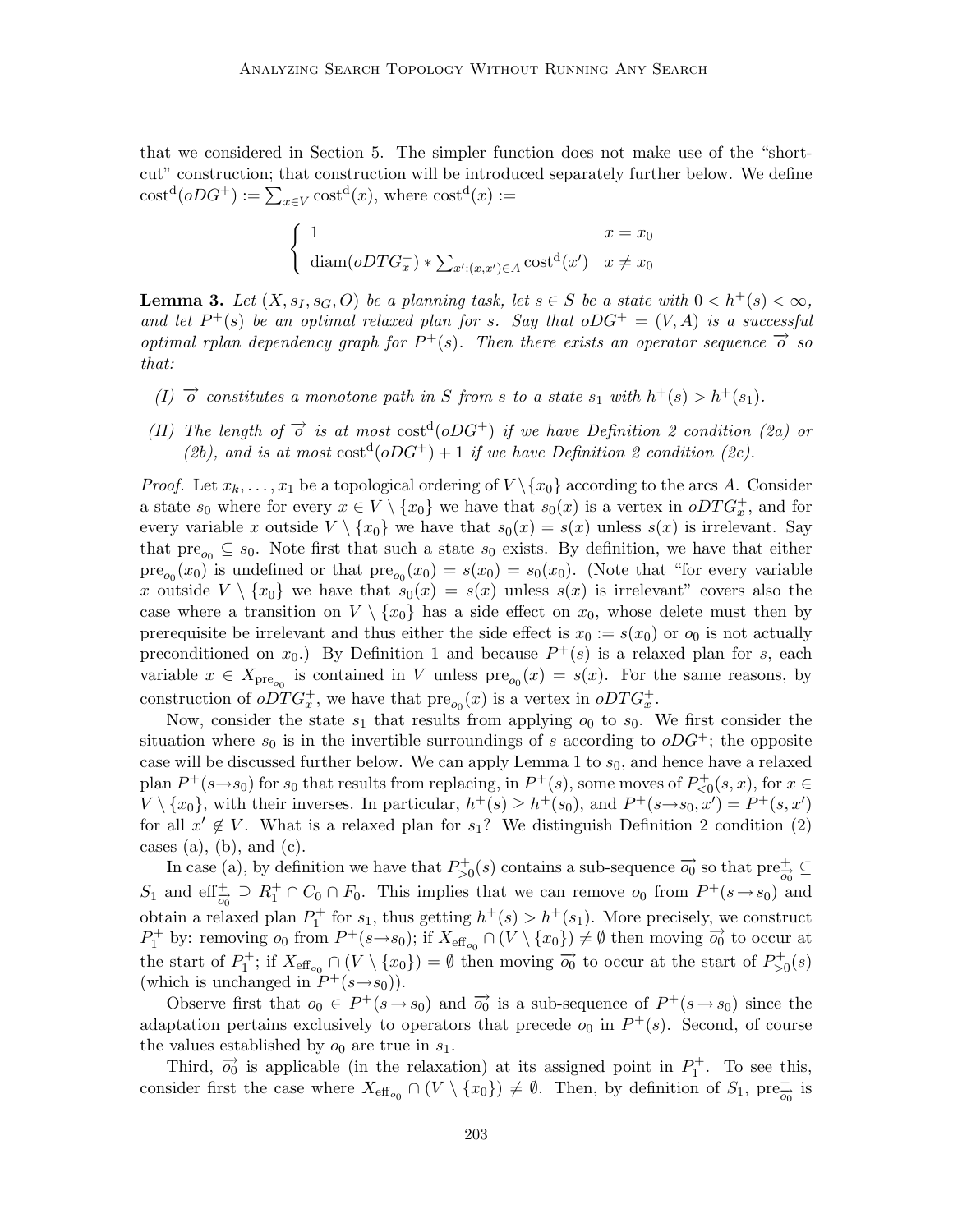contained in ( $\text{prev}_{o0} \cup \text{eff}_{o0}$ ) and the set of facts  $(x, c) \in s$  where there exists no o such that  $x \in X_{\text{eff}_o}$  and *o* is either  $o_0$  or in  $P_{\leq 0}^+(s)$  or is the responsible operator for the inverse of a transition taken by an operator  $o' \in P_{\leq 0}^+(s)$ . All these facts will be true in  $s_1$ . This is obvious for  $\text{prev}_{o_0} \cup \text{eff}_{o_0}$  and follows for the other facts because they were true in s and cannot have been affected by any operator on the path to  $s_1$ . Consider now the case where  $X_{\text{eff}_{o_0}} \cap (V \setminus \{x_0\}) = \emptyset$ . By definition of  $S_1$ ,  $\text{pre}^+_{\overrightarrow{o_0}}$  is contained in the previous sets of facts, plus  $\{(x, c) | (x, c) \in F_0, x \in V \setminus \{x_0\}\}.$  The latter facts, as far as relevant, will all be true at the start of  $\overrightarrow{o_0}$  in  $P_1^+$ . This is because execution of  $o_0$  does not affect the execution of  $P^+(s\rightarrow s_0)$ , and thus of  $P_1^+$ , up to this point. But then, with what was argued in Lemma 1, we have that the outcome of such execution in  $s_0$  contains, on the variables  $V \setminus \{x_0\}$ , the relevant part of the outcome of  $P_{\leq 0}^+(s)$  in s – that is, the relevant part of  $F_0$ . Since  $o_0$  does not affect these variables, the same is true of  $s<sub>1</sub>$ , which concludes this point.

Finally, consider any facts  $(z, e)$  that are true in  $s_0$  but not in  $s_1$ , and that may be needed by  $P_1^+$  behind  $\overrightarrow{o_0}$ , i.e., that either are in the goal or in the precondition of any of these operators. Observe that, since inverse operators are performed only for transitions on variables  $V \setminus \{x_0\}$ , and since they do not include any new outside preconditions, any such  $(z, e)$  is contained in  $R_1^{\dagger}$ .<sup>24</sup> Now, say first that  $(z, e) \in F_0$ . Then, with the above,  $(z, e) \in (\text{ctx}(s(x_0), c) \cup \{(x_0, s(x_0))\}) \cap F_0 \cap R_1^+$  and thus  $(z, e) \in \text{eff}^+_{\overrightarrow{o_0}}$  by prerequisite and we are done. What if  $(z, e) \notin F_0$ ? Note that, then,  $(z, e) \notin \text{pre}_o$  for any  $o \in P_{\leq 0}^+(s)$  – else, this precondition would not be true in the relaxed execution of  $P^+(s)$  and thus  $P^+(s)$  would not be a relaxed plan. Neither is  $(z, e)$  added by any  $o \in P_{\leq 0}^+(s)$ , and thus  $(z, e)$  is not needed as the precondition of any inverse operator used in  $P^+(s \to s_0)$  – these operators do not introduce new outside preconditions, and of course use only own-preconditions previously added by other operators affecting the respective variable. Thus the only reason why  $(z, e)$ could be needed in  $P_1^+$  is if either  $(z, e) \in s_G$  or  $(z, e) \in \text{pre}_o$  for some  $o \in P_{>0}^+(s)$ . If  $(z, e) \in s_G$  then certainly, since  $P^+(s)$  is a relaxed plan, it is achieved by some operator of in  $P^+(s)$ . We cannot have  $o = o_0$  since the effect of  $o_0$  is true in  $s_1$ , and we cannot have  $o \in P_{\leq 0}^+(s)$  since  $(z, e) \notin F_0$ . Thus  $o \in P_{\geq 0}^+(s)$ , and thus o is contained in  $P_1^+$  and we are done. If  $(z, e) \in \text{pre}_{o'}$  for some  $o' \in P_{>0}^+(s)$ , the same arguments apply, i.e., there must be  $o \in P_{>0}^+(s)$ , ordered before  $o'$ , that adds  $(z, e)$ . This concludes the proof for case (a).

Consider now case (b), where  $s(x_0) \notin R_1^+$ , and the transition  $(s(x_0), c)$  has replaceable side effect deletes, i.e.,  $\text{ctx}(s(x_0), c) \cap s_G = \emptyset$  and, for every  $o_0 \neq o \in O$  where  $\text{pre}_o \cap$  $\text{ctx}(s(x_0), c) \neq \emptyset$  there exists  $o' \in O$  so that  $\text{eff}_{o'} = \text{eff}_{o}$  and  $\text{pre}_{o'} \subseteq \text{prev}_{o_0} \cup \text{eff}_{o_0}$ . We obtain a relaxed plan for  $P_1^+$  by removing  $o_0$  from  $P^+(s \to s_0)$ , and replacing any other operators o with the respective o' if needed. Precisely, say that  $(z, e)$  is true in  $s_0$  but not in  $s_1$ . If  $z = x_0$  then  $e = s(x_0)$  is not needed in  $P_1^+$  by construction. For every other z, we must have  $(z, e) \in \text{ctx}(s(x_0), c)$ . Then  $(z, e)$  is not a goal by prerequisite. For any operator  $o \in P_1^+$  that has  $(z, e)$  as a precondition, we can replace o with the postulated operator  $o_1$ that is obviously applicable in  $s_1$  and has the same effect. This concludes this case.

Consider last case (c), where by definition  $s(x_0) \notin R_1^+$ , and the transition  $(s(x_0), c)$  has recoverable side effect deletes. Here, the guarantee to decrease  $h^+$  is obtained not for  $s_1$ 

<sup>24.</sup> Note in particular the special case of inverse transitions on non-leaf variables  $x$ , which may have a precondition in x that is added by, but not needed as a prerequisite of, the operators in  $P^+(s, x)$ . Such preconditions – and only such preconditions – may be needed in  $P^+(s\rightarrow s_0)$  and thus in  $P_1^+$ , but not in  $P^+(s)$ . It is for this reason that we include these facts in the definition of  $R_1^+$ .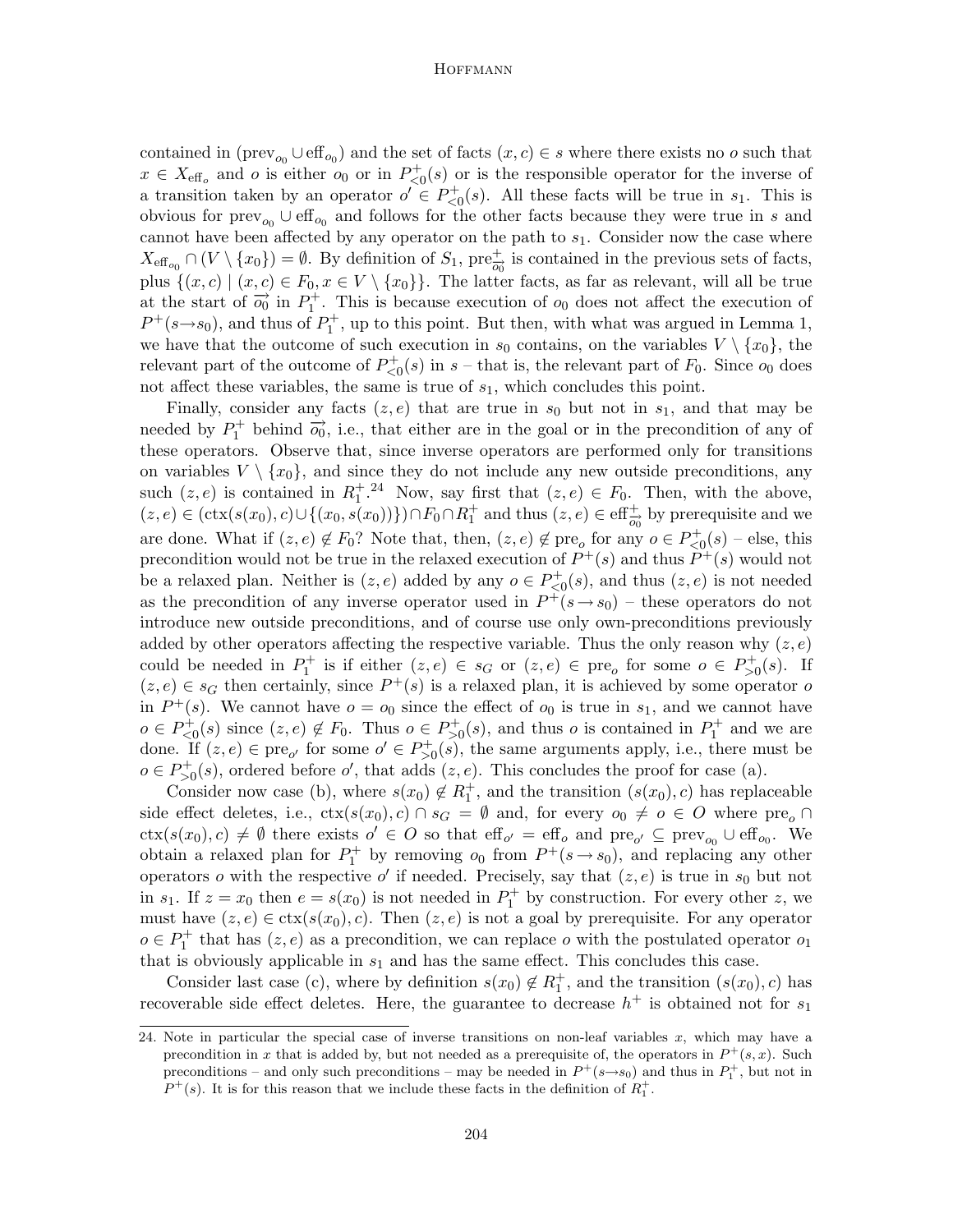itself, but for a successor state  $s_2$  of  $s_1$ . Namely, let  $\overline{o_0}$  be the operator recovering the relevant side effect deletes of  $(s(x_0), c)$ . Precisely, let  $\psi \in \text{ctx}(s(x_0), c)$  so that  $\psi \subseteq s_0$  (such a  $\psi$  exists by definition of  $\text{ctx}(s(x_0), c)$ ). Then, let  $\overline{o_0}$  be an operator so that  $\text{pre}_{\overline{o_0}} \subseteq (\text{prev}_{o_0} \cup \text{eff}_{o_0})$ and  $\text{eff}_{\overline{o_0}} \subseteq \psi$ ,  $\text{eff}_{\overline{o_0}} \supseteq \psi \cap (s_G \cup \bigcup_{o_0 \neq o' \in O} \text{pre}_{o'})$  (such an operator exists by case (b)). Say that we obtain  $P_1^+$  by replacing, in  $P^+(s \to s_0)$ ,  $o_0$  with  $\overline{o_0}$ . Then  $P_1^+$  is a relaxed plan for s<sub>1</sub>. To see this, note first that  $\overline{o_0}$  is applicable in s<sub>1</sub> by virtue of pre $_{\overline{o_0}} \subseteq (\text{prev}_{o_0} \cup \text{eff}_{o_0})$ . Further, note that the only values deleted by  $o_0$  are those in  $\psi$  plus  $(x_0, s_0(x_0))$ . Since  $s_0(x_0) = s(x_0)$ , by  $s(x_0) \notin R_1^+$  we know that  $s_0(x_0) \notin R_1^+$  and thus this delete is of no consequence. As for  $\psi$ , by virtue of  $\text{eff}_{\overline{o_0}} \supseteq \psi \cap (s_G \cup \bigcup_{o_0 \neq o' \in O} \text{pre}_{o'})$  all facts that could possibly be relevant are re-achieved by  $\overline{o_0}$ . Finally, the values established by  $o_0$  are true in  $s_1$ .

Now, say we obtain  $s_2$  by applying  $\overline{o_0}$  in  $s_1$ . Then removing  $\overline{o_0}$  from  $P_1^+$  yields a relaxed plan for  $s_2$ . This is simply because its established effects are true in  $s_2$ , and by virtue of eff<sub> $\overline{\sigma_0} \subseteq \psi$  the only facts it deletes are side-effects of the transition  $(s(x_0), c)$ . By case (c),</sub> these are not relevant for anything except possibly the recovering operators. The recovering operator  $\overline{o_0}$  we have just removed from  $P_1^+$ . As for any other recovering operators  $\overline{o}$  that could still be contained in  $P_1^+$ , since  $\text{eff}_{\overline{o}} \subseteq \psi$  and  $\text{eff}_{\overline{o_0}} \supseteq \psi \cap (s_G \cup \bigcup_{o_0 \neq o' \in O} \text{pre}_{o'})$ , all relevant facts that  $\overline{o}$  could possibly achieve are already true in  $s_2$  and thus we can remove  $\overline{o}$  as well. Hence, overall,  $h^+(s) > h^+(s_2)$ .

In cases (a) and (b) we can prove (I) by constructing a monotone path to  $s_1$ , in case (c) the same is true of  $s_2$ . (Of course, we will also show (II), by constructing a path that has at most the specified length; we will ignore this issue for the moment.) The only difficulty in constructing such a path is achieving the preconditions of  $o_0$ . These preconditions may not be satisfied in s, so we need to reach the state  $s_0$  where they are satisfied. We need to do so without ever increasing the value of  $h^+$ . Note that, if we decrease the value of  $h^+$  somewhere along the way, then we have already reached an exit on a monotone path, and are done. Thus in what follows we will only show the upper bound  $h^+(s)$ . With Lemma 1, this bounding can be accomplished by starting at s, and always taking only  $oDTG_x^+$  transitions of variables  $x \in V$  pertaining to the second case in Definition 2 condition (3), i.e., transitions that are invertible/induced and have irrelevant side effect deletes and no side effects on  $V \setminus \{x_0\}$ . In what follows we will, for brevity, refer to such transitions as "case2". Note here that, this way, we will reach only states in the invertible surroundings of s according to  $oDG^+$ . For any such operator sequence  $\overrightarrow{o}$ , by Lemma 1 we know that  $h^+(s) \geq h^+(s')$  for all states  $s'$  along the way. Now, what if we cannot reach  $s_0$  by using such a sequence, i.e., what if we would have to take a non-case  $2$   $oDTG_x^+$  transition  $(c, c')$  of variable x, at some state  $s'$ ? By prerequisite we know that transition  $(c, c')$  has self-irrelevant deletes. We can apply Lemma 2 because: s' is in the invertible surroundings of s according to  $oDG^+$ ; since we're following a transition path, clearly  $s'(x) = c$ , i.e., the value of the relevant variable in s' is the start value of the last transition we are taking; and by construction,  $P^+(s\rightarrow s')$  changes  $P^+(s)$  only in the case2 transitions, and thus the responsible operator rop $(c, c')$  (which is not case2) is guaranteed to be contained in  $P^+(s\rightarrow s')$ . Note here that rop $(c, c')$  cannot be used in any of the case2 transitions for any other  $V \setminus \{x_0\}$  variable we might have taken on the path to s', because by prerequisite all these transitions have no side effects on  $V \setminus \{x_0\}$ , in contradiction to  $\sigma$  constituting a transition for the variable x at hand. Thus we know that  $h^+(s) > h^+(s')$  so we have already constructed our desired monotone path to an exit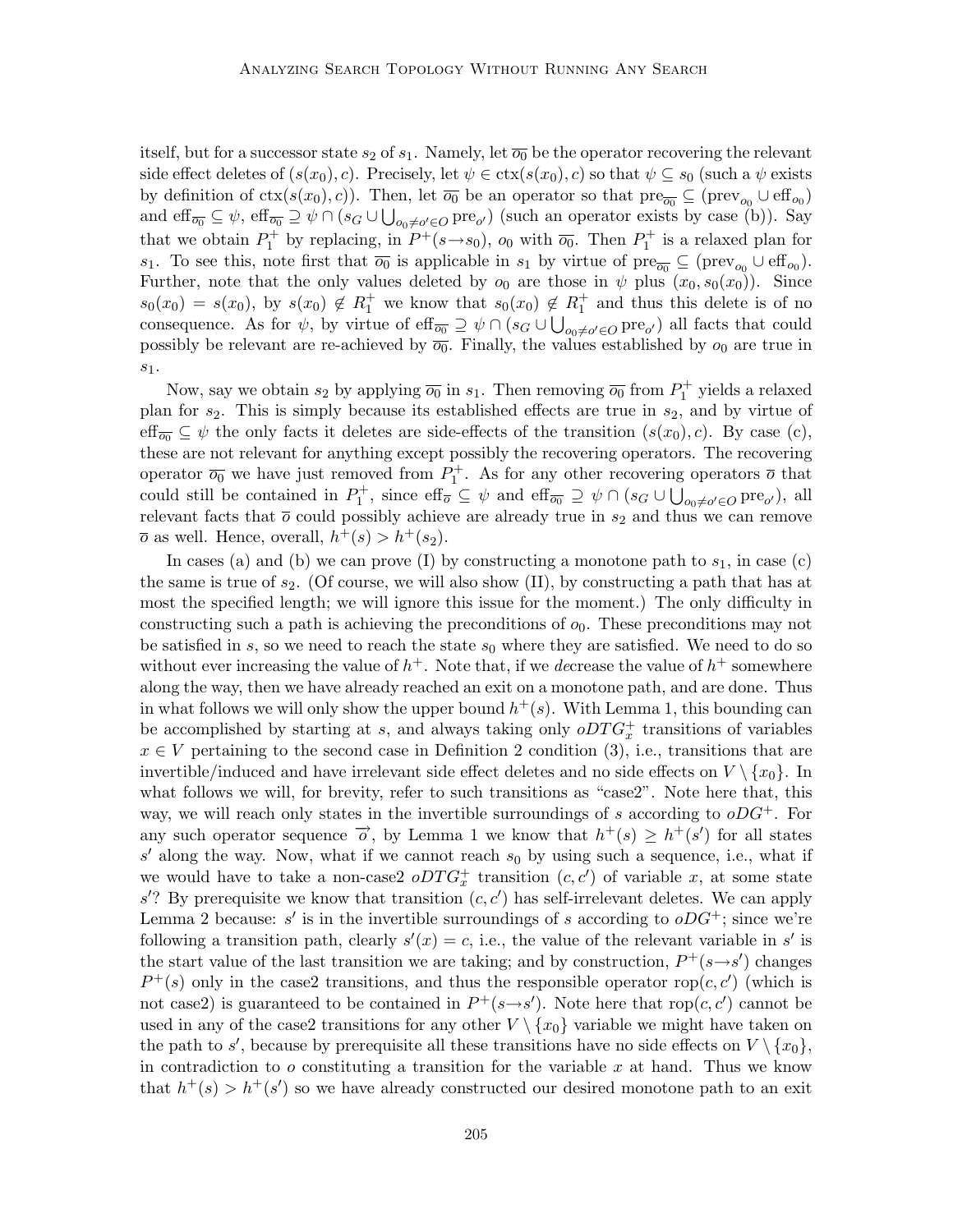and can stop. Else, if we can reach  $s_0$  by such a sequence  $\overrightarrow{o}$ , then with the above,  $\overrightarrow{o} \circ \langle o_0 \rangle$ (respectively  $\overrightarrow{o} \circ \langle o_0, \overrightarrow{o_0} \rangle$ , in case (c)) constitutes the desired path.

It remains to show how exactly to construct the operator sequence  $\vec{\sigma}$ . Consider a topological ordering of  $V, x_k, \ldots, x_1$ . In what follows, we consider "depth" indices  $k > d >$ 0, and we say that a variable  $x \in V$  "has depth" d, written depth $(x) = d$ , iff  $x = x_d$ . Each d characterizes the d-abstracted planning task which is identical to the original planning task except that all (and only) those outside preconditions, of all  $oDTG_x^+$  transitions for variables x where depth $(x) \leq d$ , are removed that pertain to values of variables x' where  $depth(x') > d.$  We prove by induction over d that:

(\*) For the d-abstracted task, there exists an operator sequence  $\overrightarrow{o}_d$  so that:

- (a) either (1)  $\overrightarrow{o}_d \circ \langle o_0 \rangle$  is an execution path applicable in s, or (2)  $\overrightarrow{o}_d$  is an execution path applicable in s, and the last transition  $(c, c')$  for variable x taken in  $\overrightarrow{o}_d$  is relevant, has self-irrelevant deletes, its responsible operator is contained in the adapted relaxed plan for the state s' it is applied to, and  $s'(x) = c$ ;
- (b)  $\overrightarrow{o}_d$ , except in the last step in case (2) of (a), uses only case2 oDTG<sup>+</sup> transitions for variables x with  $1 \leq \text{depth}(x) \leq d$ ;
- (c) the number of operators in  $\overrightarrow{o}_d \circ \langle o_0 \rangle$  pertaining to any  $x \in V$  is at most  $cost^d(x)$ .

Our desired path  $\overrightarrow{o}$  then results from setting  $d := k$ . To see this, note that the kabstracted planning task is identical to the original planning task. The claim then follows with our discussion above: (a) and (b) together mean that  $h<sup>+</sup>$  decreases monotonically on  $\overrightarrow{o}_d$  and is less than  $h^+(s)$  at its end. Given (c), the length of  $\overrightarrow{o}_d$  is bounded by  $\sum_{x \in V, \text{depth}(x) \le d} \text{cost}^d(x)$ . This proves the claim when adding the trivial observation that, if we have Definition 2 condition (2) case (c) as discussed above, then we need to add one additional operator at the end of the path.

We now give the proof of (\*). The base case,  $d = 0$ , is trivial. Just set  $\overrightarrow{o}_0$  to be empty. By the construction of  $(V, A)$  as per Definition 1, and by construction of the 0-abstracted task, all outside preconditions of  $o_0$  are either true in s or have been removed. All of (a)  $(case (1)), (b), (c)$  are obvious.

Inductive case,  $d \to d + 1$ . Exploiting the induction hypothesis, let  $\overrightarrow{o}_d$  be the operator sequence as per (\*). We now turn  $\overrightarrow{o}_d$  into the requested sequence  $\overrightarrow{o}_{d+1}$  for the  $d+1$ abstracted planning task.

For the remainder of this proof, we will consider  $oDTG_x^+$ , for any  $x \in V \setminus \{x_0\}$ , to contain also any irrelevant transitions, i.e., we omit this restriction from Definition 1. This is just to simplify our argumentation – as we will show, the  $oDTG_x^+$  paths we consider do not contain any irrelevant transitions, and hence are contained in the actual  $oDTG<sub>x</sub><sup>+</sup>$  as per Definition 1.

Let o be the first operator in  $\overrightarrow{o}_d \circ \langle o_0 \rangle$ . o may not be applicable in s, in the  $d +$ 1-abstracted planning task. The only reason for that, however, may be a precondition that was removed in the d-abstracted planning task but that is not removed in the  $d+1$ abstracted planning task. By construction, that precondition must pertain to  $x_{d+1}$ . Say the precondition is  $(x_{d+1}, c)$ . By induction hypothesis, we know that o is contained in  $P_{\leq 0}^{+}(s)$ , or is responsible for an inverse transition of such an operator. In both cases, since inverse transitions introduce no new outside preconditions,  $(x_{d+1}, c)$  is a precondition of an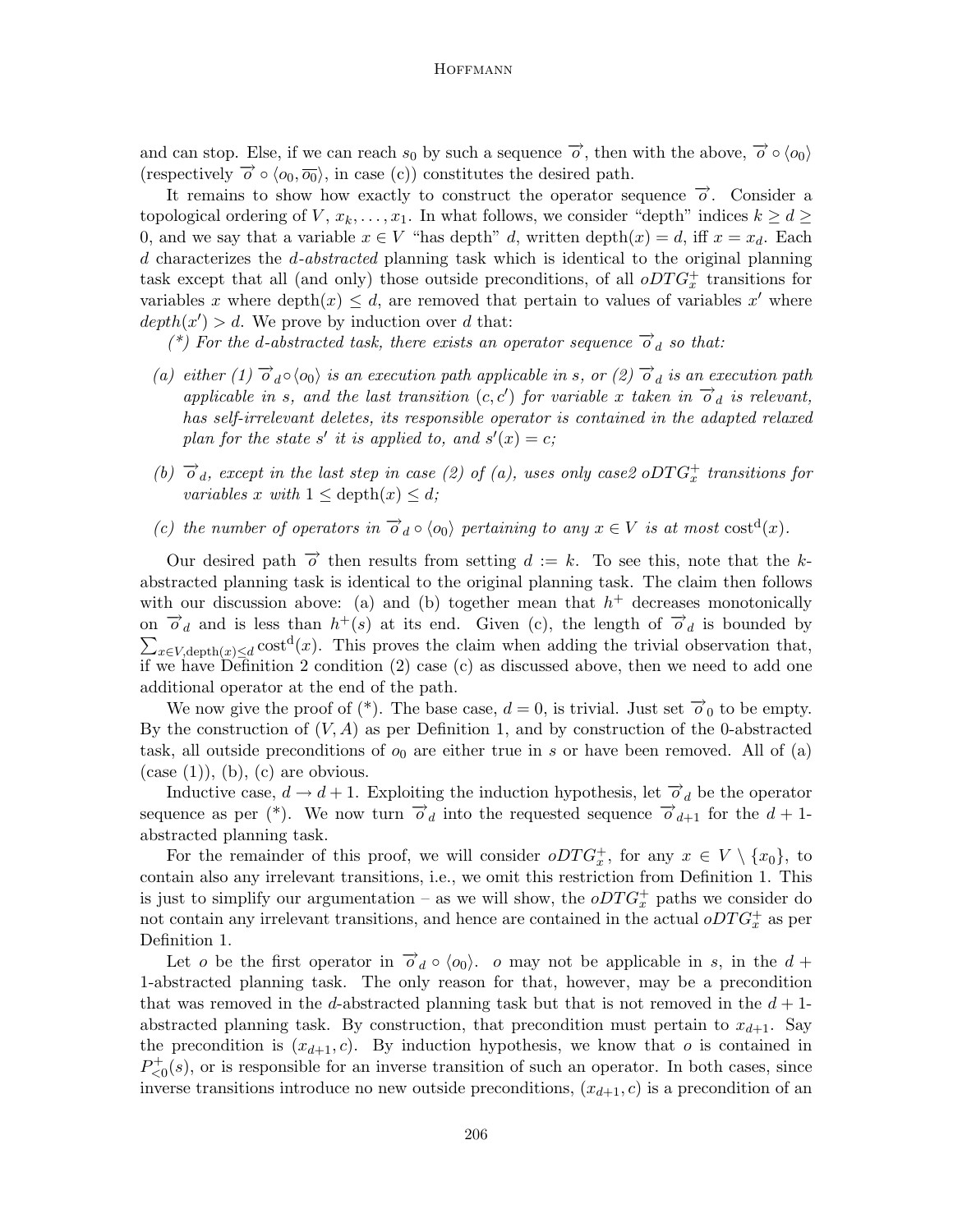operator in  $P_{\leq 0}^+(s)$ . Thus c is a vertex in  $oDTG_{x_{d+1}}^+$  – this is trivial if  $(x_{d+1}, c)$  is true in s (which actually cannot be the case here because else  $o$  would be applicable in  $s$  in the  $d+1$ -abstracted planning task), and if  $(x_{d+1}, c)$  is not true in s it follows because  $P^+(s)$ is a relaxed plan and must thus achieve  $(x_{d+1}, c)$  before it is needed as a precondition. Hence,  $P_{\leq 0}^+(s, x_{d+1})$  must contain a shortest path  $\vec{q}$  in  $oDTG_{x_{d+1}}^+$  from  $s(x_{d+1})$  to c. All the transitions on the path are not irrelevant. To see this, note first that the endpoint is an operator precondition by construction, and thus the last transition  $(c_1, c)$  is not irrelevant. But then, neither is the previous transition,  $(c_2, c_1)$ : if it was, then  $(x_{d+1}, c_1)$  would be in no operator precondition; but then,  $\text{rop}(c_1, c)$  – which is contained in  $P_{\leq 0}^+(s)$  by construction – would also constitute the transition  $(c_2, c)$  in  $oDTG_{x_{d+1}}^+$  and thus  $\overrightarrow{q}$  would not be a shortest path in contradiction. Iterating the argument,  $\vec{q}$  does not contain any irrelevant transitions. Thus, since depth $(x_{d+1}) = d + 1$ , by Definition 1 (which includes all nonsatisfied preconditions of relevant transitions) and by construction of the  $d+1$ -abstracted planning task, all the outside preconditions used in rop( $\overrightarrow{q}$ ) are either true in s or have been removed. Hence we can execute rop( $\vec{q}$ ). We do so until either we have reached the end of the sequence, or until the last transition taken in  $oDTG_{x_{d+1}}^+$  was not case2, and hence has self-irrelevant deletes by prerequisite. In the latter case, since we are following a path and since as discussed above the adapted relaxed plan exchanges only operators pertaining to case2 transitions and thus not the last one we just executed, we clearly have attained (a) case (2) and can stop – the part of rop( $\vec{q}$ ) that we executed is, on its own, an operator sequence  $\overrightarrow{o}_{d+1}$  as desired. In the former case, we reach a state s' where  $s'(x_{d+1}) = c$  (and nothing else of relevance has been deleted, due to the non-existence of relevant side-effect deletes). In  $s'$ ,  $o$  can be applied, leading to the state  $s''$ .

Let now o' be the second operator in  $\overrightarrow{o}_d \circ \langle o_0 \rangle$ . Like above, if o' is not applicable in s'', then the only reason may be an unsatisfied precondition of the form  $(x_{d+1}, c')$ . Like above, o' or its inverse is contained in  $P_{\leq 0}^+(s)$ , and hence c' is a vertex in  $oDTG_{x_{d+1}}^+$ . Likewise,  $s''(x_{d+1}) = c$  is a vertex in  $oDTG_{x_{d+1}}^+$ . Now, we have not as yet used any non-case2 transition in  $oDTG_{x_{d+1}}^+$ , or else we wouldn't get here. This means that we are still in the invertible surroundings around  $s(x_{d+1})$  of  $oDTG_{x_{d+1}}^+$ . Clearly, this implies that there exists a path in  $oDTG_{x_{d+1}}^+$  from c to c' (we could simply go back to  $s(x_{d+1})$  and move to c' from there). Taking the shortest such path  $\vec{q}$ , clearly the path length is bounded by the diameter of  $oDTG_{x_{d+1}}^+$ . The path does not contain any irrelevant transitions – the endpoint  $c'$  has been selected for being an operator precondition, the values in between are part of a shortest path in  $oDTG_{x_{d+1}}^+$ , and thus the same argument as given above applies. Thus the outside preconditions used by the operators constituting  $\vec{q}$  are either true in s or have been removed – this follows from the construction of  $(V, A)$  as per Definition 1 and by construction of the  $d+1$ -abstracted planning task for operators in  $P_{\leq 0}^{+}(s)$ , and follows for inverses thereof because inverse operators introduce no new outside preconditions. Hence we can execute  $\overrightarrow{q}$  in s''. We do so until either we have reached the end of the path, or until the last transition taken was not case2, and hence has self-irrelevant deletes by prerequisite.

Consider the latter case. The state  $s'$  just before the last transition is reached only by case2 transitions, and since the transition is in  $oDTG_{x_{d+1}}^+$  but not case2, the responsible operator must be contained in  $P^+(s)$  and with that in the adapted relaxed plan  $P^+(s\rightarrow s')$ for  $s'$  – recall here that, as pointed out above, since case2 transitions are postulated to have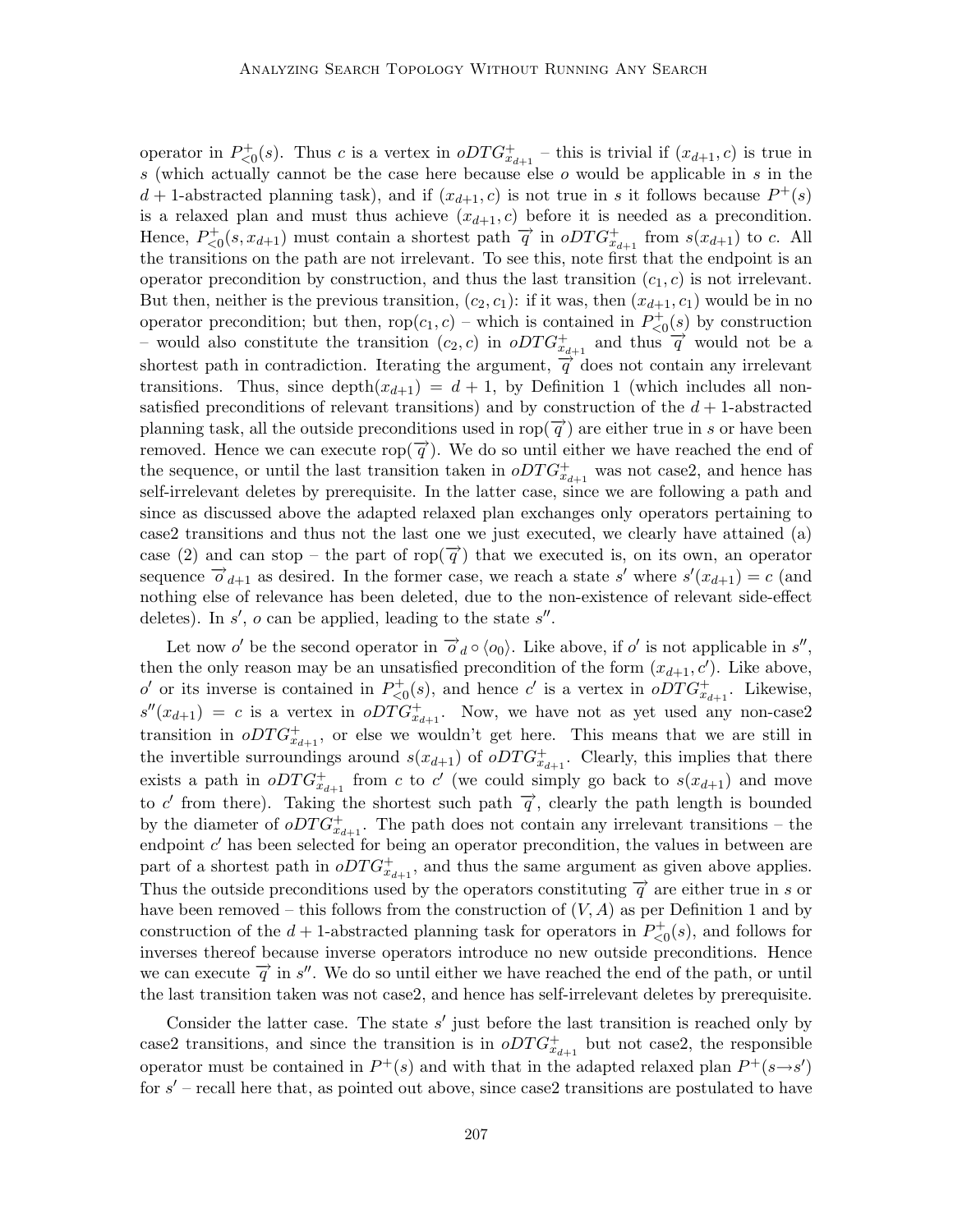no side effects on  $V \setminus \{x_0\}$ , the responsible operator cannot be used by any of them. Further, clearly since we are following a path of transitions, we have that the value of  $x_{d+1}$  in s' is the start value of the transition. Hence we have attained (a) case (2) and can stop. In the former case, we have reached a state where  $o'$  can be applied (and nothing of relevance has been deleted, due to the postulated non-existence of relevant side-effect deletes, for case2 transitions). Iterating the argument, we get to a state where the last operator of  $\vec{\sigma}_d \circ \langle o_0 \rangle$ can be applied, by induction hypothesis reaching a state  $s_1$  as desired by (a) case (1).

Properties (a) and (b) are clear from construction. As for property (c), to support any operator of  $\overrightarrow{\sigma}_d \circ \langle o_0 \rangle$ , clearly in the above we apply at most diam $(oDTG^+_{x_{d+1}})$  operators pertaining to  $x_{d+1}$  (or we stop the sequence earlier than that). Note further that, for all operators  $o$  in  $\overrightarrow{o}_d \circ \langle o_0 \rangle$  with unsatisfied preconditions on  $x_{d+1}$  in the above, if  $o$  pertains to variable x then we have  $(x_{d+1}, x) \in A$ . This is a consequence of the construction of  $(V, A)$ as per Definition 1, and the fact that inverse transitions do not introduce new outside preconditions. Thus, in comparison to  $\overrightarrow{o}_d \circ \langle o_0 \rangle$ , overall we execute at most

$$
\text{diam}(oDTG^+_{x_{d+1}}) * \sum_{x:(x_{d+1},x)\in A} k(x)
$$

additional operators in  $\vec{\sigma}_{d+1} \circ \langle o_0 \rangle$ , where  $k(x)$  is the number of operators in  $\vec{\sigma}_d \circ \langle o_0 \rangle$ pertaining to variable x. By induction hypothesis, property (c) of (\*), we have that  $k(x) \leq$ cost<sup>d</sup>(x), for all x with depth(x) < d + 1, and thus for all x with  $(x_{d+1}, x) \in A$ . Hence we get, for the newly inserted steps affecting  $x_{d+1}$ , the upper bound

$$
\text{diam}(oDTG^+_{x_{d+1}}) * \sum_{x:(x_{d+1},x)\in A}\text{cost}^{\mathbf{d}}(x)
$$

which is identical to  $cost<sup>d</sup>(x_{d+1})$ . This concludes the argument.

We next note that we can improve the exit distance bound in case we do not insist on monotone exit paths:

**Lemma 4.** Let  $(X, s_I, s_G, O)$  be a planning task, let  $s \in S$  be a state with  $0 < h^+(s) < \infty$ , and let  $P^+(s)$  be an optimal relaxed plan for s. Say that  $oDG^+ = (V, A)$  is a successful optimal rplan dependency graph for  $P^+(s)$ . Let  $V^* \subseteq V \setminus \{x_0\}$  so that, for every  $x \in V^*$ , all  $oDTG<sup>+</sup><sub>x</sub>$  transitions are invertible/induced and have irrelevant side effect deletes and no side effects on  $V \setminus \{x_0\}$ , and all other  $DTG_x$  transitions either are irrelevant, or have empty conditions and irrelevant side effect deletes. Then there exists an operator sequence  $\vec{o}$  so that:

- (I)  $\vec{\sigma}$  constitutes a path in S from s to a state  $s_1$  with  $h^+(s) > h^+(s_1)$ .
- (II) The length of  $\vec{o}$  is at most cost<sup>d</sup><sup>\*</sup>(oDG<sup>+</sup>) if we have Definition 2 condition (2a) or (2b), and is at most  $cost^{d*}(oDG^+) + 1$  if we have Definition 2 condition (2c).

Proof. This is a simple adaptation of Lemma 3, and we adopt in what follows the terminology of the proof of that lemma. The only thing that changes is that the bound imposed on exit path length is sharper, and that we do not insist on that path being monotone. At the level of the proof mechanics, what happens is that, whenever  $x_{d+1} \in V^*$ , when we choose a

 $\Box$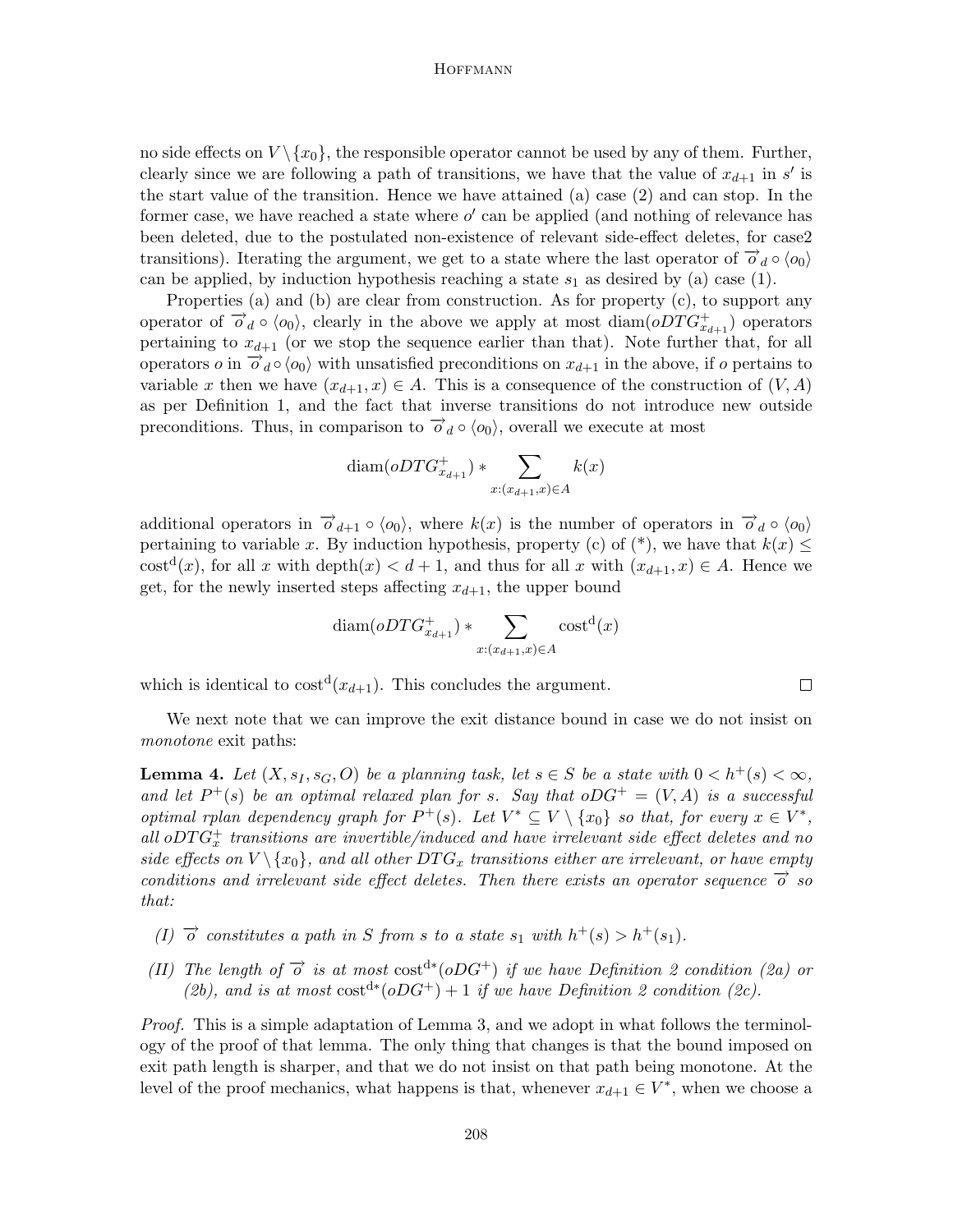path  $\vec{q}$  to achieve the next open precondition of an operator o already chosen to participate in  $\overrightarrow{o}_d \circ \langle o_0 \rangle$ , then we do not restrict ourselves to paths within  $\overrightarrow{o}_T G_{x_{d+1}}^+$ , but allow also any shortest path through  $DTG_{x_{d+1}}$ . Being a shortest path in  $DTG_{x_{d+1}}$  to a value that occurs as an operator precondition,  $\vec{q}$  contains no irrelevant transitions (same argument as in the proof of Lemma 3). Further,  $\vec{q}$  will be executable because by prerequisite the alternative (non- $\partial T G_x^+$ ) transitions in it have no outside conditions; for original/induced transitions, precondition achievement works exactly as before. Note here the important property that open preconditions to be achieved for  $x_{d+1}$  will only ever pertain to values contained in  $\overline{ODTG}_{x_{d+1}}^+$ . This is trivial to see by induction because alternative transitions do not have any outside preconditions. Since by prerequisite any deletes of the alternative transitions are irrelevant, executing them does no harm – all we need is a minor extension to Lemma 1, allowing  $s'$  to be identical with a state  $s''$  in the invertible surroundings of s, modulo a set of irrelevant values that hold in  $s''$  but not in  $s$ ; it is obvious that this extension is valid. With this extension, it is also obvious that the arguments pertaining to  $s_0$  and  $s_1$ remain valid. Finally, consider the case where  $\overrightarrow{q}$  involves a non-case2  $oDTG_{x_{d+1}}^+$  transition. Then the state where this transition is applied is in the invertible surroundings of s. This holds for any  $x \notin V^*$  because for these our construction remains the same. It holds for any  $x \in V^*$  because, first, alternative transitions have no outside conditions, hence cause no higher-depth transitions to be inserted in between, hence the value of all lower-depth variables x is in  $oDTG_x^+$ ; second, by prerequisite,  $oDTG_x^+$  does not contain any non-case2 transitions, and thus the value of x we're at clearly can be reached by case2 transitions.  $\square$ 

**Theorem 2.** Let  $(X, s_I, s_G, O)$ , s,  $P^+(s)$ , and  $oDG^+$  be as in Definition 1. If  $oDG^+$  is successful, then s is not a local minimum, and  $ed(s) \leq \text{cost}^{d*}(oDG^+)$ . If we have Definition 2 condition (2a) or (2b), then  $ed(s) \leq \text{cost}^{d*}(oDG^+) - 1$ .

Proof. This is a direct consequence of Lemmas 3 and 4.

 $\Box$ 

We note that the prerequisites of Lemma 4 could be weakened by allowing, for  $x \in V^*$ , outside conditions that are already true in s. This extension obviously does not break the proof arguments. We have omitted it here to not make the lemma prerequisite even more awkward than it already is.

As indicated, the exit path constructed in Lemma 4 is not necessarily monotone. Example 5 in Appendix A.4 contains a construction showing this.

## A.3 Conservative Approximations

For the sake of self-containedness of this section, we re-state the definitions given in Section 6:

**Definition 3.** Let  $(X, s_I, s_G, O)$  be a planning task, let  $s \in S$  with  $0 < h^+(s) < \infty$ , let  $x_0 \in X_{s_G}$ , and let  $t_0 = (s(x_0), c)$  be a relevant transition in  $DTG_{x_0}$  with  $o_0 := \text{rop}(t_0)$ .

A local dependency graph for s,  $x_0$ , and  $o_0$ , or local dependency graph in brief, is a graph  $\text{IDG} = (V, A)$  with unique leaf vertex  $x_0$ , and where  $x \in V$  and  $(x, x') \in A$  if either:  $x' = x_0, x \in X_{\text{pre}_{o_0}}, \text{ and } \text{pre}_{o_0}(x) \neq s(x); \text{ or } x' \in V \setminus \{x_0\} \text{ and } (x, x') \text{ is an arc in SG.}$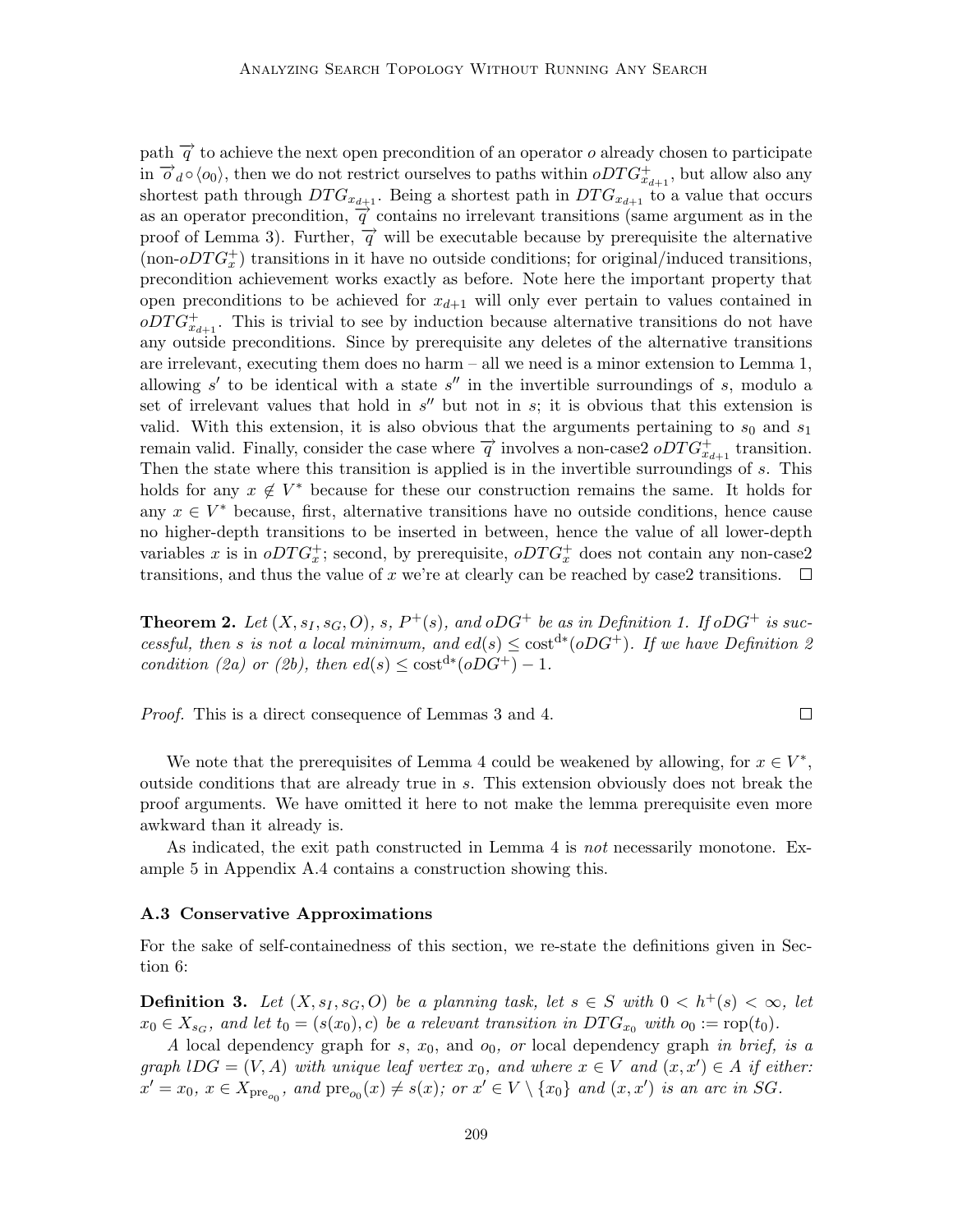A global dependency graph for  $x_0$  and  $o_0$ , or global dependency graph in brief, is a graph  $gDG = (V, A)$  with unique leaf vertex  $x_0$ , and where  $x \in V$  and  $(x, x') \in A$  if either:  $x' = x_0$  and  $x_0 \neq x \in X_{\text{pre}_{o_0}}$ ; or  $x' \in V \setminus \{x_0\}$  and  $(x, x')$  is an arc in SG.

**Definition 4.** Let  $(X, s_I, s_G, O)$ , s,  $t_0$ ,  $o_0$ , and  $G = lDG$  or  $G = gDG$  be as in Definition 3. We say that  $G = (V, A)$  is successful if all of the following holds:

- (1) G is acyclic.
- (2) If  $G = lDG$  then  $s_G(x_0) \neq s(x_0)$ , and there exists no transitive successor x' of  $x_0$  in SG so that  $x' \in X_{s_G}$  and  $s_G(x') \neq s(x')$ .
- (3) We have that  $t_0$  either:
	- (a) has self-irrelevant side effect deletes; or
	- (b) has replaceable side effect deletes; or
	- (c) has recoverable side effect deletes.
- (4) For  $x \in V \setminus \{x_0\}$ , all  $DTG_x$  transitions either are irrelevant, or have self-irrelevant deletes, or are invertible and have irrelevant side effect deletes and no side effects on  $V \setminus \{x_0\}.$

**Lemma 5.** Let  $(X, s_1, s_G, O)$  be a planning task, and let  $s \in S$  be a state with  $0 < h^+(s)$  $\infty$ . Say that  $x_0 \in X$  and, for every  $o_0 = \text{rop}(s(x_0), c)$  in  $DTG_{x_0}$  where  $t_0 = (s(x_0), c)$  is relevant,  $1DG_{o_0}$  is a successful local dependency graph for s,  $x_0$ , and  $o_0$ . Then, for at least one of the  $o_0$ , there exist an optimal relaxed plan  $P^+(s)$  for s, and a successful optimal rplan dependency graph  $oDG^+$  for  $P^+(s)$ ,  $x_0$ , and  $o_0$ , where  $oDG^+$  is a sub-graph of  $lDG_{o_0}$ .

*Proof.* Observe first that Definition 4 property (2) forces any relaxed plan  $P^+(s)$  to move  $x_0$ , i.e., we have that  $P^+(s,x_0)$  is non-empty. In particular,  $P^+(s,x_0)$  takes a path in  $DTG_{x_0}$  from  $s(x_0)$  to  $s_G(x_0)$ . Let  $\overrightarrow{q}$  be a shortest such path taken by  $P^+(s,x_0)$ , and let  $o_0$  be the responsible operator of the first transition in  $\vec{q}$ . Clearly, this transition has the form  $(s(x_0), c)$ , i.e.,  $o_0$  is one of the operators  $o_0$  in the claim. Lying on a shortest path from  $s(x_0)$  to  $s_G(x_0)$  in the sub-graph of  $DTG_{x_0}$  taken by  $P^+(s,x_0)$ , the transition  $(s(x_0), c)$  is not irrelevant. This can be seen with exactly the same argument as given in the proof to Lemma 3 for the transitions on the paths  $\vec{q}$  constructed there, except that the endpoint is now a goal instead of an operator precondition.

Next, observe that any optimal  $P^+(s)$  contains at most one operator  $o$  with  $x_0 \in X_{\text{pre}_o}$ and  $pre_o(x_0) = s(x_0)$ . This also follows from Definition 4 property (2):  $x_0$  cannot become important for any non-achieved goal, i.e., no  $P^+(s)$  operator outside  $P^+(s,x_0)$  relies on a precondition on  $x_0$ . To see this, assume that such an operator  $o$  does exist. Then, since  $P^+(s)$  is optimal, there exists a "reason" for the inclusion of o. Precisely, o must achieve at least one fact that is "needed" in the terms of Hoffmann and Nebel (2001b): a fact that is either in the goal or in the precondition of another operator  $o'$ behind *o* in  $P^+(s)$ . Iterating this argument for *o'* (if necessary), we obtain a sequence  $o = o_1, (x_1, c_1), o_2, (x_2, c_2), \ldots, o_n, (x_n, c_n)$  where  $(x_n, c_n)$  is a goal fact not satisfied in s and where  $o_i$  achieves  $(x_i, c_i)$  in  $P^+(s)$ . Obviously, SG then contains a path from  $x_0$  to  $x_n$ , and  $x_n \in X_{s_G}$  and  $s_G(x_n) \neq s(x_n)$ , in contradiction to Definition 4 property (2). Thus such o does not exist. With the same argument, it follows also that every operator in  $P^+(s, x_0)$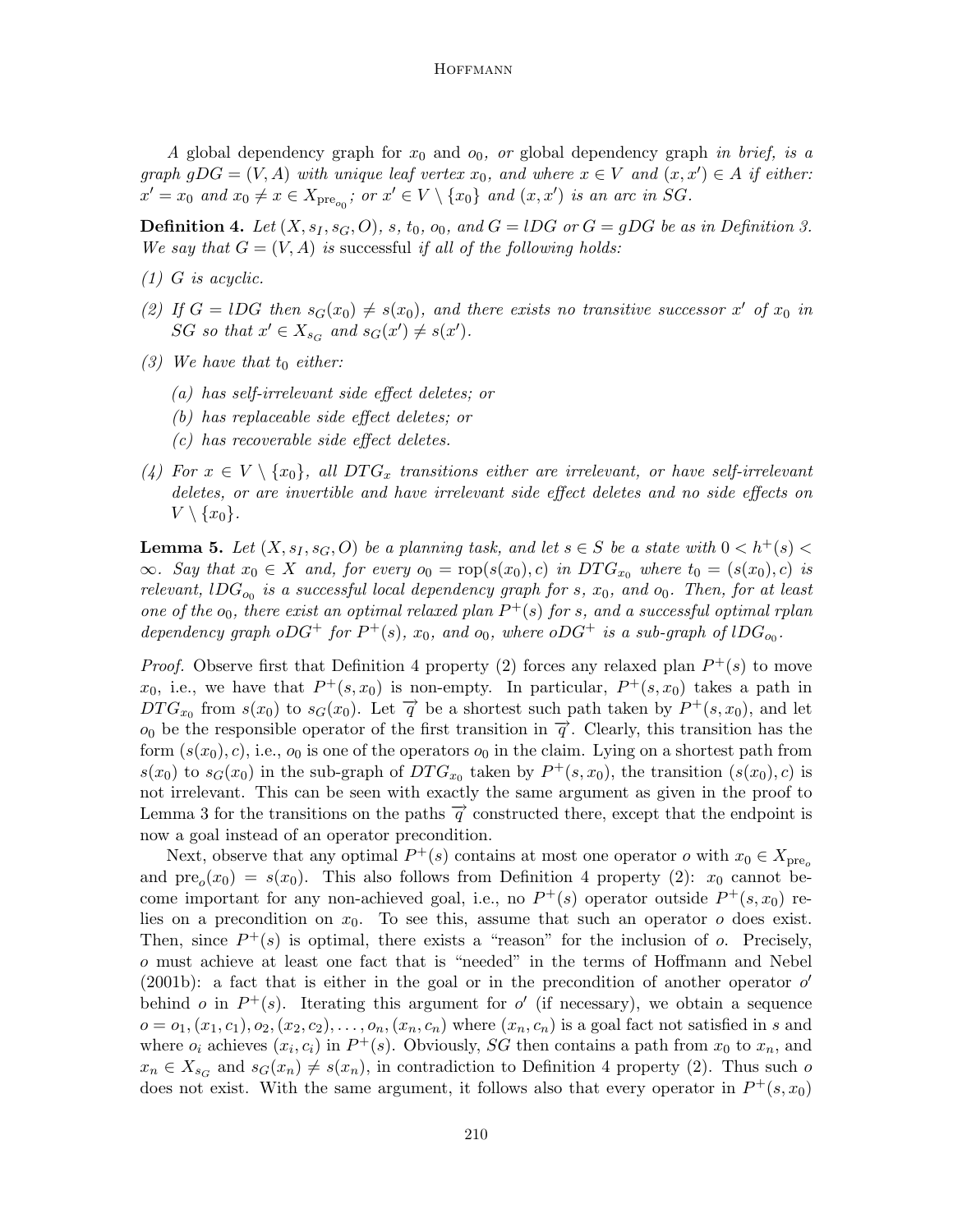either has no side effect used elsewhere in the relaxed plan, or has no precondition on  $x_0$ . Thus those operators in  $P^+(s, x_0)$  that are preconditioned on  $x_0$  serve only to transform  $s(x_0)$  into  $s_G(x_0)$ . Of course, then, at most a single one of these operators relies on  $s(x_0)$ or else  $P^+(s)$  is not optimal.

Say in what follows that  $lDG_{o_0} = (V, A)$ . Denote by  $(V', A')$  the result of backchaining by Definition 1 from  $o_0$  with  $P_{\leq 0}^+(s)$ . Definition 3 will include all variables and arcs included by Definition 1. To see this, just note that all arcs  $(x, x')$  included by Definition 1 are due to relevant transitions. Hence  $(V', A')$  is a sub-graph of  $(V, A)$ . In particular, since  $(V, A)$ is acyclic,  $(V', A')$  is acyclic as well.

Our next observation is that, assuming that Definition 4 condition (2) holds true, Definition 4 condition (3a) implies Definition 2 condition (2a), Definition 4 condition (3b) implies Definition 2 condition (2b), and Definition 4 condition (3c) implies Definition 2 condition (2c).

Consider first case (a) where  $t_0$  has self-irrelevant side effect deletes. We show that  $R_1^+ \cap C_0 = \emptyset$ . Recall here the notations of Appendix A.2 –  $C_0 = \{(x_0, s(x_0))\} \cup \text{ctx}(t_0)$ , and  $R_1^{\pm}$  is a super-set of the set of facts that we will need for the relaxed plan after removing  $o_0$ . For all variables except  $x_0$ , it is clear that there is no fact in this intersection: all facts in  $\text{ctx}(t_0)$  are irrelevant or  $o_0$ -only relevant by prerequisite, and are thus not contained in  $R_1^+$ . Hence,  $(x_0, s(x_0))$  remains as the only possible content of  $R_1^+\cap C_0$ . We show in what follows that  $(x_0, s(x_0)) \notin R_1^+$ , and thus  $(x_0, s(x_0)) \notin R_1^+ \cap C_0$  and the latter intersection is empty, as desired. Recall that  $R_1^+$  denotes the union of  $s_G$ , the precondition of any  $o_0 \neq o \in P^+(s)$ , and the precondition of any operator which is the responsible operator for an induced transition in  $oDTG_x^+$ , with  $x \in V \setminus \{x_0\}$ . By Definition 4 condition  $(2)$ ,  $(x_0, s(x_0)) \notin s_G$ . As argued above,  $o_0$  is the only operator in  $P^+(s)$  that may be preconditioned on  $s(x_0)$  and thus it is not in the precondition of any  $o_0 \neq o \in P^+(s)$ . Lastly, say that p is a precondition of a responsible operator for an induced transition in  $oDTG_x^+$ , the corresponding original transition being t. Then, since inverse transitions do not introduce any new conditions,  $p \in \text{cond}(t)$  and thus  $p \in \text{pre}_{\text{rop}(t)}$  where, by definition,  $\text{rop}(t) \in P_{\leq 0}^+(s)$ . But then, since  $o_0 \neq \text{rop}(t) \in P^+(s)$ , we have  $(x_0, s(x_0)) \notin \text{pre}_{\text{rop}(t)}$ , which implies that  $p \neq (x_0, s(x_0))$ . Thus  $(x_0, s(x_0)) \notin R_1^+$  like we needed to show.

Consider now case (b) where  $t_0$  has recoverable side effect deletes. To show Definition 2 condition (2b) for  $o_0 = \text{rop}(t_0)$ , all we need to prove is that  $s(x_0)$  is not  $oDG^+$ -relevant, i.e., that  $s(x_0) \notin R_1^+$ . This was already shown above.

For case  $(c)$ ,  $t_0$  has replaceable side effect deletes. Again, to show Definition 2 condition (2c) for  $t_0$ ), all we need to prove is that  $s(x_0)$  is not  $oDG^+$ -relevant.

Consider finally the conditions imposed on non-leaf variables  $x \in V \setminus \{x_0\}$ , i.e., Definition 4 condition (4) and Definition 2 condition (3). By Definition 4 condition (4), the  $DTG_x$  transitions of every  $x \in V \setminus \{x_0\}$  either are irrelevant, or have self-irrelevant deletes, or are invertible and have irrelevant side effect deletes and no side effects on  $V \setminus \{x_0\}$ . If a  $DTG_x$  transitions is irrelevant then it cannot be in  $oDTG_x^+$ , thus the 2nd or 3rd case is true of the  $oDTG_x^+$  transitions of every  $x \in V' \setminus \{x_0\}$ . This concludes the argument.  $\Box$ 

**Theorem 3.** Let  $(X, s<sub>I</sub>, s<sub>G</sub>, O)$  be a planning task, and let  $s \in S$  be a state with  $0 <$  $h^+(s) < \infty$ . Say that  $x_0 \in X$  so that, for every  $o_0 = \text{rop}(s(x_0), c)$  in  $DTG_{x_0}$  where  $(s(x_0), c)$  is relevant,  $IDG_{o_0}$  is a successful local dependency graph. Then s is not a local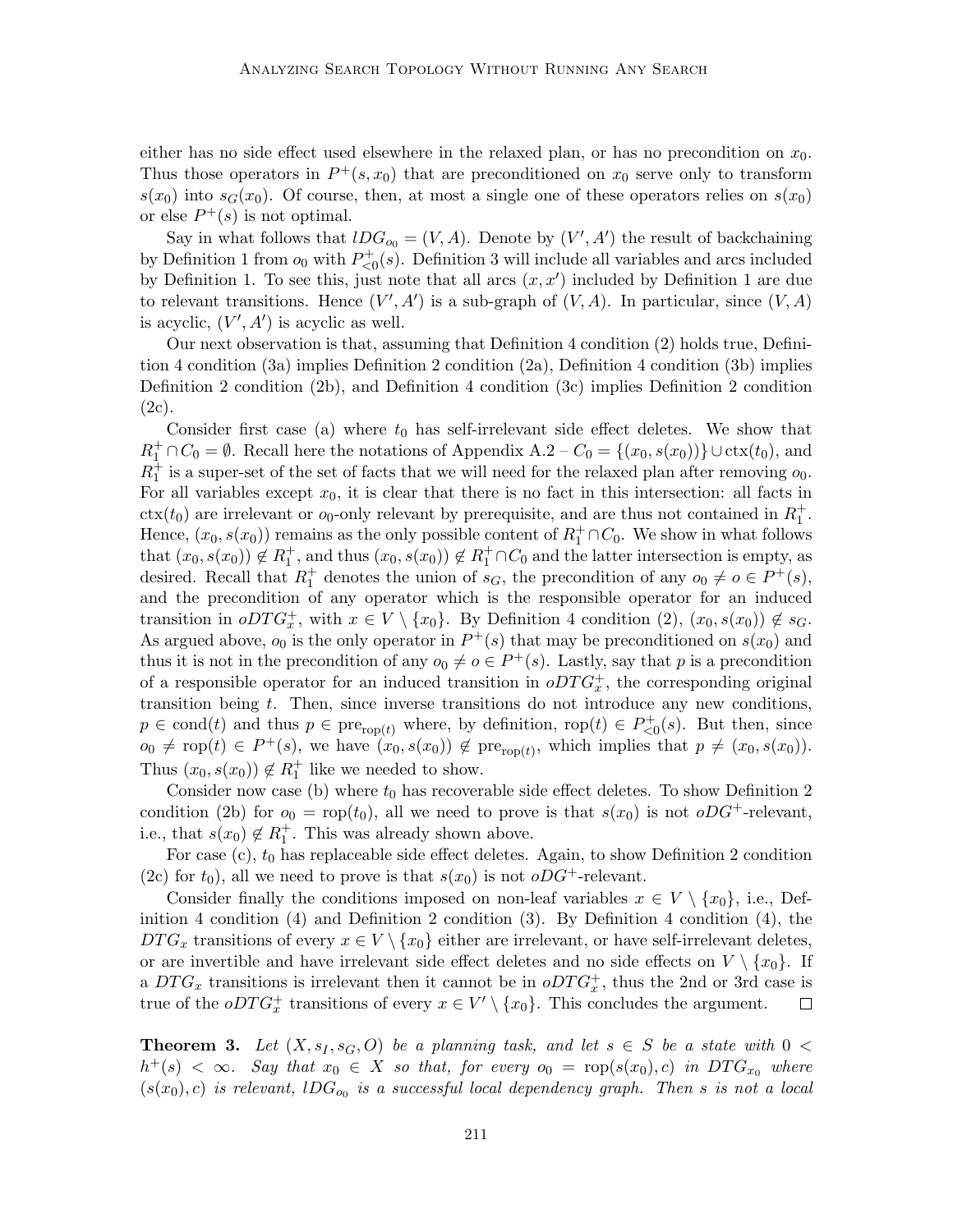minimum, and  $ed(s) \leq \max_{o_0} \text{cost}^{D*}(lDG_{o_0})$ . If, for every  $lDG_{o_0}$ , we have Definition 4 condition (3a) or (3b), then  $ed(s) \leq \max_{o_0} \text{cost}^{D*}(lDG_{o_0}) - 1$ .

*Proof.* By Lemma 5, for some choice of  $o_0 = \text{rop}(s(x_0), c)$  there exists an optimal relaxed plan  $P^+(s)$  and a successful optimal rplan dependency graph  $oDG^+ = (V', A')$  for  $P^+(s)$ , so that  $oDG^+$  is a sub-graph of  $lDG_{o_0}$  with the same unique leaf vertex  $x_0$ . We can apply Lemma 3 and obtain that s is not a local minimum.

To see the other part of the claim, let  $V^{**}$  be defined as in Section 6, i.e.,  $V^{**}$  is the subset of  $V \setminus \{x_0\}$  for which all  $DTG_x$  transitions either are irrelevant, or are invertible and have empty conditions, irrelevant side effect deletes, and no side effects on  $V \setminus \{x_0\}$ . Then, for each  $DTG_x$  transition t where  $x \in V^{**}$ , t satisfies both the restriction required by Lemma 4 on  $oDTG_x^+$  transitions – if t is irrelevant, then it cannot be in  $oDTG_x^+$ , else it is invertible and has irrelevant side effect deletes and no side effects on  $V \setminus \{x_0\}$  – and the restriction required by Lemma 4 on the other transitions – either irrelevant, or empty conditions and irrelevant side effect deletes. We can hence apply Lemma 4 to  $oDG^+$ , and obtain a (not necessarily monotone) path to an exit, with length bound  $\cos t^{d*}(\rho DG^+)$  if  $(s(x_0), c)$  has irrelevant side effect deletes or replaceable side effect deletes, and  $\cos t^{d*} (oDG^+) + 1$  if  $(s(x_0), c)$  has recoverable side effect deletes. It thus suffices to show that  $\cos^{D*}(lDG_{o_0}) \geq$ cost<sup>d</sup><sup>\*</sup>(*oDG*<sup>+</sup>). That, however, is obvious because  $V \supseteq V'$ , cost<sup>D</sup><sup>\*</sup>(*x*)  $\geq 0$  for all *x*, and  $\text{maxPath}(DTG_x) \ge \text{diam}(oDTG_x^+)$  for all  $x \in V'.$  $\Box$ 

**Theorem 4.** Let  $(X, s<sub>I</sub>, s<sub>G</sub>, O)$  be a planning task. Say that all global dependency graphs gDG are successful. Then S does not contain any local minima and, for any state  $s \in S$  with  $0 < h^+(s) < \infty$ ,  $ed(s) \leq \max_{gDG} \text{cost}^{D*}(gDG)$ . If, for every gDG, we have Definition 4 condition (3a) or (3b), then  $ed(s) \leq \max_{gDG} \cosh^{D*}(gDG) - 1$ .

*Proof.* Let  $s \in S$  be a state. We need to prove that s is no local minimum. If  $h^+(s) = 0$  or  $h^+(s) = \infty$ , there is nothing to show. Else, assume that the variables X are topologically ordered according to the strongly connected components of  $SG$ , and let  $x_0 \in X$  be the uppermost variable so that  $x_0 \in X_{sG}$  and  $s_G(x_0) \neq s(x_0)$ ; obviously, such  $x_0$  exists. Clearly, the only chance for  $x_0$  to not satisfy Definition 4 condition  $(2)$  – "there exists no transitive successor x' of  $x_0$  in SG so that  $x' \in X_{s_G}$  and  $s_G(x') \neq s(x')$ " – is if there exists x' in the same strongly connected SG component, with  $x' \in X_{s_G}$  (and  $s_G(x') \neq s(x')$ ). But then, there exists a transition  $t'$  in  $DTG_{x'}$  with an outside condition eventually leading, by backwards chaining in  $SG$ , to  $x_0$ . Let  $gDG'$  be the global dependency graph for  $x'$  and rop(t') (such a gDG' exists because  $x' \in X_{s_G}$ ). Since Definition 3 includes all transitive SG-predecessors of x' pertaining to the conditions of t',  $gDG'$  includes  $x_0$ . But then, since  $x_0$  and  $x'$  lie in the same strongly connected component, Definition 3 eventually reaches x'. Thus  $gDG'$  contains a cycle, in contradiction to the prerequisite. It follows that the strongly connected  $SG$  component of  $x_0$  contains only  $x_0$ , and thus Definition 4 condition (2) holds true.

Now, say that  $o_0$  is responsible for a relevant transition of the form  $(s(x_0), c)$  in  $DTG_{x_0}$ . Then there exists a local dependency graph  $lDG$  for s,  $x_0$ , and  $o_0$  so that  $lDG$  is a sub-graph of gDG. This follows from the simple observation that Definition 3 will include, for gDG, all variables and arcs that it will include for *IDG*. (Note here that any precondition of  $o_0$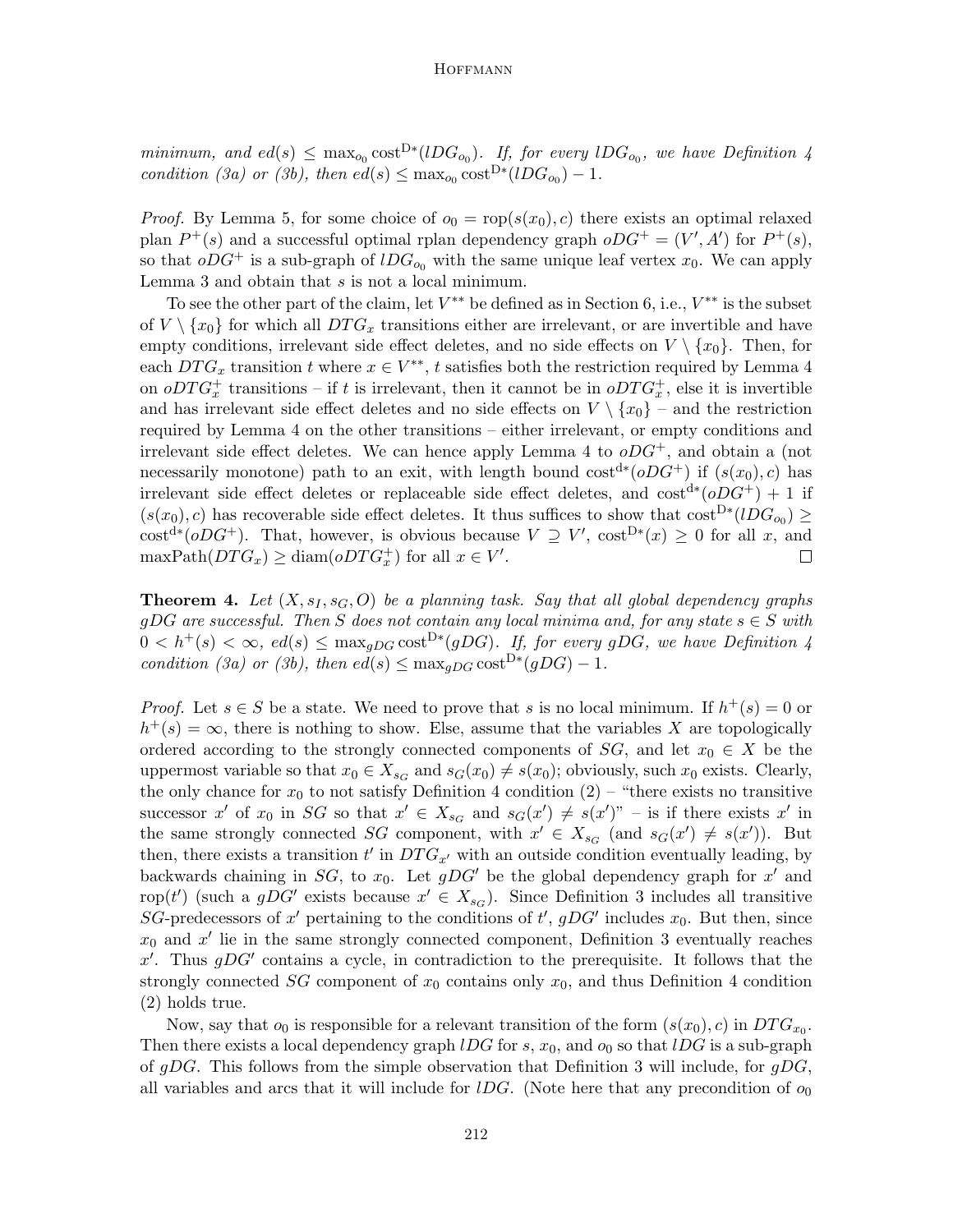on  $x_0$ , if present, is satisfied in s because  $o_0 = \text{rop}(s(x_0), c)$ , and thus Definition 3 will not include  $x_0$  as a predecessor for achieving  $o_0$  preconditions in lDG.)

Obviously, given the above,  $l\overline{D}G$  is successful. Since this works for any choice of notirrelevant  $(s(x_0), c)$ , we can apply Theorem 3. The claim follows directly from this and the fact that  $\text{cost}^{\text{D}*}(gDG) \geq \text{cost}^{\text{D}*}(lDG)$ . The latter is obvious because  $\text{cost}^{\text{D}*}$  increases monotonically when adding additional variables.  $\Box$ 

#### A.4 Example Constructions

Our first example shows that, even within the scope of our basic result, operators are not necessarily respected by the relaxation, i.e., an operator may start an optimal real plan yet not occur in any optimal relaxed plan.

**Example 1.** Consider the planning task in Figure 4. Variables are shown (in dark green) on the left hand side of their respective DTG. Circles represent variable values, and lines represent DTG transitions. Transitions with a condition are longer lines, with the condition inscribed below the line (in blue). For each variable, a dashed arrow indicates the value in the initial state  $s_I$ . Where a goal value is defined, this is indicated by a circled value. Where needed, we will refer to the operators responsible for a transition in terms of the respective variable followed by the indices of the start and end value. For example, the operator moving x from c<sub>1</sub> to c<sub>2</sub> will be referred to as "x12". We abbreviate states  $\{(x, c), (y, d)\}\$ as  $(c, d)$ . We stick to these conventions throughout this section.



Figure 4: Planning task underlying Example 1.

As shown in Figure 4, the DTG of x consists of three vertices whose connection requires the conditions  $d_1$  and  $d_3$ , or alternatively  $d_7$  as a shortcut. The domain of y is a line of length 6 requiring no conditions.

Clearly, the support graph of this planning task is acyclic, and all transitions in all DTGs have no side effects and are invertible. However, operator y34 (for example) is not respected by the relaxation. To see this, note first that  $h^+(s_I) = 4$ : the only optimal relaxed plan is  $\langle y32, y21, x12, x23 \rangle$  because the relaxed plan ignores the need to "move back" to d<sub>3</sub> for operator x23. On the other hand, the only optimal (real) plan for  $s_I$  is  $\langle y34, y45, y56, y67, x17 \rangle$ . If we choose to use y32 instead, like the optimal relaxed plan does, then we end up with the sequence  $\langle y32, y21, x12, y12, y23, x23 \rangle$  which is 1 step longer. Hence, in s<sub>I</sub>, y34 starts an optimal plan, but does not start an optimal relaxed plan.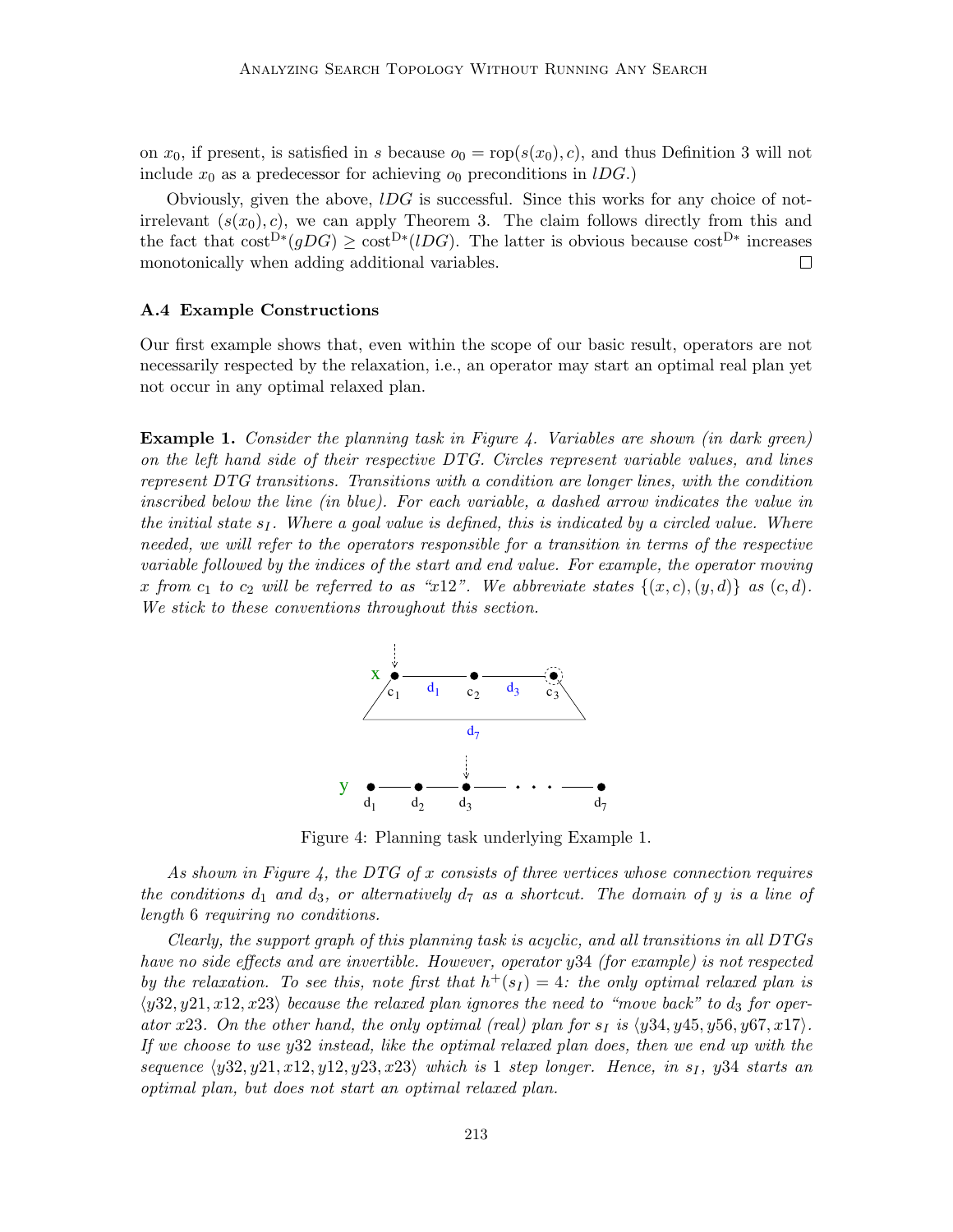We next give three examples showing how local minima can arise in very simple situations generalizing our basic result only minimally. We consider, in this order: cyclic support graphs; non-invertible transitions; transitions with side effects.

Example 2. Consider the planning task in Figure 5.



Figure 5: Planning task underlying Example 2.

The DTG of x is just two vertices whose connection requires the condition  $d_1$ . The domain of y is a line of length n requiring no conditions, with a shortcut between  $d_1$  and  $d_n$  that requires  $c_1$  as condition. Clearly, all transitions in all DTGs have no side effects and are invertible. However, SG contains a cycle between x and y because they mutually depend on each other. We will show now that this mutual dependence causes the initial state  $s_I = \{(x, c_1), (y, d_1)\}\;$  to be a local minimum, for  $n \geq 5$ . We abbreviate, as before, states  $\{(x, c), (y, d)\}\$ as  $(c, d)$ . We have  $h^+(s_I) = 2$ : the only optimal relaxed plan is  $\langle x12, y1n \rangle$ . Now consider the operators applicable to  $s_1 = (c_1, d_1)$ :

- Execute x12, leading to  $s_1 = (c_2, d_1)$  with  $h^+(s_1) = 2$  due to  $\langle x21, y1n \rangle$ . From here, the only new state to be reached is via y12, giving  $s_2 = (c_2, d_2)$  with  $h^+(s_2) = 3$  due to  $\langle y21, x21, y1n \rangle$ . (Note here that  $n-2 \geq 3$  by prerequisite, so a relaxed plan composed of  $yi(i + 1)$  operators also has  $\geq 3$  steps.) We have  $h^+(s_2) > h^+(s_1)$  so this way we cannot reach an exit on a monotone path.
- Execute y12, leading to  $s_3 = (c_1, d_2)$  with  $h^+(s_3) = 3$  due to  $\langle y21, x12, y1n \rangle$ . (Note here that  $n-2 \geq 3$  by prerequisite, so a relaxed plan moving y by ypp operators has  $\geq 4$  steps.) Again, the path is not monotone.
- Execute y1n, leading to  $s_4 = (c_1, d_n)$  with  $h^+(s_4) = 2$  due to  $\langle yn1, x12 \rangle$ . From here, the only new state to be reached is via yn $(n-1)$ , giving  $s_5 = (c_1, d_{n-1})$  with  $h^+(s_5) = 3$ due to  $\langle y(n-1)n, yn1, x12 \rangle$ . (Note here that  $n-2 \geq 3$  by prerequisite, so a relaxed plan moving y to  $d_1$  via  $d_{n-2}, \ldots, d_2$  has  $\geq 3+2$  steps.) Again, the path is not monotone.

No other operators are applicable to  $s_I$ , thus we have explored all states reachable from  $s_I$  on monotone paths. None of those states is an exit, proving that  $s<sub>I</sub>$  is a local minimum (as are  $s_1$  and  $s_4$ ). There is, in fact, only a single state s with  $h^+(s) = 1$ , namely  $s = (c_2, d_{n-1})$ . Clearly, reaching s from  $s_I$  takes n−1 steps: first apply x12, then traverse  $d_2, \ldots, d_{n-2}$ . So the exit distance of  $s_I$  is  $n-3$ , thus this distance is unbounded.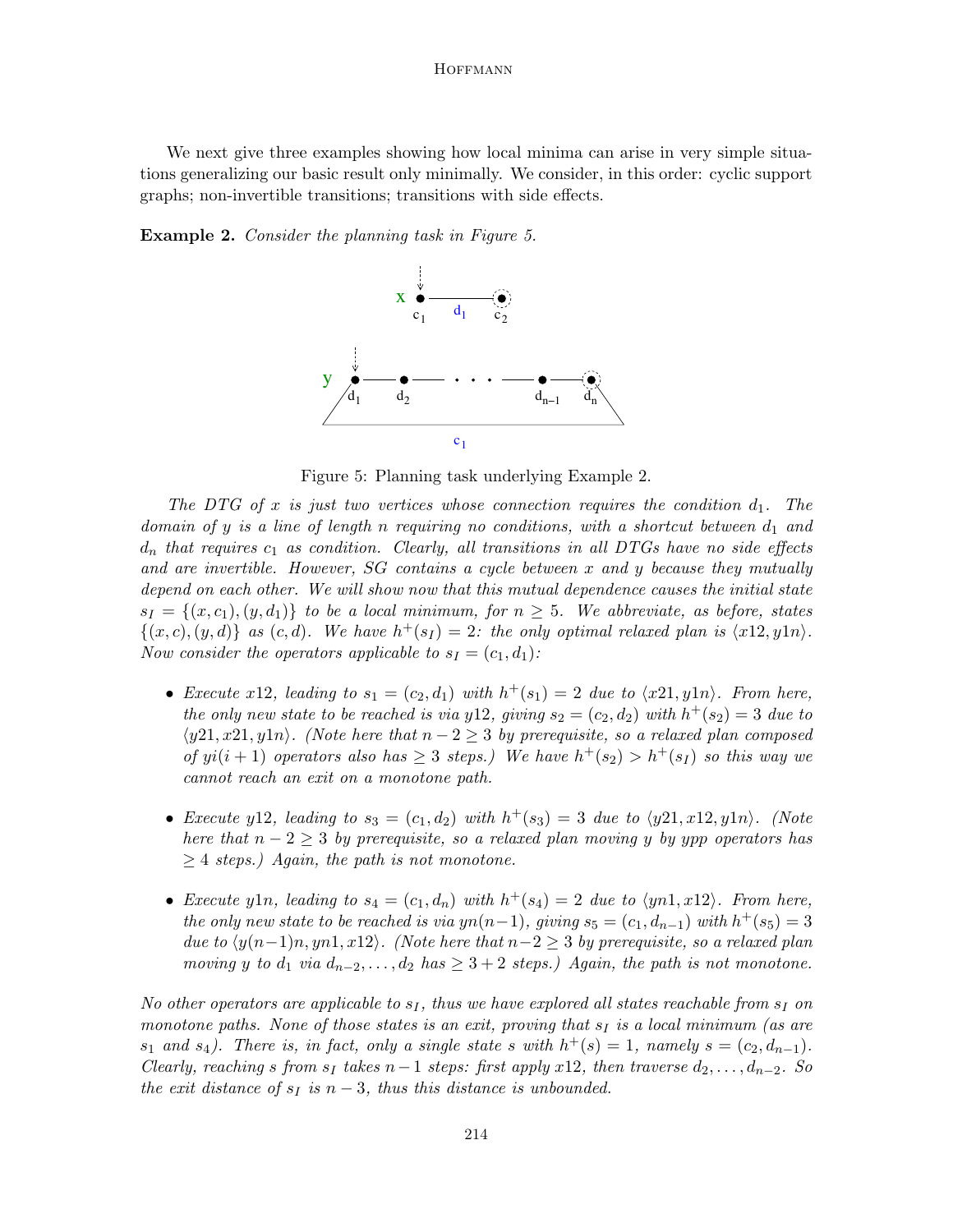In Section 9, the following modification of Example 2 is considered. We set  $n := 2$ , i.e., the domain of y is reduced to the two values  $d_1, d_2$ ; and we remove the line  $d_2, \ldots, d_{n-2}$ , i.e., y can move only via what was previously the short-cut. This modified example falls into the  $SAS^+$ -PUBS tractable class identified by Bäckström and Klein  $(1991)$ , and it still contains a local minimum (the example is unsolvable, though).

Example 3. Consider the planning task in Figure 6.



Figure 6: Planning task underlying Example 3. The arrow between  $d_1$  and  $d_2$  indicates that the respective DTG transition is directed, i.e., there exists no transition from  $d_2$ to  $d_1$ .

The DTG of x is three vertices whose connection requires (starting from the initial value  $c_1$ ) first condition  $d_2$ , then condition  $d_1$ . The domain of y is a circle of length n requiring no conditions, and being invertible except for the arc from  $d_1$  to  $d_2$ .

Clearly, the support graph is acyclic and all transitions in all DTGs have no side effects. However, the non-invertible arc from  $d_1$  to  $d_2$  causes the initial state  $s_1 = (c_1, d_1)$  to be a local minimum for all  $n \geq 3$ . This is very easy to see. We have  $h^+(s_I) = 3$  due to the only optimal relaxed plan  $\langle y12, x12, x23 \rangle$ . Note here that the relaxed plan does not have to "move y back" because  $(y, d_1)$  is still true after executing y12. Now, the operators applicable to  $s_I$  are y12 and y1n. The latter, reaching the state  $s_n = (c_1, d_n)$ , immediately increases the value of  $h^+$ . This is because, with  $n \geq 3$ , y $1n$  does not get y closer to  $d_2$ , while moving it farther away from  $d_1$  (both of which need to be achieved). The shortest relaxed for  $s_n$  is  $\langle yn1, y12, x12, x23 \rangle$ . Alternatively, say we apply y12 in  $s<sub>I</sub>$ , reaching the state  $s<sub>2</sub> = (c<sub>1</sub>, d<sub>2</sub>)$ . We have  $h^+(s_2) = n+1$ : we need to apply, in the relaxation, x12, n – 1 steps to complete the circle from  $d_2$  back to  $d_1$ , and x23. Thus, for  $n \geq 3$ ,  $s_2$  has a larger  $h^+$  value than  $s_1$ . It follows that  $s_I$  is a local minimum. The nearest exit to  $s_I$  is  $s_{n-1} = (c_2, d_{n-1})$ :  $s_{n-1}$  has the relaxed plan  $\langle y(n-1)n, yn1, x23 \rangle$  of length 3, and after applying  $y(n-1)n$  we get h<sup>+</sup> value 2. Reaching  $s_{n-1}$  from  $s_I$  takes 1 step moving x and  $n-2$  steps moving y. So the exit distance of  $s_I$  is  $n-1$ , thus this distance is unbounded.

#### Example 4. Consider the planning task in Figure 7.

The DTG of x consists of two kinds of transitions. First, there is a line  $c_1, \ldots, c_n$  of transitions requiring no conditions. Second, there are direct links, called short-cuts in what follows, between  $c_n$  and every other  $c_i$ , conditioned on value  $d_1$  of y. The DTG of y contains just two vertices that are connected unconditionally. Moving from  $d_1$  to  $d_2$  has the side-effect  $c_n$ . (That side-effect is responsible for the "towards- $c_n$  direction" of the short-cuts in the  $DTG$  of x.)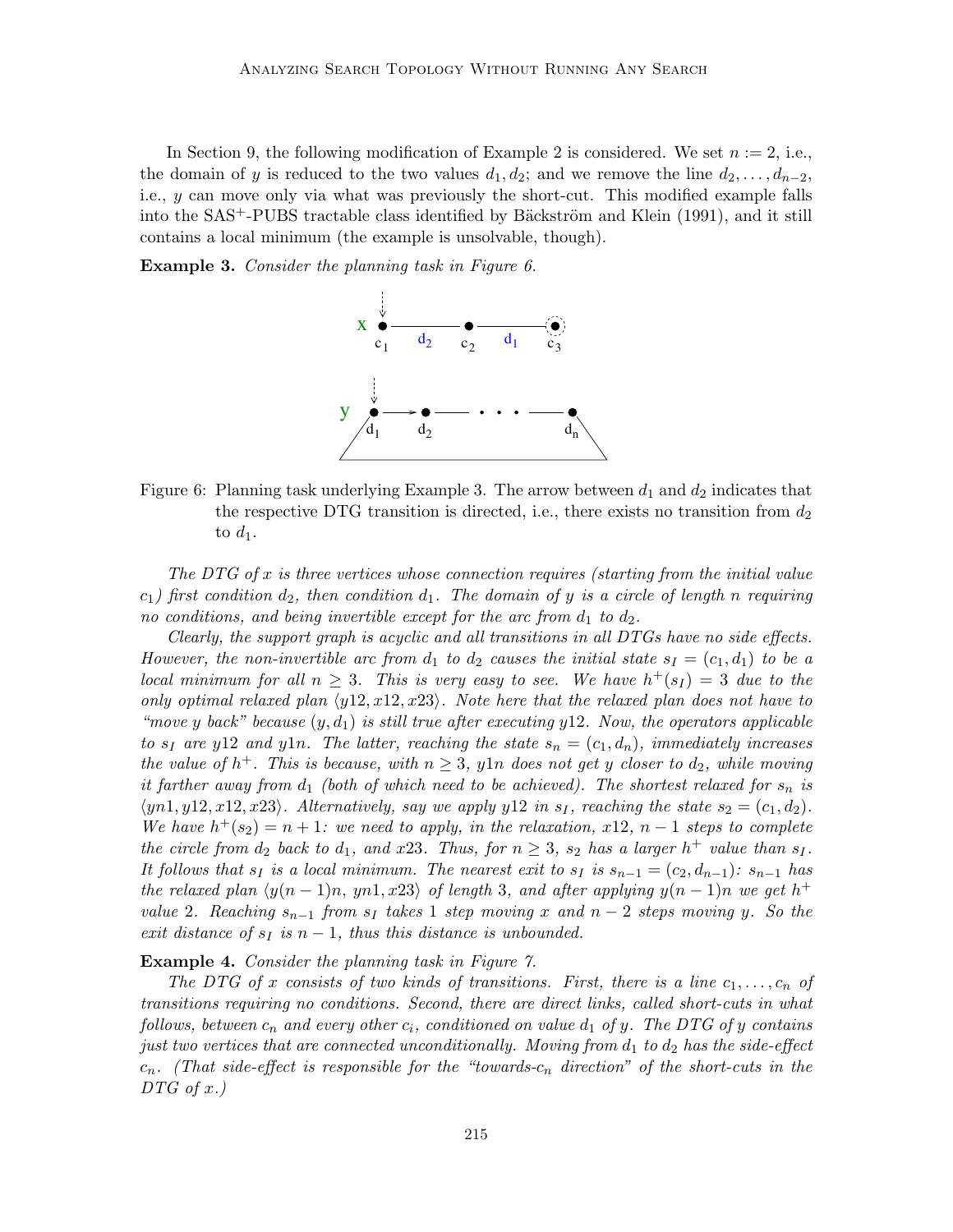

Figure 7: Planning task underlying Example 4. The (red) inscription  $c_n$  above the line between  $d_1$  and  $d_2$  indicates that the transition from  $d_1$  to  $d_2$  has the side effect  $c_n$ .

The support graph is acyclic. Its only arc goes from y to x, due to the short-cuts in the DTG of x, and due to the operator y 12 which has an effect on x and a precondition on y. The transitions are all invertible; in particular each short-cut has both, a direction towards  $c_n$  and vice versa. However, the side-effect of y12 causes the initial state  $s_I = (c_1, d_1)$  to be a local minimum for all  $n \geq 3$ .

We have  $h^+(s_I) = 1$  due to the only optimal relaxed plan  $\langle y12 \rangle$ . Note here that the relaxed plan does not care about the side effect of  $y12$ , because  $c_1$  is still true afterward. Now, if we apply any operator in  $s_I$  that leaves  $c_I$ , then clearly we increase  $h^+$  by 1: no matter what move we make, the relaxed plan must include both  $y12$  and a move back to  $c_1$ . The only other available option in  $s_I$  is to apply y12. We get the state  $s_1 = (c_n, d_2)$ . There,  $h^+(s_1) = 2$  as well, because the relaxed plan needs to re-achieve  $c_1$ . Since  $n \geq 3$ , doing so via the unconditional sequence  $c_n, \ldots, c_1$  takes  $\geq 2$  steps. The only alternative is to use the short-cut xn1 from  $c_n$  to  $c_1$ ; doing so involves applying y21 in the first place, giving us a relaxed plan of length 2. Hence all direct successors of  $s_I$  have a heuristic value  $> 1$ , and so  $s<sub>I</sub>$  is a local minimum. Note also that the exit distance of  $s<sub>I</sub>$  grows with n. The nearest exit is a state from which the goal can be reached in a single step. Clearly, the only such state is  $(c_2, d_2)$ . The shortest path to that state, from  $s_1$ , applies y12 and then moves along the unconditional line  $c_n, \ldots, c_2$ , taking  $1 + (n-2) = n-1$  steps.

We next show that the exit path constructed using "short-cuts", leading to the improved bound cost<sup>d∗</sup> instead of cost<sup>d</sup>, may be non-monotone, and that the improved bound may indeed under-estimate the length of a shortest monotone exit path.

#### Example 5. Consider the planning task in Figure 8.

In this example, the only optimal relaxed plan for the initial state moves z along the path  $e_0, \ldots, e_{2n}$  – note here that all these values are needed for moving y – then moves y to  $d_{2k+2n}$ , then moves x to  $c_1$ . This gives a total of  $h^+(s_1) = 2n + (2k+2n) + 1 = 4n + 2k + 1$ steps.

The only operators applicable to  $s_I$  move z. If we move along the line  $e_0, \ldots, e_{2n}$ , then  $h$ <sup>+</sup> remains constant: we always need to include the moves back in order to achieve the own goal of z. Once we reach  $e_{2n}$ , we can move y one step, then need to move z back, etc. During all these moves, up to the state where  $y = d_{2k+2n}$ , as long as z stays within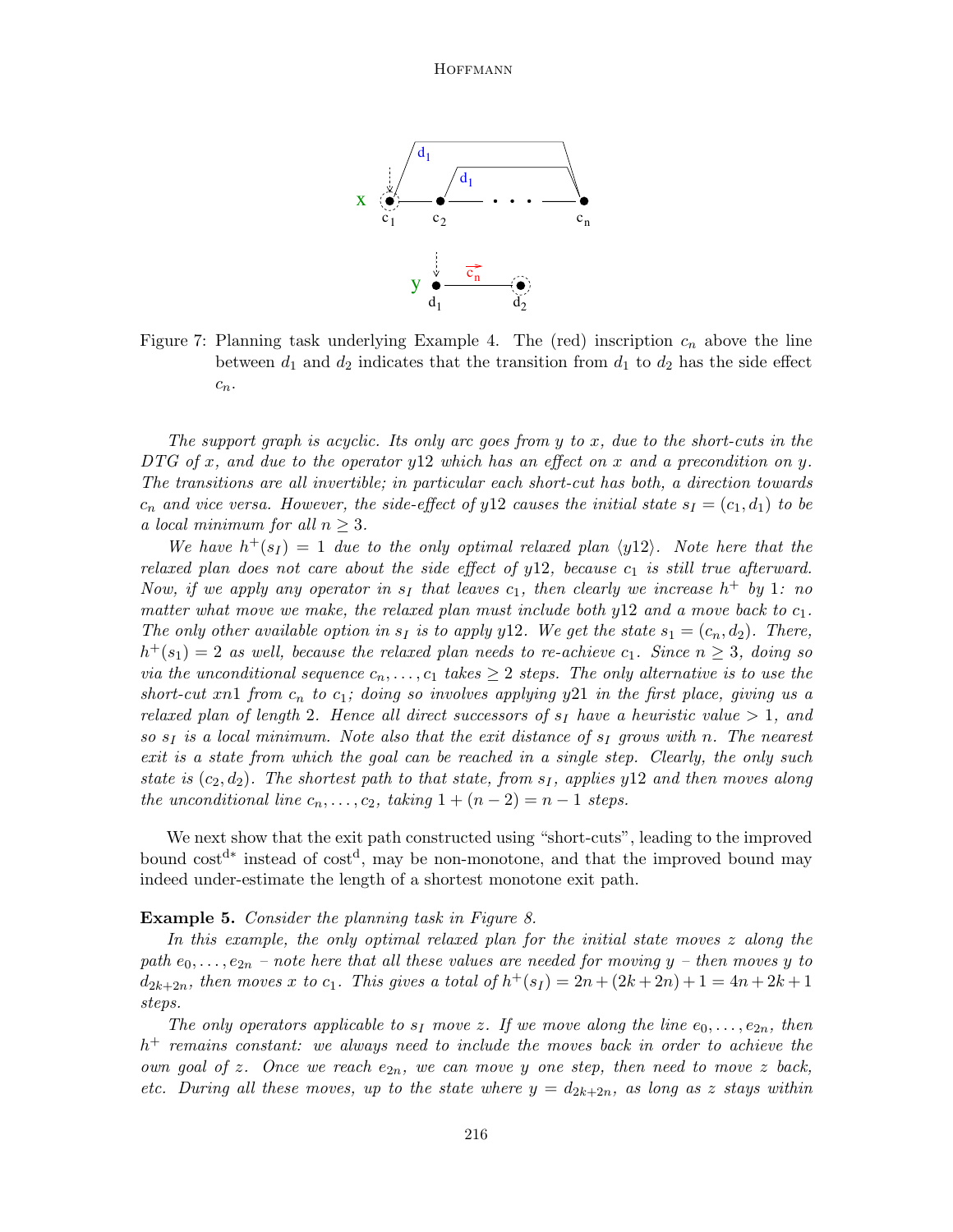

Figure 8: Planning task underlying Example 5.

 $e_0, \ldots, e_{2n}$ ,  $h^+$  remains constant. To see this, observe first that of course it suffices for a relaxed plan to reach once, with  $z$ , all the values on this line, taking  $2n$  moves wherever we are on the line; the moves for y are as before. Second, observe that indeed all these moves are needed: wherever y is on the line  $d_0, \ldots, d_{2k+2n}$ , it needs to move to  $d_{2k+2n}$  in order to suit x, and it needs to move to  $d_0$  to suit its own goal. Every value in  $e_0, \ldots, e_{2n}$  appears as a condition of at least one of these y moves. Thus, from  $s_I$ , the nearest exit reached this way is the state s where  $y = d_{2k+2n}$  and  $z = e_{2n}$ : there, we can move x to  $c_1$  which decreases  $h^+$  to  $4n + 2k$ . The length of the exit path  $\overrightarrow{o}$  we just described, from  $\overrightarrow{s}$  to s, obviously is  $2k * (2n + 1) + 2n * 2 = 4kn + 2k + 4n$ .

What happens if we move z to  $e'$ ? Consider first that we do this in  $s_I$ . Then  $h^+$  increases to  $4n + 2k + 2$ : we need to reach all values on the line  $e_0, \ldots, e_{2n}$ , which from e' takes one step more. The same argument applies for any state traversed by  $\overrightarrow{o}$ , because, as argued, in any such state we still need to reach all values on the line  $e_0, \ldots, e_{2n}$ . Thus  $\overrightarrow{o}$  is the shortest monotone path to an exit.

The only optimal rplan dependency graph oDG<sup>+</sup> for  $s_I$  is the entire SG, and oDTG<sub>z</sub><sup>+</sup> contains all of  $DTG_z$  except  $e'$ . The only global dependency graph gDG is the entire SG.

Clearly, in  $s_I$ , the next required value to reach for any variable is  $e_{2n}$ , so the construction in the proof to Theorem 2 will first try to reach that value. When using "short-cuts" as accounted for by  $cost^{d*}(.)$ , the exit path constructed will move to  $e_{2n}$  via e' rather than via the line  $e_0, \ldots, e_{2n}$ , and thus as claimed this exit path is not monotone.

Finally, consider the bound returned by  $\text{cost}^{d*}(oDG^+)$ . Obviously,  $\text{cost}^{d*}(oDG^+)$  = cost<sup>D</sup><sup>\*</sup>(gDG). We obtain the bound  $(-1) + \text{cost}^{d*}(oDG^+) = (-1) + 1[\text{cost}^{d*}(x)] + 1 * (2k +$  $2n$ [cost<sup>d</sup>\* $(x)$  \* diam $(oDTG_y^+)] + (2k + 2n)$  \*  $(n + 1)$ [cost<sup>d\*</sup> $(y)$  \* diam $(DTG_z)]$ . Note here that diam( $DTG_z$ ) = n + 1 because DT $G_z$  is a circle with  $2n + 2$  nodes. Overall, we have  $(-1)+\text{cost}^{d*}(oDG^+) = (2k+2n)*(n+2) = 2kn+4k+2n^2+4n$ . For sufficiently large k, this is less than  $4kn+2k+4n$ , as claimed. In detail, we have  $4kn+2k+4n > 2kn+4k+2n^2+4n$ iff 2kn − 2k > 2n<sup>2</sup> iff kn − k > n<sup>2</sup> iff k >  $\frac{n^2}{n-1}$  $\frac{n^2}{n-1}$ . This holds, for example, if we set  $n := 2$ and  $k := 5$ .

The reader will have noticed that Example 5 is very contrived. The reason why we need such a complicated unrealistic example is that  $cost<sup>d</sup>$ , and with that  $cost<sup>d*</sup>$ , contains two sources of over-estimation, cf. the discussion in Section 5. In particular, every move of non-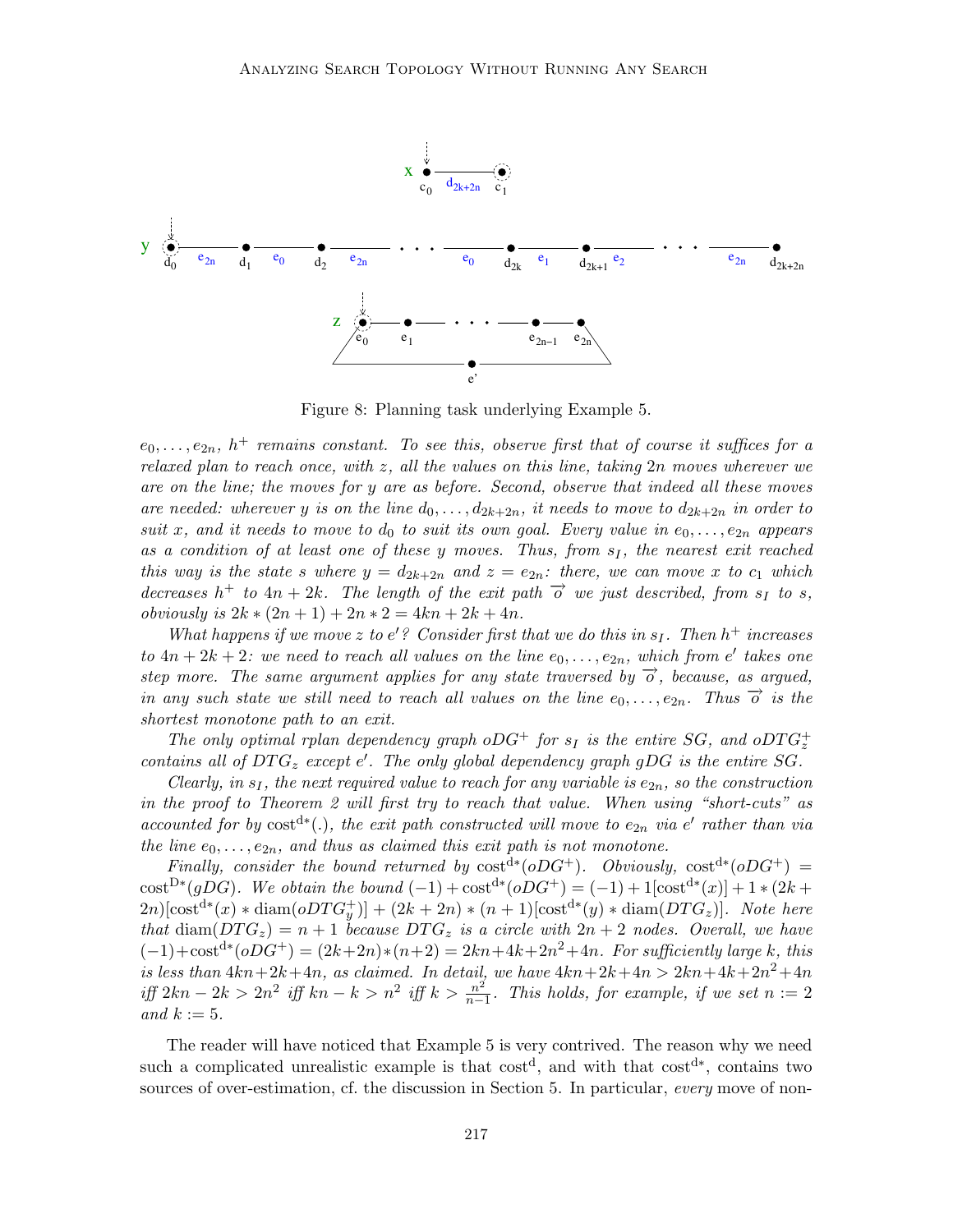leaf variables is supposed to take a whole  $oDTG^+/DTG$  diameter. To show that  $\mathrm{cost}^\mathrm{d*}$  is not in general an upper bound on the length of a monotone exit path, we thus need the presented construction around k so that its under-estimation – considering diam( $DTG_z$ ) instead of  $\text{diam}( oD T G_z^+)$  – outweighs this over-estimation. Importantly, constructing examples where the "short-cuts" temporarily increase  $h^+$  (but cost<sup>d\*</sup> nevertheless delivers an upper bound on monotone exit path length) is much easier. All that needs to happen is that, for whatever reason, we have a variable z like here, where the currently required value  $(e_{2n})$  in Example 5) is reached in  $oDTG_z^+$  values along an unnecessarily long path all of whose values are needed in the relaxed plan. This happens quite naturally, e.g., in transportation domains if the same vehicle needs to load/unload objects along such a longer path.

We now demonstrate that, in a case where our analyses apply, exit distance may be exponential.

Example 6. Consider the planning task in Figure 9.



Figure 9: Planning task underlying Example 6.

The DTG of  $x_0$  is two vertices whose connection is conditioned on  $c_5^1$ . For all other variables  $x_i$ , we have five vertices on a line, alternatingly requiring the last vertex  $c_5^{i+1}$  of  $x_{i+1}$  and the first vertex  $c_1^{i+1}$  of  $x_{i+1}$ . Clearly, the only optimal rplan dependency graph  $oDG^+$  for  $s_I$ , and the only global dependency graph gDG for the task is the full support graph SG. This is acyclic, and all transitions are invertible and have no side effects, thus our analyses apply.

What are  $h^+(s_I)$  and  $ed(s_I)$ ? For a relaxed plan, we need to move  $x_0$  to  $c_2^0$ . Due to the conditioning, for each variable both "extreme" values – left and right hand side – are required so we need 4 moves for each  $x_i$  with  $1 \leq i \leq n$ . Thus  $h^+(s_i) = 1 + 4n$ .

Now, consider any state s where  $s(x_0) = c_1^0$ . To construct a relaxed plan, obviously we still need 1 move for  $x_0$ . We also still need 4 moves for each other variable. Consider  $x_1$ . If  $s(x_1) = c_1^1$  then we need to move it to  $c_5^1$  in order to be able to move  $x_0$ . If  $s(x_1) = c_2^1$ then we need to move it to  $c_5^1$  in order to be able to move  $x_0$ , and to  $c_1^1$  for its own goal, and so forth. In all cases, all four transitions must be taken in the relaxed plan. Due to the conditioning, recursively the same is true for all other variables. Thus,  $h^+(s) = 1 + 4n$ .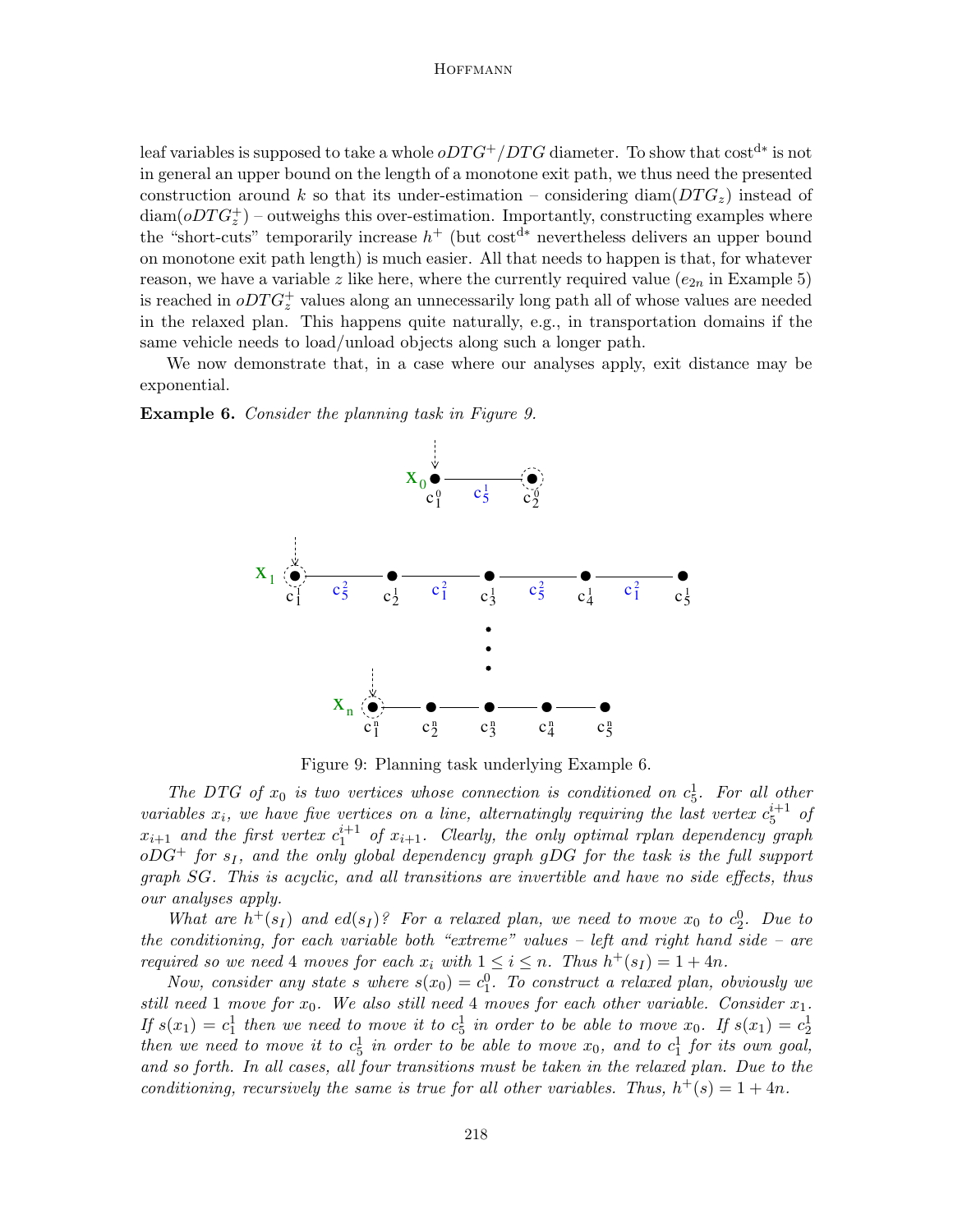This means that the nearest exit is a state s' where  $x_0$  has value  $c_1^0$  and  $x_1$  has value  $c_5^1$ : in  $s'$ , we can move  $x_0$  and afterward, definitely,  $4n$  steps suffice for a relaxed plan. What is the distance to a state s'? We need to move  $x_1$  four times. Let's denote this as  $d(x_1) = 4$ . Each move requires 4 moves of  $x_2$ , so  $d(x_2) = 16$ . The sequence of moves for  $x_2$  "inverses direction" three times. At these points,  $x_3$  does not need to move so  $d(x_3) = (d(x_2) - 3) * 4$ . Generalizing this, we get  $d(x_{i+1}) = [d(x_i) - (\frac{d(x_i)}{4} - 1)] * 4 = 3d(x_i) + 4$ , so the growth over n is exponential.

Obviously, Example 6 also shows that plan length can be exponential in cases where Theorem 4 applies. We remark that Example 6 is very similar to an example given by Domshlak and Dinitz (2001). The only difference is that Domshlak and Dinitz's example uses different conditions for transitions to the left/to the right, which enables them to use smaller DTGs with only 3 nodes. In our setting, we cannot use different conditions because we need the transitions to be invertible. This causes the "loss" of exit path steps in those situations where the next lower variable "inverses direction" and thus relies on the same outside condition as in the previous step. Indeed, for DTGs of size 3, this loss of steps results in a polynomially bounded exit distance. The recursive formula for  $d(x_i)$ becomes  $d(x_{i+1}) = [d(x_i) - (\frac{d(x_i)}{2} - 1)] * 2 = d(x_i) + 2$ , resulting in  $ed(s_1) = n^2 + n$ . On the other hand,  $cost^{d*}$  and  $cost^{D*}$  still remain exponential in this case, because they do not consider the loss incurred by inversing directions. Precisely, it is easy to see that  $\text{cost}^{d*}(oDG^+) = \text{cost}^{D*}(gDG) = 1 + \sum_{i=1}^{n} 2^i = 2^{n+1} - 1$ . This proves that these bounds can over-estimate by an exponential amount.

The next example shows that the exit path constructed (implicitly) by our analyses may be exponentially longer than an optimal plan for the task.

Example 7. Consider the planning task in Figure 10.



Figure 10: Planning task underlying Example 7.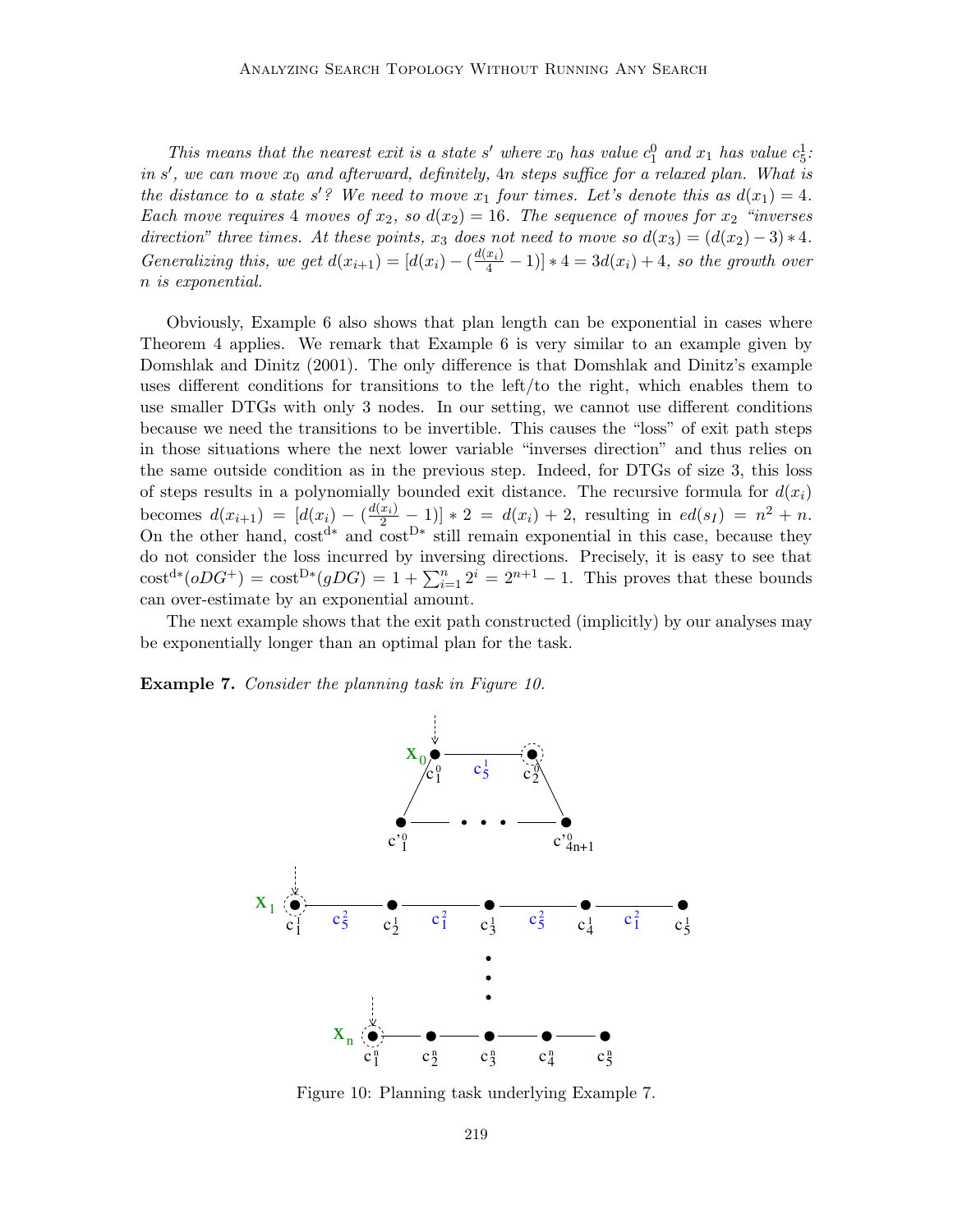In this example, the only optimal relaxed plan for the initial state is the same as in Example 6, because the "alternative" route via  $c'_{01}, \ldots, c'_{0(4n+1)}$  takes  $1 + 4n + 1 = 4n + 2 >$  $4n+1$  steps. Thus the exit path constructed remains the same, too, with length exponential in n. However, the length of the shortest plan is  $4n + 2$ .

Note in Example 7 that the observed weakness – being guided into the "wrong" direction – is caused by a weakness of optimal relaxed planning, rather than by a weakness of our analysis. The relaxation overlooks the fact that moving via  $x_1, \ldots, x_n$  will incur high costs due to the need to repeatedly undo and re-do conditions achieved beforehand. Note also that, in this example too, we get an exponential over-estimation of exit distance.

We finally show that feeding Theorem 2 with non-optimal relaxed plans does not give any guarantees:

**Example 8.** Consider the planning task in Figure 11.



Figure 11: Planning task underlying Example 8. The arrow between  $e_{n-1}$  and  $e_n$  indicates that the respective DTG transition is directed, i.e., there exists no transition from  $e_n$  to  $e_{n-1}$ .

There are two ways to achieve the goal  $c_2$ : either via moving y and z, or by moving  $v_1, \ldots, v_{n+2}$ . The only optimal relaxed plan chooses the former option, giving  $h^+(s_I) = n+1$ . As soon as  $n \geq 3$ , however, the only parallel-optimal relaxed plan  $P^+(s_I)$  chooses the latter option because moving y and z results in  $n + 1$  sequential moves, whereas  $v_1, \ldots, v_{n+2}$  can be moved in parallel, giving parallel length 3.

Consider what happens to  $h^+$  in either of the options. If we move z, then  $h^+$  remains constant because we need to move z back into its own goal. As soon as we reach  $z = e_n$ ,  $h^+ = \infty$  because the last transition is uni-directional and we can no longer achieve the own goal of z. Thus there is no exit path, and in particular no monotone exit path, via this option.

Say we move  $v_1, \ldots, v_{n+2}$  instead. In the first move (whichever  $v_i$  we choose),  $h^+$ increases because the shortest option is to undo this move and go via y and  $z$ : this takes  $n+2$  steps whereas completing the  $v_i$  moves and going via c' takes  $(n+1)+2=n+3$  steps.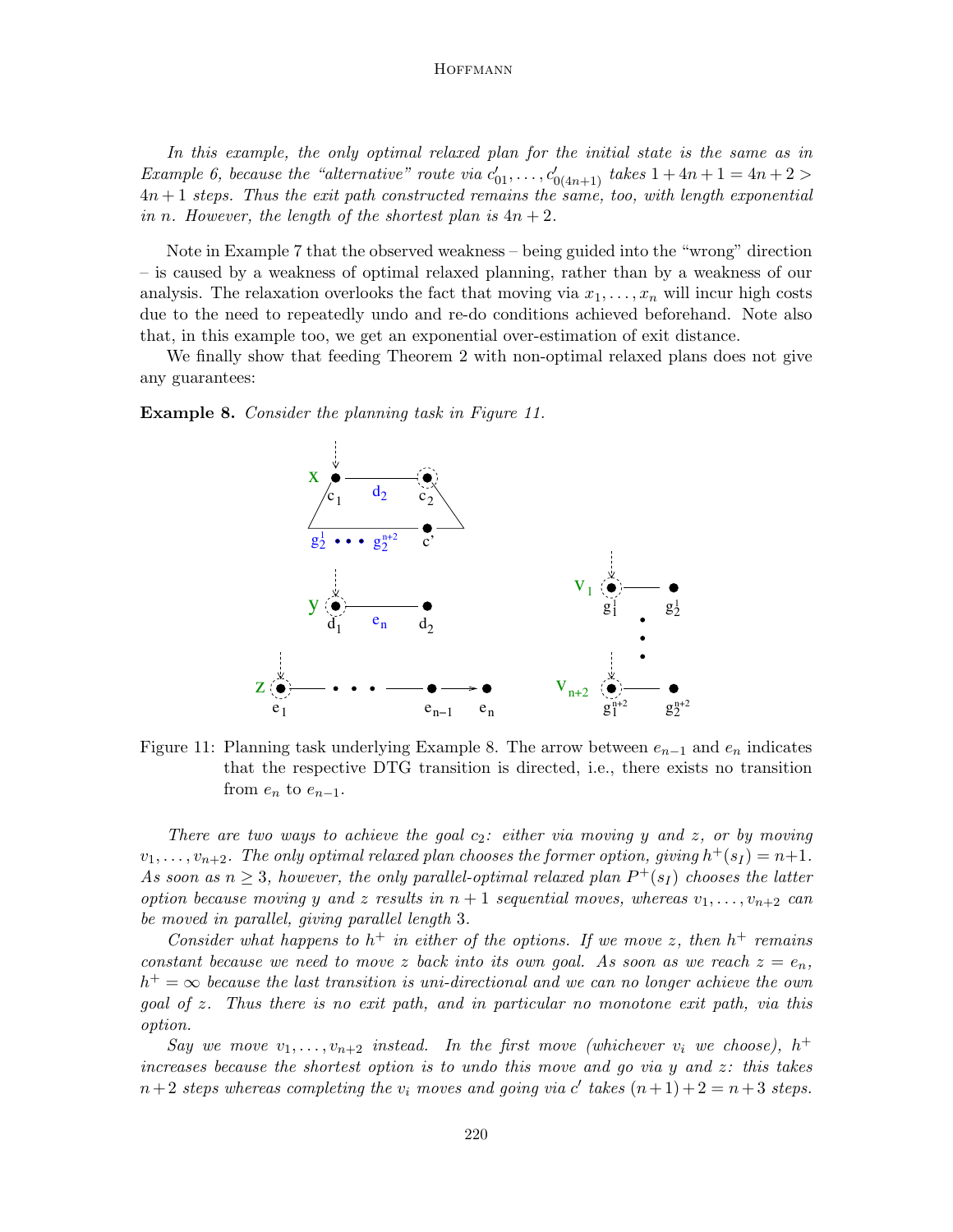Thus there is no monotone exit path via this option either, and  $s_I$  is a local minimum. After completing the  $n+2$  moves of  $v_i$  and moving to  $x = c'$ , we have  $h^+ = (n+2)+1$  due to the shortest relaxed plan that moves back all  $v_i$  and moves to  $x = c_2$ . To reduce this heuristic value to the initial value  $h^+(s_I) = n+1$ , we need to execute a further 2 of these steps. The state we have then reached has a better evaluated neighbor, so the exit distance is  $n + 5$ .

Consider now the effect of feeding Theorem 2 with the parallel-optimal plan  $P^+(s_I)$ . Clearly, the optimal rplan dependency graph oDG<sup>+</sup> constructed for  $P^+(s_I)$  consists of x and all the  $v_i$  variables, but does not include y nor z. Thus the theorem applies, and it wrongly concludes that  $s_I$  is not a local minimum. The exit distance bound computed is  $(-1) + \text{cost}^{d*}(oDG^+) = (-1) + 1[\text{cost}^{d*}(x)] + \sum_{i=1}^{n+2} (1 \cdot 1)[\text{cost}^{d*}(x) \cdot \text{diam}(DTG_{v_i})] = n+2.$ This is less than the actual distance  $ed(s<sub>I</sub>) = n + 5$ , and thus this result is also wrong.

Say we modify Example 8 by making the last transition of  $z$  undirected, but making one of the  $v_i$  transitions unidirectional to the right. Then the  $v_1, \ldots, v_{n+2}$  option leads into a dead end, whereas the y, z option succeeds. In particular, Theorem 2 does not apply to  $oDG^+$  constructed for the parallel-optimal relaxed plan  $P^+(s_I)$ , and thus this is an example where using non-optimal relaxed plans results in a loss of information.

#### A.5 Benchmark Performance Guarantees

We give definitions of the 7 domains mentioned in Propositions 1 and 2. For each domain, we explain why the respective property claimed holds true. In most of the domains, we assume some static properties as are used in PDDL to capture unchanging things like the shape of the road network in a transportation domain. We assume in what follows that such static predicates have been removed prior to the analysis, i.e., prior to testing the prerequisites of Theorem 4.

**Definition 5.** The Logistics domain is the set of all planning tasks  $\Pi = (\mathcal{V}, \mathcal{O}, s_I, s_G)$  whose components are defined as follows.  $V = P \cup V$  where P is a set of "package-location" variables p, with  $\mathcal{D}_p = L \cup V$  where L is some set representing all possible locations, and V is a set of "vehicle-location" variables v, with  $\mathcal{D}_v = L_v$  for a subset  $L_v \subseteq L$  of locations.  $\mathcal O$  contains three types of operators: "move", "load", and "unload", where  $move(v, l1, l2) = (\{v =$  $l_1\{v = l_2\}$  for  $l_1 \neq l_2$ ,  $load(v, l, p) = (\{v = l, p = l\}, \{p = v\})$ , and unload $(v, l, p) =$  $({v = l, p = v}, {p = l})$ . s<sub>I</sub> assigns an arbitrary value to each of the variables, and s<sub>G</sub> assigns an arbitrary value to some subset of the variables.

Every global dependency graph  $gDG$  in Logistics either has a package p as the leaf variable  $x_0$ , or has a vehicle variable v as the leaf variable  $x_0$ . In the latter case gDG consists of only  $x_0$ , with no arcs. In the former case,  $o_0$  is preconditioned on a single vehicle v only, leading to a single non-leaf variable v. In both cases,  $gDG$  is acyclic, all involved transitions have no side effects, and all involved transitions are invertible. Thus we can apply Theorem 4. We have  $\text{cost}^{D*}(gDG) = 1 + 1 * 1$  for packages and  $\text{cost}^{D*}(gDG) = 1$  for vehicles, thus overall we obtain the correct bound 1.

**Definition 6.** The Miconic-STRIPS domain is the set of all planning tasks  $\Pi$  =  $(V, \mathcal{O}, s_I, s_G)$  whose components are defined as follows.  $V = O \cup D \cup B \cup S \cup \{e\}$  where  $|O| = |D| = |S|$  and: O is a set of "passenger-origin" variables o, with  $\mathcal{D}_o = L$  where L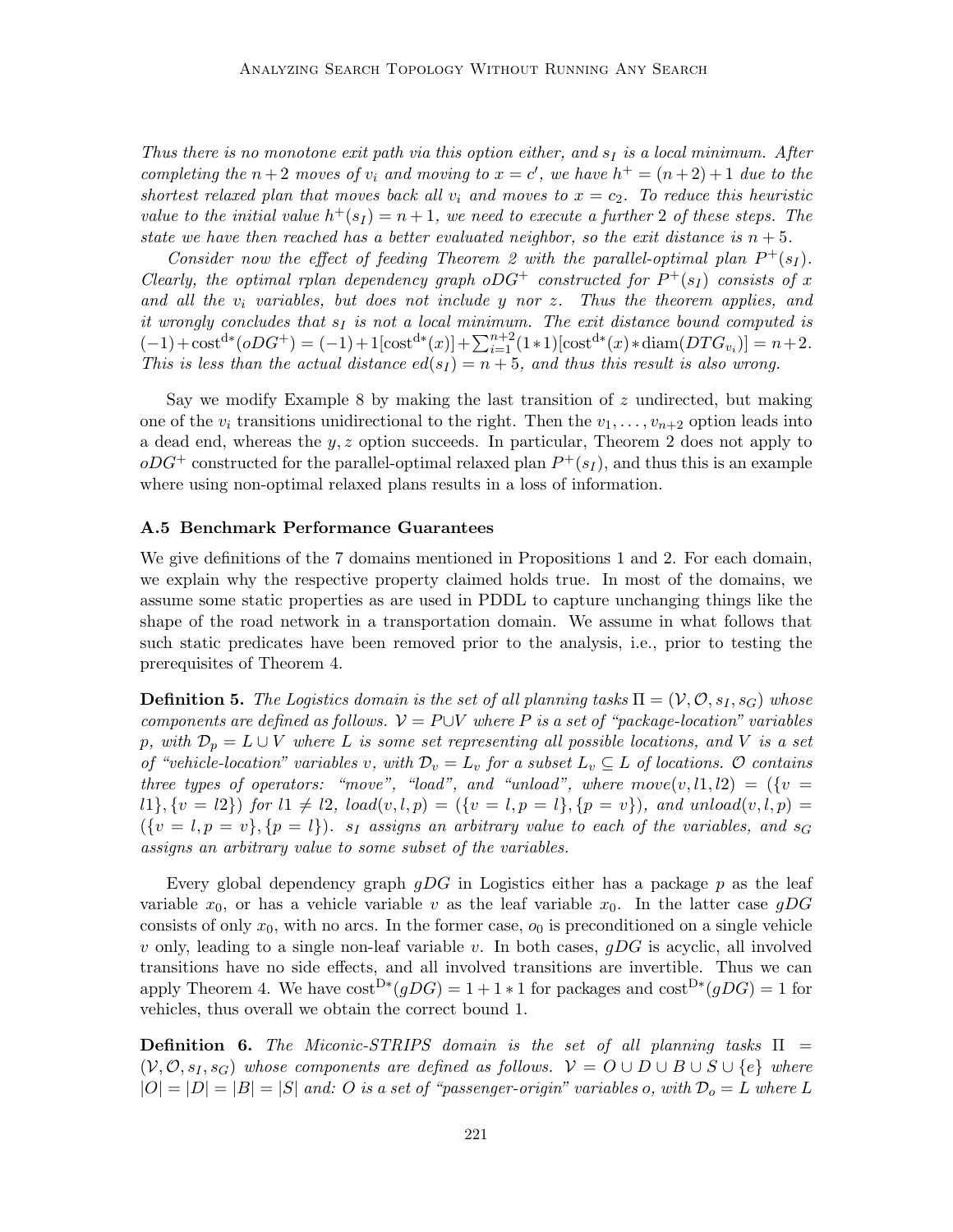is some set representing all possible locations (floors);  $D$  is a set of "passenger-destination" variables d with  $\mathcal{D}_d = L$ ; B is a set of "passenger-boarded" variables b with  $\mathcal{D}_b = \{1, 0\}$ ; S is a set of "passenger-served" variables s with  $\mathcal{D}_s = \{1,0\}$ ; e is the "elevator-location" variable with  $\mathcal{D}_e = L$ . O contains three types of operators: "move", "board", and "depart", where  $move(l1, l2) = (\{e = l1\}, \{e = l2\})$  for  $l1 \neq l2$ ,  $board(l, i) = (\{e = l, o_i = l\}, \{b_i = 1\})$ , and depart $(l,i) = (\{e = l,d_i = l,b_i = 1\}, \{b_i = 0,s_i = 1\})$ .  $s_I$  assigns arbitrary locations to the variables O, D, and e, and assigns 0 to the variables B and S.  $s_G$  assigns 1 to the variables S.

Passenger-origin and passenger-destination variables are static, i.e., not affected by any operator. Thus the common pre-processes will remove these variables, using them only to statically prune the set of operators that are reachable. We assume in what follows that such removal has taken place.

Every global dependency graph gDG in Miconic-STRIPS has a passenger-served variable  $s_i$  as the leaf variable  $x_0$ . This leads to non-leaf variables  $b_i$  and  $e$ , with arcs from  $e$  to both other variables and from  $b_i$  to  $s_i$ . Clearly,  $gDG$  is acyclic. The transitions of e are all invertible and have no side effects. The transition  $(0, 1)$  of  $b_i$  (is not invertible since departing has a different condition on e but) has an irrelevant own-delete  $-b<sub>i</sub> = 0$  does not occur anywhere in the goal or preconditions – and has no side effects and thus irrelevant side effect deletes. The transition (1,0) of  $b_i$  (is not invertible but) is irrelevant –  $b_i = 0$ doesn't occur anywhere. The transition  $(0, 1)$  of the leaf variable  $s_i$  has self-irrelevant side effect deletes –  $b_i = 1$  occurs only in the precondition of the transition's own responsible operator rop $(0, 1) = \text{depart}(l_d, i)$ . Hence we can apply Theorem 4. This delivers the bound  $\text{cost}^{D*}(gDG) - 1 = -1 + 1[s_i] + (1 * 1)[\text{cost}^{D*}(s_i) * \text{maxPath}(DTG_{b_i})] + (2 * 1)[(\text{cost}^{D*}(s_i) +$  $cost^{D*}(b_i)) * diam(DTG_e)]=3.$ 

**Definition 7.** The Simple-TSP domain is the set of all planning tasks  $\Pi = (\mathcal{V}, \mathcal{O}, s_I, s_G)$ whose components are defined as follows.  $\mathcal{V} = \{p\} \cup V$  where: p is the "position" variable, with  $\mathcal{D}_p = L$  where L is some set representing all possible locations; and V, with  $|V| = |L|$ , is a set of "location-visited" variables v, with  $\mathcal{D}_v = \{1,0\}$ . O contains a single type of operators:  $move(l1, l2) = (\{p = l1\}, \{p = l2, v_{l2} = 1\})$  for  $l1 \neq l2$ .  $s_I$  assigns an arbitrary value to p and assigns 0 to the variables V.  $s_G$  assigns 1 to the variables V.

Every global dependency graph  $gDG$  in Simple-TSP has a location-visited variable  $v_i$ as the leaf variable  $x_0$ . This leads to the single non-leaf variable p. Clearly, gDG is acyclic. Every transition (0, 1) of  $v_i$  considered, induced by  $o_0 = move(l, 1, li)$ , has replaceable side effect deletes. Any operator  $o = move(11, x)$  can be replaced by the equivalent operator  $move(li, x)$  unless  $x = li$ . In the latter case, we have  $o_0 = o$  which is excluded in the definition of replaceable side effect deletes. Every transition  $(l1, l2)$  of p clearly is invertible; it has the irrelevant side effect delete  $v_{l2} = 0$ ; its side effect is only on  $v_{l2}$  which is not a non-leaf variable of  $gD$ . Hence we can apply Theorem 4. This delivers the bound  $\text{cost}^{D*}(gDG) - 1 = -1 + 1[v_i] + (1 * 1)[\text{cost}^{D}(v_i) * \text{diam}(DTG_p)] = 1.$ 

We consider an extended version of the Movie domain, in the sense that, whereas the original domain version considers only a fixed range of snacks (and thus the state space is constant across all domain instances), we allow to scale the number of different snacks.<sup>25</sup>

<sup>25.</sup> The original domain version allows to scale the number of operators adding the same snack. All these operators are identical, and can be removed by trivial pre-processes.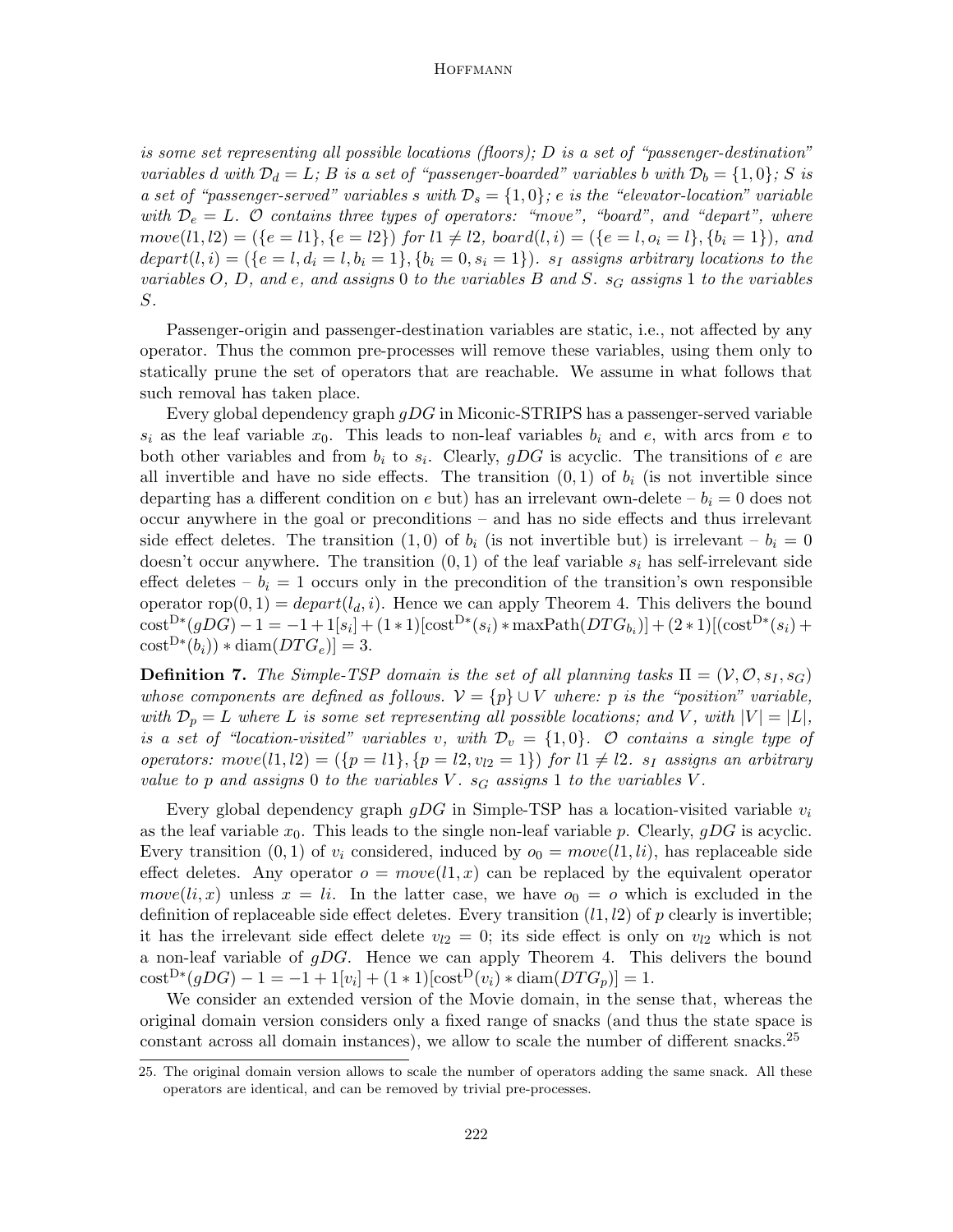**Definition 8.** The Movie domain is the set of all planning tasks  $\Pi = (\mathcal{V}, \mathcal{O}, s_I, s_G)$ whose components are defined as follows.  $V = \{c0, c2, re\} \cup H$ . Here, c0 is the "counterat-zero" variable, with  $\mathcal{D}_{c0} = \{1,0\}$ ; c2 is the "counter-at-two-hours" variable, with  $\mathcal{D}_{c2} = \{1,0\}$ ; re is the "movie-rewound" variable, with  $\mathcal{D}_{re} = \{1,0\}$ ; H are "have-snack" variables h with  $\mathcal{D}_h = \{1, 0\}$ . O contains four types of operators: "rewindTwo", "rewindOther", "resetCounter", and "getSnack", where  $rewindTwo = (\{c2 = 1\}, \{re = 1\}),$ rewindOther =  $({c2 = 0}, {re = 1, c0 = 0}),$  resetCounter =  $(\emptyset, {c0 = 1}),$  and  $getSnack(i) = (\emptyset, \{h_i = 1\})$ .  $s_i$  assigns an arbitrary value to all variables.  $s_G$  assigns the re, c0, and H variables to 1.

Note that, depending on the value of the static variable c2, the operator set will be different: if  $s_I(c2) = 1$  then rewindOther is removed, if  $s_I(c2) = 0$  then rewindTwo is removed. We refer to the former as case (a) and to the latter as case (b).

Every global dependency graph  $gDG$  consists of a single (leaf) variable. The transitions of each  $h$  variable have no side effects and thus have irrelevant side effect deletes. The transition  $(0, 1)$  of c0 has no side effects and thus has irrelevant side effect deletes. The transition  $(1,0)$  of c0 is irrelevant. For case (a), the transition  $(0,1)$  of re has no side effects and thus has irrelevant side effect deletes so we can apply Theorem 4. For case (b), the transition  $(0, 1)$  of re has the side effect  $c0 = 0$ . Observe that (1) this fact itself is irrelevant; and (2) that the only  $\psi \in \text{ctx}(0, 1)$  is  $\{c0 = 1\}$ , and  $o := resetCounter$  satisfies  $\emptyset = \mathrm{pre}_o \subseteq (\mathrm{prev}_{\mathrm{rop}(0,1)} \cup \mathrm{eff}_{\mathrm{rop}(0,1)}) = \{ re = 1, c0 = 0 \}, \, \{ c0 = 1 \} = \mathrm{eff}_o \subseteq \psi = \{ c0 = 1 \},$ and  $\{c0 = 1\} = \text{eff}_o \supseteq \{(y, d) \mid (y, d) \in \psi, (y, d) \in s_G \cup \bigcup_{\text{rop}(c, c') \neq o' \in O} \text{pre}_{o'}\} = \{c0 = 1\}.$ Thus the transition has recoverable side effect deletes, and again we can apply Theorem 4. In case (a), for all gDGs the bound cost<sup>D</sup>(gDG) – 1 applies. Obviously,  $\text{cost}^D(qDG) = 1$ and thus we obtain the correct bound 0. In case (b), the bound  $\cos^{D}(gDG)$  applies, and again cost<sup>D</sup> $(qDG) = 1$  so we obtain the correct bound 1.

**Definition 9.** The Ferry domain is the set of all planning tasks  $\Pi = (\mathcal{V}, \mathcal{O}, s_I, s_G)$  whose components are defined as follows.  $\mathcal{V} = C \cup \{f, e\}$  where: C is a set of "car-location" variables c, with  $\mathcal{D}_c = L \cup \{f\}$  where L is some set representing all possible locations; f is the "ferry-location" variable with  $\mathcal{D}_f = L$ ; e is the "ferry-empty" variable with  $\mathcal{D}_e = \{1, 0\}$ . O contains three types of operators: "sail", "board", and "debark", where sail( $l1, l2$ ) =  $({f = l1}, {f = l2})$  for  $l1 \neq l2$ , board $(l, c) = ({f = l, c = l, e = 1}, {c = f, e = 0}),$ and debark $(l, c) = (\{f = l, c = f\}, \{c = l, e = 1\})$ .  $s_I$  assigns 1 to variable e, assigns an arbitrary value to variable f, and assigns an arbitrary value other than f to the variables C.  $s_G$  assigns an arbitrary value  $\neq f$  to (some subset of) the variables C and f.

Let s be an arbitrary reachable state where  $0 \langle h^+(s) \rangle \langle \infty$ , and let  $P^+(s)$  be an arbitrary optimal relaxed plan for s. Then we can always apply Theorem 2. To show this, we distinguish three cases: (a)  $s(e) = 1$ ,  $o_0 = board(l, c)$  is the first board operator in  $P^+(s)$ , and we set  $x_0 = c$ ; (b)  $s(e) = 0$ ,  $o_0 = debar k(l, c)$  is the first debark operator in  $P^+(s)$ , and we set  $x_0 = c$ ; (c)  $P^+(s)$  contains no board or debark operator and we set  $o_0$  to be the first operator,  $sail(l1, l2)$ , in  $P^+(s)$ , with  $x_0 = f$ . Obviously, exactly one of these cases will hold in s. Let  $oDG^+ = (V, A)$  be the sub-graph of SG including  $x_0$  and the variables/arcs included as per Definition 1. Let  $t_0$  be the transition taken by  $o_0$ .

In case (a), obviously we can reorder  $P^+(s)$  so that either  $board(l, c)$  is the first operator in  $P^+(s)$ , or all its predecessors are *sail* operators.  $oDG^+$  then either (1) includes no new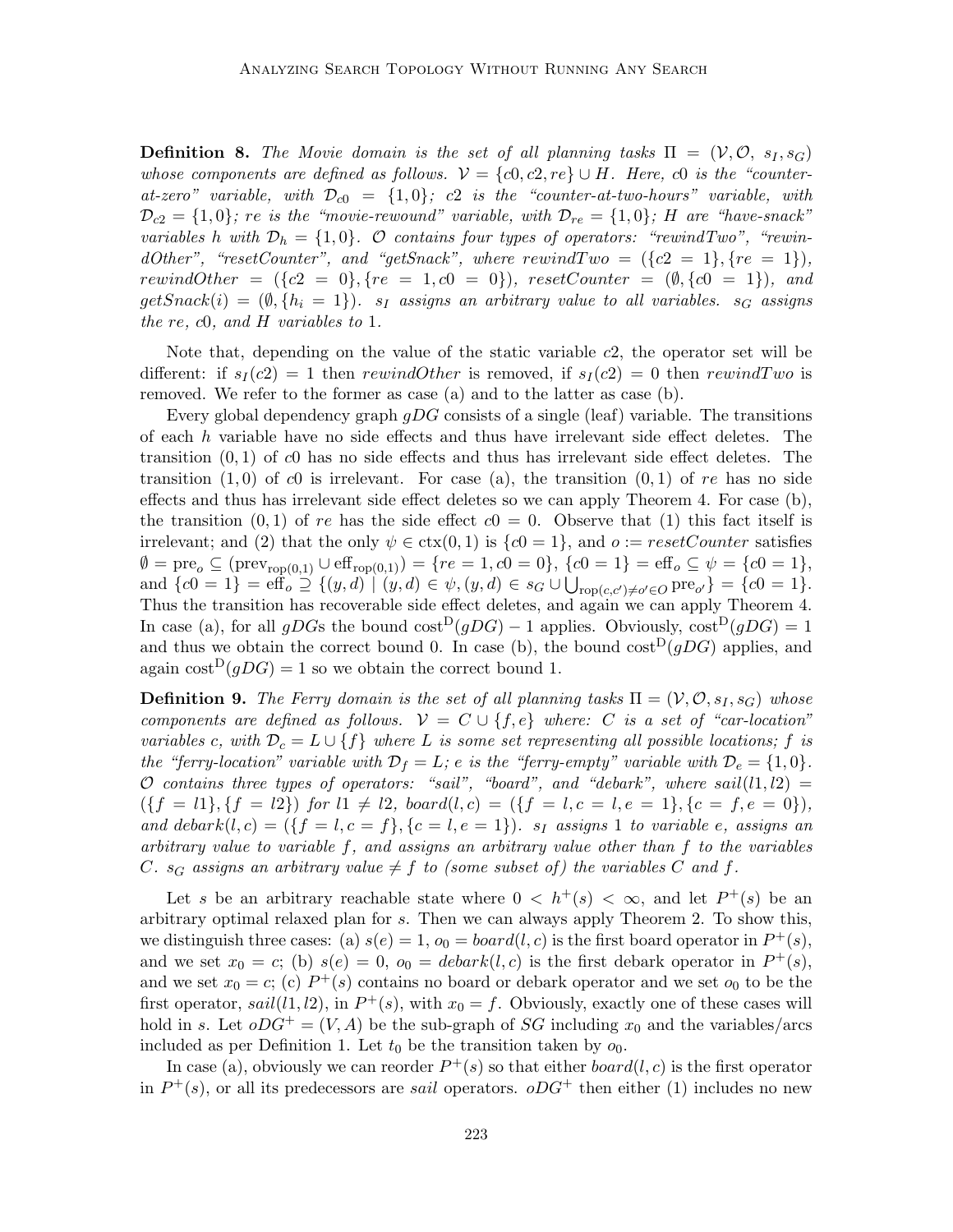(non-leaf) variables at all, or  $(2)$  includes only f. As for f, clearly all its transitions are invertible and have no side effects. The transition  $t_0$  has the own effect  $(c, f)$  deleting  $(c, l)$ which clearly is not needed in the rest of  $P^+(s)$ . It has the side effect  $e = 0$  deleting  $e = 1$ . That latter fact may be needed by other board operators in  $P^+(s)$ . However, necessarily  $P^+(s)$  contains an operator of the form  $debar(k', c)$ , which is applicable after  $board(l, c)$ and a sequence of moves that  $P^+(s)$  must contain from l to l'; debark(l', c) recovers  $e = 1$ . Thus the  $oDG^+$ -relevant deletes of  $t_0$  are  $P_{>0}^+(s)$ -recoverable. In case (b), similarly we can reorder  $P^+(s)$  so that either (1) debark $(l, c)$  is the first operator in  $P^+(s)$ , or (2) all its predecessors are *sail* operators. The transition  $t_0$  has the own effect  $(c, l)$  deleting  $(c, f)$ which clearly is not needed in the rest of  $P^+(s)$ ; it has the side effect  $e = 1$  deleting  $e = 0$ which clearly is not needed in the rest of  $P^+(s)$ . Thus, again, the  $oDG^+$ -relevant deletes of  $t_0$  are  $P_{>0}^+(s)$ -recoverable (the recovering sub-sequence of  $P_{>0}^+(s)$  being empty because no recovery is required). In case (c), finally,  $oDG^+$  contains only f,  $t_0$  has no side effects, and its own delete  $(f, l1)$  is not needed anymore (in fact, in this case  $l2$  must be the goal for f, and  $P^+(s)$  contains only the single operator  $o_0$ ). Hence, in all cases, we can apply Theorem 2.  $\text{cost}^{d*}(oDG^+) = 1$  in cases (a1), (b1), and (c) so there we get the bound 0.  $\text{cost}^{d*}(oDG^+) = 1 + \text{diam}(DTG_f) = 2$  in cases (a2) and (b2) so there we get the bound 1.

**Definition 10.** The Gripper domain is the set of all planning tasks  $\Pi = (\mathcal{V}, \mathcal{O}, s_I, s_G)$ whose components are defined as follows.  $V = \{ro, f_1, f_2\} \cup B$ . Here, ro is the "robotlocation" variable, with  $\mathcal{D}_{ro} = \{L, R\}$ ;  $f_1, f_2$  are "gripper-free" variables, with  $D_{f_1} = D_{f_2} =$  ${1,0}$ ; and B are "ball-location" variables, with  $\mathcal{D}_b = \{L, R, 1, 2\}$ . O contains three types of operators: "move", "pickup", and "drop", where  $move(l1, l2) = (\{ro = l1\}, \{ro = l2\})$  for l1 6= l2, pickup(g,b, l) = ({ro = l,b = l,f<sup>g</sup> = 1}, {b = g,f<sup>g</sup> = 0}), and drop(g, b,l) = ({ro =  $l,b = g\},\{b = l,f_g = 1\})$ .  $s_I$  assigns L to ro, assigns 1 to  $f_1$  and  $f_2$ , and assigns L to the variables  $B. s_G$  assigns  $R$  to the variables  $B.$ 

Let s be an arbitrary reachable state where  $0 < h^+(s) < \infty$ , and let  $P^+(s)$  be an arbitrary optimal relaxed plan for s. Then we can always apply Theorem 2. We distinguish two cases: (a) there exists  $b \in B$  so that  $s(b) = g$  for  $g \in \{1,2\}$ ,  $o_0 = drop(g, b, R)$ , and we set  $x_0 = b$ ; (b) there exists no  $b \in B$  so that  $s(b) = g$  for  $g \in \{1,2\}$ ,  $o_0 = pickup(g, b, L)$ for some  $b \in B$  is in  $P^+(s)$ , and we set  $x_0 = b$ . Obviously, exactly one of these cases will hold in s. Let  $oDG^+ = (V, A)$  be the sub-graph of SG including  $x_0$  and the variables/arcs included as per Definition 1. Let  $t_0$  be the transition taken by  $o_0$ .

In case (a), obviously we can reorder  $P^+(s)$  so that either  $drop(g, b, R)$  is the first operator in  $P^+(s)$ , or its only predecessor is  $move(L, R)$ .  $oDG^+$  then either (1) includes no new (non-leaf) variables at all, or  $(2)$  includes only ro. As for ro, clearly all its transitions are invertible and have no side effects. The transition  $t_0$  has the own effect  $(b, R)$  deleting  $(b, g)$  which clearly is not needed in the rest of  $P^+(s)$ ; it has the side effect  $f_g = 1$  deleting  $f_g = 0$  which clearly is not needed in the rest of  $P^+(s)$ . Thus the  $oDG^+$ -relevant deletes of  $t_0$  are  $P_{>0}^+(s)$ -recoverable. In case (b), similarly we can reorder  $P^+(s)$  so that either (1)  $pickup(g, b, L)$  is the first operator in  $P^+(s)$ , or (2) its only predecessor is  $move(R, L)$ . The transition  $t_0$  has the own effect  $(b, g)$  deleting  $(b, L)$  which clearly is not needed in the rest of  $P^+(s)$ . It has the side effect  $f_g = 0$  deleting  $f_g = 1$ ; that latter fact may be needed by other pickup operators in  $P^+(s)$ . However, necessarily  $P^+(s)$  contains the operators  $move(L, R)$ and  $drop(g, b, R)$ , which are applicable after  $board(l, c)$ ;  $drop(g, b, R)$  recovers  $f_q = 1$ . Thus,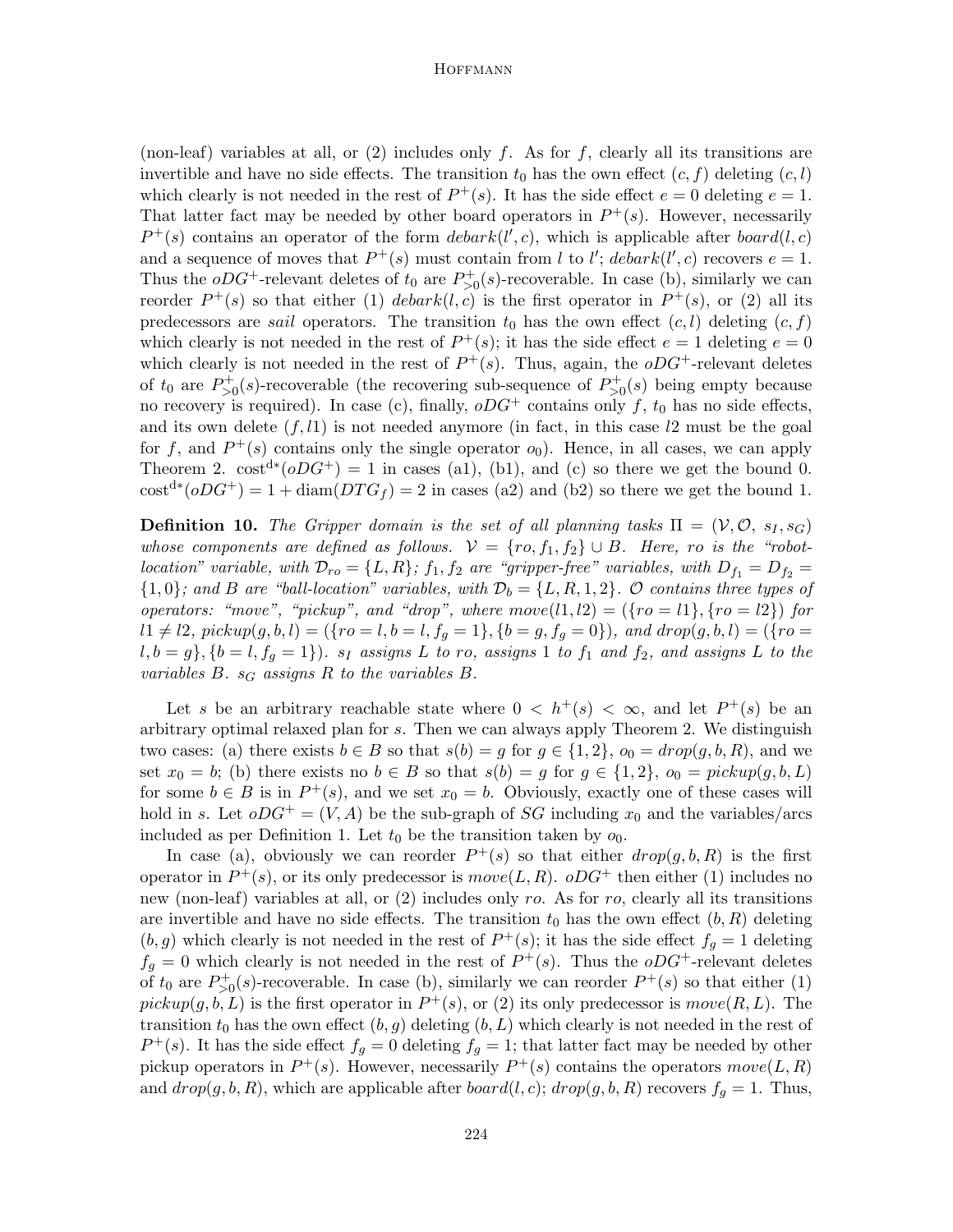again, the  $oDG^+$ -relevant deletes of  $t_0$  are  $P_{>0}^+(s)$ -recoverable. Hence, in both cases, we can apply Theorem 2.  $\text{cost}^{d*}(oDG^+) = 1$  in cases (a1) and (b1), so there we get the bound 0.  $\text{cost}^{d*}(oDG^+) = 1 + \text{diam}(ro) = 2$  in cases (a2) and (b2) so there we get the bound 1.

**Definition 11.** The Transport domain is the set of all planning tasks  $\Pi = (\mathcal{V}, \mathcal{O}, s_I, s_G)$ whose components are defined as follows.  $V = P \cup VE \cup C$  where: P is a set of "packagelocation" variables p, with  $\mathcal{D}_p = L \cup VE$  where L is some set representing all possible locations; VE is a set of "vehicle-location" variables v, with  $\mathcal{D}_v = L$ ; and C is a set of "vehicle-capacity" variables  $c_v$ , with  $\mathcal{D}_{c_v} = \{0, \ldots, K\}$  where K is the maximum capacity. O contains three types of operators: "drive", "pickup", and "drop", where: drive $(v, l1, l2) =$  $({v = l1}, {v = l2})$  for  $(l1, l2) \in R$  where  $G<sup>R</sup> = (L, R)$  is an undirected graph of roads over L; pickup $(v, l, p, c) = (\{v = l, p = l, c_v = c\}, \{p = v, c_v = c - 1\})$ , and  $drop(v, l, p, c) =$  $({v = l, p = v, c_v = c}, {p = l, c_v = c + 1}).$  s<sub>I</sub> assigns an arbitrary value in L to each of the variables  $P \cup VE$ , and assigns K to the variables C. s<sub>G</sub> assigns an arbitrary value in L to some subset of the variables  $P \cup VE$ .

Note here the use of numbers and addition/subtraction. These are, of course, not part of the planning language we consider here. However, they can be easily encoded (on the finite set of number  $\{0, \ldots, K\}$  via static predicates. After pre-processing, in effect the resulting task will be isomorphic to the one obtained by the simple arithmetic above, which we thus choose to reduce notational clutter.

Let s be an arbitrary reachable state where  $0 < h^+(s) < \infty$ . Then there exists an optimal relaxed plan  $P^+(s)$  for s so that we can apply Theorem 2. We distinguish three cases: (a) there exists  $p \in P$  so that  $s(p) = v$  for  $v \in VE$ ,  $o_0 = drop(v, l, p, c)$  where  $s(c_v) = c$  is in  $P^+(s)$ , and we set  $x_0 = p$ ; (b) there exists no  $p \in P$  so that  $s(p) = v$  for  $v \in VE$ ,  $o_0 = pickup(v, l, p, K)$  for some  $p \in P$  is in  $P^+(s)$ , and we set  $x_0 = p$ ; (c)  $P^+(s)$ contains no drop or pickup operator and we set  $o_0$  to be the first operator,  $drive(v, l1, l2)$ , in  $P^+(s)$ , with  $x_0 = v$ . Obviously, we can choose  $P^+(s)$  so that exactly one of these cases will hold in s (the choice of  $P^+(s)$  is arbitrary for (b) and (c), but in (a) there may exist optimal relaxed plans where  $s(c_v) \neq c$ . Let  $oDG^+ = (V, A)$  be the sub-graph of SG including  $x_0$ and the variables/arcs included as per Definition 1. Let  $t_0$  be the transition taken by  $o_0$ .

In case (a), obviously we can reorder  $P^+(s)$  so that either  $o_0 = drop(v, l, p, c)$  is the first operator in  $P^+(s)$ , or all its predecessors are *drive* operators.  $oDG^+$  then either (1) includes no new (non-leaf) variables at all, or  $(2)$  includes only v. As for v, clearly all its transitions are invertible and have no side effects. The transition  $t_0$  has the own effect  $(p, v)$  deleting  $(p, l)$  which clearly is not needed in the rest of  $P^+(s)$ . It has the side effect  $c_v = c+1$  deleting  $c_v = c$ . That latter fact may be needed by other operators in  $P^+(s)$ , either taking the form  $drop(v, l', p', c)$  or the form  $pickup(v, l', p', c)$ . Clearly, if  $P^+(s)$  contains these operators then we can replace them with  $drop(v, l', p', c + 1)$  and  $pickup(v, l', p', c + 1)$  respectively – the value  $(c_v, c + 1)$  will be true at their point of (relaxed) execution. Thus we can choose  $P^+(s)$  so that the  $P^+(s)$ -relevant deletes of  $t_0$  are  $P^+(s)$ -recoverable on  $V \setminus \{x_0\}$ . In case (b), similarly we can reorder  $P^+(s)$  so that either (1)  $o_0 = pickup(v, l, p, K)$  is the first operator in  $P^+(s)$ , or (2) all its predecessors are *drive* operators. The transition  $t_0$ has the own effect  $(p, v)$  deleting  $(p, l)$  which clearly is not needed in the rest of  $P^+(s)$ . It has the side effect  $c_v = K - 1$  deleting  $c_v = K$ . That latter fact may be needed by other operators in  $P^+(s)$ , taking the form  $pickup(v, l', p', K)$ . However, necessarily  $P^+(s)$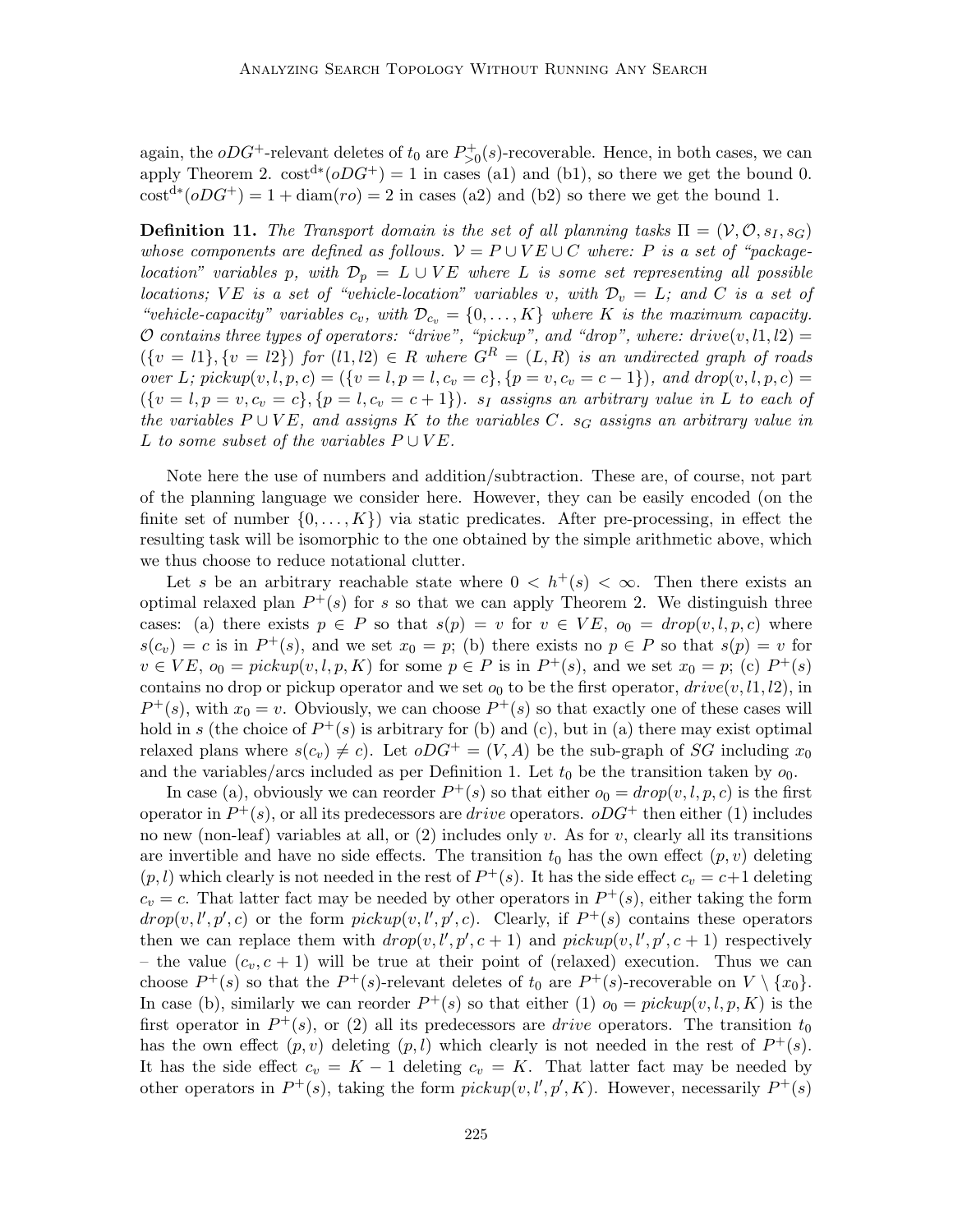## **HOFFMANN**

contains an operator of the form  $drop(v, l', p, c')$ . If  $c' \neq K - 1$  then we can replace this operator with  $drop(v, l', p, K - 1)$  since, clearly, the value  $(c_v, K - 1)$  will be true at the point of (relaxed) execution. Now,  $drop(v, l', p, K-1)$  is applicable after  $pickup(v, l, p, K)$ and a sequence of drive operators that  $P^+(s)$  must contain from l to l';  $drop(v, l', p, K-1)$ recovers  $c_v = K$ . Thus, again, we can choose  $P^+(s)$  so that the  $P^+(s)$ -relevant deletes of  $t_0$  are  $P^+(s)$ -recoverable on  $V \setminus \{x_0\}$ . In case (c), finally,  $oDG^+$  contains only v,  $t_0$  has no side effects, and its own delete  $(v, l1)$  is not needed anymore. Hence, in all cases, we can apply Theorem 2.  $\text{cost}^{d*}(oDG^+) = 1$  in cases (a1), (b1), and (c) so there we get the bound 0.  $\cot^{d*}(\rho DG^+) = 1 + \min(\text{diam}(\rho DTG_v^+), \text{diam}(DTG_v))$  in cases (a2) and (b2) so there the bound is at most the diameter of the road map  $G<sup>R</sup>$ .

When ignoring action costs, the Elevators domain of IPC 2008 is essentially a variant of Transport. The variant is more general in that (a) each vehicle (each elevator) may have its own maximal capacity, and (b) each vehicle can reach only a subset of the locations, i.e., each vehicle has an individual road map. On the other hand, Elevators is more restricted than Transport in that (c) each vehicle road map is fully connected (every reachable floor can be navigated to directly from every other reachable floor), and (d) goals exist only for packages (passengers, that is), not for vehicles. Even when ignoring restrictions (c) and (d), it is trivial to see that the arguments given above for Transport still hold true. Therefore, whenever s is a reachable state with  $0 < h^+(s) < \infty$ , there exists an optimal relaxed plan  $P^+(s)$  for s so that we can apply Theorem 2. As before, the bound is at most the diameter of the road map. Due to (c), this diameter is 1.

## References

- Bäckström, C., & Klein, I. (1991). Planning in polynomial time: The SAS-PUBS class.  $Computational\ Intelligence, 7(4).$
- Bäckström, C., & Nebel, B. (1995). Complexity results for  $SAS^+$  planning. Computational Intelligence, 11 (4), 625–655.
- Blum, A. L., & Furst, M. L. (1997). Fast planning through planning graph analysis. Artificial *Intelligence*,  $90(1-2)$ , 279-298.
- Bonet, B., & Geffner, H. (2001). Planning as heuristic search. Artificial Intelligence,  $129(1-$ 2), 5–33.
- Botea, A., Müller, M., & Schaeffer, J.  $(2004)$ . Using component abstraction for automatic generation of macro-actions. In Koenig et al. (Koenig, Zilberstein, & Koehler, 2004), pp. 181–190.
- Brafman, R., & Domshlak, C. (2003). Structure and complexity in planning with unary operators. Journal of Artificial Intelligence Research, 18, 315–349.
- Bylander, T. (1994). The computational complexity of propositional STRIPS planning. Artificial Intelligence,  $69(1-2)$ ,  $165-204$ .
- Cesta, A., & Borrajo, D. (Eds.), ECP'01 (2001). Recent Advances in AI Planning. 6th European Conference on Planning (ECP'01), Lecture Notes in Artificial Intelligence, Toledo, Spain. Springer-Verlag.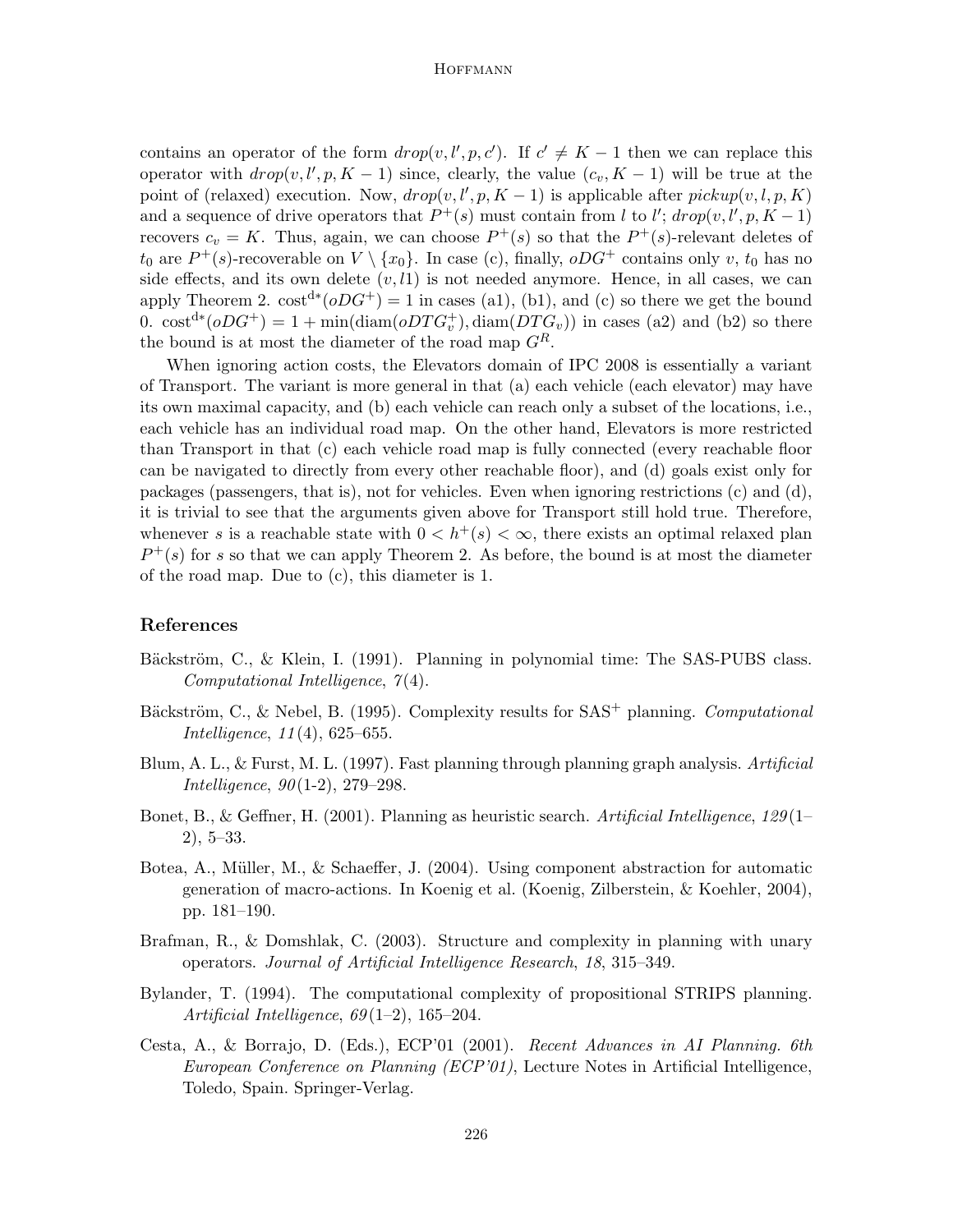- Chen, H., & Giménez, O. (2010). Causal graphs and structurally restricted planning. Journal of Computer and System Sciences, 76 (7), 579–592.
- Domshlak, C., & Dinitz, Y. (2001). Multi-agent offline coordination: Structure and complexity. In Cesta & Borrajo (Cesta & Borrajo, 2001), pp. 34–43.
- Edelkamp, S., & Helmert, M. (1999). Exhibiting knowledge in planning problems to minimize state encoding length. In Biundo, S., & Fox, M. (Eds.), Recent Advances in AI Planning. 5th European Conference on Planning (ECP'99), Lecture Notes in Artificial Intelligence, pp. 135–147, Durham, UK. Springer-Verlag.
- Fox, M., & Long, D. (1998). The automatic inference of state invariants in TIM. Journal of Artificial Intelligence Research, 9, 367–421.
- Fox, M., & Long, D. (1999). The detection and exploitation of symmetry in planning problems. In Pollack, M. (Ed.), Proceedings of the 16th International Joint Conference on Artificial Intelligence (IJCAI'99), pp. 956–961, Stockholm, Sweden. Morgan Kaufmann.
- Garey, M. R., & Johnson, D. S. (1979). Computers and Intractability—A Guide to the Theory of NP-Completeness. Freeman, San Francisco, CA.
- Gerevini, A., Howe, A., Cesta, A., & Refanidis, I. (Eds.), ICAPS'09 (2009). Proceedings of the 19th International Conference on Automated Planning and Scheduling (ICAPS9), Thessaloniki, Greece. AAAI.
- Gerevini, A., Saetti, A., & Serina, I. (2003). Planning through stochastic local search and temporal action graphs. Journal of Artificial Intelligence Research, 20, 239–290.
- Gerevini, A., & Schubert, L. (1998). Inferring state-constraints for domain independent planning. In Mostow, J., & Rich, C. (Eds.), Proceedings of the 15th National Conference of the American Association for Artificial Intelligence (AAAI'98), pp. 905–912, Madison, WI, USA. MIT Press.
- Giménez, O., & Jonsson, A.  $(2008)$ . The complexity of planning problems with simple causal graphs. Journal of Artificial Intelligence Research, 31, 319–351.
- Giménez,  $O_1$ ,  $\&$  Jonsson, A. (2009a). The influence of k-dependence on the complexity of planning. In Gerevini et al. (Gerevini, Howe, Cesta, & Refanidis, 2009), pp. 138–145.
- Giménez, O., & Jonsson, A. (2009b). Planning over chain causal graphs for variables with domains of size 5 is NP-hard. Journal of Artificial Intelligence Research, 34, 675–706.
- Haslum, P. (2007). Reducing accidental complexity in planning problems. In Veloso, M. (Ed.), Proceedings of the 20th International Joint Conference on Artificial Intelligence (IJCAI'07), pp. 1898–1903, Hyderabad, India. Morgan Kaufmann.
- Helmert, M. (2003). Complexity results for standard benchmark domains in planning. Artificial Intelligence, 143, 219–262.
- Helmert, M. (2004). A planning heuristic based on causal graph analysis.. In Koenig et al. (Koenig et al., 2004), pp. 161–170.
- Helmert, M. (2006). The fast downward planning system. *Journal of Artificial Intelligence* Research, 26, 191–246.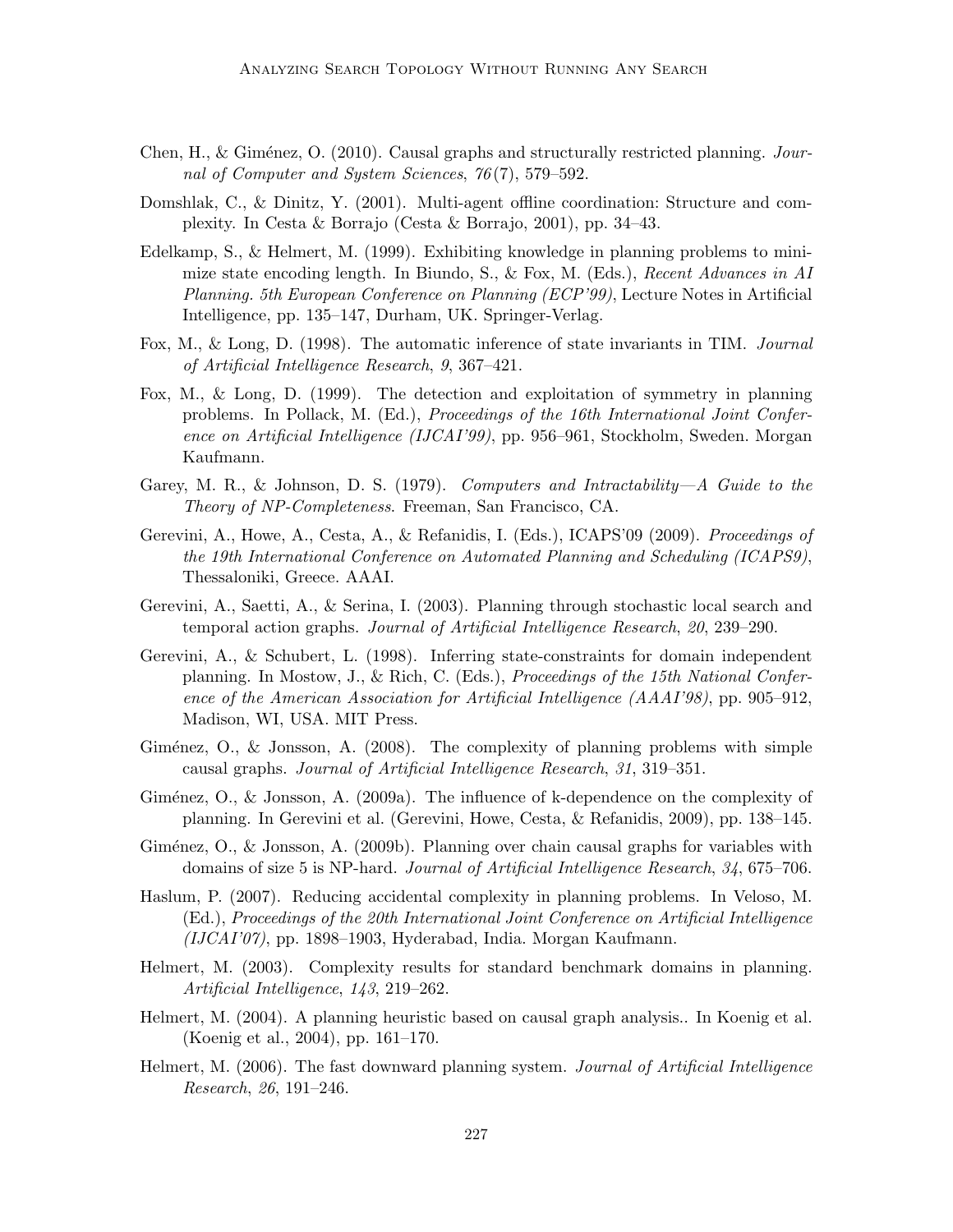## **HOFFMANN**

- Helmert, M. (2009). Concise finite-domain representations for PDDL planning tasks. Artificial Intelligence,  $173(5-6)$ ,  $503-535$ .
- Helmert, M., & Domshlak, C. (2009). Landmarks, critical paths and abstractions: What's the difference anyway? In Gerevini et al. (Gerevini et al., 2009), pp. 162–169.
- Hoffmann, J. (2003). Utilizing Problem Structure in Planning: A Local Search Approach, Vol. 2854 of Lecture Notes in Artificial Intelligence. Springer-Verlag.
- Hoffmann, J. (2005). Where 'ignoring delete lists' works: Local search topology in planning benchmarks. Journal of Artificial Intelligence Research, 24, 685–758.
- Hoffmann, J., & Nebel, B. (2001a). The FF planning system: Fast plan generation through heuristic search. Journal of Artificial Intelligence Research, 14, 253–302.
- Hoffmann, J., & Nebel, B. (2001b). RIFO revisited: Detecting relaxed irrelevance. In Cesta & Borrajo (Cesta & Borrajo, 2001), pp. 325–336.
- Hoffmann, J., Porteous, J., & Sebastia, L. (2004). Ordered landmarks in planning. Journal of Artificial Intelligence Research, 22, 215–278.
- Jonsson, A. (2009). The role of macros in tractable planning. *Journal of Artificial Intelli*gence Research, 36, 471–511.
- Jonsson, P., & Bäckström, C. (1995). Incremental planning. In European Workshop on Planning.
- Jonsson, P., & Bäckström, C. (1998). State-variable planning under structural restrictions: Algorithms and complexity. Artificial Intelligence,  $100(1-2)$ , 125–176.
- Karpas, E., & Domshlak, C. (2009). Cost-optimal planning with landmarks. In Boutilier, C. (Ed.), Proceedings of the 21st International Joint Conference on Artificial Intelligence (IJCAI'09), pp. 1728–1733, Pasadena, CA, USA. Morgan Kaufmann.
- Katz, M., & Domshlak, C. (2008a). New islands of tractability of cost-optimal planning. Journal of Artificial Intelligence Research, 32, 203–288.
- Katz, M., & Domshlak, C. (2008b). Structural patterns heuristics via fork decomposition. In Rintanen, J., Nebel, B., Beck, J. C., & Hansen, E. A. (Eds.), Proceedings of the 18th International Conference on Automated Planning and Scheduling (ICAPS'08), pp. 182–189, Sydney, Australia. AAAI.
- Knoblock, C. (1994). Automatically generating abstractions for planning. Artificial Intelligence,  $68(2)$ ,  $243-302$ .
- Koenig, S., Zilberstein, S., & Koehler, J. (Eds.), ICAPS'04 (2004). Proceedings of the 14th International Conference on Automated Planning and Scheduling (ICAPS'04), Whistler, Canada. AAAI.
- Long, D., & Fox, M. (2000). Automatic synthesis and use of generic types in planning. In Chien, S., Kambhampati, R., & Knoblock, C. (Eds.), Proceedings of the 5th International Conference on Artificial Intelligence Planning Systems (AIPS'00), pp. 196–205, Breckenridge, CO. AAAI Press, Menlo Park.
- McDermott, D. V. (1999). Using regression-match graphs to control search in planning. Artificial Intelligence, 109 (1-2), 111–159.